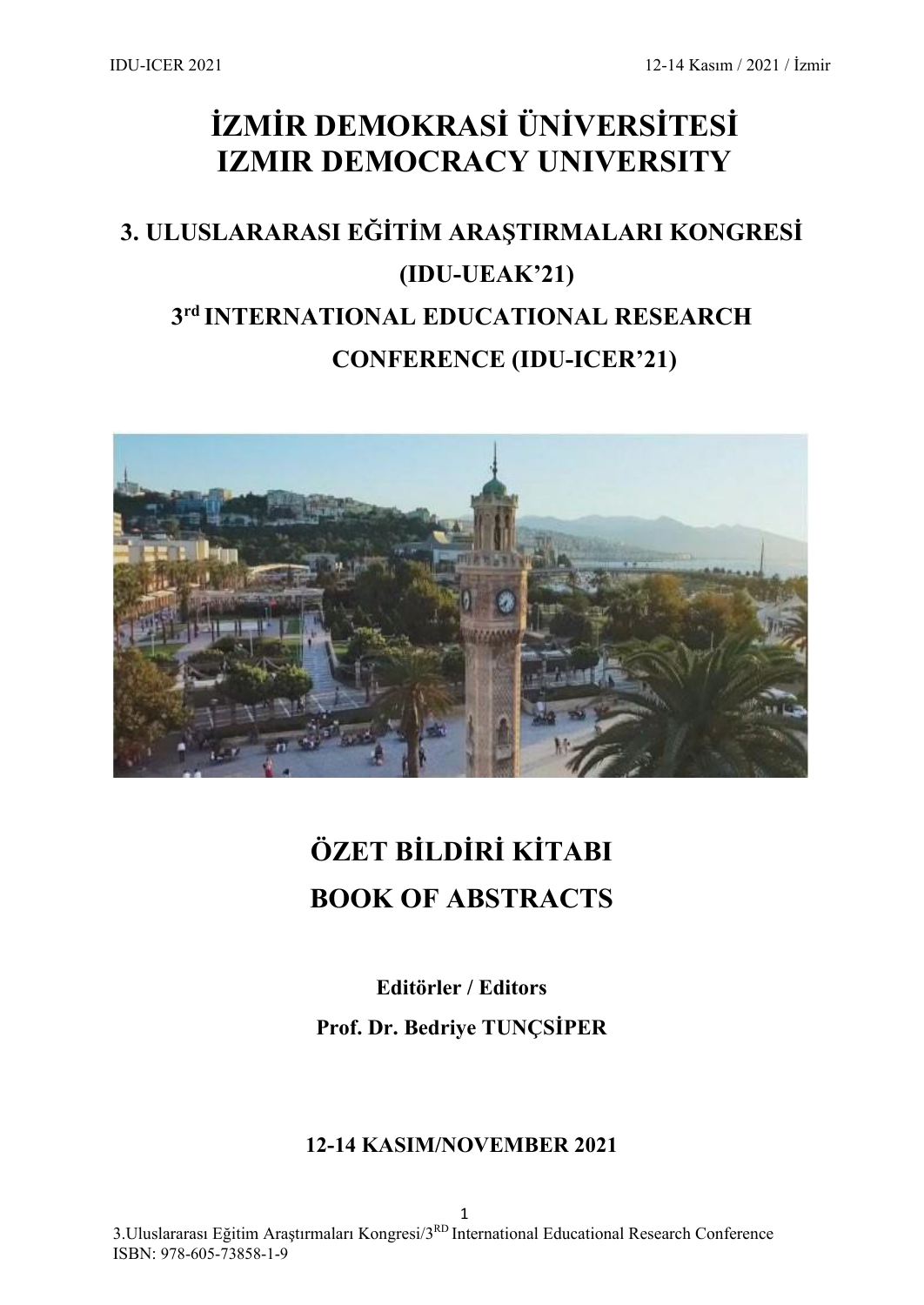#### 3. ULUSLARARASI EĞİTİM ARAŞTIRMALARI KONGRESİ (IDU-UEAK'21)

#### 3RD INTERNATIONAL EDUCATIONAL RESEARCH CONFERENCE (IDU-ICER'21)

#### **ÖZET BİLDİRİ KİTABI / BOOK OF ABSTRACTS**

Editörler / Editors

Prof. Dr. Bedriye TUNÇSİPER

III. Uluslararası Eğitim Araştırmaları Kongresi Tam Metin Bildiri Kitabı basılmadan önce tüm bildiriler hakem sürecinden (kör hakem) geçirilmiş ve araştırmacılardan intihal raporu (kabul edilebilir benzerlik) istenmiştir. Bildiriler yazar/yazarlardan geldiği şekliyle yayınlanmıştır. Bu nedenle Tam Metin Bildiri Kitabı içerisinde yer alan bildirilerin tüm sorumluluğu Yazar/Yazarlara aittir.

III. Uluslararası Eğitim Araştırmaları Kongresi Tam Metin Bildiri Kitabı'nın içerisinde yer alan tüm metin, resim ve içeriklerin telif hakları Kongre Düzenleme Kurulu'na aittir. İçerikler hiçbir şekilde basılı veya elektronik bir ortamda izinsiz kullanılamaz, kopyalanamaz ve yayınlanamaz. Ancak Özet/Tam Metin alıntıları kaynak gösterilerek yapılabilir.

Kasım 2021 ISBN: [978-605-73858-1-9](callto:978-605-73858-1-9) Adres: İzmir Demokrasi Üniversitesi Üçkuyular Mah. Gürsel Aksel Bulvarı, No: 14 35140 Karabağlar-İZMİR Tel: 0232 260 10 01 Fax: 0232 260 10 04 E-posta: [icer@idu.edu.tr](mailto:icer@idu.edu.tr)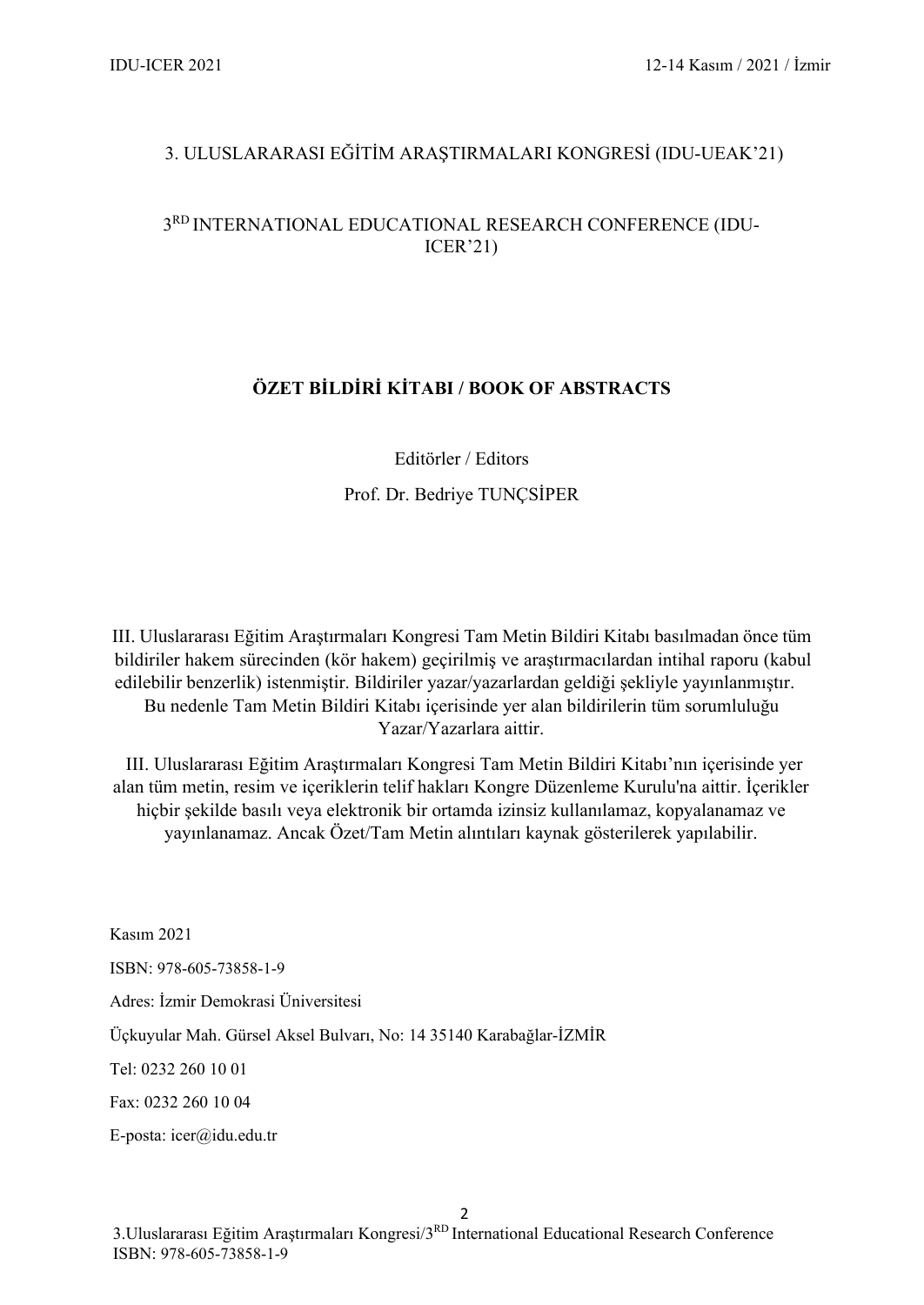#### **KURULLAR / COMMITTEES**

#### **CONFERENCE PRESIDENT /KONGRE BAŞKANI**

Prof. Dr. Bedriye TUNÇSİPER (Rektör)

#### **ORGANIZING COMMITTEE / DÜZENLEME KURULU**

Prof. Dr. Abdurrahman İlğan / Izmir Democracy University, Turkey Prof. Dr. Dilek İnan / Izmir Democracy University, Turkey Prof. Dr. İlke Evin Gencel / Izmir Democracy University, Turkey Prof. Dr. Neşe Güler / Izmir Democracy University, Turkey Prof. Dr. Sabahattin Deniz / Izmir Democracy University, Turkey Prof. Dr. Şükran Tok / Izmir Democracy University, Turkey Prof. Dr. Türkay Nuri Tok / Izmir Democracy University, Turkey Assoc. Prof. Behsat Savaş / Izmir Democracy University, Turkey Assoc. Prof. Didem Koban Koç / Izmir Democracy University, Turkey Assoc. Prof. Emre Ünlü / Izmir Democracy University, Turkey Assoc. Prof. Miray Özözen Danacı / Izmir Democracy University, Turkey Assoc. Prof. Orkide Bakalım / Izmir Democracy University, Turkey Assoc. Prof. Sibel Yoleri / Izmir Democracy University, Turkey Assoc. Prof. Ümüt Arslan / Izmir Democracy University, Turkey Assist. Prof. Bora Görgün / Izmir Democracy University, Turkey Assist. Prof. Burcu Seher Çalıkoğlu / Izmir Democracy University, Turkey Assist. Prof. Gülay Bozkurt / Izmir Democracy University, Turkey Assist. Prof. Gülçin Mutlu / Izmir Democracy University, Turkey Assist. Prof. Mine Muyan Yılık / Izmir Democracy University, Turkey Assist. Prof. Nesrin Öztürk / Izmir Democracy University, Turkey Assist. Prof. Nurdan Kavaklı / Izmir Democracy University, Turkey Assist. Prof. Vasfiye Geçgin / Izmir Democracy University, Turkey Assist. Prof. Rukiye Ayan Civak / Izmir Democracy University, Turkey Assist. Prof. Bahar Dinçer / Izmir Democracy University, Turkey Assist. Prof. Tuğba Karadavut / Izmir Democracy University, Turkey Res. Assist. Ömer Tuğşad Akgül / Izmir Democracy University, Turkey Res. Assist. Bedirhan Özoğul / Izmir Democracy University, Turkey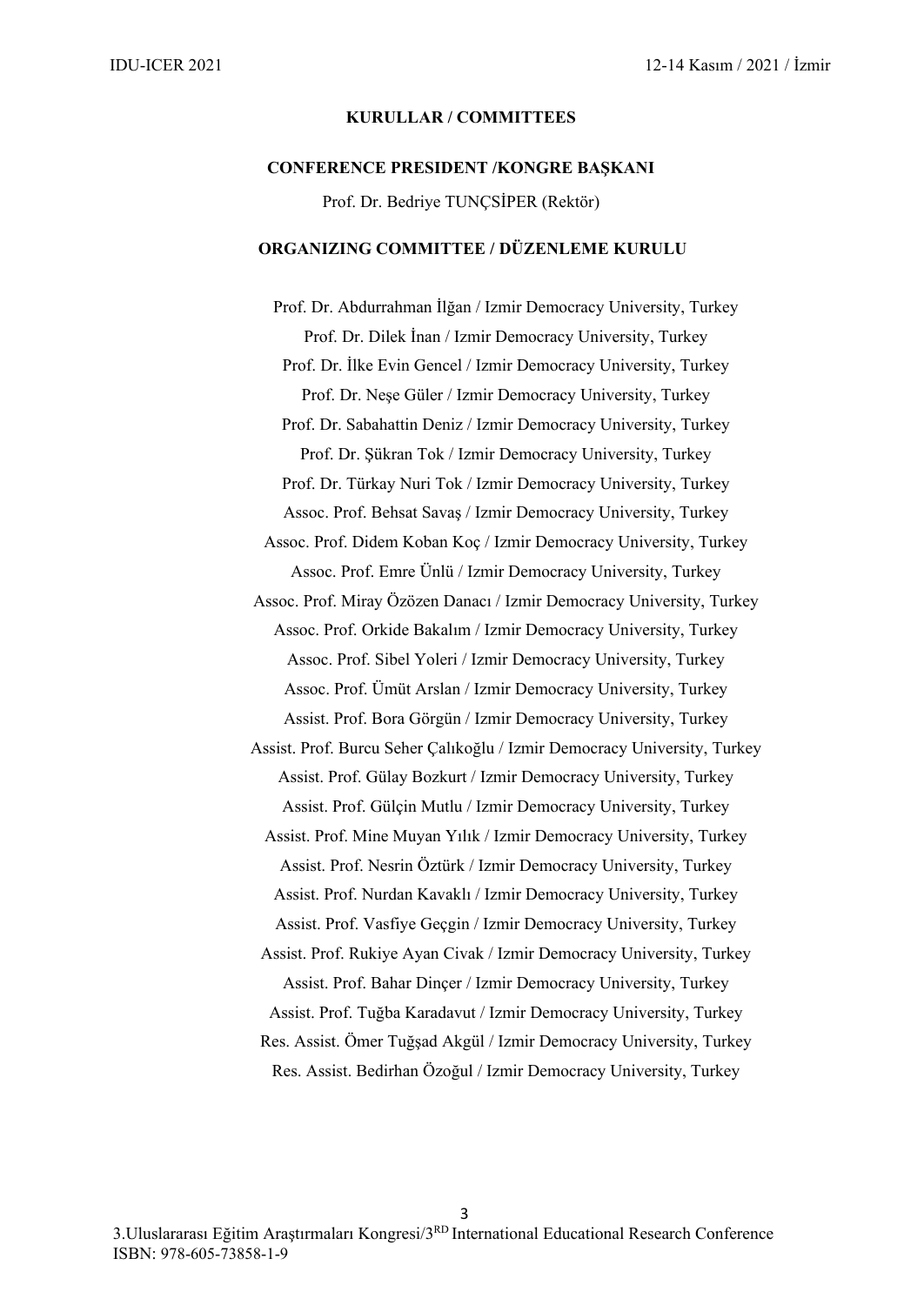#### **BİLİM VE HAKEM KURULU / SCIENTIFIC COMMITTEE**

Emeritus Prof. Ricardo Otheguy / City University of New York, **USA** Prof. Dr. Müdriye Yıldız Bıçakçı / Ankara University, Turkey Prof. Dr. Emine Eratay / Bolu Abant İzzet Baysal University, Turkey Prof. Dr. Yasemin Aydoğan / Gazi University, Turkey Prof. Dr. Aytaç Kurtuluş / Eskişehir Osmangazi University, Turkey Prof. Dr. Kürşat Yenilmez / Eskişehir Osmangazi University, Turkey Prof. Dr. Süha Yılmaz / Dokuz Eylül University, Turkey Prof. Dr. Mine Işıksal Bostan / Middle East Technical University, Turkey Prof. Dr. Mihaela Gavrila Ardelean / Universitatea Aurel Vlaicu din Arad, Romania Prof. Dr. Kimber Wilkerson Wisconsin / Madison University, USA Prof. Dr. Gülden Uyanık / Marmara University, Turkey Prof. Dr. Jilani Warsi / City University of New York, USA Prof. Dr. Onur Kurt / Anadolu University, Turkey Prof. Dr. Macid Ayhan Melekoğlu / Eskişehir Osmangazi University, Turkey Prof. Dr. İbrahim Halil Diken / Anadolu University, Turkey Prof. Dr. Alicia Crowe / Kent State University, USA Prof. Dr. Rengin Zembat / Maltepe University, Turkey Prof. Dr. Susan Drake / Brock University, Canada Prof. Dr. Sezgin Vuran / Anadolu University, Turkey Prof. Dr. Şendil Can / Muğla Sıtkı Koçman University, Turkey Prof. Dr. Süleyman Can / Muğla Sıtkı Koçman University, Turkey Prof. Dr. Murat İskender / Sakarya University, Turkey Prof. Dr. Sabri Koç / Başkent University, Turkey Prof. Dr. İsmail Hakkı Mirici / Hacettepe University, Turkey Prof. Dr. Arif Sarıçoban / Selçuk University, Turkey Assoc. Prof. Uğur Doğan / Muğla Sıtkı Koçman University, Turkey Assoc. Prof. Sibel Turhan Tuna / Muğla Sıtkı Koçman University,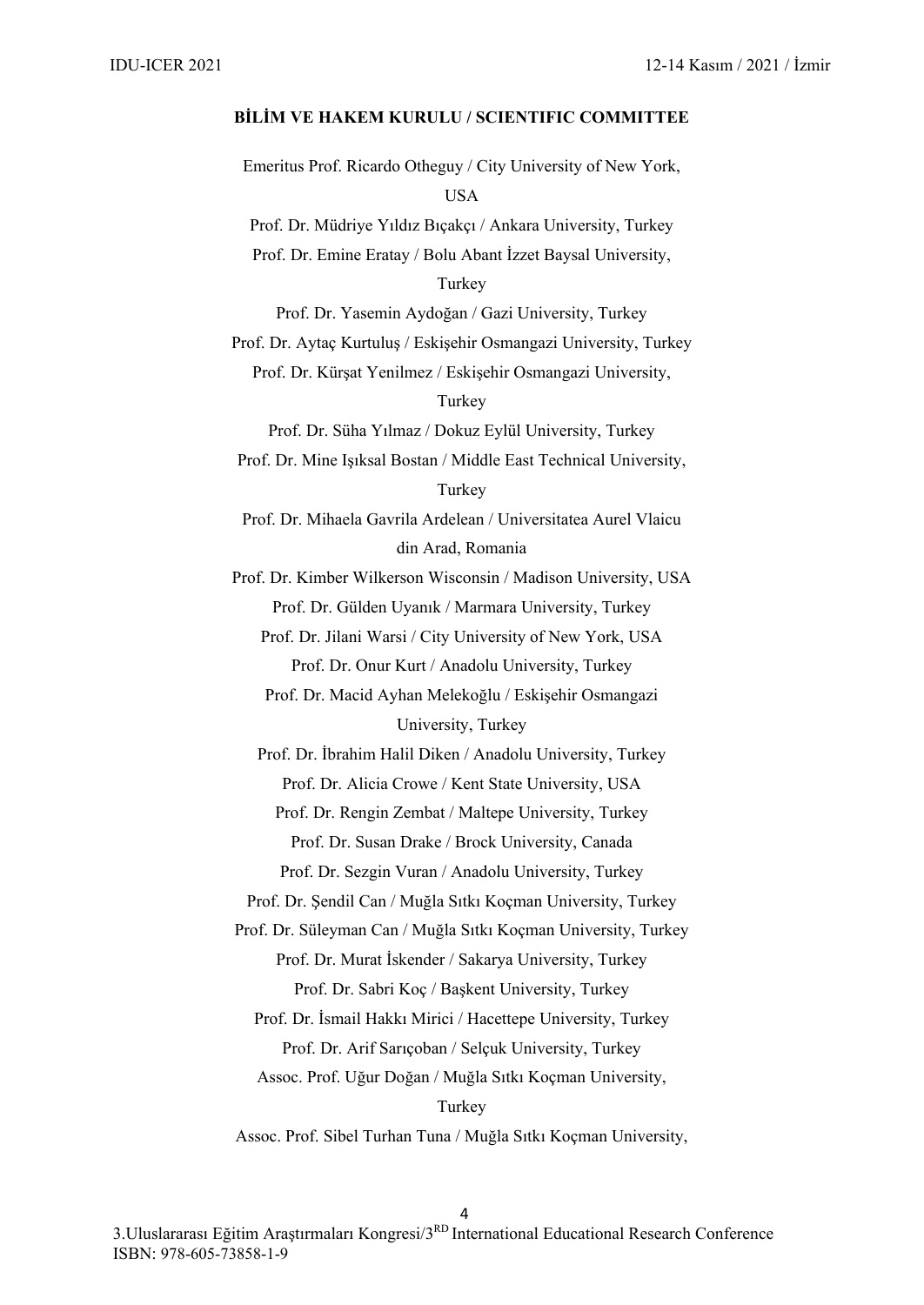Turkey

Assoc. Prof. Ayten Kiriş Avaroğulları / Muğla Sıtkı Koçman University, Turkey

Assoc. Prof. Melike Yiğit Koyunkaya / Dokuz Eylül University,

Turkey

Assoc. Prof. Yılmaz Zengin / Dicle University, Turkey Assoc. Prof. Eyüp İzci / İnönü University, Turkey

Assoc. Prof. Senem Şahin / University of Augsburg, Germany

Assist. Prof. Elizabeth Kenyon / Kent State University, USA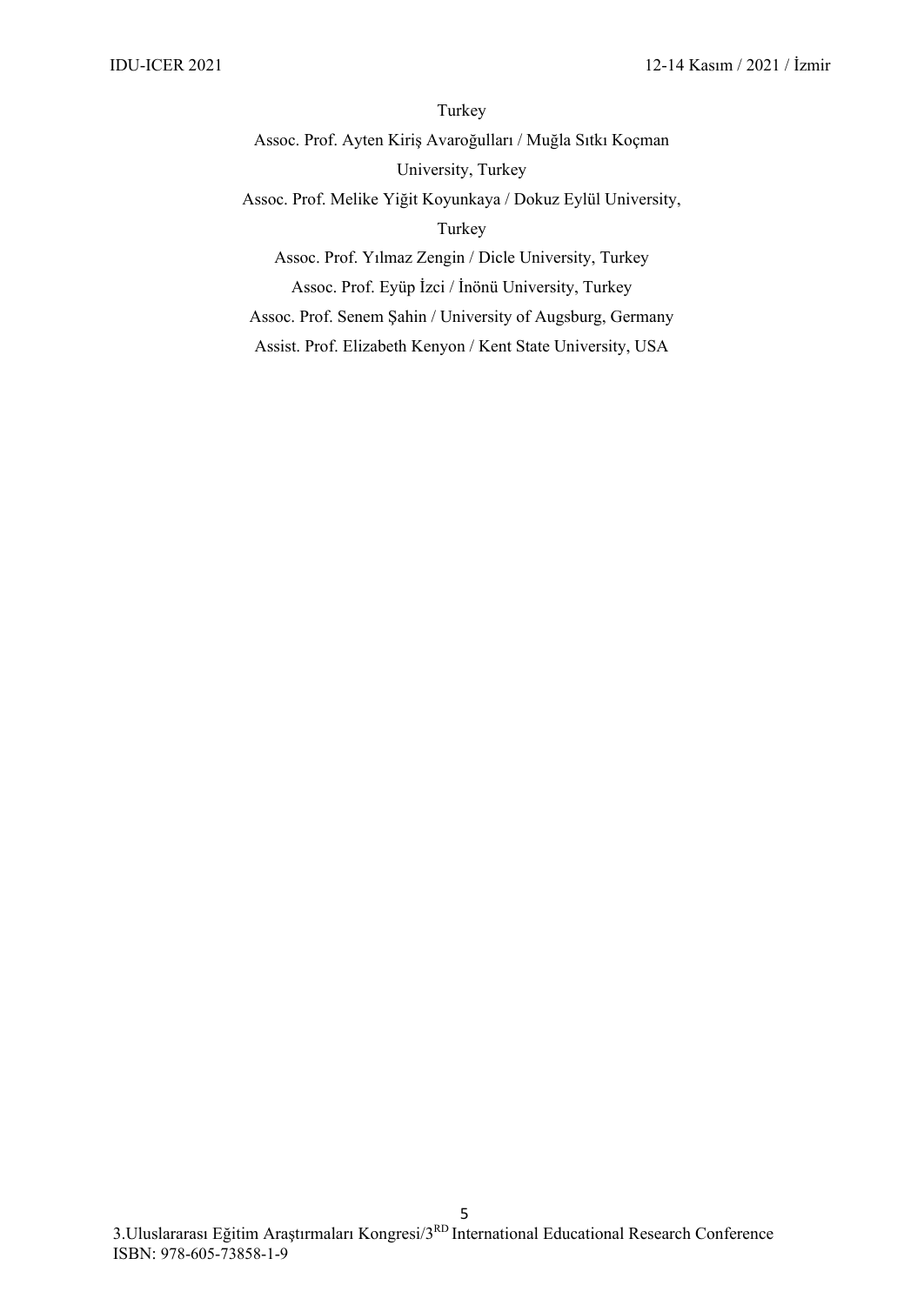Bu özet metin bildiri kitabının tamamı ya da herhangi bir bölümü izin alınmadan, herhangi bir teknik ve /veya elektronik yöntem (fotokopi, mikrofon, elektronik veri işleme vb…) ve /veya araçlarla çoğaltılamaz, nüshalar herhangi bir nedenle ticari amaçla kullanılamaz. Alıntılar dipnot gösterilerek yapılabilir.

The whole or any part of this abstracts text book may not be reproduced without permission, by any technical and / or electronic means (photocopy, microphone, electronic data processing, etc.) and / or by means of copy, and the copies may not be used for commercial purposes for any reason. Citations can be given as footnotes.

Bu özet metin bildiri kitabında yayımlanan yazıların sorumluluğu yazar/yazarlara (imza sahiplerine) aittir. Özet metin bildiriler imza sahiplerinin gönderildiği şekilde yayımlanmıştır.

The responsibility of the full text published in this abstracts text book belongs to the author(s) (signatories). The abstract text are published in the same way as they were written by the signatories.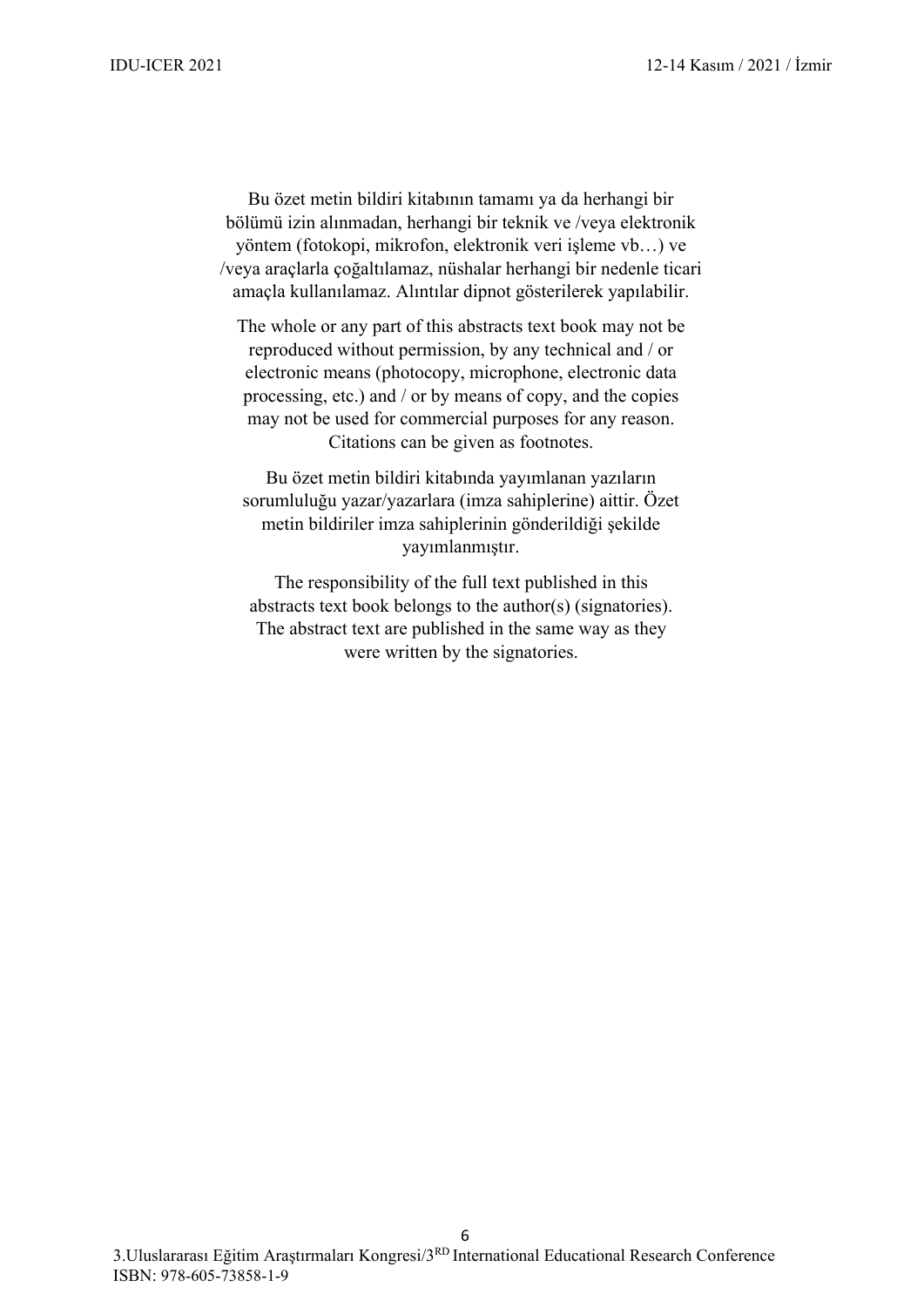

### **İZMİR DEMOCRACY UNIVERSITY 3rd INTERNATIONAL EDUCATIONAL RESEARCH CONFERENCE**

**İZMİR DEMOKRASİ ÜNİVERSİTESİ 3. ULUSLARARASI EĞİTİM ARAŞTIRMALARI KONGRESİ CONGRESS SUMMARY / KONGRE ÖZET PROGRAMI**



#### **1st DAY – 12 NOVEMBER 2021 – FRIDAY / 1. GÜN – 12 KASIM 2021 - CUMA**

| 09:00           | <b>REGISTRATION / KAYIT BAŞLANGIÇ</b>                                                   |  |
|-----------------|-----------------------------------------------------------------------------------------|--|
| $10:00 - 10:30$ | MUSICAL CEREMONY / MÜZİK DİNLETİSİ (Fuaye Alanı)                                        |  |
| $10:30 - 11:00$ | <b>OPENING / AÇILIŞ (Fuaye Alanı)</b>                                                   |  |
|                 | Prof. Dr. Bedriye TUNÇSİPER                                                             |  |
|                 | İzmir Demokrasi Üniversitesi Rektörü                                                    |  |
| $11:00-11:15$   | COFFEE BREAK / ÇAY - KAHVE ARASI (Fuaye Alanı)                                          |  |
| $11:15 - 11:50$ | KEYNOTE SPEAKER/DAVETLİ KONUŞMACI (Fuave Alanı)                                         |  |
|                 | Dr. Johanna Vennix                                                                      |  |
|                 | "Outreach Learning Environments and Student Motivation in STEM"                         |  |
| $11:50 - 12:00$ | COFFEE BREAK / ÇAY - KAHVE ARASI (Fuaye Alanı)                                          |  |
| $12:00 - 12:45$ | Söyleşi: İDÜ Eğitim Fakültesi Proje ve Yayınları (Fuaye Alanı)                          |  |
|                 | Talk: Projects and Publications by Faculty Members of IDU Faculty of Education          |  |
|                 | Prof. Dr. İlke Evin Gencel (Projects: VR4GIFTED & ALGOLITTLE)                           |  |
|                 | Doç. Dr. Emre Ünlü (Book: Ayrık Deneyimlerle Öğretim Sunma Eğitim Programı: ADÖSEP)     |  |
|                 | Dr. Öğr. Üyesi Gülçin Mutlu (Book: Research-driven Curriculum Design: Developing a      |  |
|                 | Language Course)                                                                        |  |
| $12:45 - 14:00$ | LUNCH BREAK / ÖĞLE YEMEĞİ                                                               |  |
| $14:00 - 14:35$ | KEYNOTE SPEAKER/DAVETLİ KONUŞMACI (Fuaye Alanı)                                         |  |
|                 | Dr. Şeyda SUBAŞI SINGH                                                                  |  |
|                 | "On the verge of inclusion: A case of disproportionality in Austrian special education" |  |
| 14:35-14:50     |                                                                                         |  |
|                 | COFFEE BREAK / ÇAY - KAHVE ARASI (Fuaye Alanı)                                          |  |
| 14:50-15:50     | PARALLEL SESSIONS / PARALEL OTURUMLAR (A Blok 6. Kat)                                   |  |
| 15:50-16:00     | COFFEE BREAK / ÇAY - KAHVE ARASI (Fuaye Alanı)                                          |  |
| 16:00-16:35     | KEYNOTE SPEAKER/DAVETLİ KONUŞMACI (Fuaye Alanı)                                         |  |
|                 | <b>Casey DONAHUE</b>                                                                    |  |
|                 | "A Narrative Inquiry into Teaching English to the Speakers of Another Language"         |  |

#### **2nd DAY – 13 NOVEMBER 2021 – SATURDAY / 2. GÜN – 13 KASIM 2021 - CUMARTESİ**

| <b>REGISTRATION / KAYIT BAŞLANGIÇ</b>                                                               |  |
|-----------------------------------------------------------------------------------------------------|--|
| COFFEE BREAK / ÇAY - KAHVE ARASI (A Blok 7. Kat Konferans Salonu)                                   |  |
| PARALLEL SESSIONS / PARALEL OTURUMLAR (A Blok 6. Kat)                                               |  |
| LUNCH / ÖĞLEN YEMEĞİ                                                                                |  |
| KEYNOTE SPEAKER/DAVETLİ KONUŞMACI (A Blok 7. Kat Konferans Salonu)<br>$13:45 - 14:20$               |  |
| Prof. Dr. Julia HABA-OSCA                                                                           |  |
| "Education for the Develoment and Global Citizenship practices in the English as a Foreign Language |  |
| classroom"                                                                                          |  |
| COFFEE BREAK / ÇAY - KAHVE ARASI (A Blok 7. Kat Konferans Salonu)                                   |  |
| PARALLEL SESSIONS / PARALEL OTURUMLAR (A Blok 6. Kat)                                               |  |
| COFFEE BREAK / ÇAY - KAHVE ARASI (A Blok 7. Kat Konferans Salonu)                                   |  |
| KEYNOTE SPEAKER/DAVETLİ KONUŞMACI (A Blok 7. Kat Konferans Salonu)                                  |  |
| <b>Prof. Dr. Susan DRAKE</b>                                                                        |  |
| "21st Century Skills"                                                                               |  |
|                                                                                                     |  |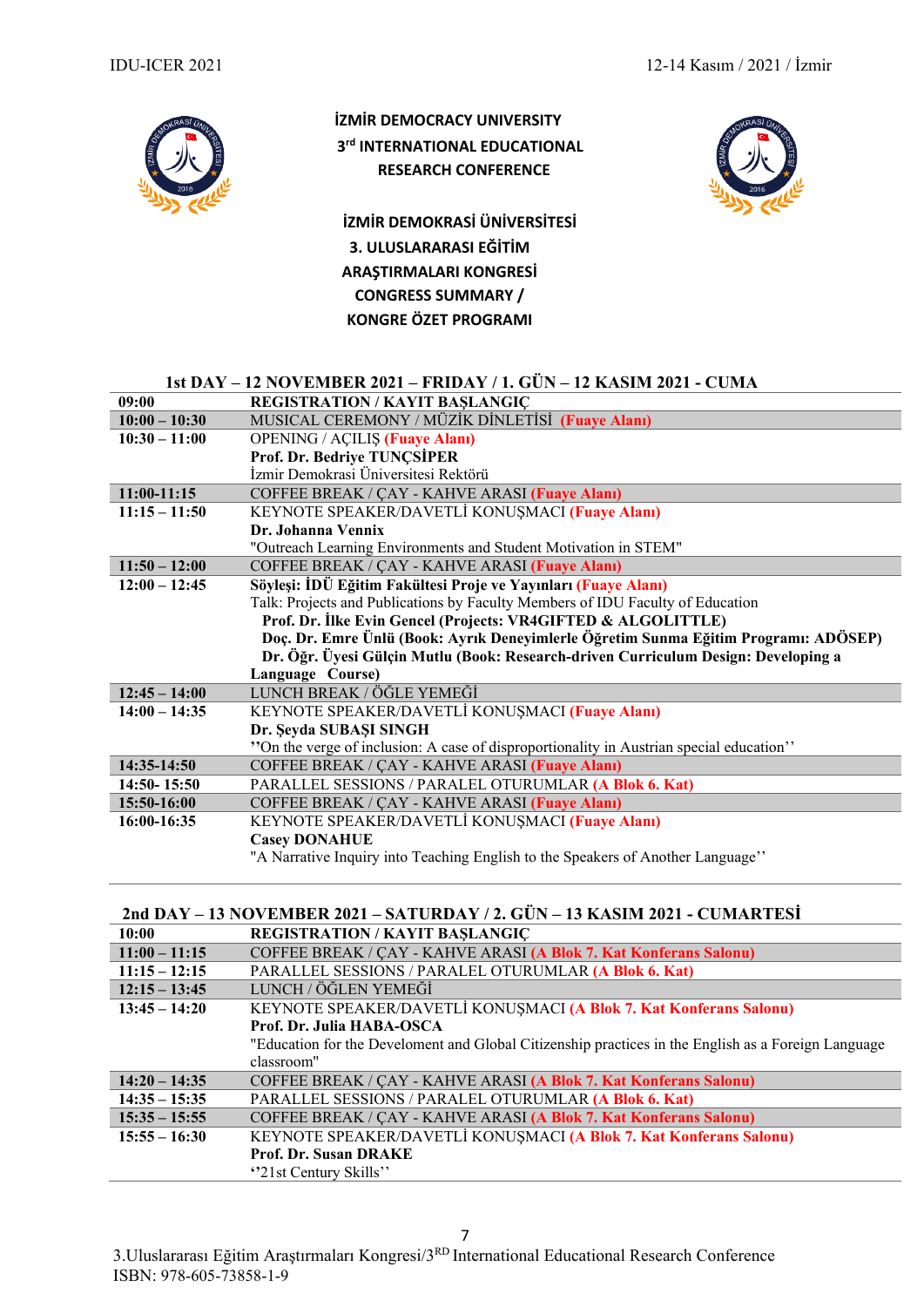**16:30-17:30 KAPANIŞ** 

#### **KONGRE PROGRAMI CONGRESS PROGRAMME**



**1st DAY/1. GÜN – 12.11.2021 FRIDAY/CUMA – 1ST HALL/1.SALON (14.50 – 15.50)**

| <b>CHAIR / OTURUM BAŞKAN</b> |
|------------------------------|
|------------------------------|

**CHAIR (ED)** Doc. Dr. Emre ÜNLÜ

| Emre ÜNLÜ             | Otistik Çocuk Ailelerine Yönelik Çevrimiçi Aile Eğitiminin |
|-----------------------|------------------------------------------------------------|
| <b>Bora GÖRGÜN</b>    | <b>Etkileri</b>                                            |
| Özge ÜNLÜ             |                                                            |
| Bedirhan ÖZOĞUL       |                                                            |
| <b>Güliz KAYMAKÇI</b> | Otizm Spektrum Bozukluğu Tanısı Konulmuş Çocuklarda        |
| Emre ÜNLÜ             | Fen Eğitimi: Bir Literatür Taraması                        |
| <b>Umut KOLKIRAN</b>  | EBA Ve TRT Okulda Bulunan Özel Eğitim İçeriklerinin        |
| Emre ÜNLÜ             | <i><u><b>Incelenmesi</b></u></i>                           |
| <b>Bora GÖRGÜN</b>    |                                                            |
| <b>Yafes ADIL</b>     |                                                            |
| <b>Metin BAKAR</b>    |                                                            |

**1st DAY/1. GÜN – 12.11.2021 FRIDAY/CUMA – 2ND HALL/2.SALON (14.50 – 15.50) CHAIR / OTURUM BAŞKANI Doç. Dr. Ümüt ARSLAN**

| Görkem AVCI        | Eğitim Bilişim Ağı (Eba) Kütüphanesinde Yer Alan Afet   |
|--------------------|---------------------------------------------------------|
|                    | Eğitimi Paylaşımları: Bir İçerik Analizi                |
| Özben SEMERCİ      | Okul Öncesi Dönem (3-6 Yaş) Resimli Hikâye Kitaplarının |
| <b>Ümüt ARSLAN</b> | İçerik ve Resimleme Özellikleri Açısından İncelenmesi   |
| Tuğba KARADAVUT    | Öğretmen Adaylarının Müzelerin Eğitim İşlevine İlişkin  |
|                    | Farkındalıklarının İncelenmesi                          |

**1st DAY/1. GÜN – 12.11.2021 FRIDAY/CUMA – 3RD HALL/3.SALON (14.50 – 15.50) CHAIR / OTURUM BAŞKANI** 

| <b>Aziz YILDIZ</b>         | Pandemi Döneminde Uzaktan Eğitim İle Yüzyüze Eğitim  |
|----------------------------|------------------------------------------------------|
|                            | Sürecinin Sınıf Öğretmenlerince Karşılaştırılması    |
|                            | Covid-19 Pandemisinde Turizm Eğitiminde Eğilimler ve |
| Alper ATES<br>Mehmet SAHİN | Arastırma Konuları                                   |
| <b>Halil SUNAR</b>         |                                                      |
| <b>Mehmet SAHİN</b>        | Pandemi Dönemi Yükseköğretimde Uzaktan Eğitim        |
| <b>Alper ATES</b>          | Uygulamalarından Memnuniyete Yönelik Yapılmış        |
| <b>Halil SUNAR</b>         | <b>Çalışmaların Değerlendirilmesi</b>                |
|                            |                                                      |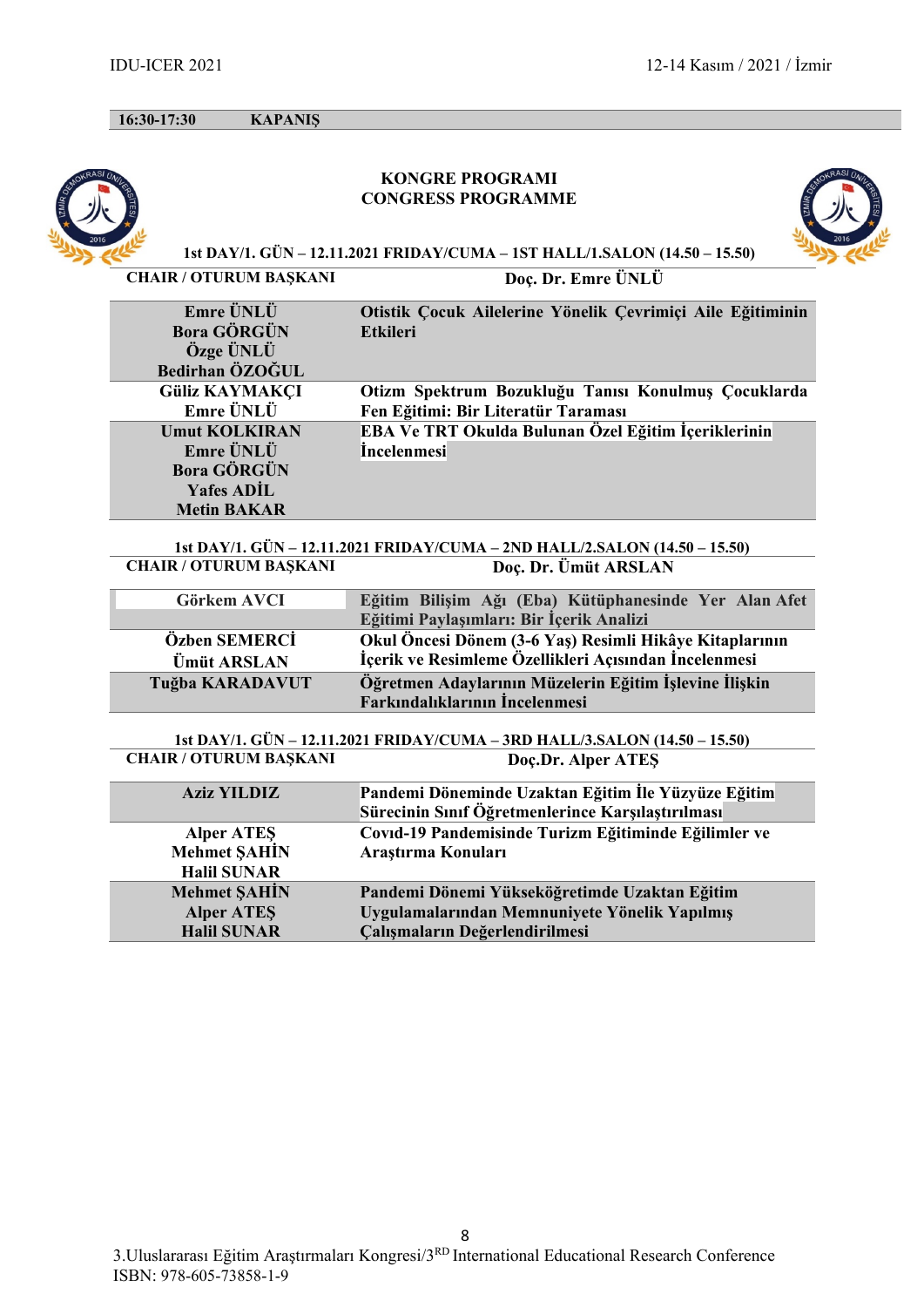| 1st DAY/1. GÜN - 12.11.2021 FRIDAY/CUMA - 4TH HALL/4.SALON (14.50 - 15.50) |                                                                |  |
|----------------------------------------------------------------------------|----------------------------------------------------------------|--|
| <b>CHAIR / OTURUM BASKANI</b>                                              | Prof. Dr. Songül TÜMKAYA                                       |  |
| <b>Vasfive GECKIN</b>                                                      | <b>Logical Fallacies At Teacher-Parent Conferences</b>         |  |
|                                                                            |                                                                |  |
| <b>Aslı KUŞ</b>                                                            | Sınıf Öğretmenlerinin Algıladıkları Uyumsal                    |  |
| Songül TÜMKAYA                                                             | Performanslarının İncelenmesi                                  |  |
|                                                                            |                                                                |  |
| Rabia Ölmez                                                                | The Role of Technology Acceptance Model (TAM) in the           |  |
| Nurdan Kavaklı                                                             | <b>Adaptation of New Technologies by Teachers: A Review of</b> |  |
|                                                                            | Literature                                                     |  |
|                                                                            |                                                                |  |
| 1st DAY/1. GÜN – 12.11.2021 FRIDAY/CUMA – 5TH HALL/5.SALON (14.50 – 15.50) |                                                                |  |
| <b>CHAIR / OTURUM BAŞKANI</b>                                              | Doc. Dr. Behsat SAVAS                                          |  |
| Bedirhan ÖZOĞUL                                                            | Otizm Spektrum Bozukluğu Ve Kolaylaştırıcı Kişi                |  |
| <b>Bora GÖRGÜN</b>                                                         |                                                                |  |

| <b>Emre UNLU</b>                                  |                                                                                                                               |
|---------------------------------------------------|-------------------------------------------------------------------------------------------------------------------------------|
| <b>Ayse BÜBER KILINÇ</b><br><b>Gül ÜNAL COBAN</b> | Sınıf Öğretmenlerinin Teknoloji Destekli Modelleme<br>Uygulamalarına Yönelik Görüşleri: Covid-19 Örneği                       |
| Ayse BÜBER KILINÇ<br><b>Gül ÜNAL ÇOBAN</b>        | Modelleme Tabanlı Argümantasyon Etkinliğinde Sınıf<br>Öğretmeni Adaylarının Yazılı Argüman Kalitelerinin<br>Değerlendirilmesi |

#### **2nd DAY/2. GÜN – 13.11.2021 SATURDAY /CUMARTESİ – 1ST HALL/ 1.SALON (11.15 – 12.15) Prof. Dr. İlke EVİN GENCEL**

| <b>Seçil Sever DEMIR</b>  | Minyatür Sanatı Eğitimde Dijital Kaynakların Kullanımı: |
|---------------------------|---------------------------------------------------------|
|                           | Londra İngiliz Kütüphanesi Hüsrev ve Şirin Mesnevisi    |
|                           | Örneği                                                  |
| <b>Zeynep Nur ANADOLU</b> | Yeni Zelenda ve Türkiye Okul Öncesi Eğitim Programları  |
|                           | Karşılaştırması                                         |
| <b>Serkan AKBULUT</b>     | Sınıf Öğretmenlerinin Ters Yüz Edilmiş Öğretmen         |
| <b>İlke EVİN GENCEL</b>   | Eğitimine Yönelik Görüşleri                             |
|                           |                                                         |

**2nd DAY/2. GÜN – 13.11.2021 SATURDAY /CUMARTESİ – 2ND HALL/ 2.SALON (11.15 – 12.15)**

| Dr. Öğr. Üyesi Nesrin ÖZTÜRK                             |
|----------------------------------------------------------|
| Ortaöğretim 9. Sınıf Matematik Dersi Öğretim Programının |
| Değerlendirilmesi                                        |
| Kariyer Kararı Özyeterlik Ölçeği Kısa Formunun (KKÖÖ-    |
| K) Faktör Yapısının Türk Lise Öğrencilerinde İncelenmesi |
|                                                          |
| Flört Siddeti Ölçeğinin Geliştirilmesi: Geçerlik ve      |
| Güvenirlik Çalışması                                     |
|                                                          |

### **2nd DAY/2. GÜN – 13.11.2021 SATURDAY /CUMARTESİ – 3RD HALL/ 3.SALON (11.15 – 12.15) Dr. Öğr. Üyesi Rukiye AYAN CİVAK Rukiye AYAN CİVAK Matematik Öğretmen Adaylarının Çokgenlerde Düzgünlük**

| <b>Esra DEMIRAY</b>         | Ve İçbükeylik Kavramlarına Yönelik Kavrayışları         |
|-----------------------------|---------------------------------------------------------|
| <b>Nuray KURTDEDE FIDAN</b> | İlkokul 4. Sınıf Öğrencilerinin Girişimcilik Eğilimleri |
| Tuğba ARGIÇ                 |                                                         |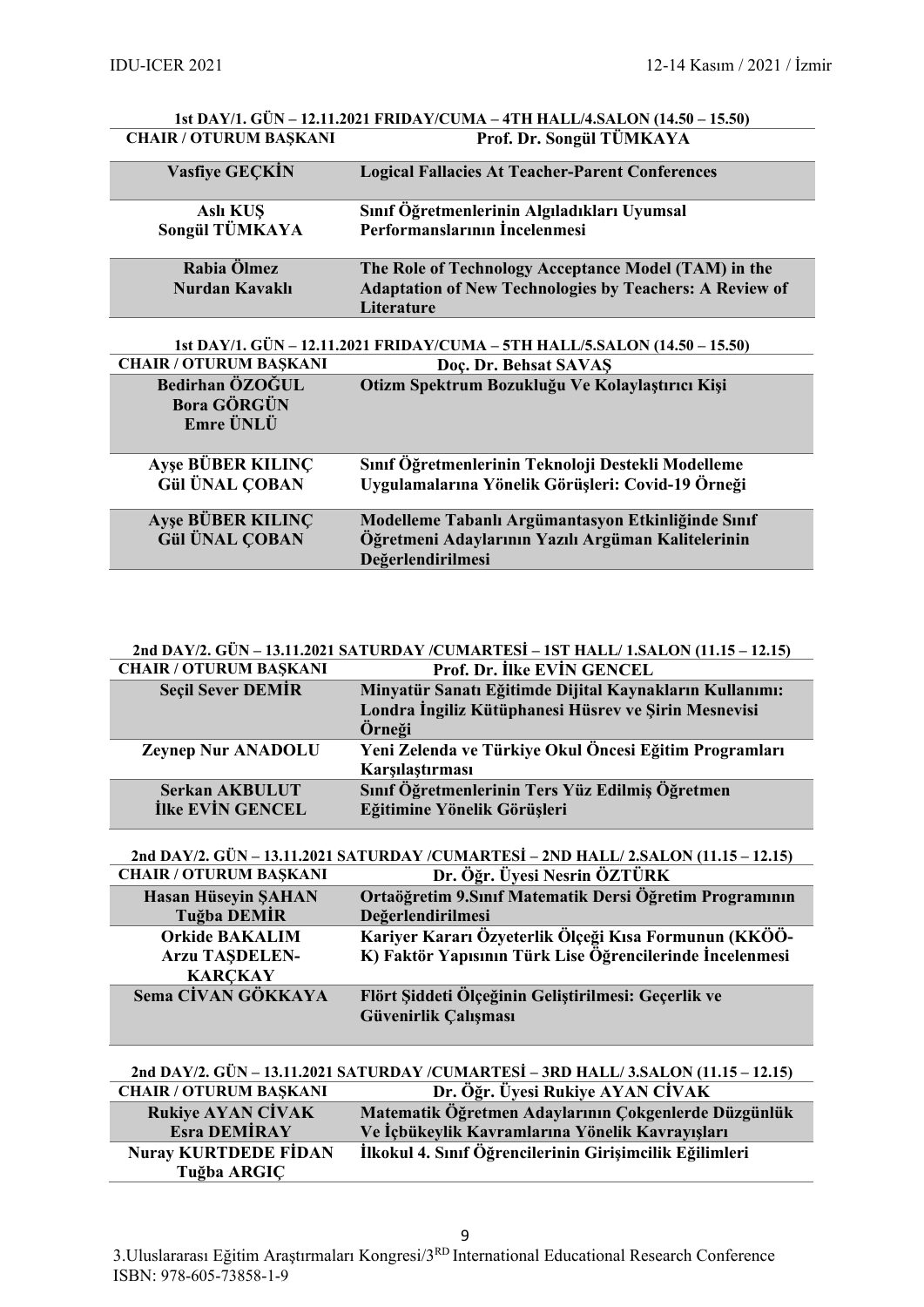| <b>Rukiye AYAN CİVAK</b>                  | Ters Orantı Kavramının Öğretimi: Bir Öğretim Deneyi                                                        |
|-------------------------------------------|------------------------------------------------------------------------------------------------------------|
|                                           | 2nd DAY/2. GÜN - 13.11.2021 SATURDAY /CUMARTESİ - 4TH HALL/ 4.SALON (11.15 - 12.15)                        |
| <b>CHAIR / OTURUM BAŞKANI</b>             | Prof. Dr. Nese GÜLER                                                                                       |
| <b>Bahar DİNÇER</b>                       | Gerçekçi Matematik Eğitimi Temelli Bir Etkinliğin                                                          |
| <b>Duygu BEDİR</b>                        | Akademik Başarıya Etkisi                                                                                   |
| Süha YILMAZ                               |                                                                                                            |
| Kazım Çağlar ŞENGÜN                       |                                                                                                            |
| <b>Yasin AKAY</b>                         |                                                                                                            |
| <b>Bora GÖRGÜN</b>                        | Türkiye'de Yürütücü İşlevlere İlişkin Lisansüstü                                                           |
| Emre ÜNLÜ<br>Bedirhan ÖZOĞUL              | Çalışmaların Gözden Geçirilmesi                                                                            |
| Tuğba KARADAVUT                           | Jamovi: 3. Nesil İstatistiksel Elektronik Tablo                                                            |
| <b>Nese GÜLER</b>                         |                                                                                                            |
|                                           |                                                                                                            |
|                                           | 2nd DAY/2. GÜN - 13.11.2021 SATURDAY/CUMARTESİ - 1ST HALL/ 1.SALON (14.35 - 15.35)                         |
| <b>CHAIR / OTURUM BAŞKANI</b>             | Doc. Dr. Behsat SAVAS                                                                                      |
| <b>Behsat SAVAŞ</b>                       |                                                                                                            |
| Özgür ARSLAN<br>Cağlar DÜZYURT            | Arkeoloji Kazı Alanına İlişkin Öğrencilerin Görüşleri                                                      |
|                                           |                                                                                                            |
| <b>Mualla ERDEM</b>                       | Pandemi Sürecinin Turizm Endüstrisine Etkileri                                                             |
| <b>Behsat SAVAŞ</b>                       |                                                                                                            |
| <b>Alper TOSUN</b>                        | Eğitimde Fırsat Eşitliği Açısından İllerin Yaşam Ve Eğitim                                                 |
| <b>Alper SİNAN</b><br><b>Bayram BIÇAK</b> | Indekslerine Göre Kümelenmesi                                                                              |
|                                           |                                                                                                            |
|                                           | 2nd DAY/2. GÜN – 13.11.2021 SATURDAY/CUMARTESİ – 2ND HALL/ 2.SALON (14.35 – 15.35)                         |
| <b>CHAIR / OTURUM BAŞKANI</b>             | Prof. Dr. Nese GÜLER                                                                                       |
| İlknur İlğar<br>Sükran Tok                | Üniversite Öğrencilerinin İngilizce'ye Yönelik Dil<br>Öğrenme İnanışları                                   |
| Ömer Tuğşad AKGÜL                         | Pandemi Döneminde Eğitim Fakültesi Öğrencilerinin                                                          |
| <b>Sabahattin DENİZ</b>                   | Uzaktan Eğitime Yönelik Tutumları                                                                          |
|                                           |                                                                                                            |
|                                           | 2nd DAY/2. GÜN - 13.11.2021 SATURDAY/CUMARTESİ - 3RD HALL/ 3.SALON (14.35 - 15.35)                         |
| <b>CHAIR / OTURUM BAŞKANI</b>             | Dr. Öğr. Üyesi Fatih Emrah DEMİR                                                                           |
| <b>Orkide BAKALIM</b>                     | Covid-19 Pandemi Döneminde Online Grupla Psikolojik                                                        |
| Mustafa UZUNKAVAK                         | Danışmanın Üniversite Öğrencilerinin Karşılıklı Mutluluk                                                   |
|                                           | Düzeyine Etkisi                                                                                            |
| <b>Fatih Emrah DEMİR</b>                  | Görme Yetersizliğinden Etkilenmiş Braille Okuyucularının<br>Okuma Hatalarının Hata Analizi İle İncelenmesi |
| <b>Mine MUYAN-YILIK</b>                   | Öz-Şefkat, Psikolojik Şiddete Maruz Kalma ve Kendini                                                       |
| <b>Burcu BAYRAKTAR-UYAR</b>               | Affetme Arasındaki İlişkide Nasıl Bir Aracı Rol                                                            |
|                                           | Üstlenmektedir?                                                                                            |
|                                           | 2nd DAY/2. GÜN - 13.11.2021 SATURDAY/CUMARTESİ - 4TH HALL/ 4.SALON (14.35 - 15.35)                         |
| <b>CHAIR / OTURUM BAŞKANI</b>             | Dr. Öğr. Üyesi Gülçin MUTLU                                                                                |
| <b>Gülçin MUTLU</b>                       | <b>Interpersonal Circumplex: Its Meaning and Use in</b>                                                    |
|                                           | <b>Educational Research</b>                                                                                |
| <b>Nazlı Ruya TAŞKIN</b>                  | <b>Teaching Practicum During the Covid-19 Pandemic:</b>                                                    |
| <b>BEDİZEL</b><br>Sinem GÜÇHAN ÖZGÜL      | <b>Teacher and Student Teacher Experiences from Biology and</b>                                            |
|                                           | <b>Early Childhood Education Fields</b>                                                                    |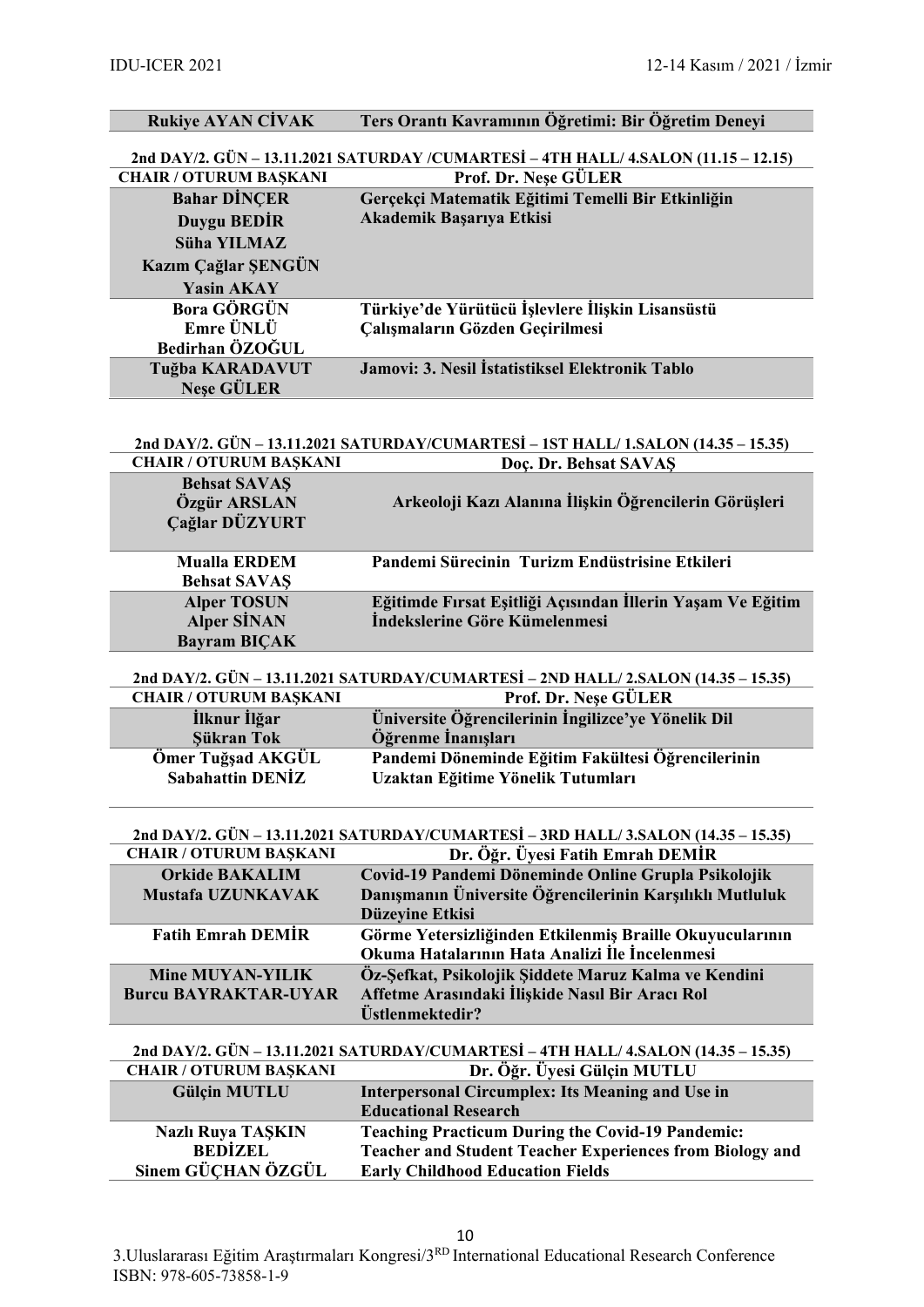| Duygu ALYESIL KABAKCI      | Sanayinin Doğa İçin Kullanımı ve Geri Dönüşüm Sanayisine |
|----------------------------|----------------------------------------------------------|
| Esma BULUS KIRIKKAYA       | Yönelik Bir Uygulama Çalışması                           |
| <b>Belma KARANLIK TUNA</b> |                                                          |
| <b>Nefize TUNALI</b>       |                                                          |
| <b>Merve KOCER</b>         |                                                          |
|                            |                                                          |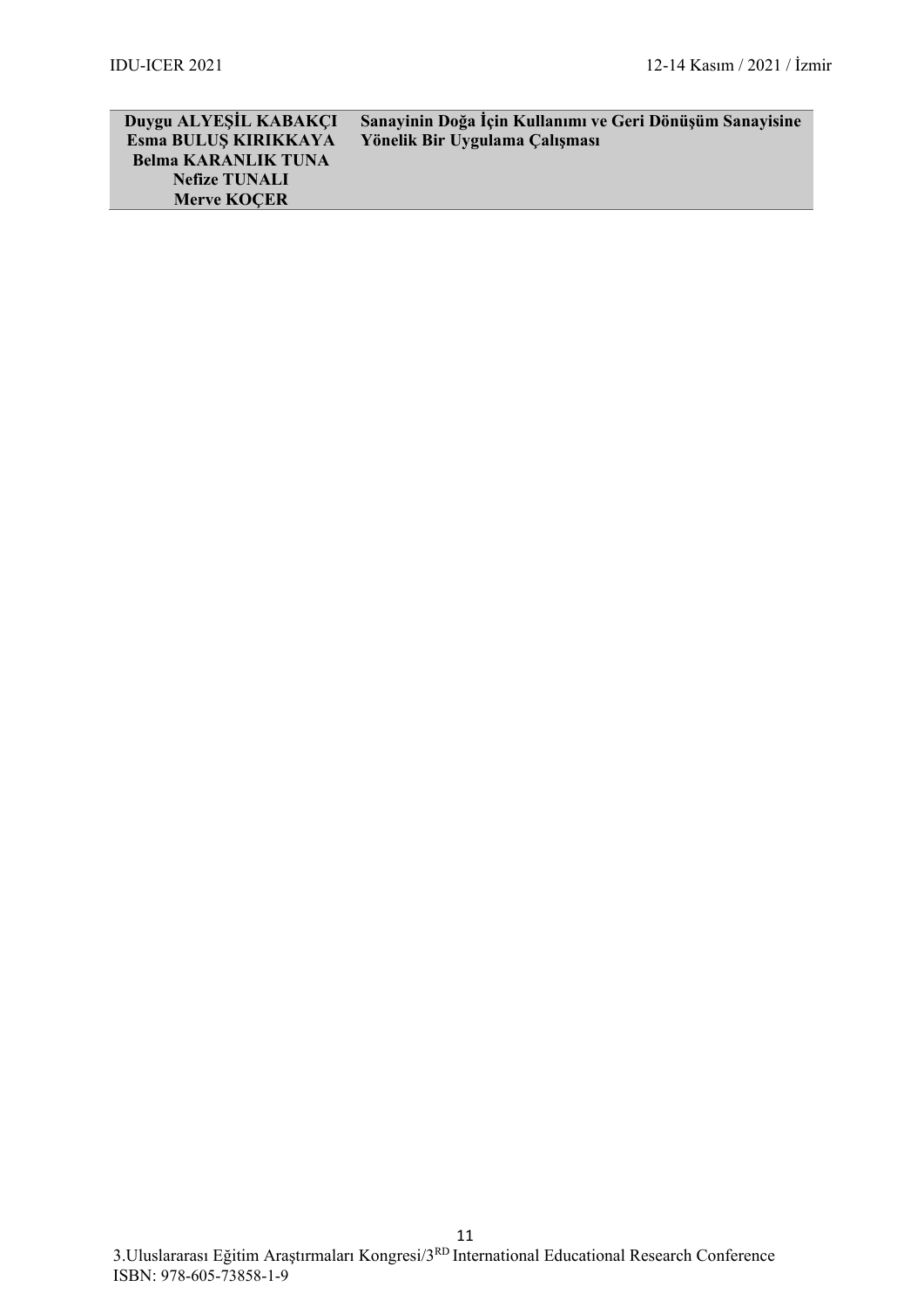# **BOOK OF**

# **ABSTRACTS**

# **ÖZET METİN**

# **KİTABI**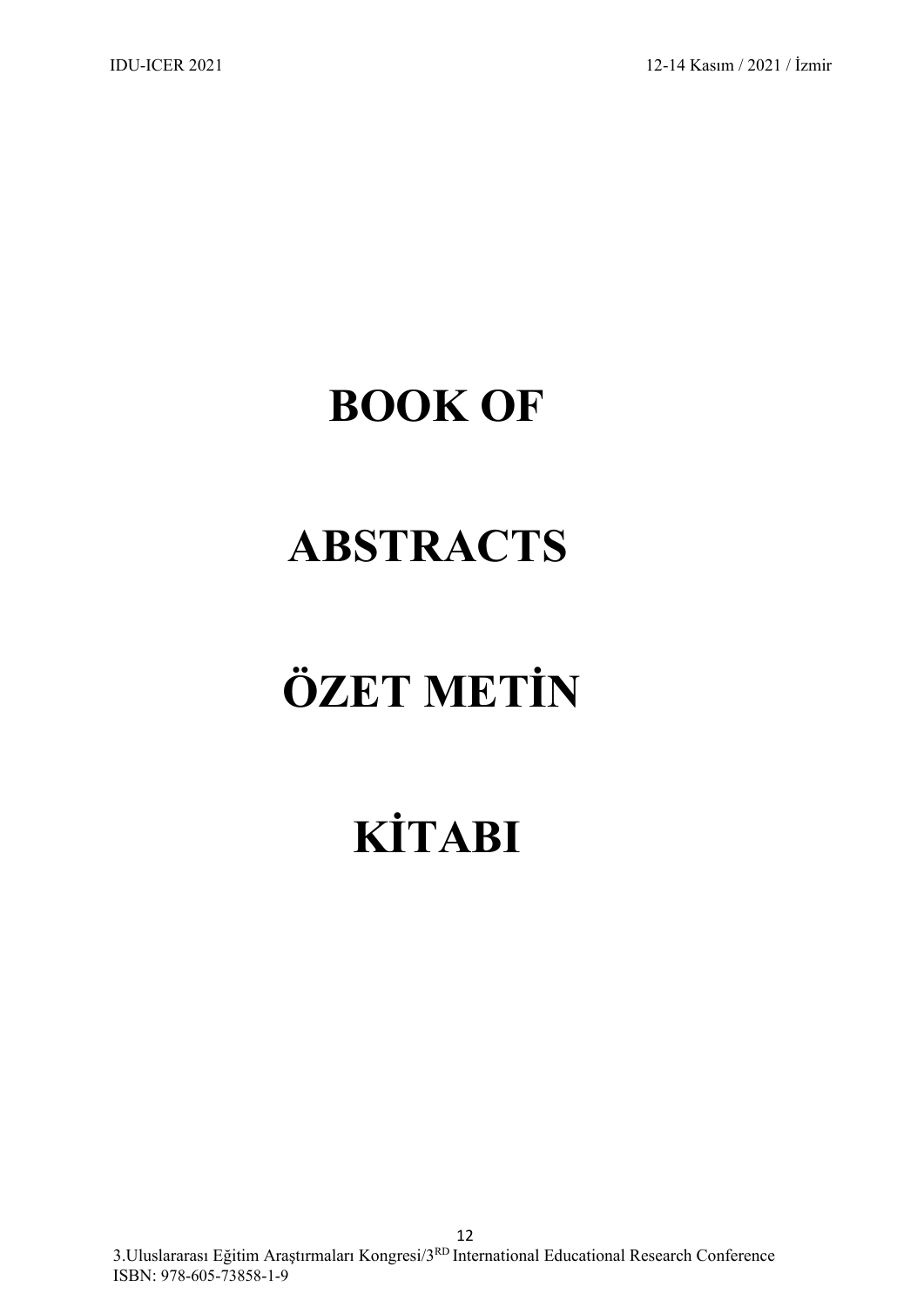## **SANAYİNİN DOĞA İÇİN KULLANIMI VE GERİ DÖNÜŞÜM SANAYİSİNE YÖNELİK BİR UYGULAMA ÇALIŞMASI Duygu ALYEŞİL KABAKÇI**

İzmit Bilim ve Sanat Merkezi, Kocaeli, Türkiye, [matemaduygu@hotmail.com](mailto:matemaduygu@hotmail.com)

#### **Prof. Dr. Esma BULUŞ KIRIKKAYA**

Kocaeli Üniversitesi, Eğitim Fakültesi, Matematik ve Fen Bilimleri Eğitimi Bölümü, Kocaeli,

Türkiye, [bulus@kocaeli.edu.tr](mailto:bulus@kocaeli.edu.tr)

#### **Belma KARANLIK TUNA**

İzmit Bilim ve Sanat Merkezi, Kocaeli, Türkiye, [belmakt@gmail.com](mailto:belmakt@gmail.com)

#### **Nefize TUNALI**

İzmit Bilim ve Sanat Merkezi, Kocaeli, Türkiye, [n.tunali2008@hotmail.com](mailto:n.tunali2008@hotmail.com)

#### **Merve KOÇER**

İzmit Bilim ve Sanat Merkezi, Kocaeli, Türkiye, [mervekocerpdr@gmail.com](mailto:mervekocerpdr@gmail.com)

#### **ÖZET**

Ülkelerin gelişmesi ve refah seviyesinin yükselmesi açısından sanayi üretimi çok büyük bir öneme sahiptir. Gelişmiş ülkelere bakıldığında sanayi üretiminde meydana gelen artış ekonomik büyümenin temel belirleyicilerinden birini oluşturmuştur. ''Sanayi kenti'' diye anılan şehirlerin başında ise Kocaeli gelmektedir. Maalesef günümüzde sanayi deyince akıllara atıkları ve çevreye verdiği zararlar gelmektedir. Ancak organik atık, evsel atık, endüstriyel atık, ambalaj atık vb. sanayi olanakları sayesinde geri dönüştürülmektedir. Böylece işlevsel hal alarak doğayı ve çevreyi korumakta, ülke ekonomisine katkı sunmaktadır. Ülke ekonomisinin sürdürülebilir kalkınma yaklaşımı için atık yönetimi önemli bir yere sahiptir. Geri dönüşüm bilincinin en büyük engelleri; geri dönüşüm ürünlerini bilmemek, geri dönüşüm süreci hakkında bilgi sahibi olmamak ve geri dönüşümün faydalarını bilmemektir. Öğrencilere yol gösteren eğitimcilerin de çevre ile ilgili özendirici eylemler geliştirmeleri ve olumlu değer yargılarını beslemeleri gerekmektedir. Bu çalışmadaki amaç; geleceğin sanayicileri konumunda olacak özel yetenekli öğrencilerin öğretmenleri ile köyde yaşayan ve sanayiden uzakta yer alan öğrencilerin öğretmenlerine sanayinin doğa için nasıl kullanıldığını ve geri dönüşüm sanayisini yerinde göstermektir. Bu sayede edindikleri deneyimleri kurumlarında öğrencilerle yaptıkları etkinliklerde uygulamaları ve öğretmenlerle paylaşmaları amaçlanmıştır. Bu çalışma yapılırken TÜBİTAK 4004 Doğa Eğitimi ve Bilim Okulları proje çağrısı kapsamında destek alınmıştır.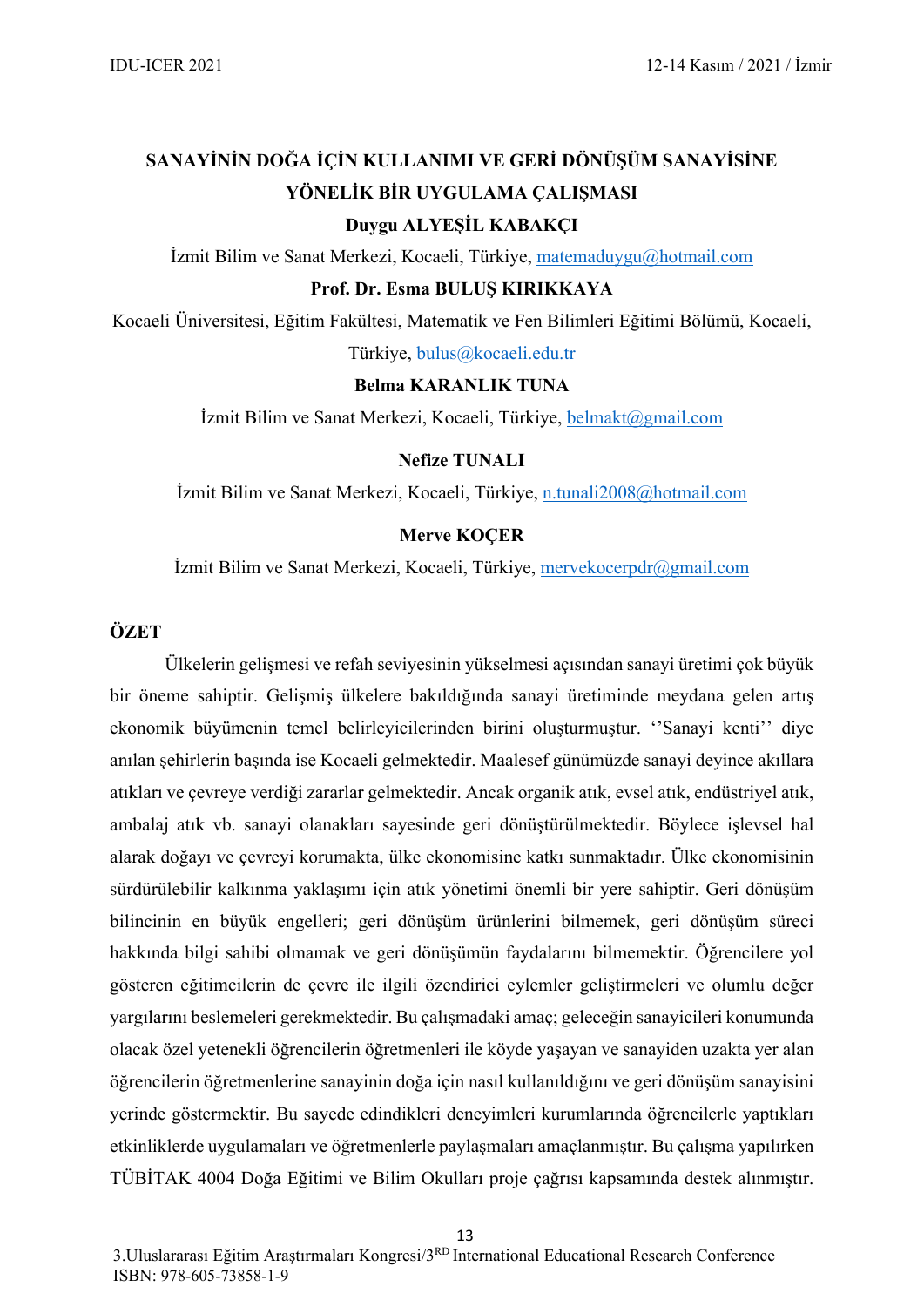Bu çalışmanın örneklem grubu sanayiden uzak köy okullarından 10, sosyo-ekonomik gelir düzeyi düşük bölge okullarından 10, özel/üstün yetenekli öğrencilere eğitim veren öğretmenlerden 10 olmak üzere 30 kişiden oluşmaktadır. Eğitimler konunun özelliğine göre çeşitli sanayi kuruluşlarında atölye çalışmaları, sanatsal etkinlikler ve deneyler şeklinde yapılmıştır. Yapılan çalışmaların etkililiğini ölçmek amacıyla nicel veri için çevre tutum ölçeği ön test ve son test olarak uygulanmış, geçerliliği ve güvenirliği test edilmiştir (α=0,860) .Elde edilen veriler SPSS veri analiz programı kullanılarak t testi yapılmış ve sonuçlar değerlendirilmiştir. Nitel veri amacıyla kelime ilişkilendirme testi, öğretmen günlükleri, görüşleri ve röportajlar ile karikatür çizimi verileri incelenerek projenin çıktılarının değerlendirilmesi yapılmıştır. Pozitif, anlamlı sonuçlarla bulunmuştur.

**Anahtar sözcükler:** Çevre eğitimi, geri dönüşüm, sanayi, doğa, eğitici eğitimi

## **AN APPLICATION STUDY ON THE USE OF INDUSTRY FOR NATURE AND THE RECYCLING INDUSTRY**

#### **ABSTRACT**

Industrial production is of great importance in terms of the development of countries and the increase in the level of welfare. Considering the developed countries, the increase in industrial production has been one of the main determinants of economic growth. Kocaeli is at the forefront of the cities referred to as "industrial city". Unfortunately, today, when industry is mentioned, wastes and the damage they cause to the environment come to mind. However, organic waste, domestic waste, industrial waste, packaging waste, etc. It is recycled thanks to industrial possibilities. Thus, by becoming functional, it protects nature and the environment and contributes to the country's economy. Waste management has an important place for the sustainable development approach of the country's economy. The biggest obstacles to recycling awareness are; Not knowing about recycling products, not knowing about the recycling process and not knowing the benefits of recycling. Educators who guide students also need to develop encouraging actions regarding the environment and nurture positive value judgments. The purpose of this study; It is to show the teachers of the special talented students who will be the industrialists of the future, and the teachers of the students living in the village and far from the industry, how the industry is used for nature and the recycling industry. In this way, it is aimed to share their experiences with the teachers and practices in the activities they do with the students in their institutions. While this study was being carried out, support was received within the scope of TÜBİTAK 4004 Nature Education and Science Schools project call. The sample group of this study consists of 30 people, 10 from rural schools away from industry, 10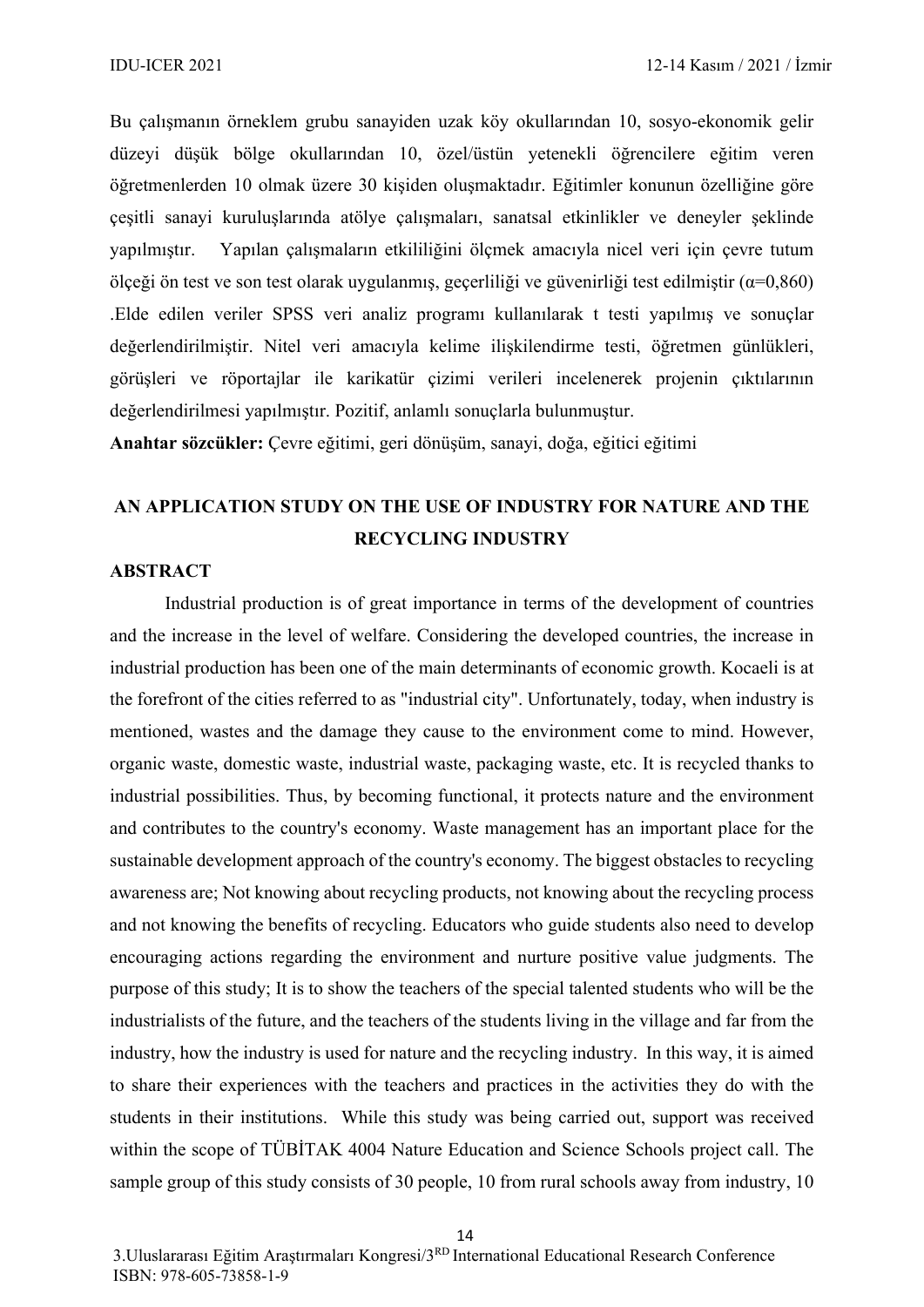from regional schools with low socio-economic income, and 10 from teachers who teach special/gifted students. The trainings were carried out in the form of workshops, artistic activities and experiments in various industrial establishments according to the nature of the subject. In order to measure the effectiveness of the studies, the environmental attitude scale was applied as a pretest and posttest for quantitative data, and its validity and reliability were tested ( $\alpha$ =0,860). The obtained data were t-tested using the SPSS data analysis program and the results were evaluated. For qualitative data purposes, the results of the project were evaluated by examining the word association test, teacher diaries, opinions and interviews, and caricature drawing data. It was found with positive, significant results.

**Keywords:** Environmental education, recycling, industry, nature, trainer training.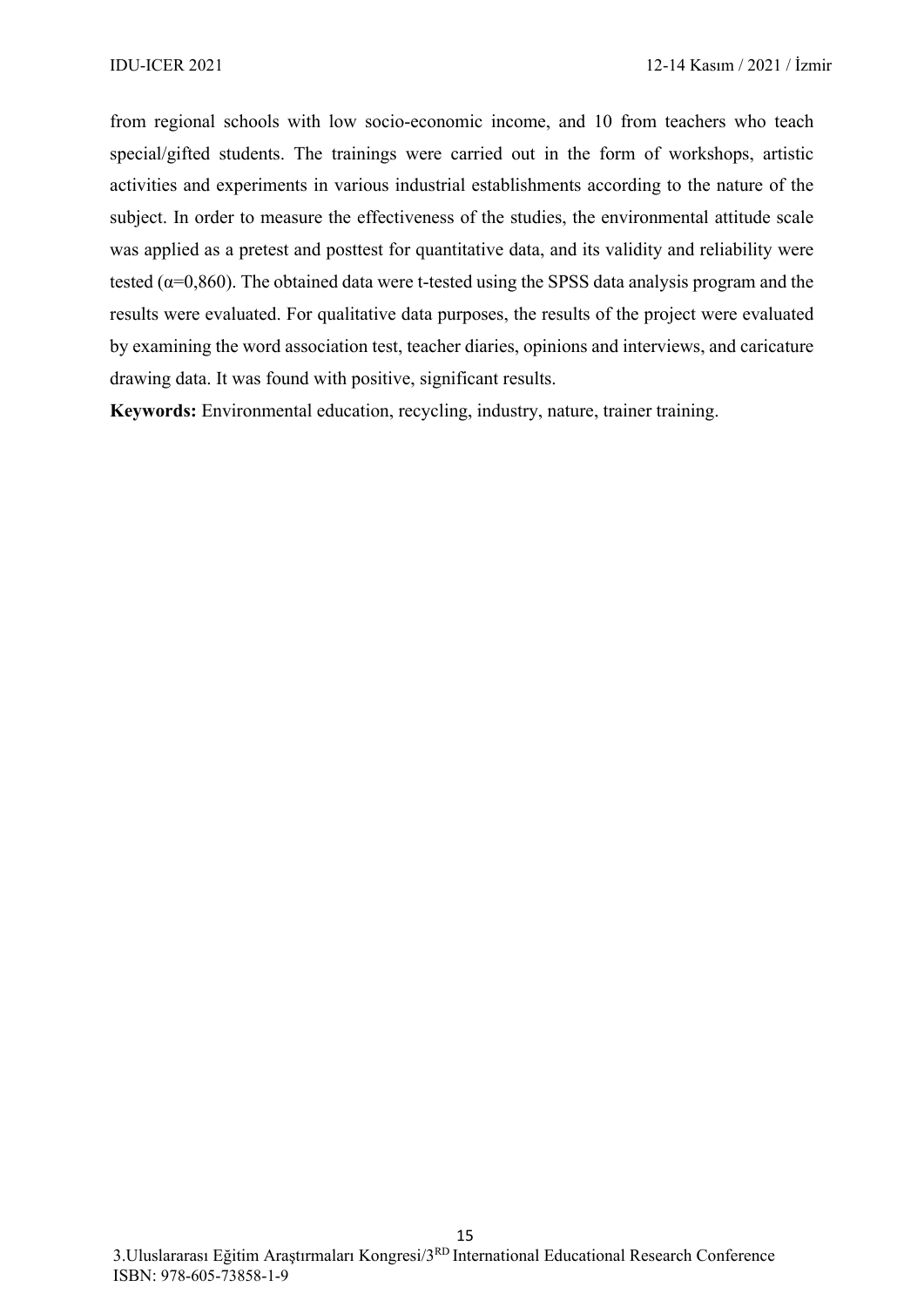## **PANDEMİ DÖNEMİNDE EĞİTİM FAKÜLTESİ ÖĞRENCİLERİNİN UZAKTAN EĞİTİME YÖNELİK TUTUMLARI Arş. Gör. Ömer Tuğşad AKGÜL**

İzmir Demokrasi Üniversitesi Eğitim Fakültesi, [omertugsad.akgul@idu.edu.tr](mailto:omertugsad.akgul@idu.edu.tr)

#### **Prof. Dr. Sabahattin DENİZ**

İzmir Demokrasi Üniversitesi Eğitim Fakültesi, [sabahattin.deniz@idu.edu.tr](mailto:sabahattin.deniz@idu.edu.tr)

#### **ÖZET**

COVID-19 salgını, Çin'in Vuhan kentinde ortaya çıkmış ve Aralık 2019'dan itibaren tüm dünyaya yayılmaya başlamıştır. Bu salgın tüm hayatımızı etkilemiş ve şu ana kadar uyguladığımız birçok şeyi değiştirmemize sebep olmuştur. Bunlardan birisi de eğitim ve öğretim süreçleridir. Pandemi döneminde virüsün yayılmasını engellemek için birçok ülke acil durum çözümü olarak uzaktan eğitim uygulamalarıyla eğitim öğretim süreçlerine devam etmiştir. Çoğu eğitim kurumunun hazırlıksız yakalandığı uzaktan eğitim, aslında uzun bir zamandır hayatımızda olan bir olgu olmasına rağmen günümüzde hiç olmadığı kadar popüler olmuş, çevrimiçi eğitim (senkron ve asenkron) ise en çok uygulanan uzaktan eğitim metodu olarak hayatımızda yerini almıştır. Dünyada ve ülkemizde pandeminin zorunlu kıldığı uzaktan eğitim ile ilgili birçok alanda farklı çalışmalar yapılmıştır. Ülkemizde üniversite öğrencilerinin pandemi döneminde uygulanan uzaktan eğitime karşı algılarını inceleyen çok çeşitli araştırmalar da mevcuttur. Bu çalışmada, öğretmen adaylarının pandemi dönemindeki uzaktan eğitim uygulamalarına yönelik algıları ve bazı demografik değişkenlerin anlamlı farklılıklar içerip içermediğinin tespit edilmesi amaçlanmıştır. Betimsel tarama modeli ile yürütülen bu araştırmaya kolayda örneklem yöntemiyle elde edilen 156 öğretmen adayı katılmıştır. Veriler, Google Forms aracılığı ile gönderilen kişisel bilgi soruları ve çalışmada kullanılan ölçek (Orçanlı & Bekmezci, 2020) ile elde edilmiştir. Cinsiyet değişkeni ve alt boyutlar arasında yapılan bağımsız örneklemler t-testi analizine göre, kadın öğrenciler *Corona virüsü ile ilgili düşünce* (B1), *Corona salgının ders çalışmaya etkisi* (B3) ve *Uzaktan eğitimde yaşanan sorunlar* (B6) boyutlarında erkek öğrencilere kıyasla daha olumsuz tutumlara sahip olduğu görülmüştür. Teknolojik cihaz ve maddi durum demografik değişkenleri ve alt boyutlar arasında yapılan tek yönlü varyans analizi (ANOVA) sonuçlarına göre uzaktan eğitim sürecine telefon ile katılan öğrencilerin *Uzaktan eğitimde yaşanan sorunlar* (B6) boyutunda bilgisayar kullanan öğrencilere kıyasla daha olumsuz tutumlara sahip olduğu; ekonomik durumunu asgari ücret ve altı şeklinde belirten öğrencilerin *Corona salgınına karşı okul yönetiminin davranışı* (B2) ve *Uzaktan eğitimde yaşanan sorunlar* (B6) boyutlarında orta gelirli (2800-3500 TL grubu) öğrencilere kıyasla daha olumsuz tutumlara sahip olduğu belirlenmiştir. Sonuç olarak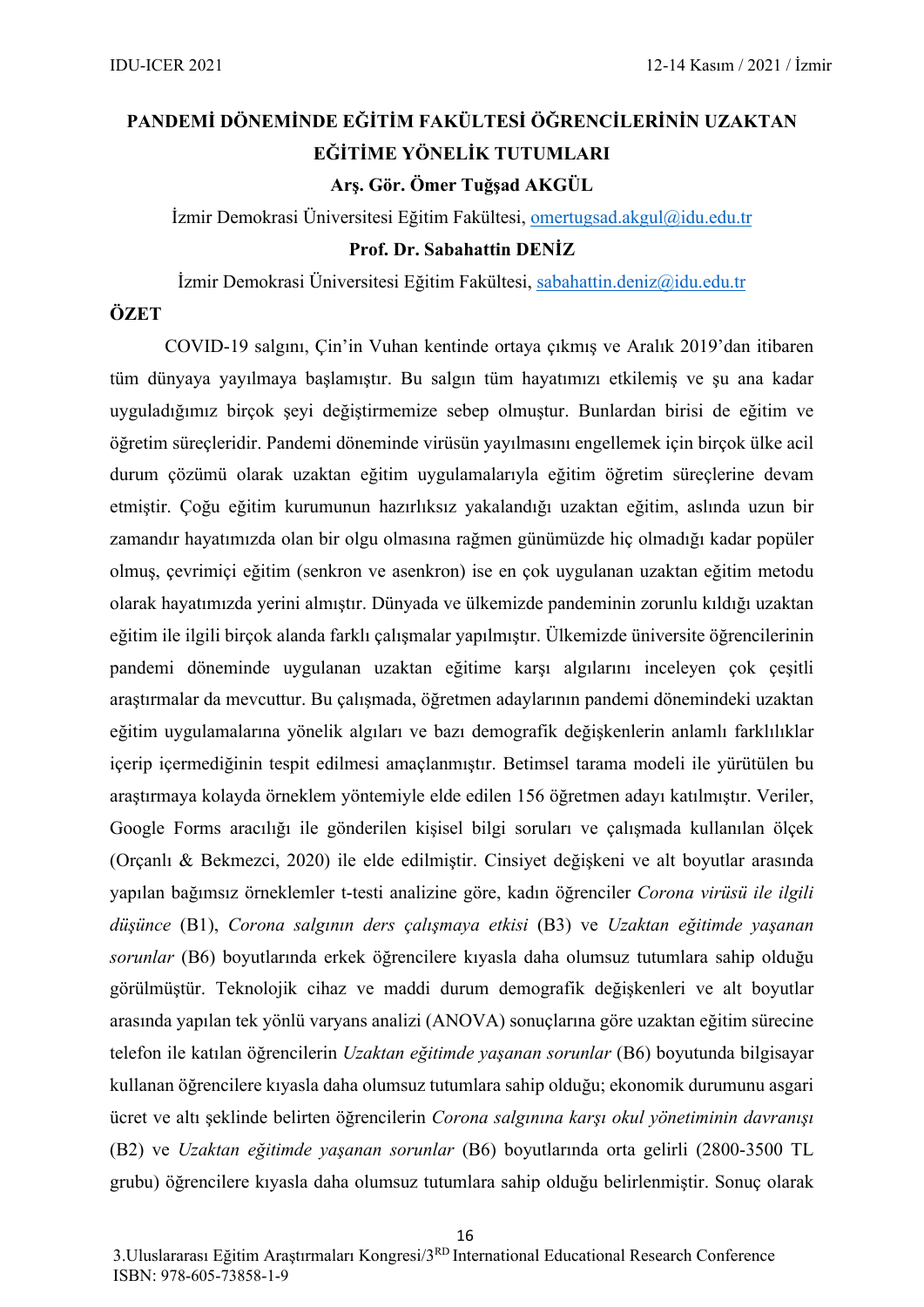öğretmen adaylarının salgın boyunca uzaktan eğitim sürecinden olumsuz etkilendikleri söylenebilir. Ancak güncel çözüm önerileri geliştirerek uyum sağladıkları da anlaşılmaktadır. **Anahtar sözcükler:** uzaktan eğitim, COVID-19, eğitim fakültesi

## **PERCEPTIONS OF STUDENTS IN FACULTY OF EDUCATION TOWARDS ONLINE EDUCATION DURING THE PANDEMIC**

#### **ABSTRACT**

The COVID-19 outbreak first made its appearance in the city of Wuhan, China and started to spread all across the globe in December 2019. This pandemic has greatly affected our lives and made us change many things we have been doing so far. One of these things that were subject to this change was teaching and learning processes. Many countries had to employ distance learning to prevent the spreading of the disease as an emergency solution. Although many institutions were not ready for distance learning, it has been practiced for a long time, and nowadays it is more popular than ever with online education (synchronous and asynchronous) being the most preferred one. There have been many studies in different fields of education about online education that has been brought forth as an emergency solution for the pandemic. In our country, there are also studies examining the views of university students and their perception of online education. In this study, we aim to focus on teacher trainees and how are their approach to the pandemic with the help of some demographic variables. In this research, the descriptive survey method was used and 156 pre-service teachers were selected using convenient sampling method. To collect data, a Google form containing questions regarding personal information and the research instrument (Orçanlı &B ekmezci, 2020) we used in this research was used. Descriptive statistics, independent samples t-test and one-way analysis of variance (ANOVA) were used to analyze the data. As the result of the analysis of the gender variable and sub-dimensions of the research instrument, women demonstrated a significantly negative score in the sub-dimensions of *Thoughts about the virus* (1), *The effect of the pandemic towards studying* (2), and *Problems in online education* (6). Furthermore, another finding when the multivariate analysis of variance applied to the demographic variables of technological device and economic situation for the sub-dimensions was that students who were using their mobile phones during the online education had a significantly negative score in the subdimension of *Problems in online education* (6) than the students who were using computers. Additionally, it was observed that students who had a lower income (minimum wage and below group) had a significantly negative score in the sub-dimension of *Manners of school administration towards the pandemic* (2) and *Problems in online education* (6) than the students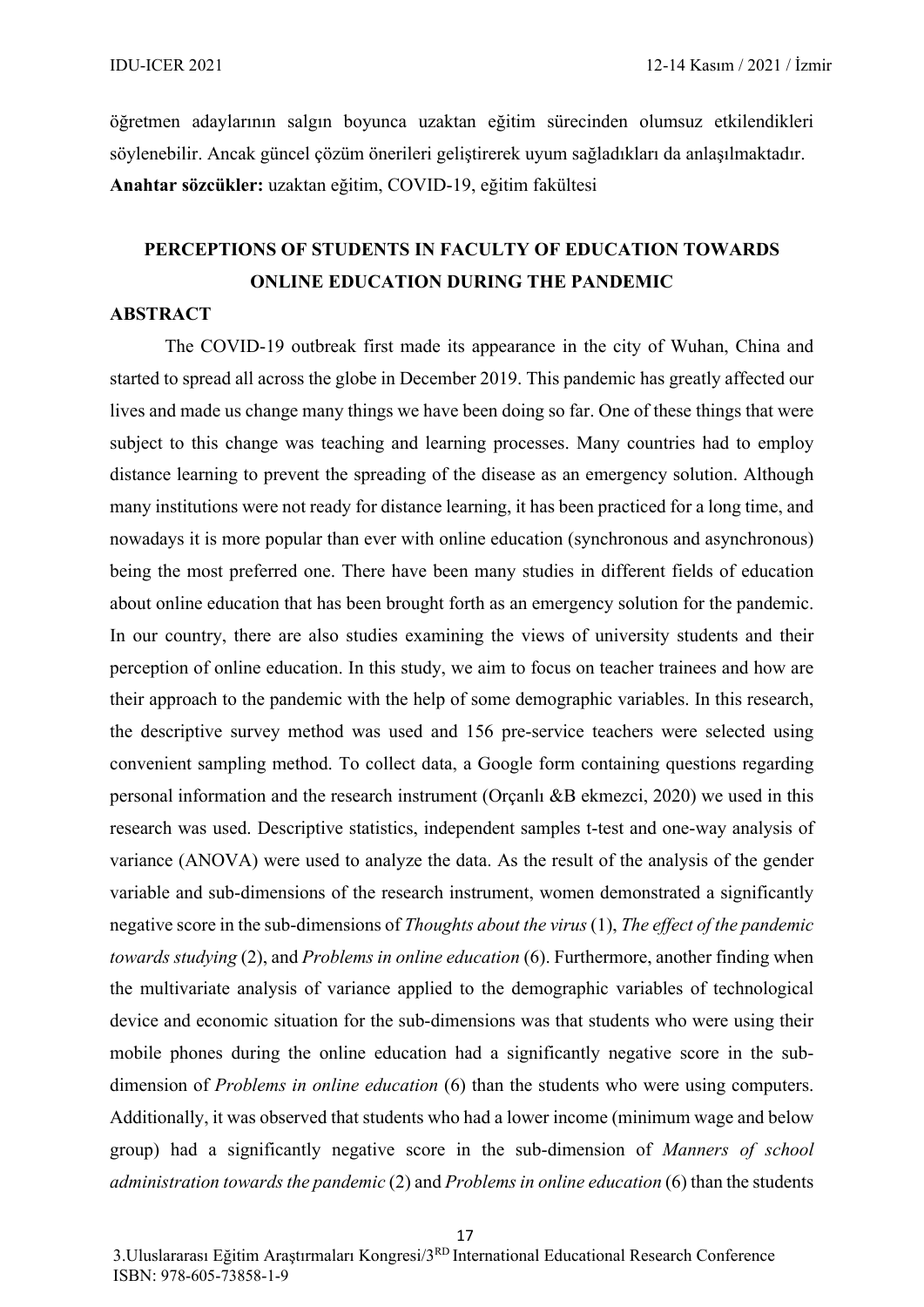with higher incomes (2800-3500 TL group). In conclusion, it can be said that pre-service teachers are negatively affected by the education processes during the pandemic. Nevertheless, it is understood that they are also adapting to the process with the help of current solutions. **Key words:** distance education, COVID-19, faculty of education

## **EĞİTİM BİLİŞİM AĞI (EBA) KÜTÜPHANESİNDE YER ALAN AFET EĞİTİMİ PAYLAŞIMLARI: BİR İÇERİK ANALİZİ Dr. Öğr. Üyesi, Görkem AVCI**

Bartın Üniversitesi, Temel Eğitim Bölümü, Bartın, Türkiye, [gorkem.avci.35@gmail.com](mailto:gorkem.avci.35@gmail.com) **ÖZET**

Potansiyel afetler ülkesi Türkiye'nin batısında ve güneyinde orman yangınları ve kuraklık devam ederken aynı zamanda kuzey ve doğu bölgelerinde sel, çığ, fırtına olayları meydana gelebilmektedir. Küresel afetlerin yanında deprem ve sarsıntılarla sürekli karşı karşıya kalan Türkiye'nin olası gerçekleşecek afetlere karşı hazır olması zorunludur. Bu bağlamda "Afete Hazır Türkiye" yolunda afet eğitimi tek çözüm iken içinde bulunduğumuz 2021 yılının "Afet Eğitim Yılı" ilan edilmesi de stratejik bir gelişmedir. Bu araştırmanın amacı, eğitim bilişim ağı (EBA) kütüphanesinde yer alan afet konuları ve afet eğitimine yönelik paylaşımların içerik analizini yaparak söz konusu paylaşımları afet eğitimi bağlamında ayrıntılı bir şekilde incelemektir. Nitel araştırmanın benimsendiği çalışmada EBA kütüphanesinde; video (f:166), alıştırma ve sınav (f: 42), etkileşim (f: 41), doküman (f: 15), görsel (f: 10), ses (f: 3), dergi (f: 3) ve kitap (f:3) olmak üzere toplamda 283 ayrı içeriğe ulaşılmıştır. Doküman analiziyle erişilen verilere içerik analizi yapılmıştır. İlgili içerikler; sınıf düzeyi, afet türü, içerik türü, ders türü vb. kriterlere göre analiz edilmiştir. Bulgular, içeriklerin afet öncesi, sırası ve sonrasında yapılması gerekenlere odaklanıldığını göstermekte iken özellikle deprem ile ilgili bilgilendirici ve tedbir niteliğindeki paylaşımlara diğer afet türlerine göre daha fazla yer verildiği tespit edilmiştir. Kazanım bazlı paylaşımların yoğunlukta olduğu EBA'da okul tabanlı afet eğitimine de yer verilmiş ve bu proje kapsamında öğrenci düzeylerine yönelik hikâye kitabı formatında dokümanlar paylaşılmıştır. Araştırma sonuçları; EBA'daki afetlere yönelik içeriklerin, animasyon tabanlı videolar, görseller, online testler ve etkileşimli içerik olarak verilmesi sayesinde paylaşımların nitelikli ve eğitici olduğunu ortaya koymuştur. Öte yandan birçok açıdan zengin kaynaklara sahip EBA'da öğretmenlere yönelik içeriklerin çok kısıtlı olduğu görülmüştür. Afet öncesi, sırası ve sonrasında yapılması gerekenlere yönelik EBA'da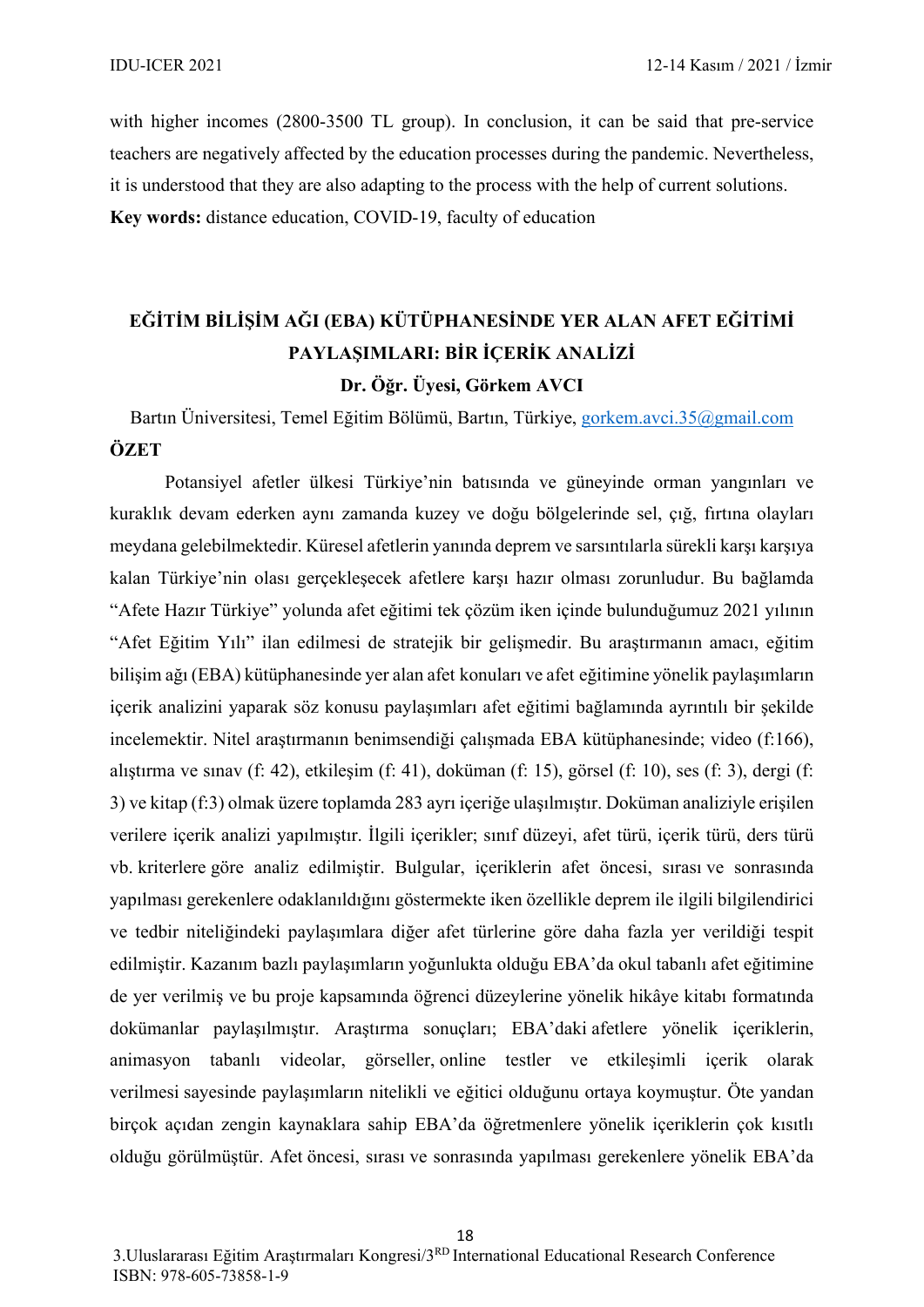yer alan içeriklerin kapsamının arttırılması, öğrencilerde afet farkındalık ve bilincinin gelişmesi ve nitelikli bir afet eğitimi için hayati derecede önemlidir. Eğitim teknolojilerinin her geçen gün geliştiği ve değiştiği günümüzde Türkiye'nin en büyük dijital öğrenme ortamı EBA'nın da bu gelişmelere uyum sağlaması, içerik-paylaşımların çeşitlendirilip arttırılması, öğrenci düzeyi ve ilgisine göre düzenlenmesi önerilmektedir.

**Anahtar sözcükler:** Afetler, afet eğitimi, EBA, eğitim teknolojisi.

## **DISASTER EDUCATION SHARES IN THE EDUCATION INFORMATIC NETWORK (EBA) LIBRARY: A CONTENT ANALYSIS**

#### **ABSTRACT**

While forest fires and drought continue in the west and south of Turkey, a country of potential disasters, concurrent floods, avalanches, and storms may occur in the northern and eastern regions. Turkey, which is constantly faced with earthquakes and tremors in addition to global disasters, must be ready for possible disasters. In this context, while disaster education is the only solution on the way to "Disaster Prepared Turkey", declaring the current year 2021 as "Disaster Education Year" is also a strategic development. The purpose of this research is to analyze the sharing about disaster topics and disaster education in the education information network (EBA) library and to analyze the sharing in detail in the context of disaster education. In the study, in which qualitative research was adopted, a total of 283 different contents were reached, including video (f:166), exercise and exam (f: 42), interaction (f: 41), document (f: 15), visual (f: 10), audio (f: 3), journal (f: 3) and book (f:3) in the EBA library. Content analysis was performed on the data accessed through document analysis. Related content; grade level, disaster type, content type, course type etc. analyzed according to criteria. While the findings show that the content focuses on what needs to be done before, during and after the disaster, it has been determined that especially informative and precautionary sharing about earthquakes are given more than other disaster types. School-based disaster education was also included in EBA, where acquisition-based sharing was intense, and within the scope of this project, documents were shared in storybook format for student levels. Research results; the contents of the EBA for disasters; thanks to the animation-based videos, visuals, online tests and interactive content, it has proven that the shares are qualified and educational. On the other hand, it has been seen that the contents for teachers are very limited in EBA, which has rich resources in many respects. Increasing the scope of content in the EBA for what needs to be done before, during and after a disaster is vitally important for the development of disaster awareness and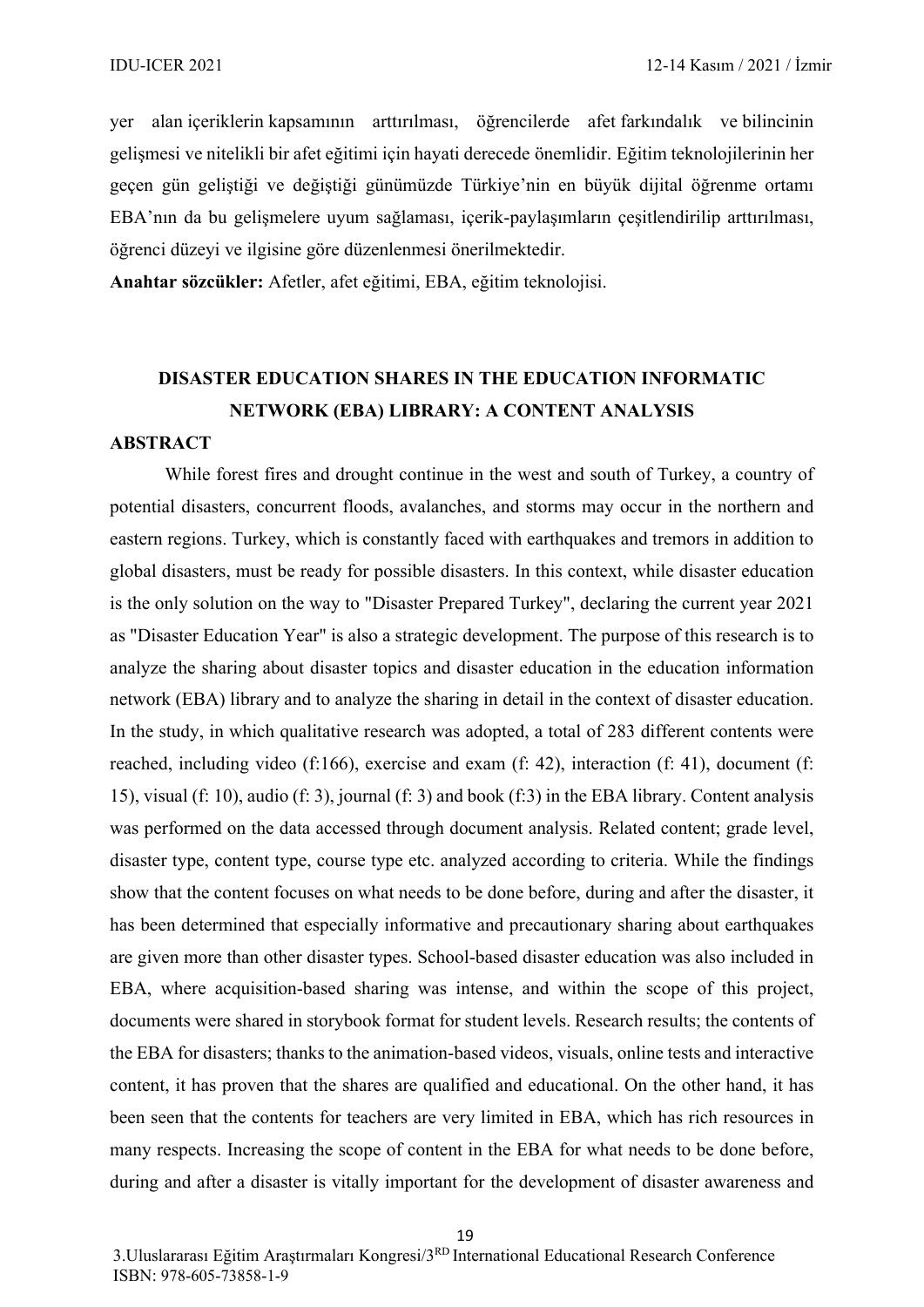awareness in students and for a qualified disaster education. It is recommended that EBA, Turkey's largest digital learning environment, adapt to these developments, diversify and increase content-sharing, and organize it according to student level and interest. **Keywords:** Disasters, disaster education, EBA, educational technology.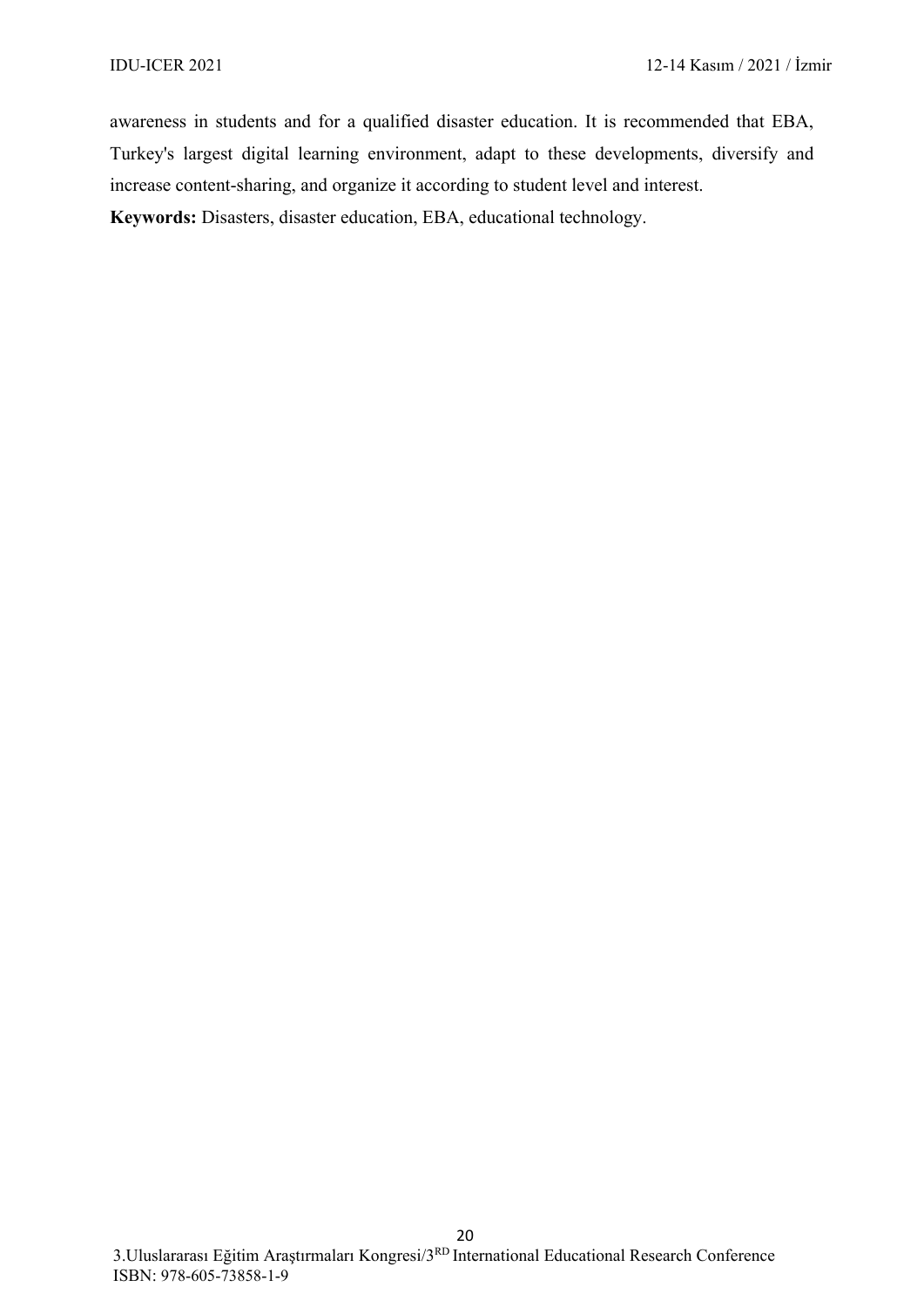## **ÖĞRETMEN ADAYLARININ MÜZELERİN EĞİTİM İŞLEVİNE İLİŞKİN FARKINDALIKLARININ İNCELENMESİ Dr. Öğr. Üyesi, Tuğba KARADAVUT**

İzmir Demokrasi Üniversitesi, Eğitim Bilimleri Bölümü, İzmir, Türkiye, [tugba](mailto:tugba-mat@hotmail.com)-

[mat@hotmail.com](mailto:tugba-mat@hotmail.com)

#### **ÖZET**

Müzeler kültürel, tarihi, sanatsal veya bilimsel ögeleri barındıran ve aktaran kurumlar olmalarının yanı sıra aktif öğrenme sağlayan eğitim ortamlarıdır. Yaygın (informal) öğrenmenin öneminin artmasıyla birlikte, müzelerin eğitim işlevi de artarak önem kazanmıştır. Müze eğitimi, müzelerin aktif öğrenmenin gerçekleştiği birer eğitim alanı olarak kullanılmasını ifade eder (Akbıyık ve Kılıç, 2019). Buna göre müzelerde gerçekleşen öğrenme, kendiliğinden gerçekleşen bir öğrenme olmaktan çıkarılmaya çalışılmış ve bunun için müzelerin kendi birimleri tarafından üstlenilen ya da müze-okul iş birliği ile gerçekleştirilen planlı bir öğretim şekli benimsenmeye başlamıştır (Önder, Abacı ve Kamaraj, 2009). Müzelerde yapılan eğitimin aktif öğrenmeyi sağlama, yaratıcılığa teşvik etme, öğrenmeye güdüleme gibi pek çok faydaları bulunmaktadır (Mercin ve Alakuş, 2005). Eğitim fakültelerinde, öğretmen adaylarının müze eğitimi ile ilgili bilgi ve becerileri kazanmalarını sağlamak amacıyla Müze Eğitimi dersi verilmektedir. Müze Eğitimi dersi programlarda seçmeli bir ders olarak yer almaktadır. Bu çalışmanın amacı, Müze Eğitimi dersini henüz almamış olan öğretmen adaylarının müze eğitimine ilişkin farkındalıklarının belirlenmesini sağlamaktır. Betimleyici bir araştırma niteliğinde olan bu çalışma kapsamında, psikolojik danışma ve rehberlik, ilköğretim matematik, özel eğitim ve okul öncesi öğretmen adaylarına müzelerin eğitim işlevine ilişkin farkındalıklarını ortaya çıkaracak açık ve kapalı uçlu soruların yer aldığı bir anket uygulanmıştır. Çalışma, Müze Eğitimi dersine duyulan ihtiyacın ortaya konması bakımından önem taşımaktadır.

**Anahtar sözcükler:** müze eğitimi, öğretmen adayları, aktif öğrenme, informal öğrenme, yaygın öğrenme

## **EXAMINING PRESERVICE TEACHERS' AWARENESS OF THE EDUCATIONAL ROLE OF THE MUSEUMS**

#### **ABSTRACT**

Museums are educational environments that enable active learning for their visitors in addition to containing and transferring the cultural, historic and scientific elements. With the growing importance of the non-formal learning, the educational role of the museums has also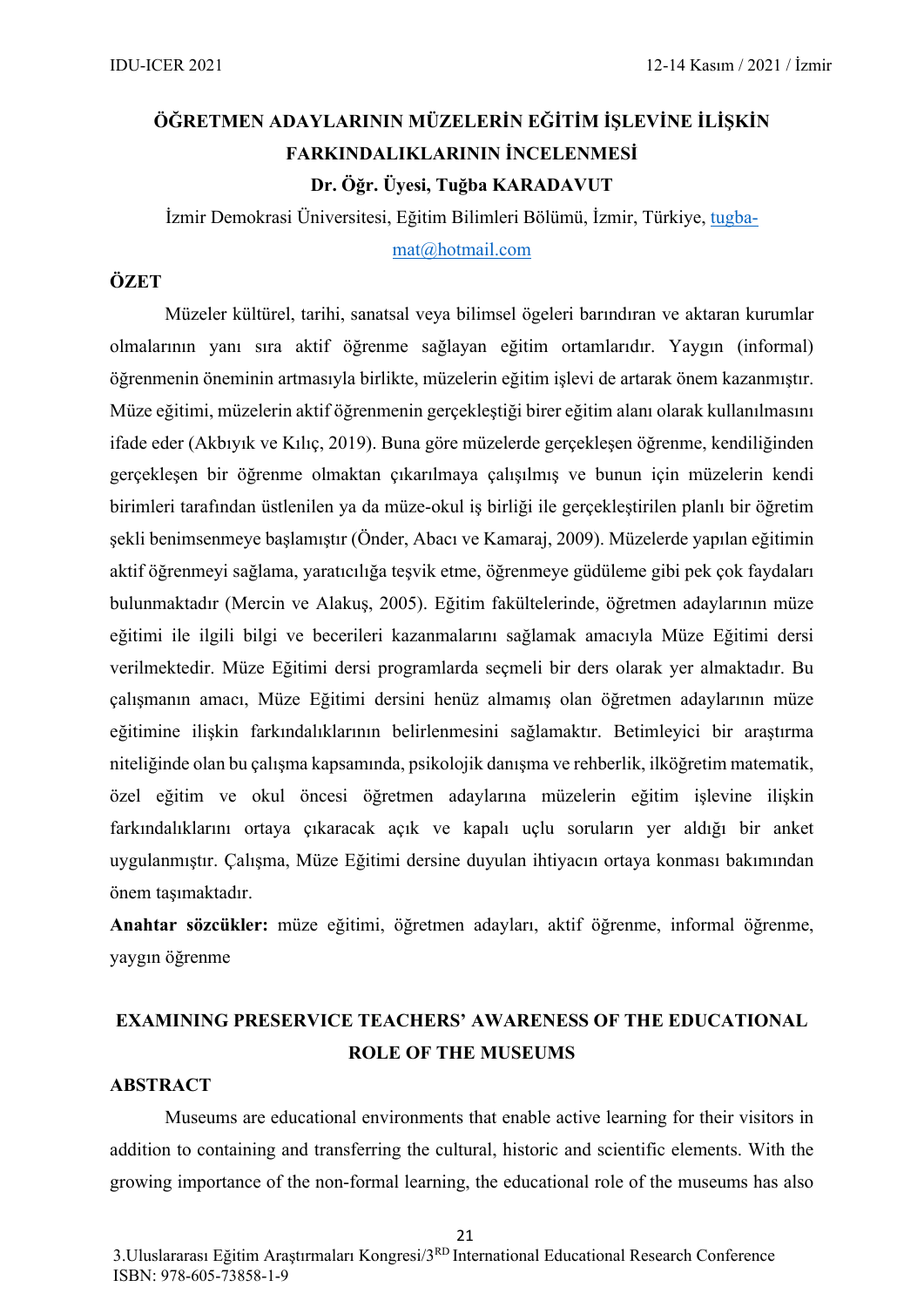gained an increasing significance. Museum education refers to the use of museums as educational areas where active learning takes place (Akbıyık and Kılıç, 2019). Accordingly, the learning that takes place in the museums has been attempted to be removed from being spontaneous, and for this purpose, a planned teaching method have been undertaken by the museums' own units or by the cooperation of the museums and the schools (Önder, Abacı ve Kamaraj, 2009). The education in the museums has many benefits such as providing an active learning, encouraging creativity and motivating learning (Mercin ve Alakuş, 2005). The Museum Education course is given in faculties of education in order to enable preservice teachers to acquire knowledge and skills related to museum education. The Museum Education course is included as an elective course in the programs. The aim of this study is to determine the awareness of the preservice teachers, who have not taken the Museum Education course yet, about the museum education. Within the scope of this descriptive study, a questionnaire that includes open and closed-ended questions was applied to the psychological counseling and guidance, primary school, mathematics, special education and pre-school preservice teachers to reveal their awareness of the educational role of the museums. The study is important for revealing the need for the Museum Education course.

**Keywords:** museum education, pre-service teachers, active learning, informal learning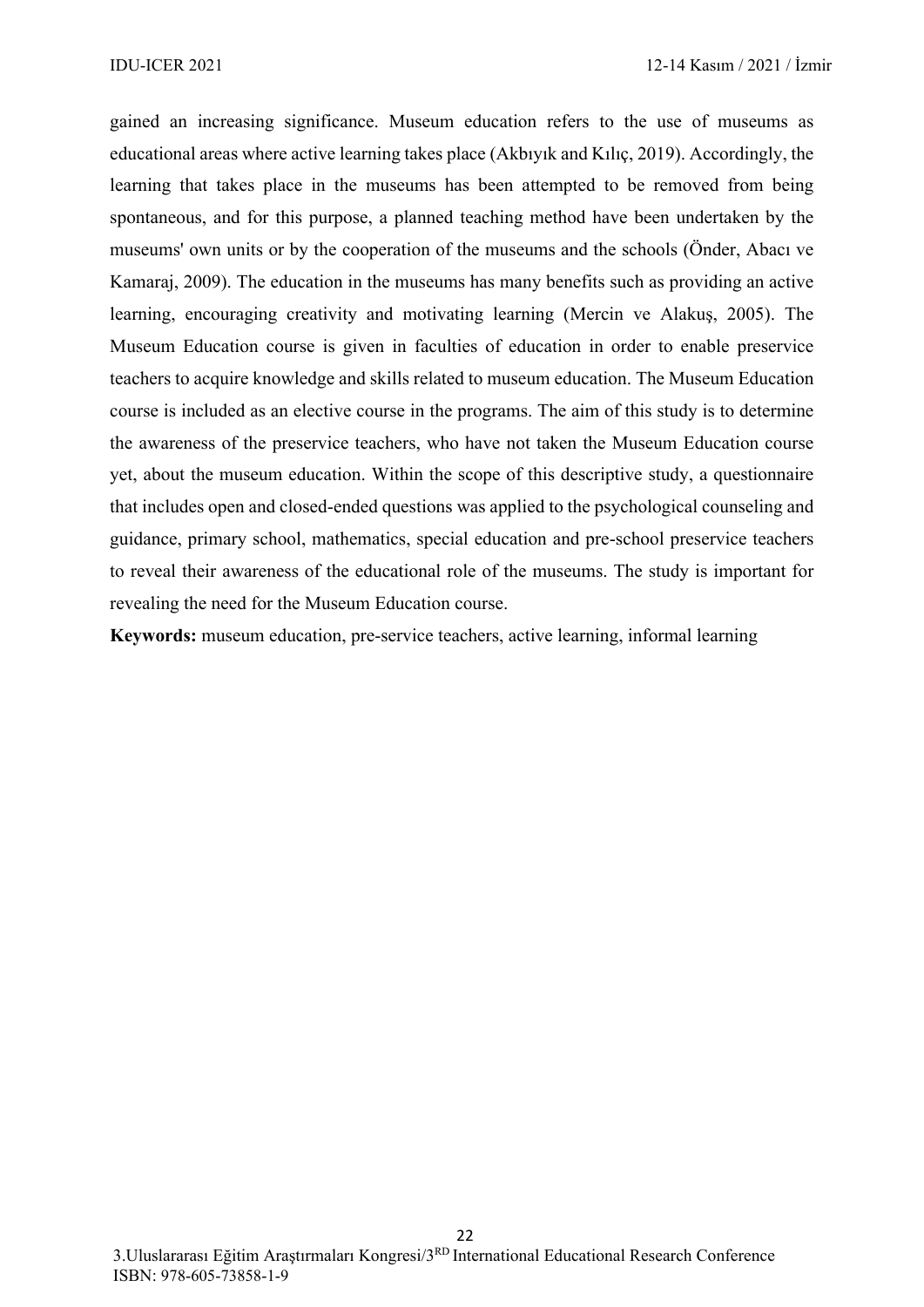## **VELİ ÖĞRETMEN GÖRÜŞMELERİNDE MANTIK SAFSATALARI Dr. Öğr. Üyesi, Vasfiye GEÇKİN**

İzmir Demokrasi Üniversitesi, Eğitim Fakültesi, Yabancı Diller Eğitimi Bölümü, İzmir, Türkiye, [vgeckin@gmail.com](mailto:vgeckin@gmail.com)

#### **ÖZET**

Mantık safsataları muhakemede argümanınızı baltalayacak yaygın hatalar olarak tanımlanabilir. Bu meşru olmayan argümanlar veya alakasız noktalar, genelde iddiayı destekleyen kanıtların olmaması sonucunda göze çarpar. Mantıksal yanılgılar esas olarak, dilin manipülasyonundan, duyguların manipülasyonundan ya da hatalı akıl yürütmeden kaynaklanır. Amaç, dinleyici ya da izleyiciyi yanlış ipuçlarıyla sonuca yönlendirmektir. Öğretmenlik de dahil olmak üzere, insan davranışları ile ilgilenen her meslekte, sayısız mantık hatasıyla dolu düzinelerce ifadeye başvurabilen, okul yöneticileri, meslektaşlar, öğrenciler ve veliler ile günlük iletişimde bulunurken, mantıksal yanılgıları fark edip tanıyabilmek önemlidir. Bu çalışma, mantıksal olarak asılsız olan bu iddiaları tespit etme konusunda yabancı dil öğretmen adaylarını bilinçlendirme yollarının bir yansımasıdır. Veri, Türkiye'de bir devlet üniversitesinin İngiliz Dili Eğitimi bölümünde okuyan yirmi ikinci sınıf lisans öğrencisinin ses kaydına alınmış eşleştirilmiş rol yapma görevlerinden gelmektedir. İlk olarak, yazılı ve sözlü bağlamlarda verilen örnekler aracılığıyla öğrencilere mantıksal yanlışların türleri ve bunları nasıl tespit edip tanıyacakları konusunda bilgi verildi. Daha sonra, öğrencilerden bir öğretmen adayının veli rolünü, diğerinin İngilizce öğretmeni rolünü üstlendiği veli-öğretmen görüşmesini içeren bir rol yapma senaryosu yazmaları istenmiştir. Oluşturulan senaryolarda, veli rolünü üstlenen öğrencilerden üçer mantıksal yanılgıyı öne sürmeleri, öğretmen rolünü üstelenen öğrencilerden de bu yanılgılara uygun şekilde yanıt vermeleri istenmiştir. Yapılan frekans analizi, veli rolünü üstlenen öğrencilerin sergiledikleri rol yapma görevlerinde en sık yapılan mantıksal yanılgıların *duygu manipülasyonu* ve *hatalı akıl yürütme* olduğunu göstermiştir. Ayrıca, en sık kullanılan üç mantıksal yanılgı biçimi; *adam karalama safsatası* (yani kişisel saldırı), *duygu sömürüsü safsatası* (yani dinleyenin acıma ve suçluluk duygularının sömürülmesi) ve *konuyu saptırma safsatası* (yani dinleyenin dikkatini tartışılan konu ya da sorudan başka bir yöne saptırmak için ikincil ya da alakasız bir konunun ortaya atılması) olmuştur. Öğrencilerin duygu manipülasyonu kaynaklı yanılgılarının akıl yürütmeden kaynaklanan mantıksal yanılgılardan daha yüksek olması istatistiksel açıdan anlamlıdır. Bu çalışmanın, veliler, öğrenciler, okul idarecileri ve meslektaşları ile verimli, şeffaf ve karşılıklı anlayışın hâkim olduğu ilişkiler ve etkileşimlerin kurabilmeleri için, öğretmenler, öğretmen adayları ve eğitmenleri için çıkarımları vardır.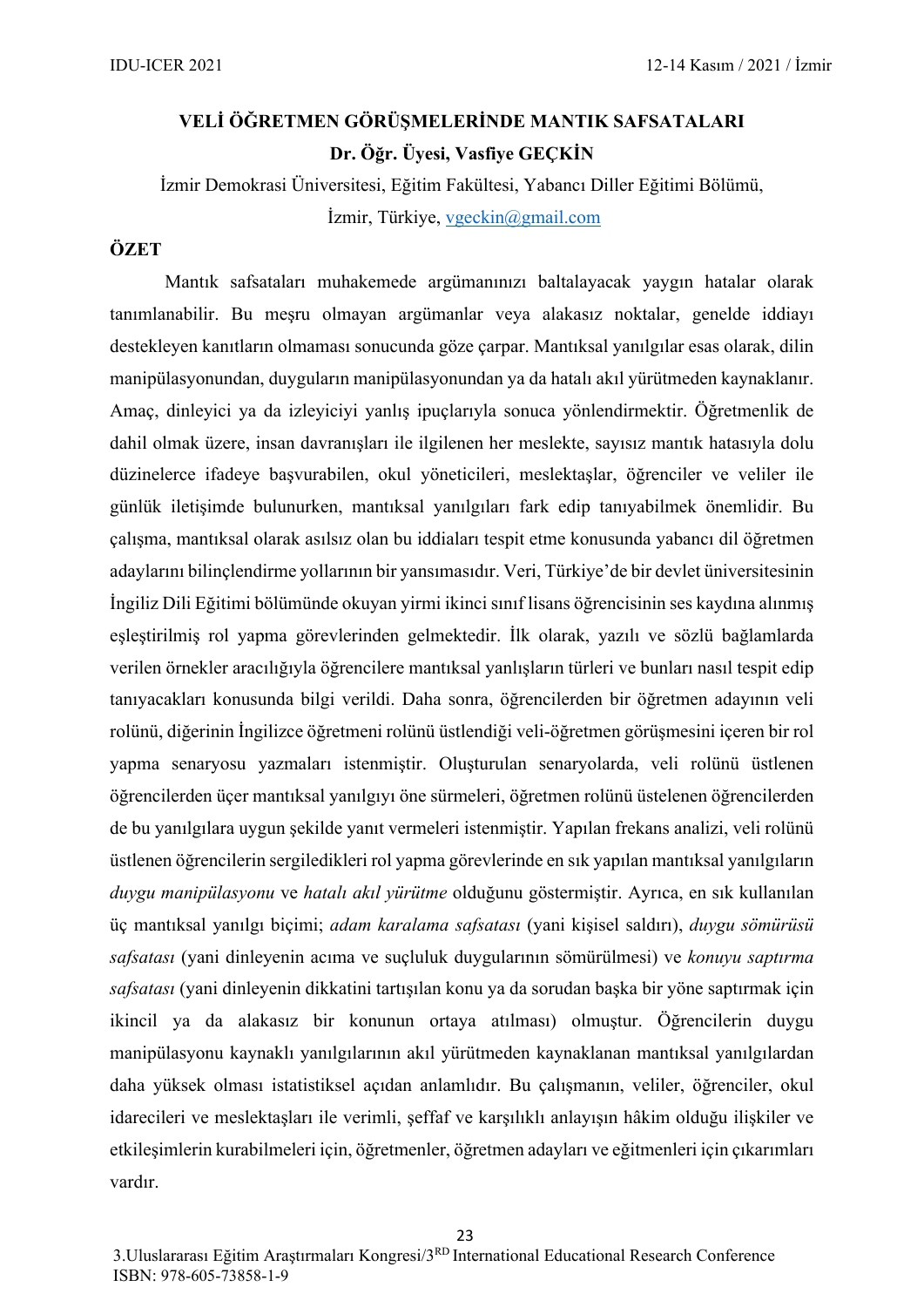**Anahtar sözcükler:** mantıksal safsatalar, veli-öğretmen görüşmeleri, İngiliz dili öğretimi, duygu manipülasyonu.

## **LOGICAL FALLACIES AT PARENT-TEACHER CONFERENCES ABSTRACT**

Logical fallacies can be defined as common errors in reasoning that will undermine the logic of your argument. These illegitimate arguments or irrelevant points are usually identifiable due to lack of evidence that supports the claim. Logical fallacies mainly result from manipulation of language, manipulation of emotions or erroneous reasoning. The aim is to mislead the audience from the right conclusion with false clues. In any profession dealing with human behaviour including teaching, recognizing logical fallacies is quite important while interacting with students, colleagues, school administrators and parents who may resort to dozens of statements filled with numerous forms of logical fallacies on a daily basis. The present study is a reflection of ways to raise the awareness of foreign language teacher candidates about ways to spot these logically unfounded claims. The data comes from audiorecorded paired role-play tasks of twenty second-year pre-service language teachers doing their undergraduate studies at the department of English Language Teaching at a state university in Turkey. First, the students were instructed on the types of logical fallacies and ways of how to recognize or spot them through examples provided in written and spoken contexts. Next, they were asked to write a role-play scenario where one teacher candidate assumed the role of a parent, and the other, the role of an English teacher at a parent-teacher conference. They were instructed to design their conversations by integrating three logical fallacies put forward by the parent and they were asked to respond to these statements appropriately. A frequency count analysis showed that the most frequently used fallacies in the role-play tasks displayed by the students acting as parents were *manipulation of emotions* and *erroneous reasoning*. And the top three most frequently used forms of logical fallacies were *appeal to the person* (i.e., attacking the person), *appeal to pity* (i.e., exploiting the others' feelings of pity and guilt) and *red herring* (i.e., introducing an irrelevant or secondary topic that will divert the attention of the audience from the question or point under discussion). The students used manipulation of emotions at a significantly higher rate than logical fallacies arising from faulty reasoning. The study has implications for both pre-and in-service language teachers and their trainers in order to help them build efficient, transparent and mutually intelligible interactions and relations with the parents, faculty, students and school administrators.

**Keywords:** logical fallacies, teacher-parent conferences, ELT, manipulation of emotions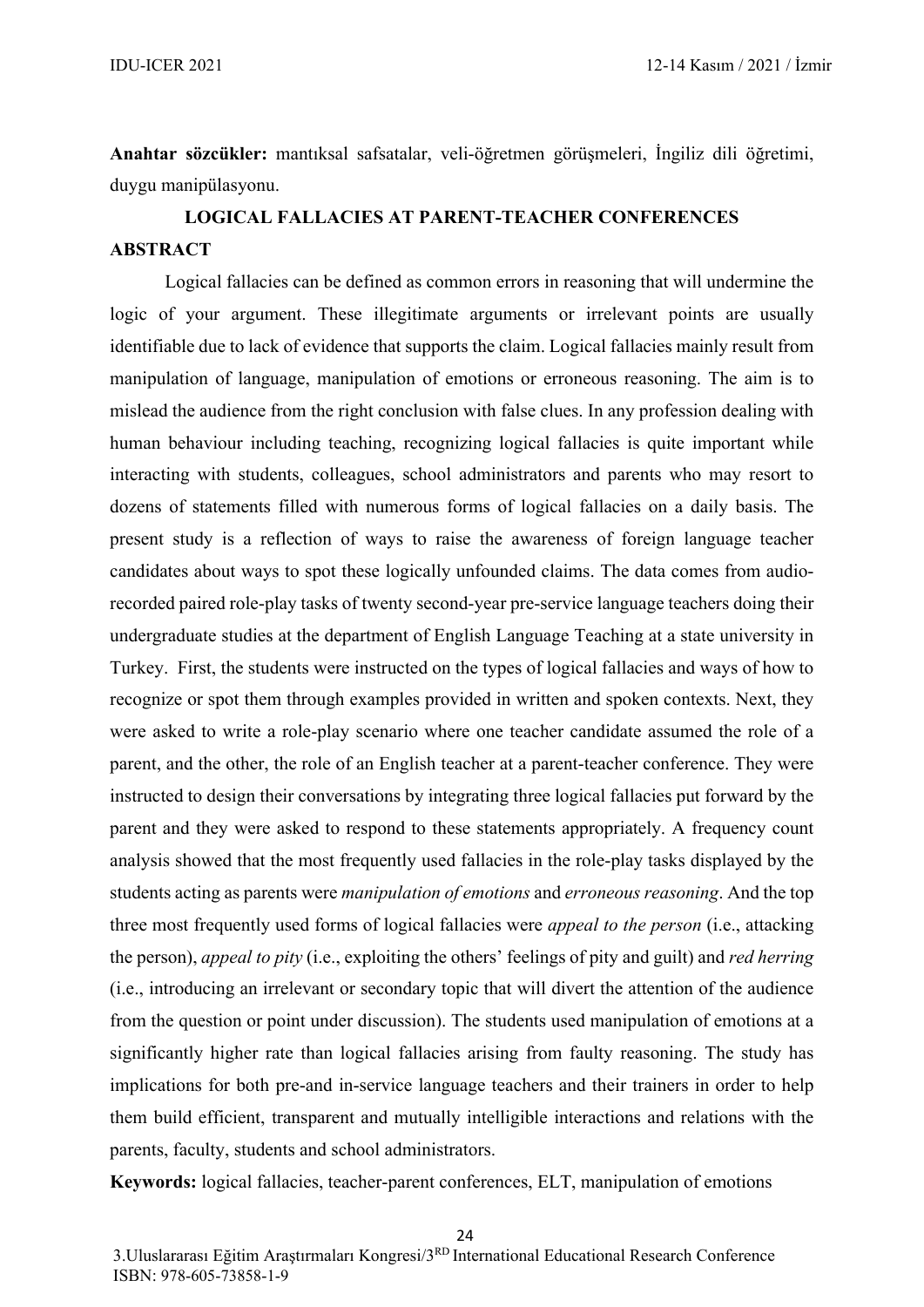## **PANDEMİ DÖNEMİNDE UZAKTAN EĞİTİM İLE YÜZYÜZE EĞİTİM SÜRECİNİN SINIF ÖĞRETMENLERİNCE KARŞILAŞTIRILMASI**

#### **Aziz YILDIZ**

100. Yıl İlkokulu, İzmir, Türkiye, [azizyildiz043@hotmail.com](mailto:azizyildiz043@hotmail.com)

#### **ÖZET**

Bu araştırmamın amacı, Çin'de başlayan Koronavirüs (COVID-19) pandemisi ile birlikte 2019-2020 Eğitim-Öğretim yılı Mart döneminde başlatılan uzaktan eğitim sürecinde ile 2020-2021 Eğitim-Öğretim Yılında da devam eden Uzaktan eğitim ile Yüz yüze Seyreltilmiş Eğitim sürecinin İlkokullarda görev yapmakta olan Sınıf Öğretmenleri tarafından değerlendirilmesini sağlamaktır. Çalışmada nicel araştırma yöntemi kullanılmıştır. Örneklem ile belirlenen katılımcılar, çoğunluğu İzmir olmak üzere diğer yakın illerde de görev yapmakta olan 100 sınıf öğretmeni oluşmaktadır. Veri toplamak için Türkiye de Koronavirüs (COVİD-19) pandemisinden dolayı başlatılan uzaktan eğitim süreci ile yüz yüze seyreltilmiş eğitim sürecinin sınıf öğretmenlerince karşılaştırılması ölçeği kullanılmıştır. Verilerin analizi bilgisayarda "SPSS for Windows 22.0" isimli istatistik programı kullanılarak yapılmıştır. Araştırmamızda bağımsız değişkenlere verilen yanıtların dağılımına ilişkin frekans analizi yapılmıştır. Ayrıca bağımsız değişkenlerle bağımlı değişkenler arasındaki ilişkiler incelenmiştir. Örneklem grubunu oluşturan öğretmenlerin uzaktan eğitim ile yüz yüze Seyreltilmiş eğitim sürecinin değerlendirilmesine verdiği yanıtların uygulanan ölçek ve alt ölçekler arasında ilişki olup olmadığını varsa bu ilişkinin yönünü belirlemek için "Pearson Korelasyon Analizi" tekniği kullanılmıştır. Gruplar arasında farkın olup olmadığını belirlemek için ikili değişkenler için "t" testi, ikiden fazla değişkenler için ise "varyans analizi" uygulanmıştır. Değişkenler arasında belirlenen anlamlı farklılıkların hangi gruplardan kaynaklandığını belirlemek için "Scheffe" testi uygulanmıştır. Araştırma bulgularına göre, salgın döneminde uzaktan eğitimin gerekliliği vurgulanmış olmasına rağmen yüz yüze eğitimin yerinin uzaktan eğitim ile doldurulamayacağına yer verilmiştir.

**Anahtar sözcükler:** Uzaktan eğitim, yüz yüze eğitim, hibrit eğitim, görüş, öneriler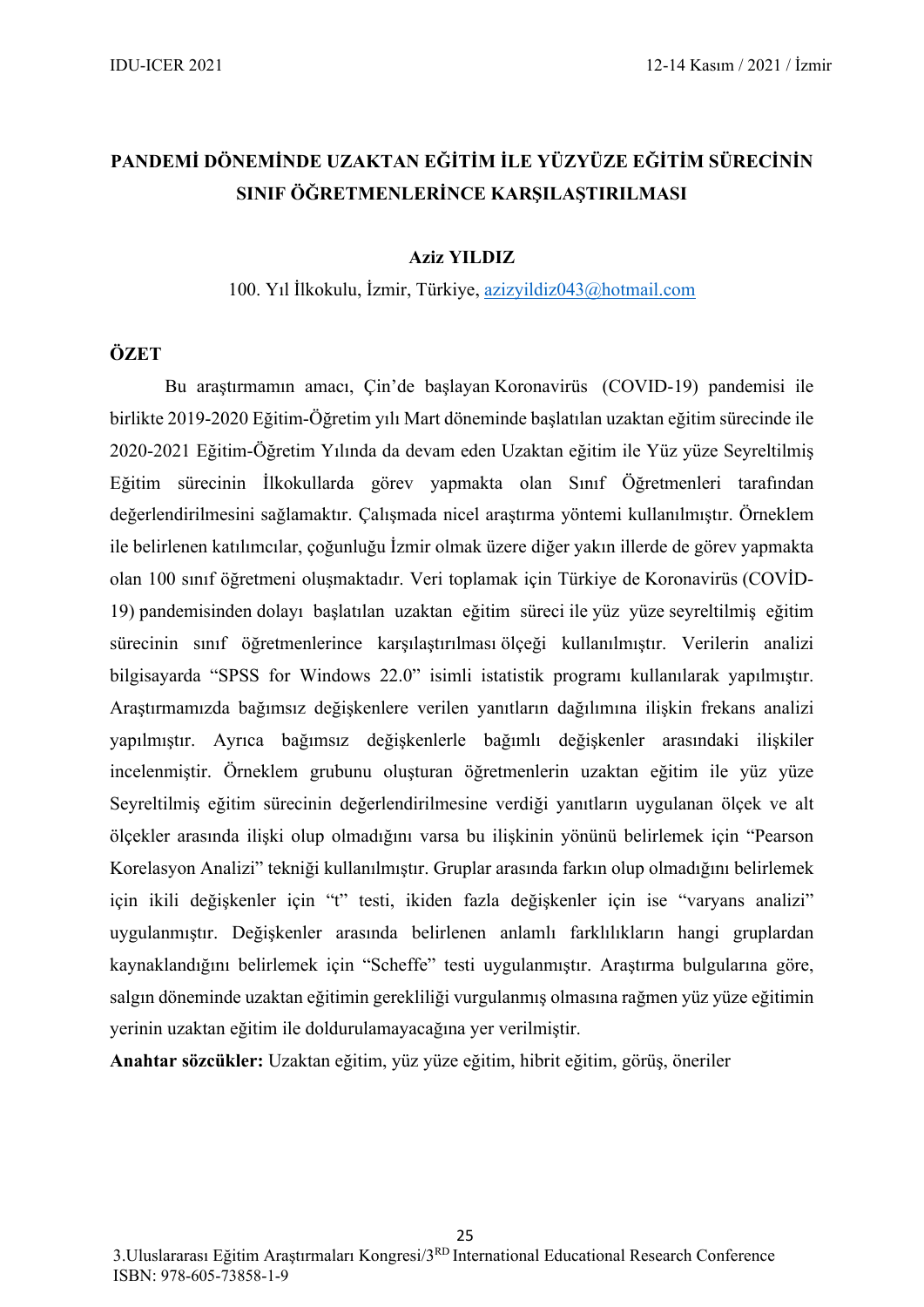## **COMPARISON OF DISTANCE EDUCATION AND FACE-TO-FACE EDUCATION PROCESS BY CLASSROOM TEACHERS DURING THE PANDEMIC PERIOD ABSTRACT**

The purpose of this research is to examine the distance education process that started in March 2019-2020 academic year with the Coronavirus (COVID-19) pandemic that started in China, and the Face-to-face Diluted Education Process in Primary Schools, which continued in the 2020-2021 Academic Year. To ensure that it is evaluated by the Class Teachers who are on duty. Quantitative research method was used in the study. The participants determined by the sample consist of 100 classroom teachers, most of whom are working in İzmir and other nearby provinces. In order to collect data, the scale of comparing the distance education process initiated due to the Coronavirus (COVID-19) pandemic in Turkey and the diluted face-to-face education process by classroom teachers was used. The analysis of the data was made using the statistical program named "SPSS for Windows 22.0" on the computer. Frequency analysis was performed regarding the distribution of responses to independent variables in our study. In addition, the relationships between independent variables and dependent variables were examined. "Pearson Correlation Analysis" technique was used to determine whether there is a relationship between the scale and subscales applied in the responses of the teachers constituting the sample group to the distance education and face-to-face evaluation of the diluted education process. In order to determine whether there was a difference between the groups, "t" test for binary variables and "analysis of variance" was applied for more than two variables. The "Scheffe" test was applied to determine from which groups the significant differences between the variables originated. According to the research findings, although the necessity of distance education was emphasized during the epidemic period, it was stated that face-to-face education could not be replaced by distance education.

**Keywords:** Distance education, face to face education, hybrid education, opinion, suggestions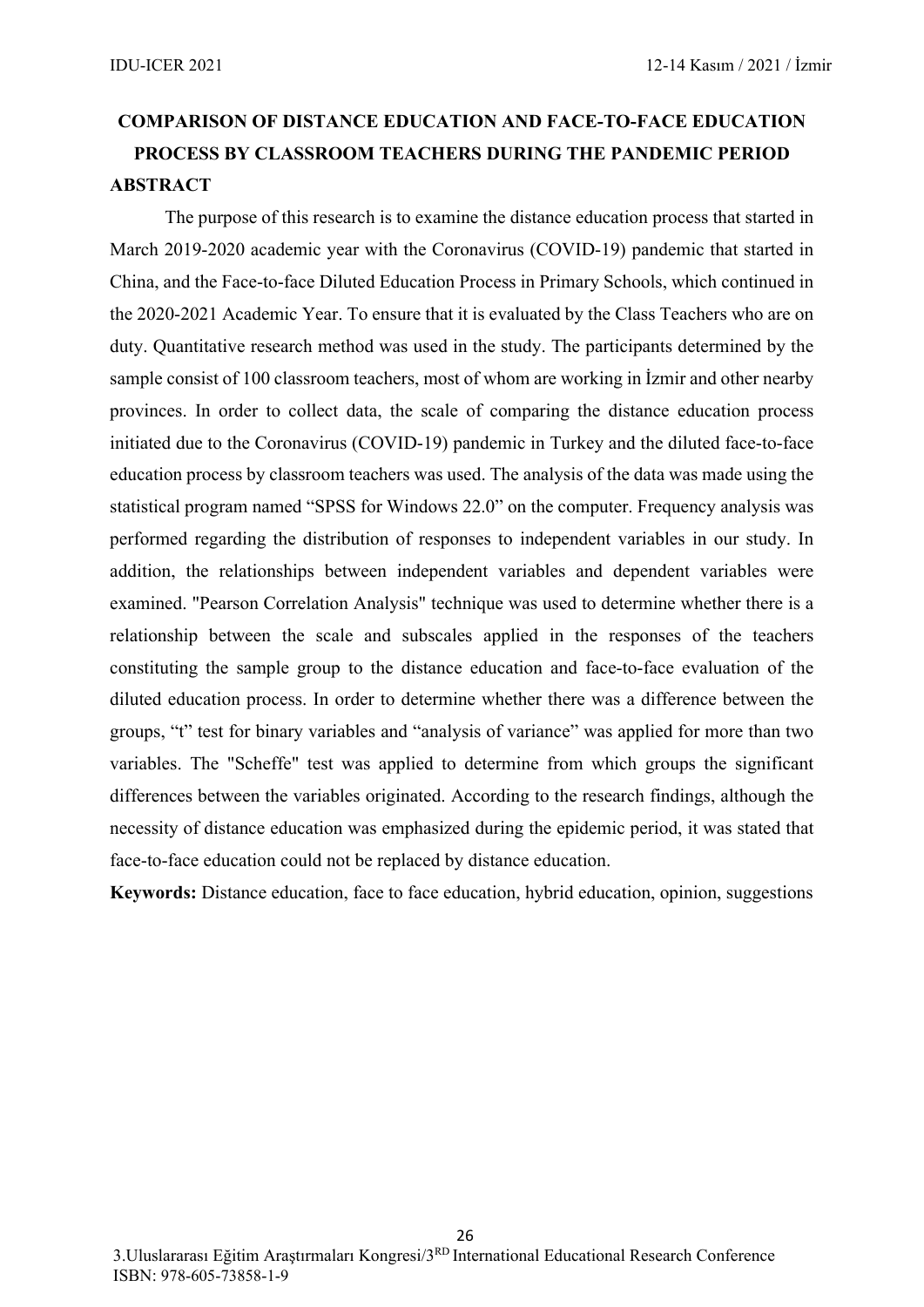## **COVID-19 PANDEMİSİNDE TURİZM EĞİTİMİNDE EĞİLİMLER VE ARAŞTIRMA KONULARI**

#### **Doç. Dr. Alper ATEŞ**

Selçuk Üniversitesi, Turizm Fakültesi, Konya, Türkiye, [alpera@selcuk.edu.tr](mailto:alpera@selcuk.edu.tr) **Öğr. Gör. Dr. Mehmet ŞAHİN**

Selçuk Üniversitesi, Akşehir MYO, Konya, Türkiye, [sahinmehmet@selcuk.edu.tr](mailto:sahinmehmet@selcuk.edu.tr) **Öğr. Gör. Halil SUNAR**

Giresun Üniversitesi, Tirebolu Mehmet Bayrak MYO, Giresun, Türkiye [halil.sunar@windowslive.com](mailto:halil.sunar@windowslive.com)

#### **ÖZET**

2019 yılının aralık ayında Çin'de başladığı kabul edilen COVID-19 salgını ile birlikte mal ve hizmet üreten tüm sektörlerde mevcut uygulamalar ihtiyacı tam olarak karşılayamaz bir hale gelmiştir. Turizm sektörü, bu salgının beklenmeyen yıkıcı etkilerine en çok maruz kalan sektörlerden birisi olmuştur. Bu gelişmeler kapsamında yapılan bilimsel araştırmaların çoğunluğu salgının turizm üzerindeki etkilerini belirlemeye çalışıp çözüm önerileri sunmaya odaklanmıştır. Turizm sektörüne nitelikli iş gücü sağlama temel amacına sahip yükseköğretim kurumlarının eğitim faaliyetleri sektör faaliyetleri kadar ilgi çeken bir konu olmamıştır. Geniş bir perspektiften turizm sektörüne bakıldığında, yeme içme, konaklama, seyahat, ulaştırma, rekreasyon gibi turizm sektörü alt kolları ile turizm eğitiminin aslında bir bütünün tamamlayıcı parçaları oldukları görülmektedir. Bu araştırmada SCOPUS veri tabanında yer alan, 2020 ve 2021 yıllarında yapılmış olan ve başlılığında veya anahtar kelimesinde "Tourism Education" ifadesi geçen 78 çalışmaya yönelik betimsel ve bibliyometrik analizler uygulanmıştır. Bu çalışmaların dağılımı 63 makale, 6 bildiri, 4 değerlendirme, 3 kitap bölümü ve 2 not olarak gerçekleşmiştir.

**Anahtar sözcükler:** Turizm eğitimi, COVID-19, yükseköğretim, dijitalleşme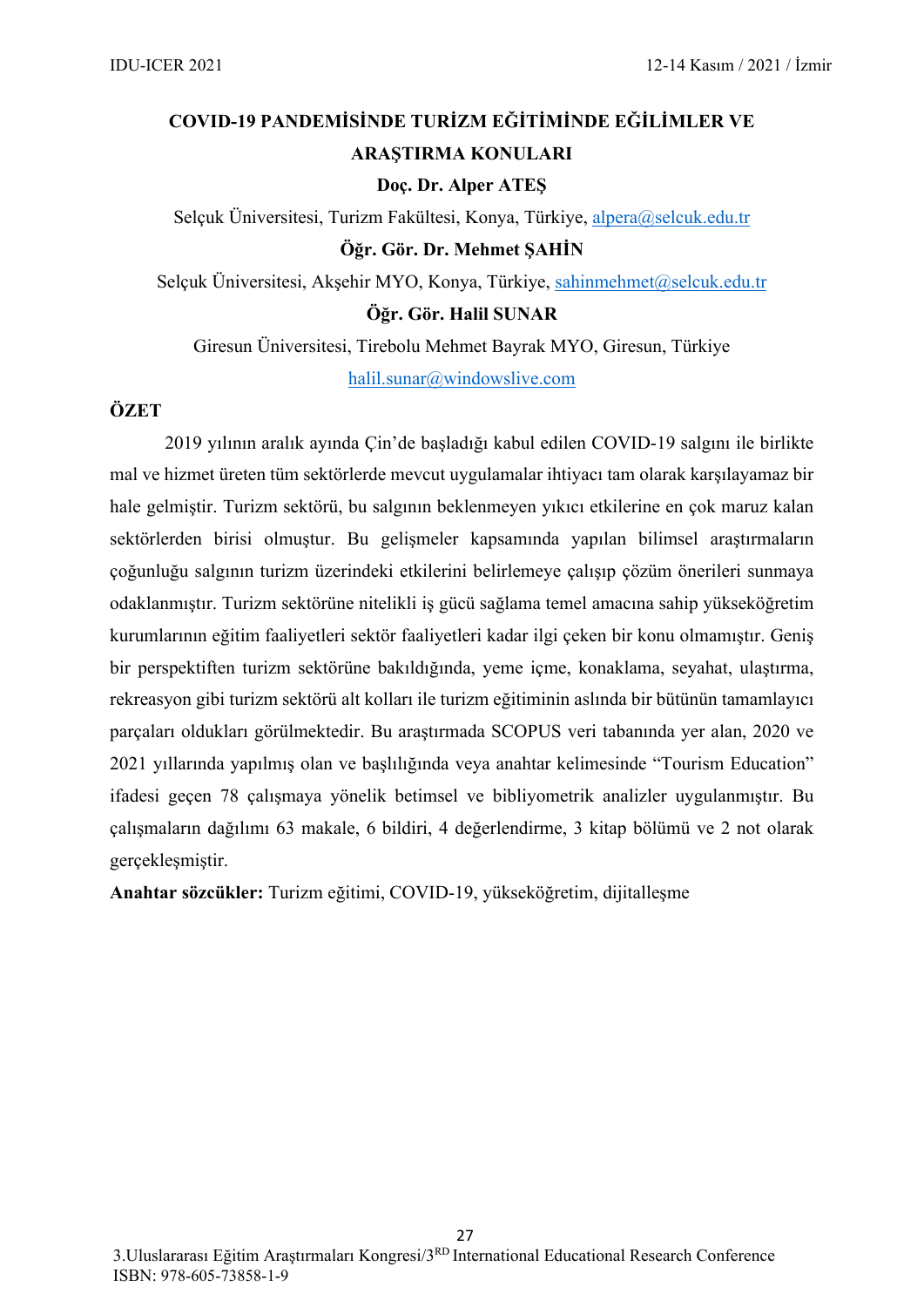## **TRENDS AND RESEARCH ISSUES IN TOURISM EDUCATION: A REVIEW OF ACADEMIC PUBLICATIONS IN COVID-19 PANDEMIC**

#### **ABSTRACT**

With the COVID-19 pandemic, which is accepted to have started in China in December 2019, existing applications in all sectors that produce goods and services have become unable to fully meet the needs. The tourism sector has been one of the sectors most exposed to the unexpected and devastating effects of this epidemic. The majority of scientific research conducted within the scope of these developments focused on trying to determine the effects of the epidemic on tourism and offering solutions. The educational activities of higher education institutions, which have the main purpose of providing qualified workforce to the tourism sector, have not been as interesting as the sector activities. When we look at the tourism sector from a broad perspective, it is seen that tourism sector sub-branches such as food and beverage, accommodation, travel, transportation, recreation and tourism education are actually complementary parts of a whole. In this study, descriptive and bibliometric analyzes were applied to 78 studies in the SCOPUS database, conducted in 2020 and 2021, with the phrase "Tourism Education" in the title or keyword. The distribution of these studies was realized as 63 articles, 6 papers, 4 evaluations, 3 book chapters and 2 notes.

**Keywords:** Tourism education, Covid-19, higher education, digitalization.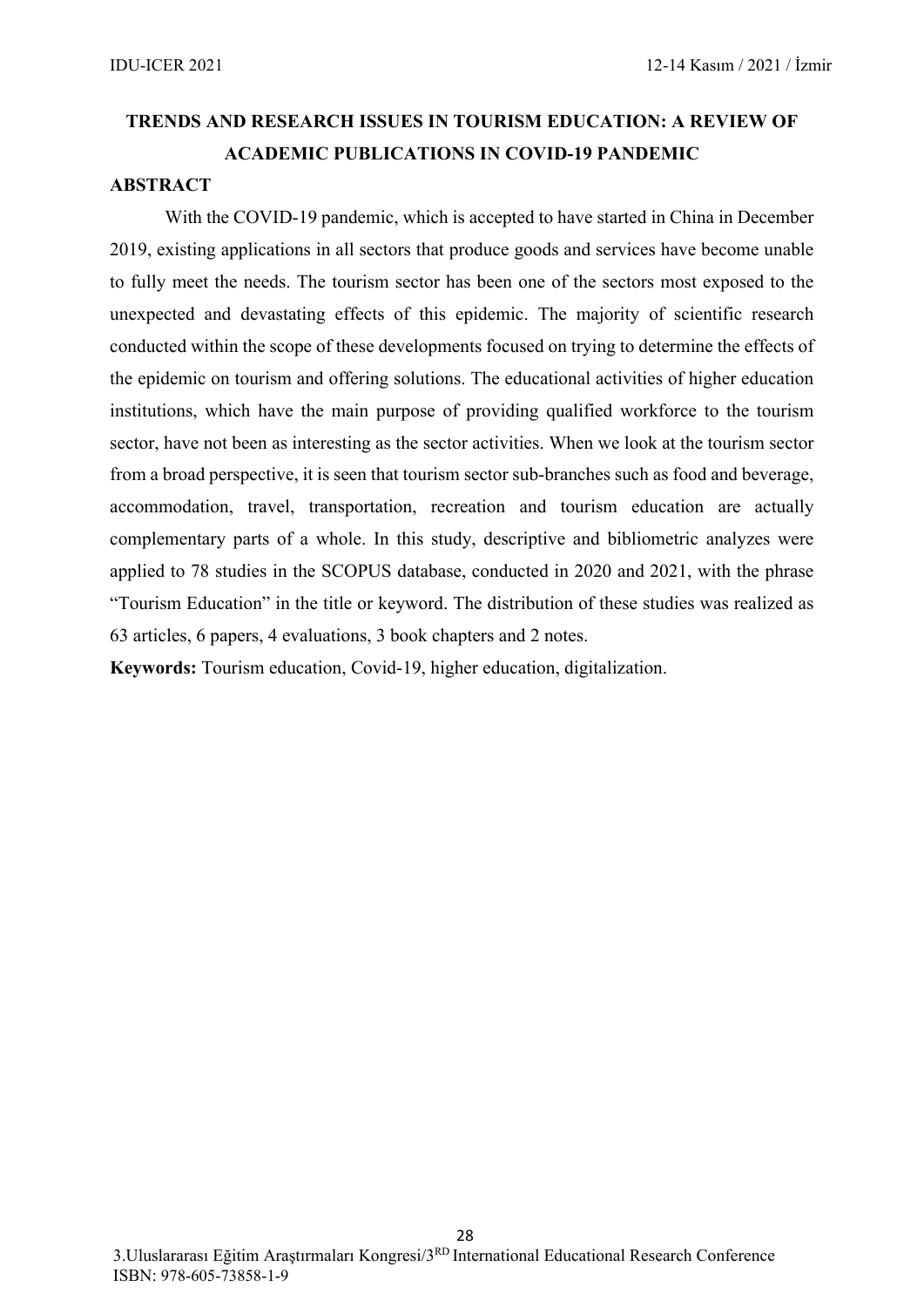## **PANDEMİ DÖNEMİ YÜKSEKÖĞRETİMDE UZAKTAN EĞİTİM UYGULAMALARINDAN MEMNUNİYETE YÖNELİK YAPILMIŞ ÇALIŞMALARIN DEĞERLENDİRİLMESİ Öğr. Gör. Dr. Mehmet ŞAHİN**

Selçuk Üniversitesi, Akşehir MYO, Konya, Türkiye, [sahinmehmet@selcuk.edu.tr](mailto:sahinmehmet@selcuk.edu.tr)

#### **Doç. Dr. Alper ATEŞ**

Selçuk Üniversitesi, Turizm Fakültesi, Konya, Türkiye, [alpera@selcuk.edu.tr](mailto:alpera@selcuk.edu.tr) **Öğr. Gör. Halil SUNAR**

Giresun Üniversitesi, Tirebolu Mehmet Bayrak MYO, Giresun, Türkiye, [halil.sunar@windowslive.com](mailto:halil.sunar@windowslive.com)

#### **ÖZET**

Yeni tip koronavirüs (COVID-19) ilk olarak 2019 yılının sonlarında Çin'in Wuhan eyaletinde deniz ürünleri ve canlı hayvan satan bir pazar yerinde ortaya çıktı. Virüs daha sonra hızla tüm dünyaya yayıldı ve çok sayıda ölüme neden oldu. Dünya Sağlık Örgütü'nün (WHO) Mart 2020'de dünya çapında bir COVID-19 pandemisi ilan etmesiyle birlikte tüm dünyada hayat normalleri değişti. Çok kısa sürede tüm dünyayı etkisi altına alan COVID-19 pandemisi sırasında her kesimden kişi ve işletme etkilendi. Birçok ülkede hükümetler tarafından çeşitli kısıtlamalar uygulanmaya başlandı. Bu uygulamalardan en çok etkilenen sektörlerden biri de eğitim sektörü olmuştur. Birçok ülke pandemi sebebiyle uzaktan eğitim uygulamasına geçmiştir. Bu doğrultuda ülkemizde de Mart 2020 tarihinde yüz yüze eğitime ara verilerek uzaktan eğitim modeline geçilmiştir. Uzaktan eğitim modeli çeşitli avantajlarla birlikte dezavantajlara da sahip bir modeldir. Bu süreç içerisinde uzaktan eğitime yönelik memnuniyet araştırmaları yapılmıştır. Bu çalışmanın amacı pandemi süresi içerisinde Türkiye'de yapılmış yükseköğretim öğrencilerinin uzaktan eğitim uygulamalarına yönelik memnuniyetlerini ölçen araştırmaların değerlendirilmesidir. Bu doğrultuda Haziran 2020-Eylül 2021 tarihleri arasında yayınlanmış yükseköğretim öğrencilerinin uzaktan eğitim memnuniyetlerini ölçen makaleler derlenerek, bu çalışmalarda elde edilen sonuçların ortak yönleri ve farklılıkları ortaya koyulmaya çalışılmıştır.

**Anahtar sözcükler:** Uzaktan eğitim, yükseköğretim, pandemi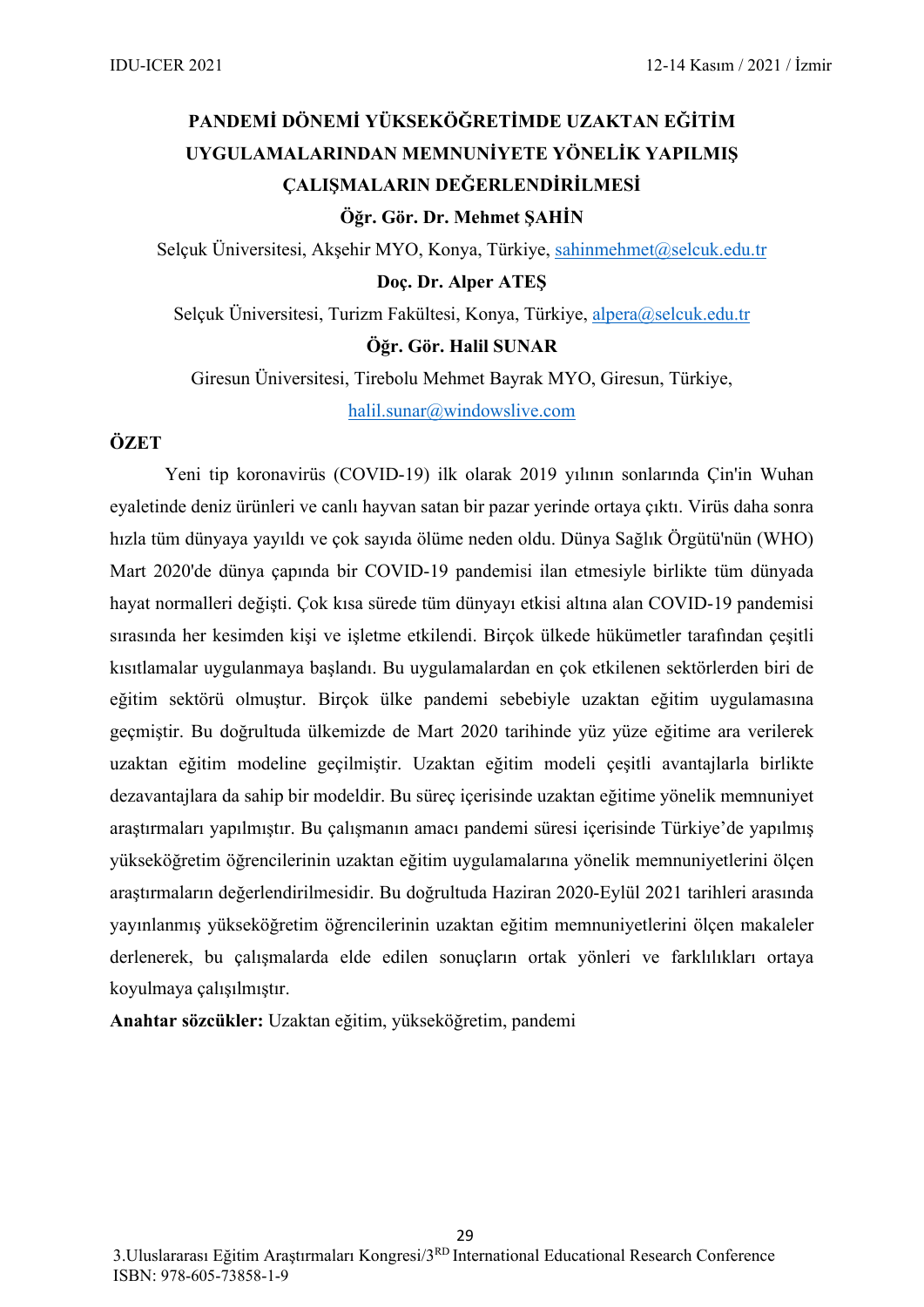## **EVALUATION OF STUDIES CONDUCTED ON SATISFACTION FROM DISTANCE EDUCATION APPLICATIONS IN HIGHER EDUCATION DURING THE PANDEMIC PERIOD**

#### **ABSTRACT**

The new type of coronavirus (COVID-19) first appeared in late 2019 at a seafood and livestock market in the Chinese province of Wuhan. With the World Health Organization (WHO) declaring a worldwide COVID-19 pandemic in March 2020, life normals have changed all over the world. During the COVID-19 pandemic, which affected the whole world in a very short time, people and businesses from all walks of life were affected. Various restrictions have been implemented by governments in many countries. One of the sectors that was most affected by these practices was the education sector. Many countries have switched to distance education practice due to the pandemic. In this direction, in March 2020, face-to-face education was suspended in our country and the distance education model was started. The distance education model is a model that has several advantages as well as disadvantages. During this process, satisfaction surveys for distance education were conducted. The aim of this study is to evaluate the studies that measure the satisfaction of higher education students in distance education applications in Turkey during the pandemic period. In this direction, articles measuring the distance education satisfaction of higher education students published between June 2020 and September 2021 were compiled and the common aspects and differences of the results obtained in these studies were tried to be revealed.

**Keywords:** Distance education, higher education, pandemic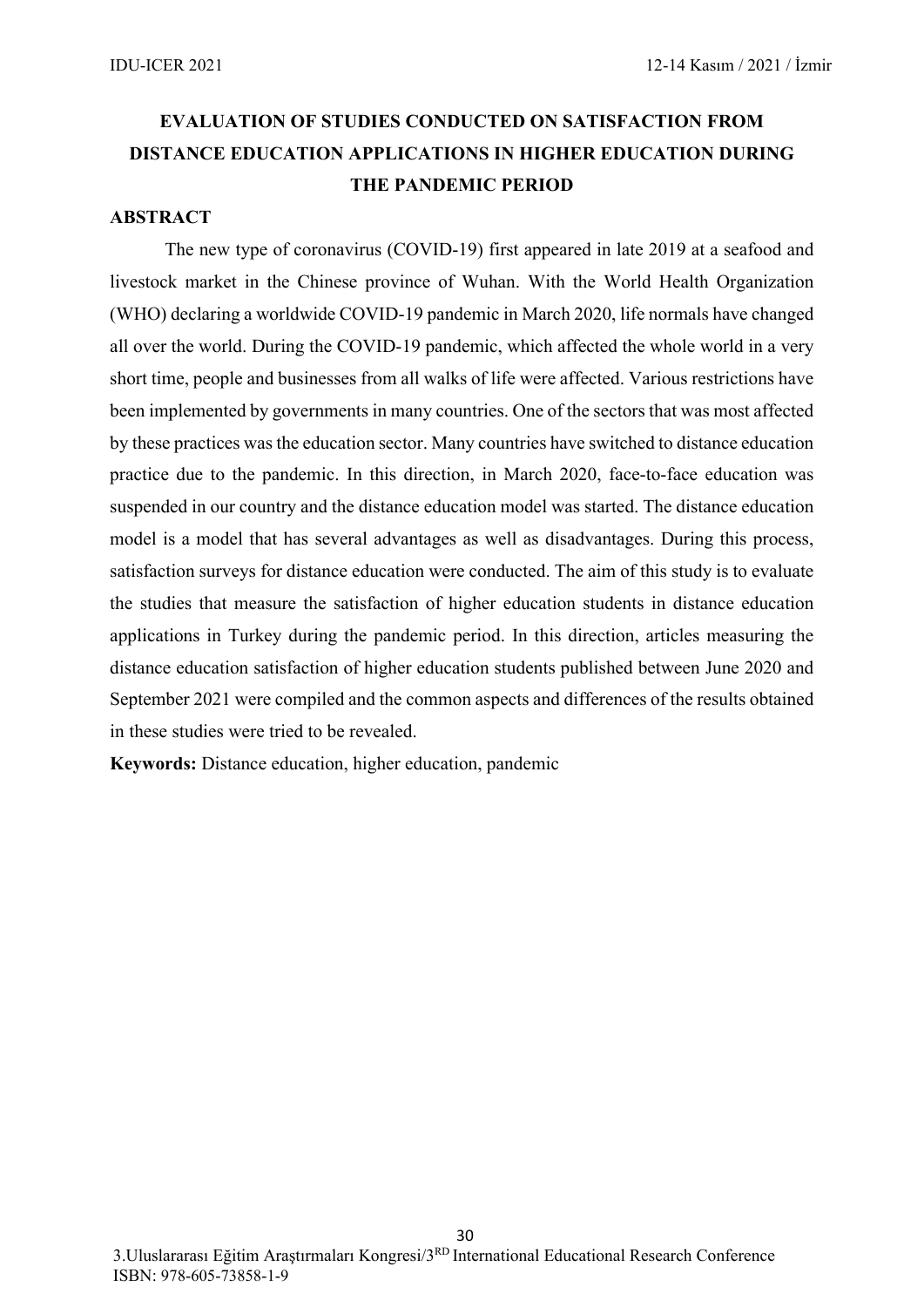## **SINIF ÖĞRETMENLERİNİN ALGILADIKLARI UYUMSAL PERFORMANSLARININ İNCELENMESİ**

#### **Aslı KUŞ**

Millî Eğitim Bakanlığı, Kayseri, [a.erem@hotmail.com](mailto:a.erem@hotmail.com)

#### **Prof. Dr. Songül TÜMKAYA**

Çukurova Üniversitesi Eğitim Fakültesi, Adana, [stumkaya@cu.edu.tr](mailto:stumkaya@cu.edu.tr)

#### **ÖZET**

Modern dünyada yeniliğe ve değişime uyum sağlamak, gittikçe daha önemli hale gelmeye başlamıştır. Sürekli olarak gelişen dünyada örgütler varlıklarını devam ettirebilmek ve amaçlarına ulaşabilmek için değişime uyum sağlamak zorundadırlar. Hedeflerini de bu yönde yönetmeleri gerekmektedir. Hedeflerine başarılı bir şekilde ulaşmak isteyen örgütler için iş performansı daha fazla önem kazanmıştır. Örgütler için en değerli kaynak insandır. Eğitim kurumları da değişen yapılardan biri olması sebebiyle, bu örgütlerdeki değişimi yaşayacak, uyum sağlayacak olan insan kaynağı şüphesiz ki öğretmenlerdir. Öğretmenlerin bu değişime uyum göstermesi, alışılmadık durumlarla baş edebilmesi küreselleşen dünyada zorunluluk haline gelmiştir. Çünkü öğretmenler iş performansı ve gösterecekleri uyum ile eğitimin kalitesini etkileyerek eğitim sisteminin gelişmesine katkıda bulunacaklardır. İstenen düzeyde uyumsal performans gösteren öğretmenler kurumlarında istenen başarıyı sağlamış olacaklardır. Bu nedenle sınıf öğretmenlerinin algıladıkları uyumsal performanslarının incelenmesi önem kazanmıştır. Bu çalışmada; sınıf öğretmenlerinin algıladıkları uyumsal performanslarının cinsiyet , yaş, okulun bulunduğu yer , çalışma yılı değişkenlerinin anlamlı bir farklılığa sebep olup olmadığı araştırılmıştır. Araştırma nicel araştırma yöntemlerinden ilişkisel tarama modelinde gerçekleştirilmiştir. Araştırma 2021-2022 eğitim-öğretim yılında Kayseri ilinde görev yapan sınıf öğretmenlerini kapsamaktadır. Kayseri Milli Eğitim Müdürlüğünün resmî sitesinden alınan okul listelerinden basit rastgele örnekleme yöntemi kullanılarak araştırma yapılmıştır. Örneklem 391 sınıf öğretmeninden oluşmaktadır. Dilekçi ile Nartgün (2020) tarafından Türkçeye uyarlanan "Öğretmenlerin Algıladıkları Uyumsal Performans Ölçeği" kullanılmıştır. Ölçek 3 boyut olup 18 maddeden oluşmaktadır. Ölçek 5'li likert tipidir. "Her zaman , Sık sık, Ara sıra, Nadiren ve Hiçbir zaman şeklinde derecelendirilmektedir. Veri analizi için SPSS 22 analiz programı kullanılmıştır. Elde edilen verilerin çözümlenmesi için aritmetik ortalama, standart sapma, t testi, tek yönlü varyans analizi yapılmıştır. Araştırma sonunda cinsiyet, çalışma yılı ve okulun bulunduğu yer değişkenlerinde anlamlı bir farklılık olduğu saptanmıştır. Buna göre ölçeğin "Kişiler Arası ve Kültürel Uyum Gösterme" alt boyutunda, kadın öğretmenlerin erkek öğretmenlere oranla daha çok uyum gösterdikleri; "Beklenmedik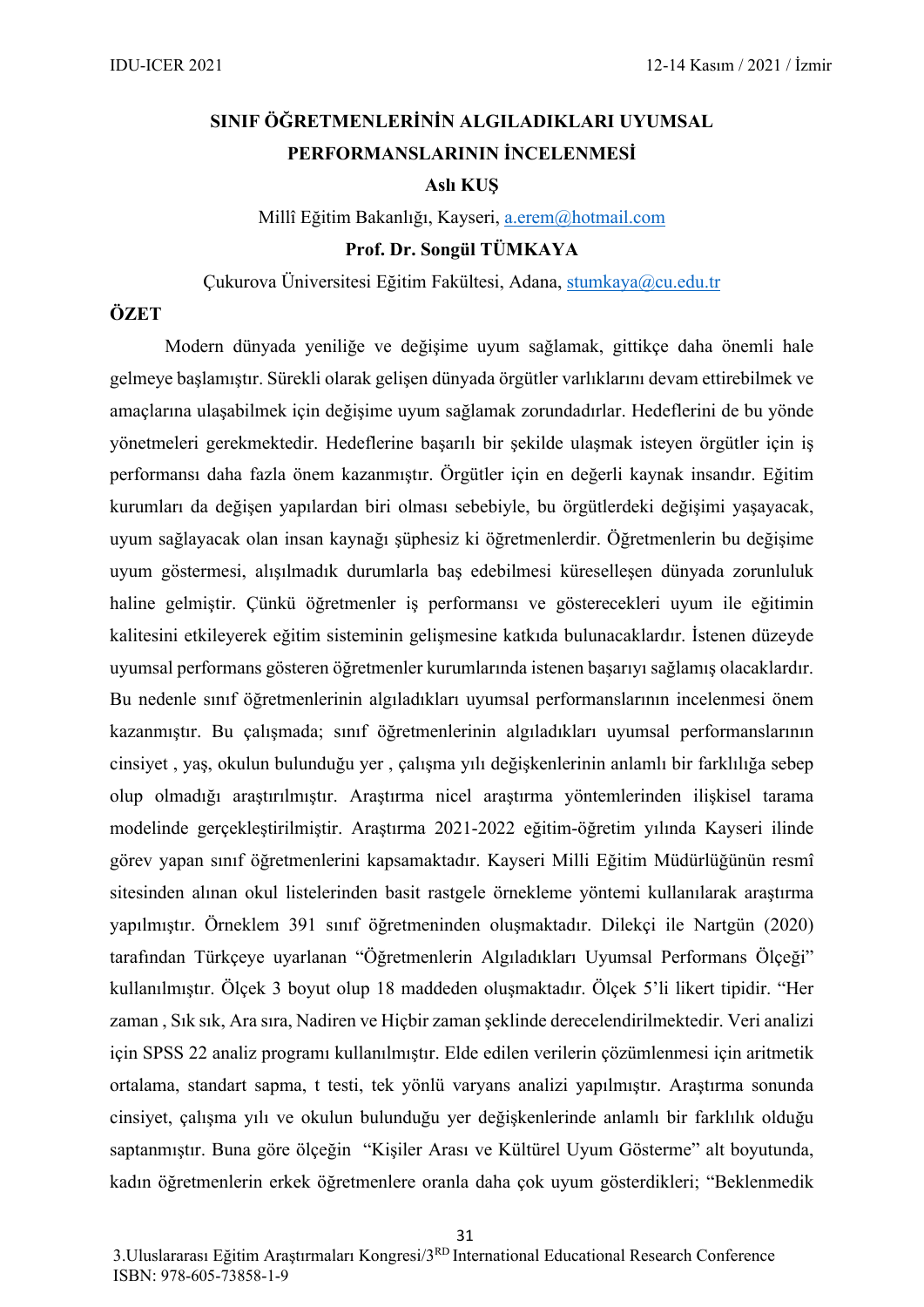Durumları Yönetme" alt boyutunda ise, 26-30 yıl arasında çalışan öğretmenlerin beklenmeyen durumları daha iyi yönetebildikleri tespit edilmiştir.

**Anahtar sözcükler:** Sınıf öğretmenleri, uyumsal performans, Sosyo demografik özellikler

## **EXAMINATION OF CLASS TEACHERS' PERCEIVED ADAPTIVE PERFORMANCE**

#### **ABSTRACT**

Adapting to innovation and change in the modern world has become increasingly important. Organizations have to adapt to change in order to continue their existence and achieve their goals, in the ever-growing world; also they have to manage their goals accordingly. Job performance has become more important for organizations that want to achieve their goals successfully.The most valuable resource for organizations is people. Due to educational institutions are one of the changing structures; undoubtedly the teachers are the human resource that will experience the change and adapt in these organizations. It has become a necessity for teachers to adapt to this change and to cope with unusual situations in the globalizing world. Because teachers will contribute to the development of the education system by influencing the quality of education, with their job performance and their harmony. Teachers who show compliance performance at the desired level will achieve the desired success in their institutions. For this reason, it is important to research the perceived adaptive performance of class teachers. In this study, it was investigated whether there was a significant difference in gender, age, school location and working year variables in the perceived adaptation performance of classroom teachers. In this study, relational screening model one of the quantitative research methods, was used. The research includes class teachers working in Kayseri in the 2021-2022 academic year. The research was conducted using the simple random sampling method from the school lists taken from the official website of the Kayseri Directorate of National Education. The sample of the research consists of 391 class teachers. In this study was used "The Adaptive Performance Scale Perceived by Teachers" adapted into Turkish by Dilekçi and Nartgün (2020). The scale consist of 18 items and 3 sub-dimensions. The scale is 5-point likert type. It is graded as "Always, Often, Sometimes, Rarely and Never". The datas are analyzed by using the program of SPSS 22. Arithmetic mean, standard deviation, t-test and one way ANOVA are used to data analyze. It was determined that there was a significant difference according to gender, working year and school location. According to this; in "Interpersonal and Cultural Adaptability" dimension, female teachers were found to be more adaptable. In "Managing Unexpected Situations dimension" it was determined that teachers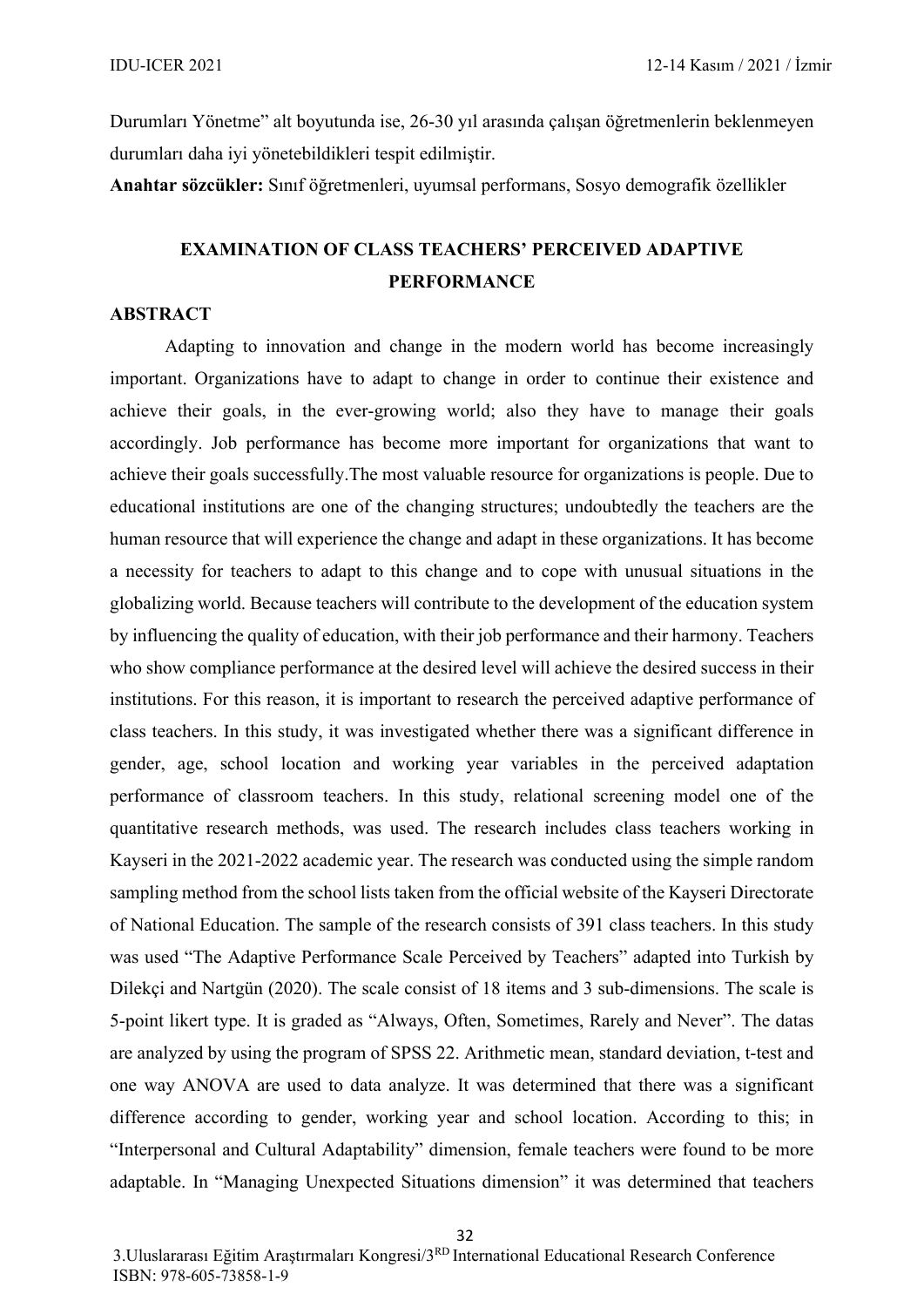who worked between 26-30 years were able to better manage unexpected situations.

**Keywords:** Classroom teachers, adaptive performance, sociodemographics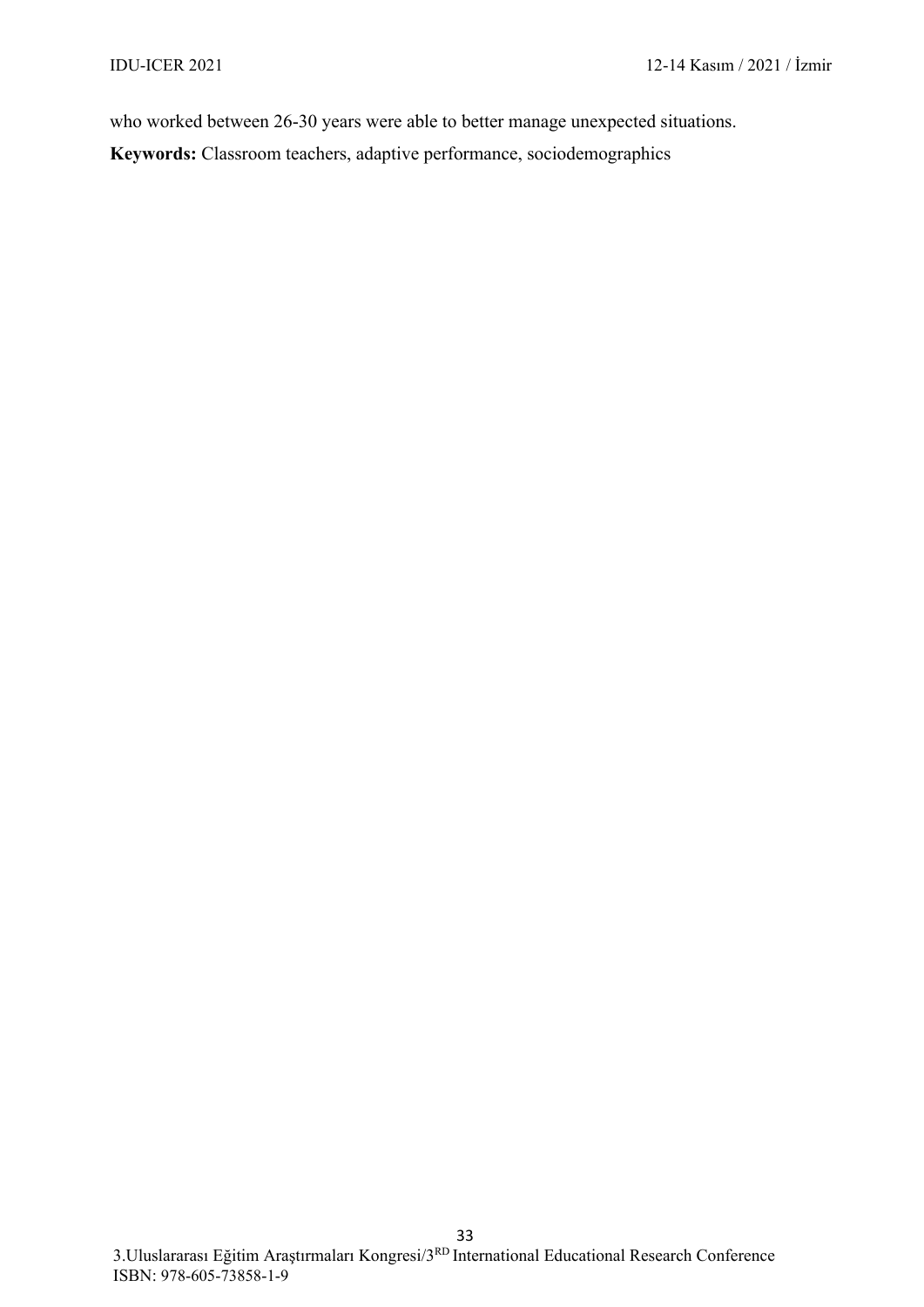## **ÖĞRETMENLERİN YENİ TEKNOLOJİLERE ADAPTASYONUNDA TEKNOLOJİ KABUL MODELININ (TAM) ROLÜ: LİTERATÜR İNCELEMESİ Rabia ÖLMEZ**

İzmir Demokrasi Üniversitesi, Eğitim Fakültesi, Yabancı Diller Eğitimi Bölümü, İzmir,

#### Türkiye[,](mailto:%0Brabia.olmez2606@gmail.com)

[rabia.olmez2606@gmail.com](mailto:%0Brabia.olmez2606@gmail.com)

#### **Dr. Öğr. Üyesi Nurdan KAVAKLI**

İzmir Demokrasi Üniversitesi, Eğitim Fakültesi, Yabancı Diller Eğitimi Bölümü, İzmir, Türkiye, [nurdankavakli@gmail.com](mailto:nurdankavakli@gmail.com)

#### **ÖZET**

COVID-19 salgını, küresel boyutta ciddi değişikliklere yol açarak, tüm dünyada eğitimde önemli aksamalara neden olmuş ve böylece yüz yüzeden, uzaktan veya hibrit öğretim/öğrenme ortamlarına geçişin yolunu açmıştır. Ancak bu durum hem eğitimciler hem de öğrenciler için yeni zorluklar yaratmıştır, çünkü bu yeni eğitim ortamları, web tabanlı teknolojilerin uzaktan eğitimdeki rolünü ön plana çıkaran, yeni ortaya çıkan eğitim yöntemleriyle karşı karşıya kalmıştır. Bu nedenle eğitim teknolojilerinin etkin kullanımı eğitim araştırmalarında araştırılması gereken bir konu olarak ortaya çıkmıştır. Bu bağlamda, bilgi teknolojileri alanındaki seçkin ve üretken çerçevelerden biri olarak kabul edilen Teknoloji Kabul Modeli (TKM), eğitim dahil olmak üzere çeşitli alanlara uyarlanabilen geniş bir çerçeve sunmakta olup bireylerin yeni teknolojilere uyumunu etkileyen faktörleri açıklamak için etkili bir modeldir. Buna göre, bu çalışma, teknoloji açısından zengin eğitim ortamlarının nasıl kurulduğu, kullanıcıların bilişim teknolojilerini eğitim ortamlarında kabul etme düzeylerini belirleyen çeşitli faktörlerin incelenmesi ve eğitimcilerin öğretme şeklini değiştirebilecek faktörler ve modelde yapılan eklemeler ve çıkarmalar ile yıllar içindeki evrimi ile ilgili olarak model üzerine bir literatür araştırması sağlamayı amaçlamaktadır. Son olarak, bu çalışma, yeni web tabanlı eğitim teknolojilerinin farklı ortamlarda kullanımına yönelik bazı pratik bakış açılarını vurgulayarak, çevrimiçi öğretime geçişte öğretmenler için pedagojik çıkarımlar ve öneriler de sunmaktadır.

**Anahtar sözcükler:** Teknoloji Kabul Modeli, eğitim teknolojileri, COVID-19, öğretmenler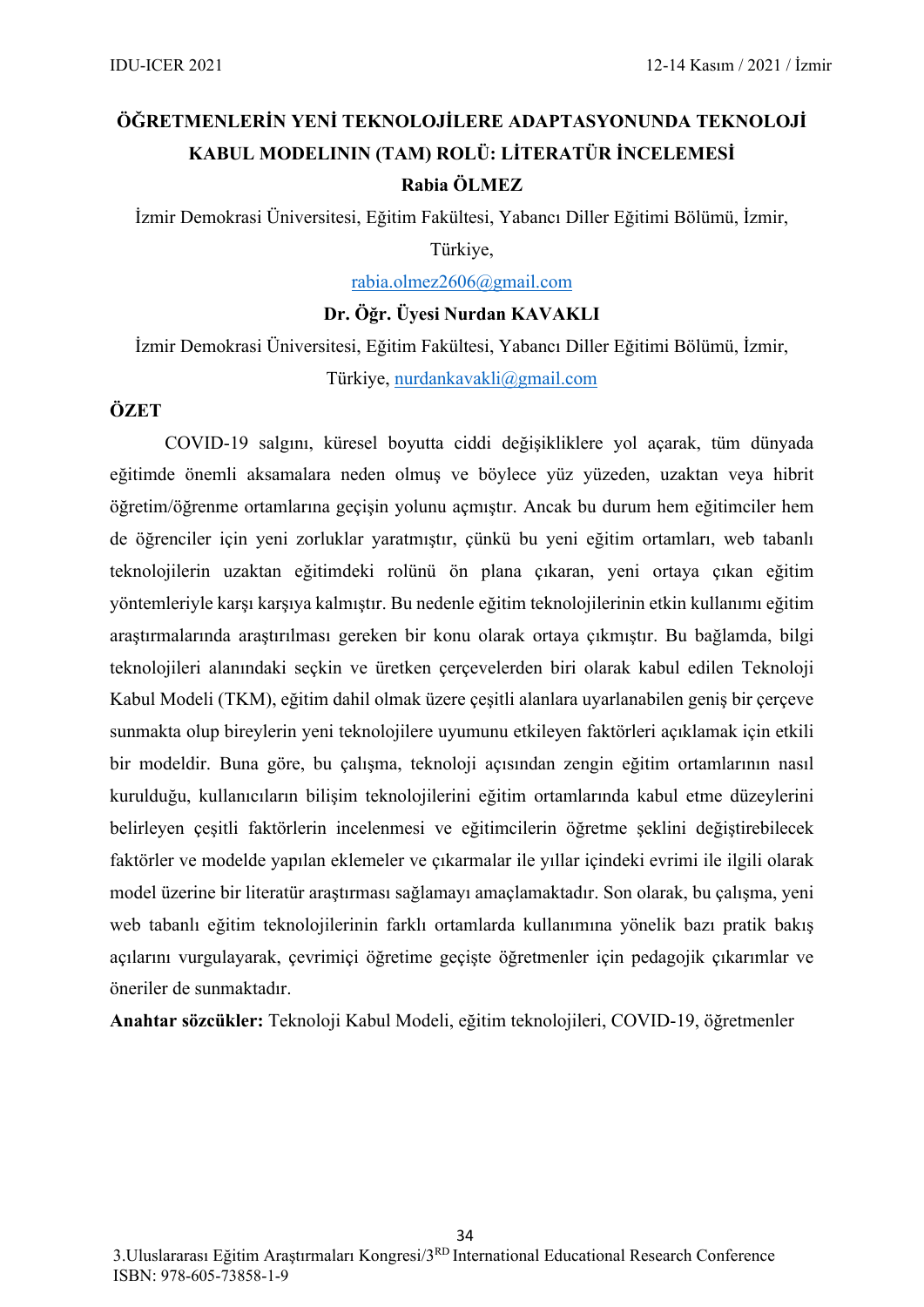## **THE ROLE OF TECHNOLOGY ACCEPTANCE MODEL (TAM) IN THE ADAPTATION OF NEW TECHNOLOGIES BY TEACHERS: A REVIEW OF LITERATURE**

#### **ABSTRACT**

The COVID-19 pandemic outbreak has resulted in drastic changes on a global scale, bringing significant disruptions to education all over the world, and thus paving the way towards a shift from face-to-face to distant, or hybrid teaching/learning environments. However, this situation has created new challenges for both educators and learners in that these new educational environments have confronted with nascent educational methods, giving prominence to the role of web-based technologies in distant education. Therefore, an effective utilization of the educational technologies has arisen as a subject matter to be explored in educational research. In this regard, Technology Acceptance Model (TAM), as deemed to be one of those eminent and prolific frameworks in the field of information technologies, presents a broad framework adaptable to various fields, including education, and it is an influential model to explain the factors of individuals' adaptation of new technologies. Accordingly, this study aims to provide an exploration of literature on TAM in relation with the aspects of how technology-rich educational environments are established, the factors which could alter the way educators teach, and the evolution of the model over years with inclusion and exclusion of various factors determining the users' technology acceptance levels of information technologies in educational settings. Last but not least, by spotlighting some practical perspectives for the utilization of new web-based educational technologies in different settings, this study also provides pedagogical implications and suggestions for teachers face in the pivot to online teaching.

**Keywords:** Technology Acceptance Model, educational technologies, COVID-19, teachers.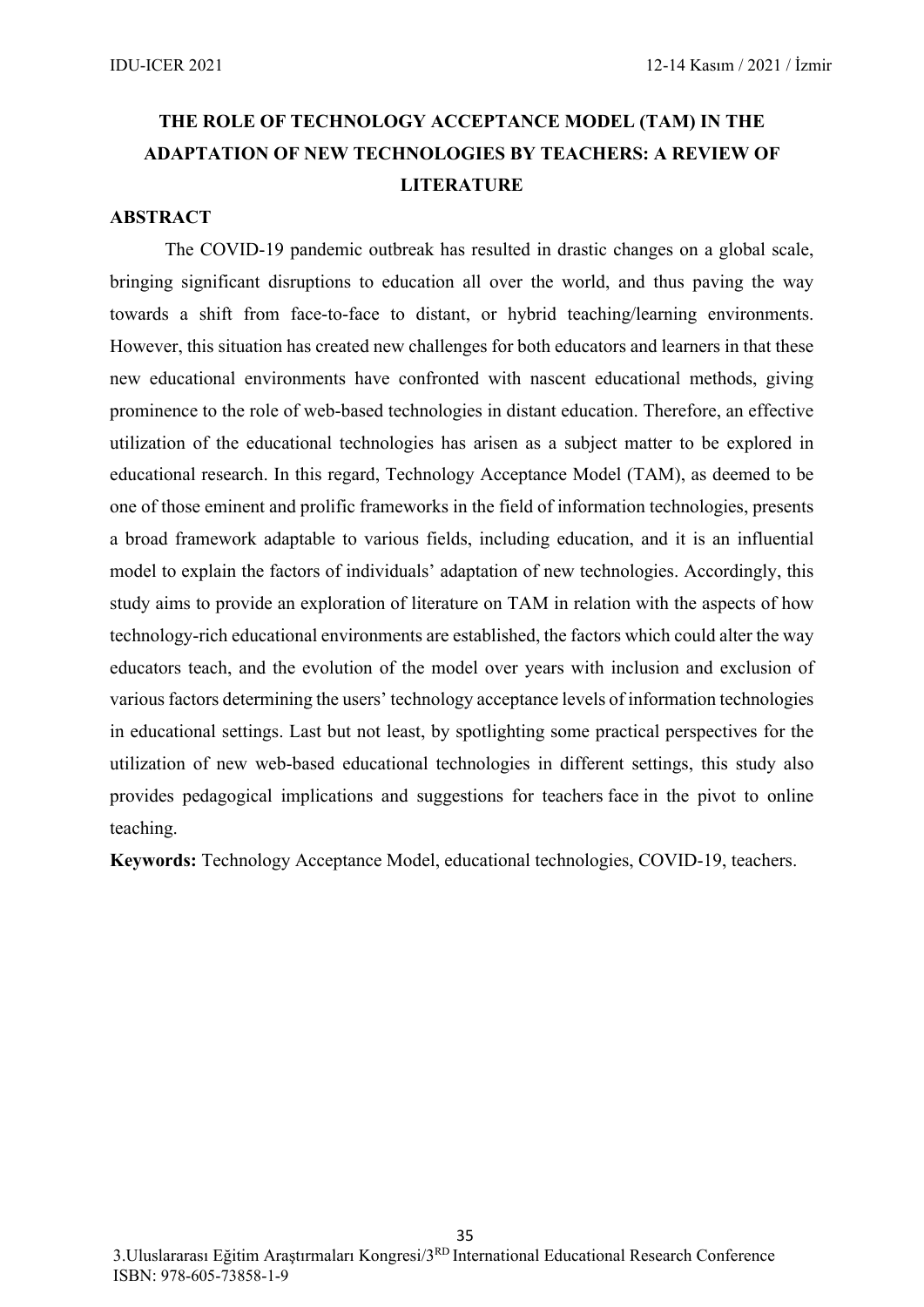## **ORTAÖĞRETİM 9.SINIF MATEMATİK DERSİ ÖĞRETİM PROGRAMININ DEĞERLENDİRİLMESİ**

#### **Tuğba DEMİR**

Millî Eğitim Bakanlığı, [t\\_demir\\_35@hotmail.com](mailto:t_demir_35@hotmail.com)

#### **Prof. Dr. Hasan Hüseyin ŞAHAN**

Balıkesir Üniversitesi, Eğitim Fakültesi, Eğitim Bilimleri Bölümü, Balıkesir, Türkiye, [hsahan@balikesir.edu.tr](mailto:hsahan@balikesir.edu.tr)

#### **ÖZET**

Bu çalışmada Ortaöğretim 9. Sınıf Matematik Dersi Öğretim Programının, program ögelerine dayalı değerlendirme modeli ile öğretmen görüşlerine göre değerlendirilmesi amaçlanmıştır. Araştırmanın örneklemini Erzurum il merkezindeki ortaöğretim kurumlarında görev yapan 193 matematik öğretmeni oluşturmuştur. Araştırma da veriler Gökhan Baş tarafından geliştirilen "Eğitim Programlarını Değerlendirme Ölçeği" ile toplanılmıştır. Nicel veri toplama amacıyla kullanılan bu ölçeğin Cronbach Alpha değeri 0,973 olarak hesaplanmıştır. Ölçek yoluyla elde edilen verilerin analizi SPPS 22 istatistik programı ile yapılmıştır. Araştırmada verilerin çözümlenmesinde öğretmen görüşlerine ilişkin frekans, aritmetik ortalama, standart sapma hesaplanmıştır. Çeşitli değişkenlere (cinsiyet, yaş, öğrenim durumu, mezun durumu ve hizmet süresi) göre anlamlı farklılık olup olmadığını analiz etmek amacıyla da bağımsız gruplar t-testi ve tek yönlü varyans analizi (ANOVA) testleri uygulanmıştır. Araştırmanın sonucunda, öğretmenlerin programdaki hedeflerin açık ve net olarak ortaya konulduğu, programın içerik boyutunda sunulan bilgilerin bilimsel açıdan doğru olduğu ve programın içerik boyutunun öğrencilerin önceki öğrenmeleriyle kaynaşıklık sağladığı görüşlerine katıldıkları sonucuna ulaşılmıştır. Programın her bir ögesine dair yapılan analizler sonucunda öğretmen görüşlerinde çeşitli değişkenlere (cinsiyet, yaş, öğrenim durumu, mezun durumu ve hizmet süresi) göre anlamlı bir farklılık olmadığı tespit edilmiştir.

**Anahtar sözcükler:** 9. sınıf matematik dersi öğretim programı, öğretmen görüşleri, programın ögelerine dayalı değerlendirme.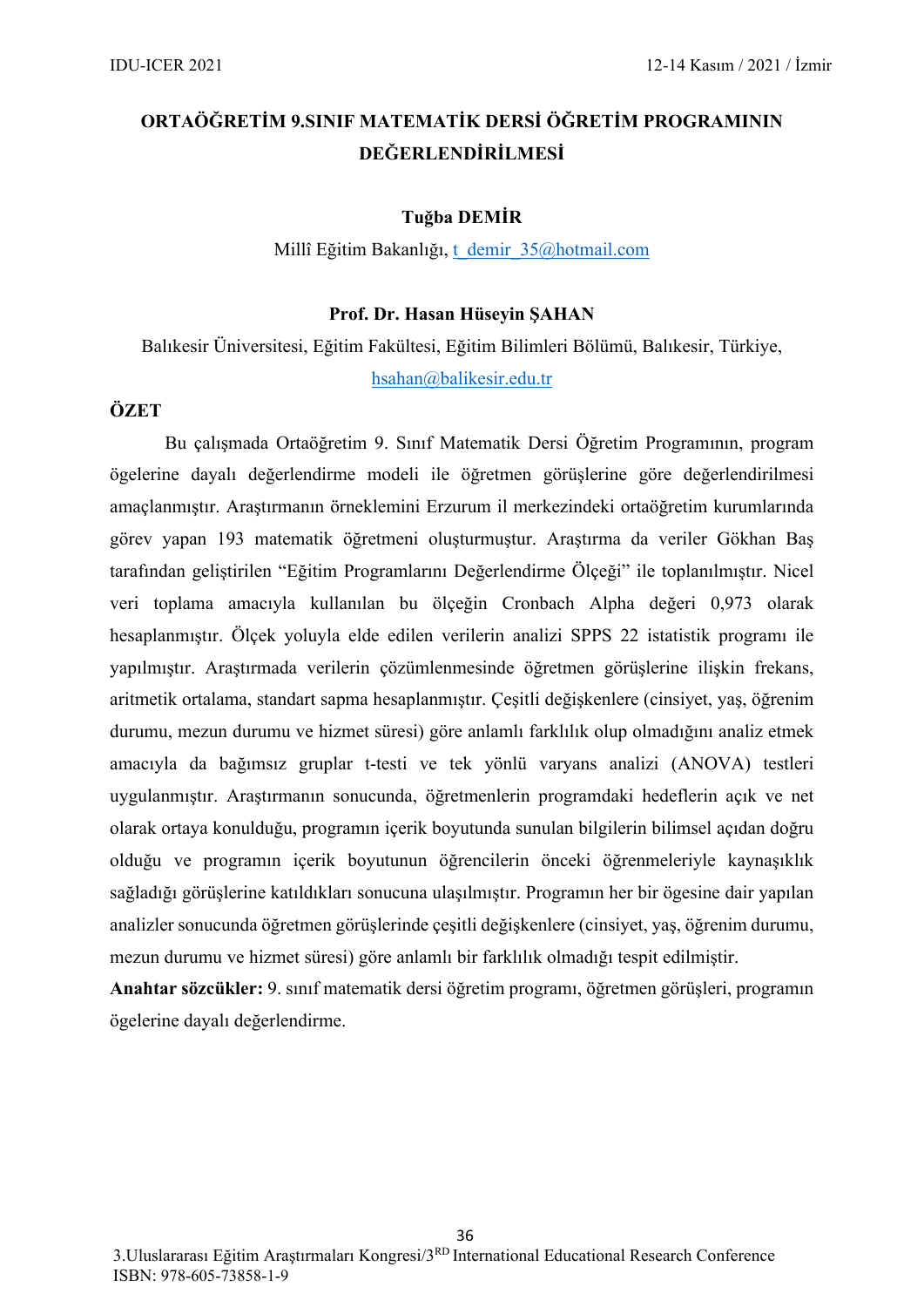# **EVALUTION OF SECONDARY EDUCATION 9th GRADE MATHEMATICS CURRICULUM**

### **ABSTRACT**

Assessment of secondary education  $9<sup>th</sup>$  grade mathematics curriculum considering opinions of the teachers with the assessment model based on program elements is aimed In this study. The combined method in which qualitative and quantitative methods are together is used in the research. 193 mathematics teachers working in the secondary education schools in the center of Erzurum Province formed the subject of the research. In the research, the data were collected with the "Educational Programs Evaluation Scale" developed by Gökhan Baş. The Cronbach Alpha value of this scale, which was used for quantitative data collection, was calculates as 0.973. The analysis of the data collected via scale is applied with the statistics program SPPS.22. The frequency, arithmetic average and standard deviation regarding the notions of the teachers is computed in the analysis of quantitative data in the research. The tests of independent groups T-test and one way analysis variance (ANOVA) are implemented with the purpose of analyzing whether or not there is a significant difference according to various factors such as gender, age, educational background, state of graduation and term of office. It is reached that the teachers agreed with the opinion that the goals in the program are revealed obviously and precisely, that the information submitted in terms of content is correct technically and that the content section of the program is coherent with previous learnings of the students in consequence of quantitative data of the research. It is determined as a result of analysis concerning every element of the program that there is no significant difference in the opinions of the teachers according to various factors such as gender, age, educational background, state of graduation and term of office.

Keywords: 9<sup>th</sup> grade mathematics curriculum, opinions of teachers, assessment based on the elements of the program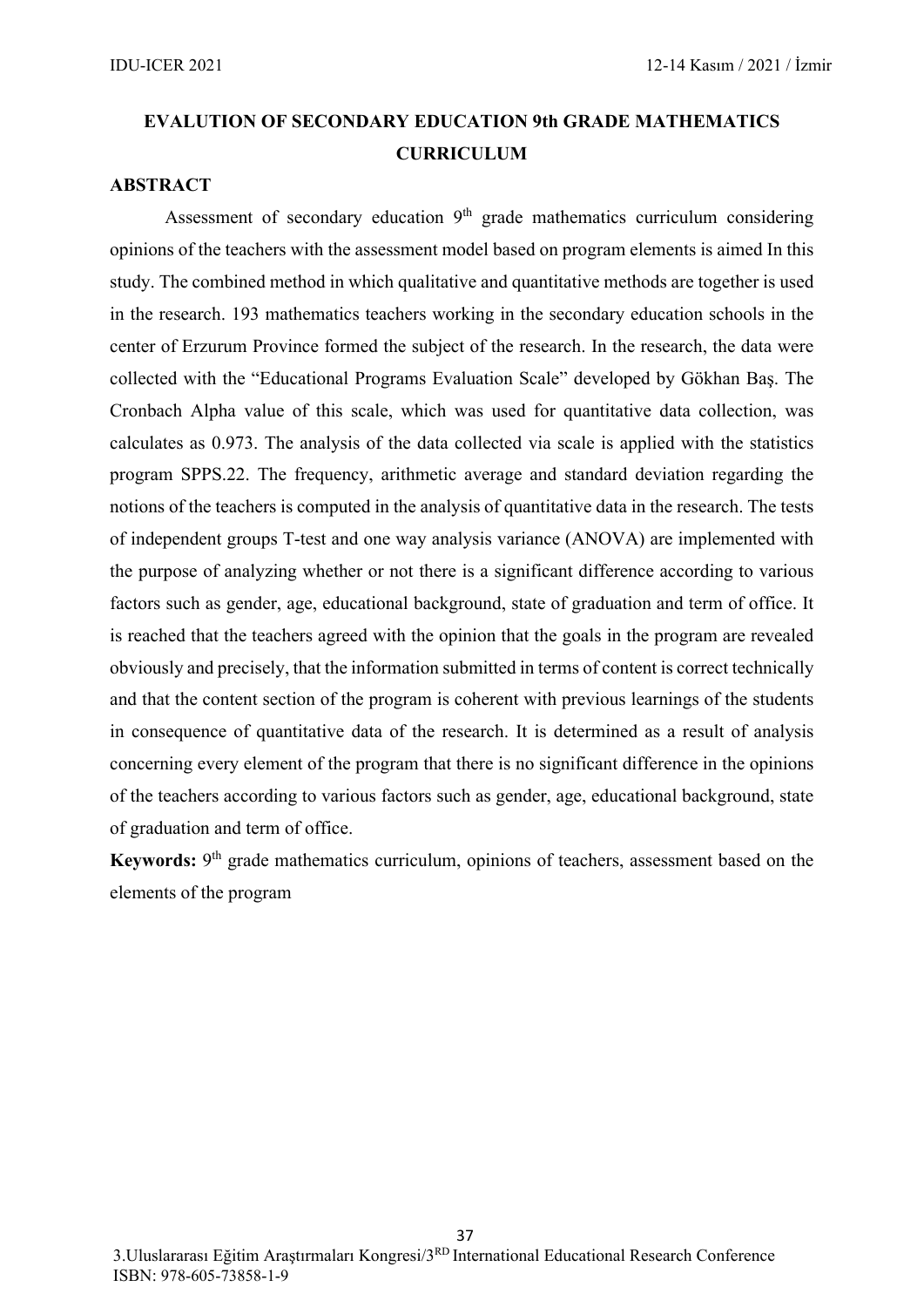# **ARKEOLOJİ KAZI ALANINA İLİŞKİN ÖĞRENCİLERİN GÖRÜŞLERİ Doç. Dr. Behsat SAVAŞ**

İzmir Demokrasi Üniversitesi, Eğitim Fakültesi, Temel Eğitim Bölümü, [bsavasb@gmail.com](mailto:bsavasb@gmail.com) **Özgür ARSLAN**

Çine İmam Hatip Ortaokulu, Aydın, E-mail: [oarslan09@gmail.com](mailto:oarslan09@gmail.com)

**Çağlar DÜZYURT**

Özel Dünya Koleji, İzmir, [caglarduzyurt@ozeldunyakoleji.com](mailto:caglarduzyurt@ozeldunyakoleji.com)

#### **ÖZET**

Sosyal bilgiler dersi programı içerisinde yer alan sosyal bilim disiplinlerinden biri olan arkeoloji bilimine ait konular öğrencilerin ilgilerini ve meraklarını çekmektedir. Bu durumda arkeoloji biliminin kazı yaparak bulguları ortaya çıkarması ve açık alanda veri toplaması etkilidir. Sosyal bilgiler programında önemli bir yeri olan arkeoloji bilimi verilerinin toplandığı kazı alanlarının öğrenciler tarafından gezilmesi ve incelenmesi öğrenme süreçlerinde öğrenmeyi arttırmaktadır. Fakat kazıların yaz aylarında öğrencilerin tatil dönemlerinde yapılması kazı yapılırken öğrencilerin kazı sürecini gözlemleyememelerine neden olmaktadır. 2001-2021 eğitim dönemi sonunda yaz aylarında öğrencilerin okul içi ve dışında etkinlikler yapmalarına imkân veren Millî Eğitim Bakanlığının uygulamaya koyduğu "telafide bende varım" programı ile öğrencilerin arkeolojik kazı alanlarına gitmeleri ve kazı sürecini gözlemlemeleri sağlanan bu çalışmada öğrencilerin bu deneyimlerine ilişkin düşünceleri ortaya çıkarılmak amaçlanmıştır. Nitel araştırma yöntemi ile yapılan çalışmada fenomenoloji deseni kullanılmıştır. Çalışmanın katılımcıları amaçlı örnekleme yöntemi ile belirlenmiştir. Çalışma 2020-2021 eğitim öğretim yılı sonunda temmuz ayında Aydın ili Çine ilçesinde 10 imam hatip ortaokul öğrencisi ile gerçekleştirilmiştir. Araştırmada veriler yarı yapılandırılmış görüşme formu ile toplanmış ve içerik analizi yöntemi ile analiz edilmiştir. Çalışmanın bulgularına göre öğrenciler arkeolojik bir alana daha önce hiç gitmedikleri, arkeoloji bilimine yönelik farkındalık ve arkeologlar ile ilgili sosyal bilimci imaj algısı oluştuğu sonuçlarına ulaşılmış. Öğrencilerin arkeologların çalışma yöntemlerini gözlemledikleri, geçmişe yönelik meraklarının arttığı ve bu şekilde okul dışı ortamlarda ders işlemenin yararlı olacağı düşüncesinde oldukları belirlenmiştir. Bu bulgulara göre arkeolojik kazı alanlarının öğrenme süreçlerine katkı sunması nedeniyle öğrencilerin bu alanlarda öğrenmelerine ortam hazırlayıcı çalışmalar yapılabilir. Yaz aylarının tatil döneminde olması ve kazıların yaz aylarında yapılması nedeniyle Millî Eğitim Bakanlığınca öğrencilerin tatil döneminde de öğrenmelerini sağlamak için yasal düzenlemeler yapılmalıdır. Bu çalışma nitel desende yapılmış olup nicel desende çalışmalarda yapılmalıdır. **Anahtar sözcükler:** sosyal bilgiler, arkeoloji, öğrenci görüşleri, kazı alanı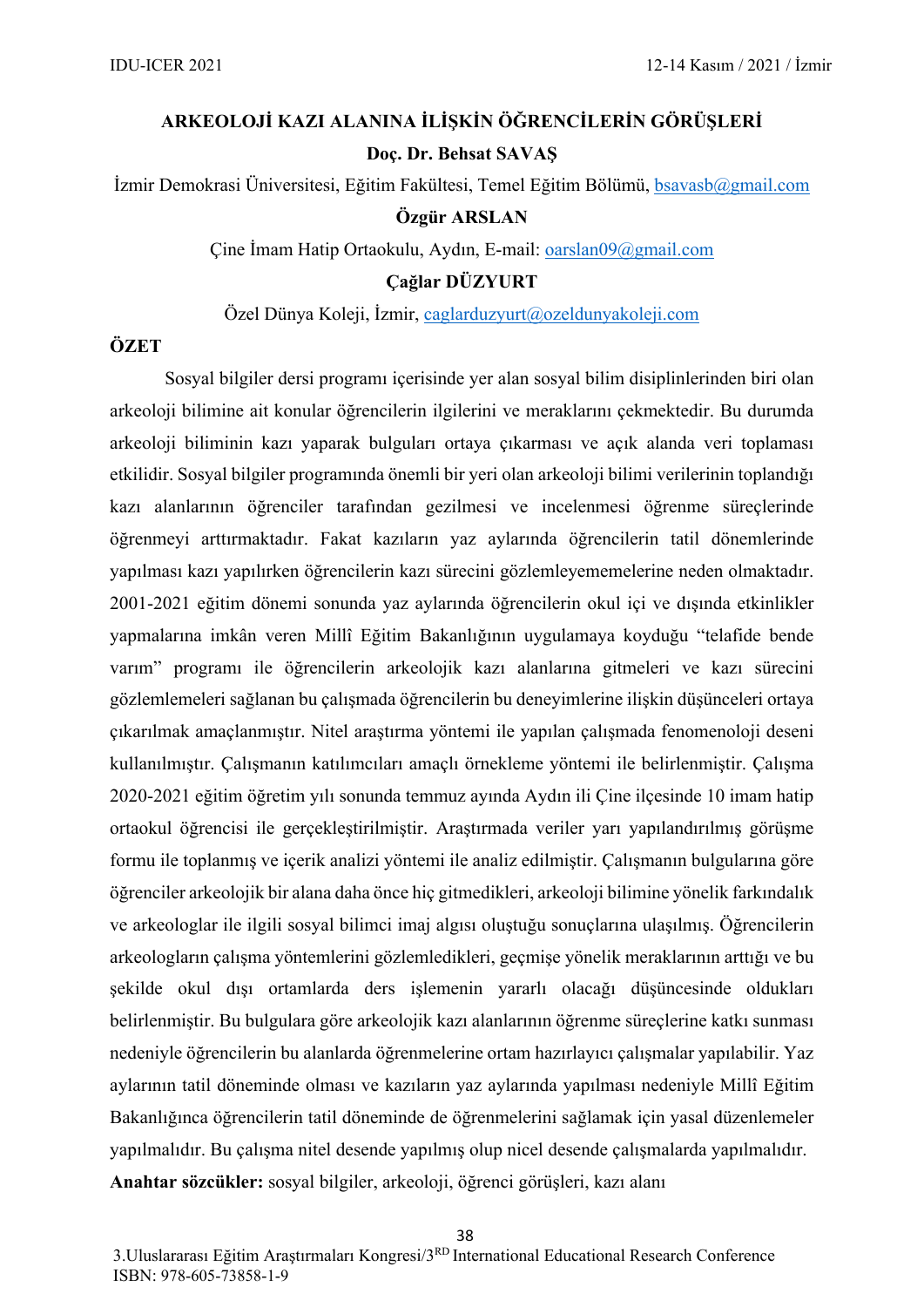### **STUDENTS' OPINIONS ABOUT THE ARCHEOLOGICAL EXCAVATION AREA ABSTRACT**

The subjects of archeology, one of the social science disciplines included in the social studies curriculum, attract the attention and curiosity of the students. In this case, it is effective for the science of archeology to excavate the findings and collect data in the open area. Visiting and examining the excavation sites where archeology data is collected, which has an important place in the social studies program, increases learning in the learning processes. However, the fact that the excavations are carried out during the summer months throughout the holidays of the students causes the students not to be able to observe the excavation process while the excavation is being carried out. At the end of the 2001-2021 academic year, the "Telafide ben de varım" (meaning "Count me in the remedial training") program put into practice by the Ministry of National Education, which allows students to do activities inside and outside the school during the summer months, allowed students to go to the archaeological excavation sites and observe the excavation process. In this study, it is aimed to reveal the thoughts of the students about these experiences. The phenomenology design was used in the study conducted with the qualitative research method. The participants of the study were determined by purposive sampling method. The study was carried out with 10 imam hatip secondary school students in Aydın province Çine district in July at the end of the 2020-2021 academic year. In the research, the data were collected with a semi-structured interview form and analyzed with the content analysis method. According to the findings of the study, it was concluded that the students had never been to an archaeological site before, and that they had an awareness of the science of archeology and a perception of social scientist image about archaeologists. It was determined that the students observed the working methods of archaeologists, their curiosity about the past increased, and they thought that it would be beneficial to teach in out-of-school environments. According to these findings, due to the fact that archaeological excavation sites contribute to the learning processes, studies can be carried out to prepare the students for their learning in these areas. Since the summer months are during the holiday period and the excavations are carried out during the summer months, the Ministry of National Education should make legal arrangements to ensure that the students learn during the holiday period. This study was carried out in a qualitative design and should be done in studies with a quantitative design.

**Keywords:** social studies, archeology, student opinions, excavation site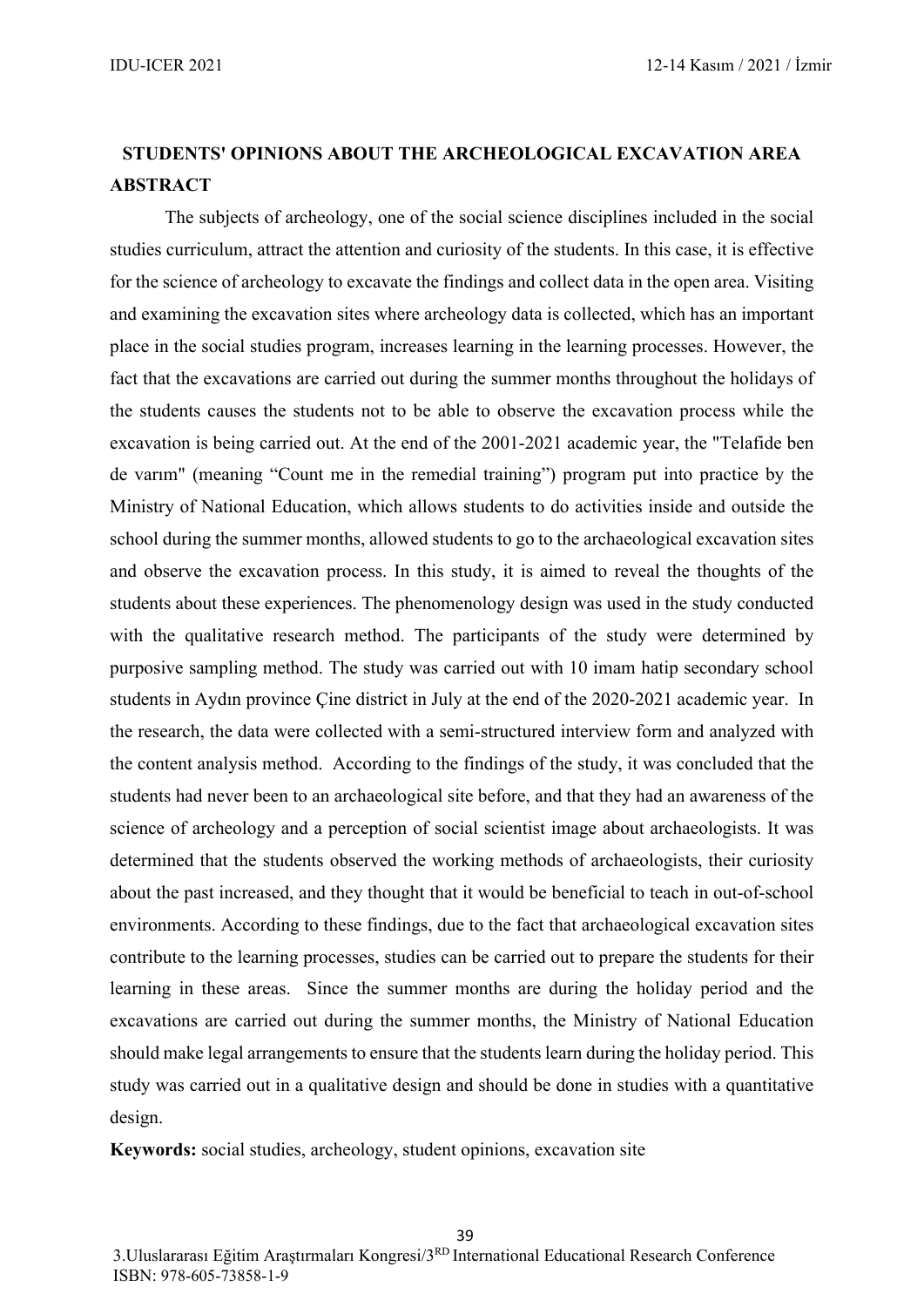# **FLÖRT ŞİDDETİ ÖLÇEĞİNİN GELİŞTİRİLMESİ: GEÇERLİK VE GÜVENİRLİK ÇALIŞMASI Sema CİVAN GÖKKAYA**

Manisa Celal Bayar Üniversitesi, Eğitim Fakültesi, Rehberlik ve Psikolojik Danışmanlık

Anabilim Dalı, Manisa, Türkiye, [sema.civan@cbu.edu.tr](mailto:sema.civan@cbu.edu.tr)

### **ÖZET**

Bu araştırmanın amacı, flört şiddetine yönelik Türk kültürüne uygun geçerli ve güvenilir bir ölçme aracının geliştirilmesidir. Araştırma, karma yöntem desenlerinden keşfedici ardışık desene göre tasarlanmıştır. Araştırmanın katılımcılarını 18-30 yaş arasındaki 1161 üniversite öğrencisi oluşturmaktadır ve 90 öğrenciden nitel veri, 1071 öğrenciden ise nicel veri toplanmıştır. Araştırmada ilk olarak flört şiddeti ile ilgili yurt dışı ve Türkiye literatürü incelenmiş ve 15 üniversite öğrencisi ile yarı yapılandırılmış görüşme formu kullanılarak görüşme yapılmıştır. Görüşmelerde, öğrencilere maruz kaldıkları, uyguladıkları veya tanık oldukları şiddet davranışlarını örneklendirmeleri istenmiştir. Ayrıca açık uçlu soruların yer aldığı form aracılığı ile 75 üniversite öğrencisinden şiddet davranışlarını yazmaları istenmiştir. Görüşmeler ve form aracılığı ile toplanan nitel veriler betimsel olarak analiz edilmiştir. Betimsel analiz ve ilgili alanyazına bağlı olarak 48 maddelik havuz oluşturulmuş ve uzman görüşü alınmıştır. Uzman görüşü alınan ölçeğin 35 kişi ile pilot çalışması gerçekleştirilmiştir. Nicel verilerin analizi için ölçeğin geçerlik ve güvenirlik çalışması yapılmıştır. Ölçeğin geçerlik çalışmasında ilk olarak Açımlayıcı Faktör Analizi (AFA) uygulanmıştır. AFA'da tekli ve çoklu normallik sağlanmadığı için analizde Temel Eksen Faktörü yöntemi kullanılmıştır. Ölçeğin faktör sayısı paralel analiz ile belirlenmiş ve ilk aşamada 7 faktörlü yapı elde edilmiştir. Analizde Promax döndürme yöntemi kullanılarak 4 faktörlü yapı elde edilmiştir. Ölçek, fiziksel, cinsel, duygusal ve kontrol adlı 4 faktörlü 28 maddeden oluşmuştur. Ölçek dört faktör ile toplam varyansın %.46,9'unu açıklamaktadır. Faktör analizinde faktör yüklerinin 0.32'in üstünde olması ve faktör yükleri arasında en az 0,10'luk fark olması kabul edilmiştir. Daha sonra Doğrulayıcı Faktör Analizi yapılmış ve ölçeğin 4 faktörlü yapısı doğrulanmıştır (RMSEA=0.4, NFI=.95, NNFI=. 97, CFI=.98, GFI=.97, AGFI=. 96, SRMR=0.7). Madde faktör yükleri .50 ile .81 arasında değişmektedir. Ölçeğin ölçüt geçerliği için Yakın İlişkilerde Şiddete Yönelik Tutum Ölçeği-Gözden Geçirilmiş Formu ile Flört Şiddeti Ölçeği arasındaki ilişki .61 olarak bulunmuştur. Ölçeğin güvenirliğinde Cronbach's alpha, Spearman Brown, Guttman ve Kompozit güvenirlik [composite reliability (CR)] değerleri hesaplanmıştır. Croanbach alfa katsayısının ölçeğin alt boyutları için .75-.84 arasında değiştiği, ölçeğin tümü için .89 olduğu görülmektedir. Spearman Brown ve Guttman değerleri .90 hesaplanırken CR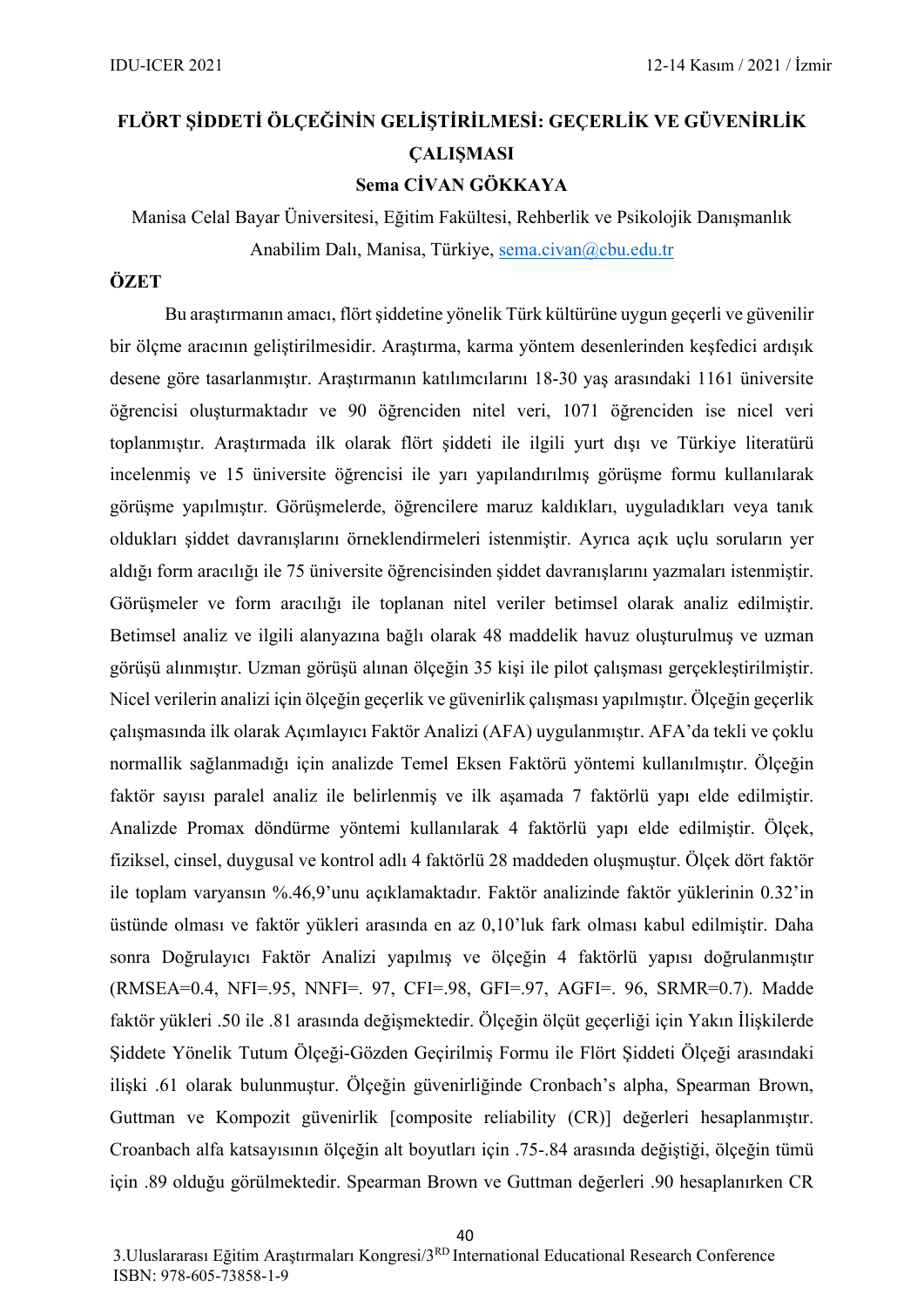değerleri ölçeğin tümü için .82 olarak hesaplanmıştır. Ölçeğin alt boyutları ve toplamı için korelasyon katsayıları hesaplanmıştır. Ölçeğin korelasyon katsayılarının .29 ile .48 arasında değiştiği görülmüştür. Ayrıca her bir alt boyutun farklı bir boyutu ifade ettiğini ortaya koymak amacı ile bağımlı gruplar t testi hesaplanmış ve alt boyutlar arasındaki farkın anlamlı olduğu görülmüştür. Ölçeğin madde analizi için madde toplam korelasyonları hesaplanarak alt-üst %27'lik grup karşılaştırılması yapılmıştır. Tüm maddelerin düzeltilmiş korelasyon değerlerinin .30'ün üstünde olduğu ve ölçeğin maddelerinin ayırt edicilik özelliğine sahip olduğu belirlenmiştir. Elde edilen tüm değerler ölçeğin geçerli ve güvenilir olduğunu göstermektedir.

### **DEVOLOPING A SCALE FOR DATING VIOLENCE: A STUDY ON VALIDITY AND RELIABILITY**

#### **ABSTRACT**

The purpose of this study is to develop a valid and reliable assessment tool for dating violence suitable for Turkish culture. This study was designed as exploratory sequential study, which is one of the mixed method research approaches. The participants of the research were 1161 university students between the ages of 18-30. Qualitative data were collected from 90 students, and quantitative data from 1071 students. In this study, the foreign and Turkish literature on dating violence was examined and interviews were made with 15 university students using a semi-structured interview form. In the interviews, students were asked to exemplify the violent behaviors they were exposed to, perpetrated or witnessed. In addition, 75 university students were asked to write the violent behaviors in the form with open-ended questions. Qualitative data collected through interviews and forms were analyzed through descriptive analysis method. Based on the descriptive analysis and the relevant literature, a pool of 48 items was created and expert opinion was taken. A pilot study of the scale was conducted with 35 participants, after the receiving of expert opinion. Validity and reliability studies of the scale were conducted for the analysis of quantitative data. First, Exploratory Factor Analysis (EFA) was used in the validity study of the scale. The Principal Axis Factor method was used in the analysis since single and multivariate normality was not provided in EFA. The factor number of the scale was determined by parallel analysis and a 7-factor structure was obtained in the first stage. In the analysis, a 4-factor structure was obtained by using the Promax rotation method. The scale consists of 28 items with 4 factors: physical, sexual, psychological, and control. The four factors explained the 46.9% of the total variance. In factor analysis, factor loads above .32 and a difference of at least .10 between factor loads were accepted. Then, Confirmatory Factor Analysis was made, and the four factor structure of the scale was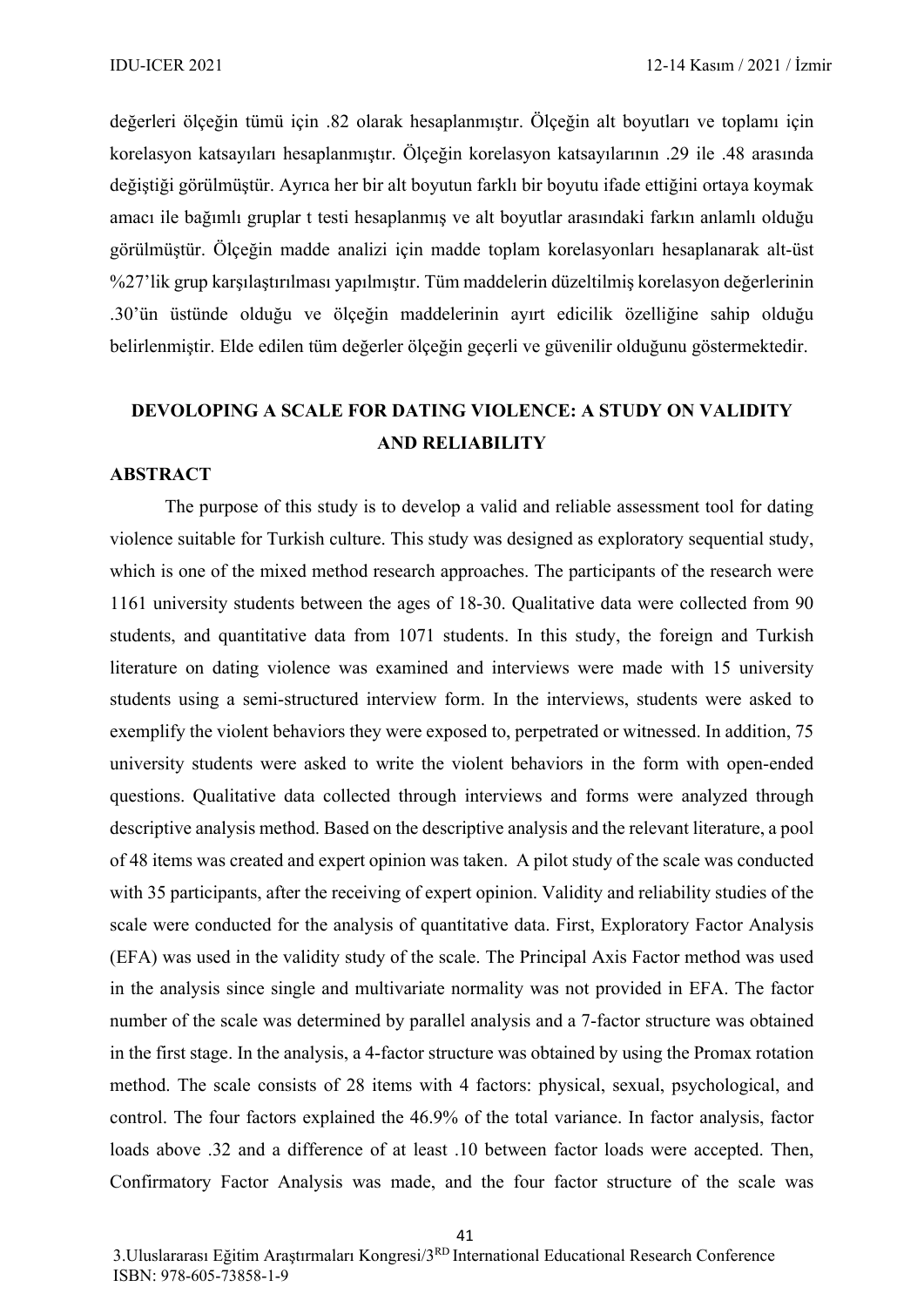confirmed (RMSEA=0.4, NFI=.95, NNFI=. 97, CFI=.98, GFI=.97, AGFI=. 96, SRMR=0.7). Item factor loads ranged from .50 to .81. Pearson correlation factor calculated and the relation between Dating Violence Scale and Intimate Partner Violence Attitude Scale-Revised calculated as .61. The reliability of scale was calculated by Cronbach's alpha, Spearman Brown, Guttman Split Half and composite reliability. The Cronbach's alpha coefficient varied between .75-.84 for subscales of the scale and it was .89 for the entire scale. While Spearman Brown and Guttman value was calculated as .90, CR values were calculated as .82 for the entire scale. Correlation coefficients were calculated for the subscales and the overall scale. The correlation coefficients of the scale varies between .29 and .48. In addition, dependent groups t-test was performed in order to reveal if each subscale expresses a different dimension and the difference between subscales was found to be significant. As for the item analysis of scale, was calculated item-total correlations and top-bottom 27% group was compared. Corrected correlation values of all items were above .30 and that the items of the scale had distinctiveness. All values obtained prove that the scale is valid and reliable.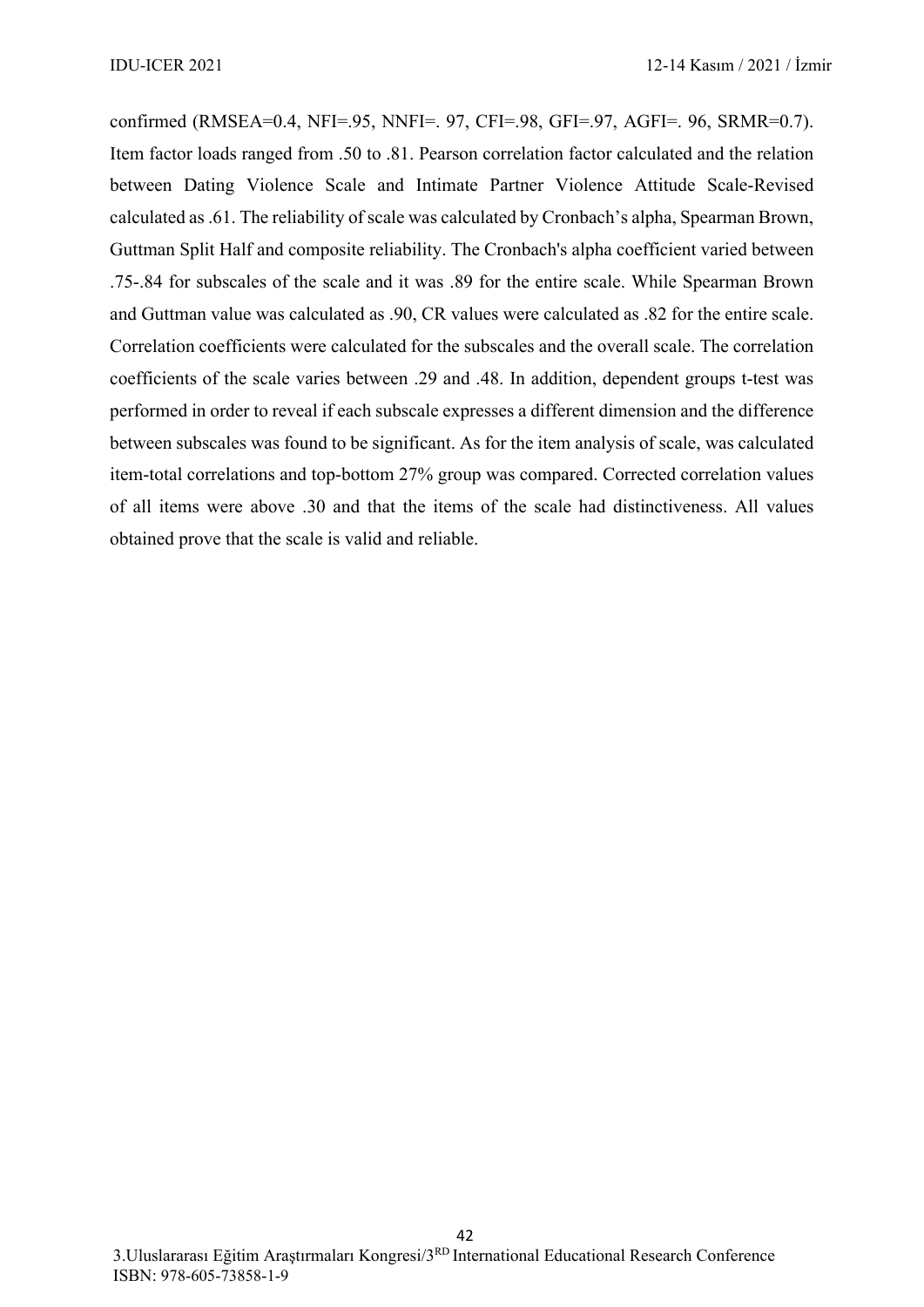# **PANDEMİ SÜRECİNİN TURİZM ENDÜSTRİSİNE ETKİLERİ Mualla ERDEM**

Nevvar Salih İşgören Eğitim Kampüsü 5 Mesleki ve Teknik Anadolu Lisesi, İzmir, Türkiye, [muallaerdem77@gmail.com](mailto:muallaerdem77@gmail.com)

### **Doç. Dr. Behsat SAVAŞ**

İzmir Demokrasi Üniversitesi, Eğitim Fakültesi, Temel Eğitim Bölümü, [bsavasb@gmail.com](mailto:bsavasb@gmail.com) **ÖZET**

2019 Kasım ayından itibaren dünyamız yeni tip Covid -19 adı verilen bir virüsle karşı karşıya kaldı . Virüsün ortaya çıkışıyla birlikte tüm dünyada etkisi büyük kaos ortamı ortaya çıkmıştır. Tüm dünyada yüz binlerce insan hayatını kaybetmiş ve milyarlarca insan maddi ve manevi yönden büyük oranda olumsuz etkilenmiştir. Tüm dünyayı etkisi altına alan bu salgın tüm bilim çevreleri de dahil olmak üzere bütün insanlığı bir bilinmezle uğraşmak durumunda bırakmıştır. Ezberlerin bozulduğu, dengelerin şaştığı bu süreçte dünya ülkeleri ekonomik ve sosyal yönden derin yaralar almıştır. Bu salgın, günlerce sokağa çıkma yasakları ilan ettirmiş, bildiklerimizi unutturup yeni normaller yaratmıştır. Bu bağlamda yapılan çalışmada, öncelikle turizm sektörü ve salgınlar arasındaki ilişki incelenmiş ve dünyayı etkisi altına alan salgının turizmde yarattığı sosyal ve ekonomik etkileri ve bunun sonucunda da üretilen çözümler irdelenmiştir. Yaşanan salgın dönemlerinde insanların tatil anlayışlarının ve önceliklerinin büyük ölçüde değiştiği görülmüştür. Bireylerin ya da kitlelerin seyahat kararı almalarında ve turizm faaliyetlerine katılmalarında hem sosyal hem de ekonomik durumlarının etkili olduğu bilinen bir gerçektir. Salgın dönemlerinde; bireylerin tatil tercihlerinde ve destinasyon yerlerinin mesafelerinde önemli farklılaşmaların yaşandığı görülmektedir. Dünya Sağlık Örgütü ve bilim çevrelerinin görüşlerine göre pandeminin, tüm dünyada derin etkiler yaratacağı, uzun yıllar alışageldiğimiz davranışlarımızdan vazgeçmek durumunda kalacağımız aşikardır. Bu bağlamda, dünyada birçok iş kolunda değişik uygulamalara gidileceği ve turizm endüstrisinin de yeni normaller çerçevesinde yeniden yapılandırılacağı öngörülmektedir. Çalışma kapsamında, pandeminin turizm sektörü ve destekleyici sektörler üzerindeki etkileri, pandemi neticesinde ortaya çıkacak değişimler ve yenilikler incelenmiştir. Turizm sektöründe kriz yönetimi, inovasyon çalışmaları, yeni kurallar ve alınacak önlem paketleri sürecin başarılmasında büyük önem arz etmektedir. Dahası, içinde bulunulan sürecin, turizmde birçok şeyin yeniden tanımlanmasına ve dengelerin yeniden kurulmasına, daha sorumlu ve etik kuralların bütünüyle uygulandığı bir turizm anlayışının yaratılmasına neden olacağı beklenmektedir.

**Anahtar sözcükler:** Covid 19, pandemi, turizm etkileri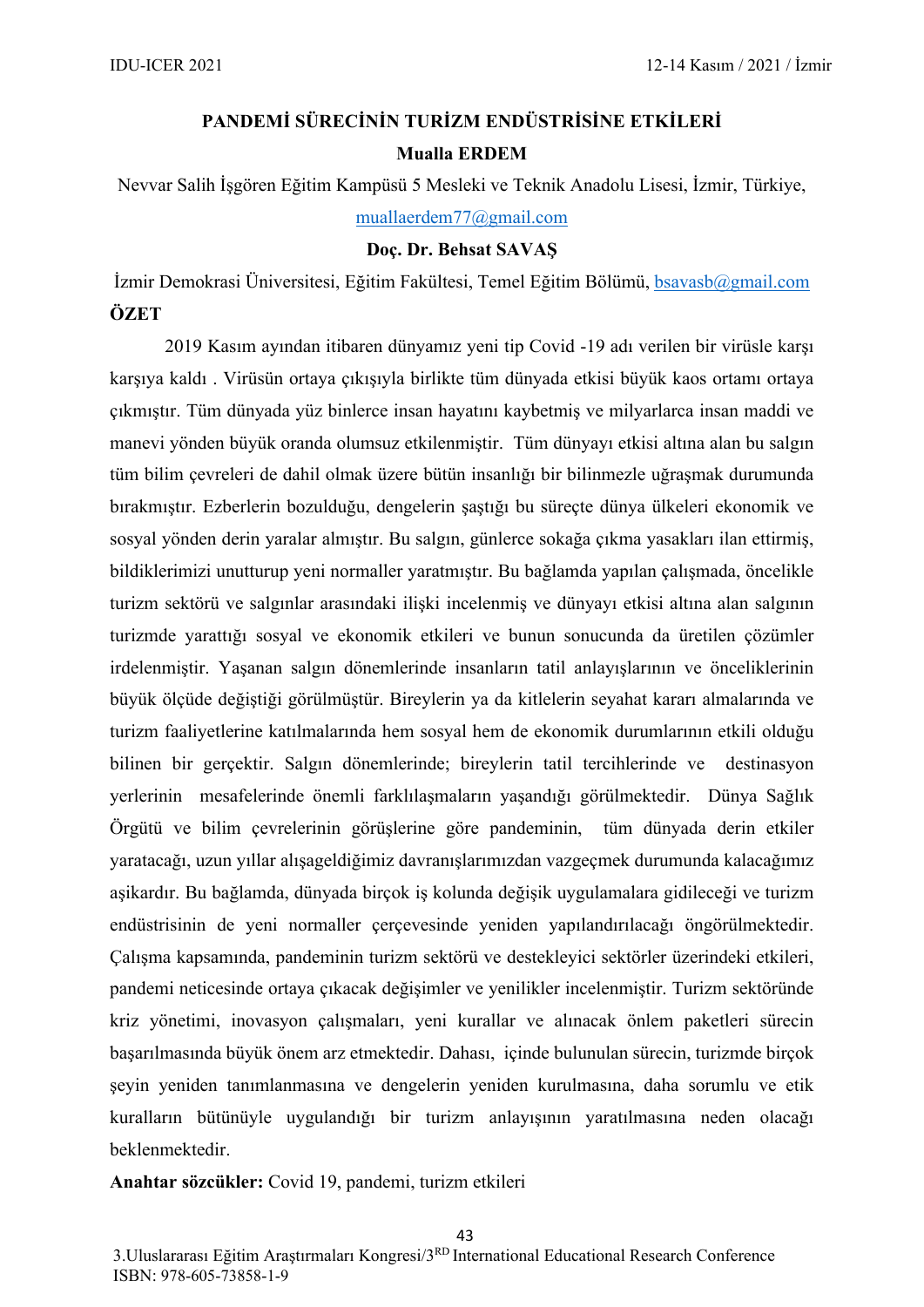### **THE EFFECTS OF THE PANDEMIC PROCESS ON THE TOURISM INDUSTRY ABSTRACT**

Since November 2019, our world has faced a new type of virus called COVID -19. With the emergence of the virus, a great chaos environment has emerged all over the world. Hundreds of thousands of people have lost their lives all over the world and billions of people have been adversely affected materially and spiritually. This epidemic, which has affected the whole world, has left all humanity, including all scientific circles, to deal with an unknown and socially affected injured. This epidemic has declared curfews for days, forgot all we know and created new normals. In this context, in this study, first of all, the relationship between the tourism sector and epidemics was examined and the social and economic effects of the epidemic that affected the world in tourism and the solutions produced as a result together with. It has been observed that people's holiday understanding and priorities have changed greatly during the epidemic periods. It is a known fact that both social and economic conditions are effective in individuals or masses making travel decisions and participating in tourism activities. During epidemic periods; It is seen that there are significant differences in the holiday preferences of individuals and the distances of their destinations. According to the views of the World Health Organization and scientific circles, it is obvious that the pandemic will have profound effects all over the world and that we will have to give up our habits that we have been accustomed to for many years. In this context, it is fore seen that different applications will be made in many business fields in the world and the tourism industry will be restructured within the framework of new normals. Within the scope of the study, the effects of the pandemic on the tourism sector and supporting sectors, the changes and innovations that will occur as a result of the pandemic were examined. Crisis management, innovation studies, new rules and precautionary packages in the tourism sector are of great importance in the success of the process. Moreover, it is expected that the current process will lead to the redefinition of many things in tourism and the re-establishment of balances, and the creation of a more responsible and ethical approach to tourism.

**Keywords:** COVID-19, pandemic, tourism industry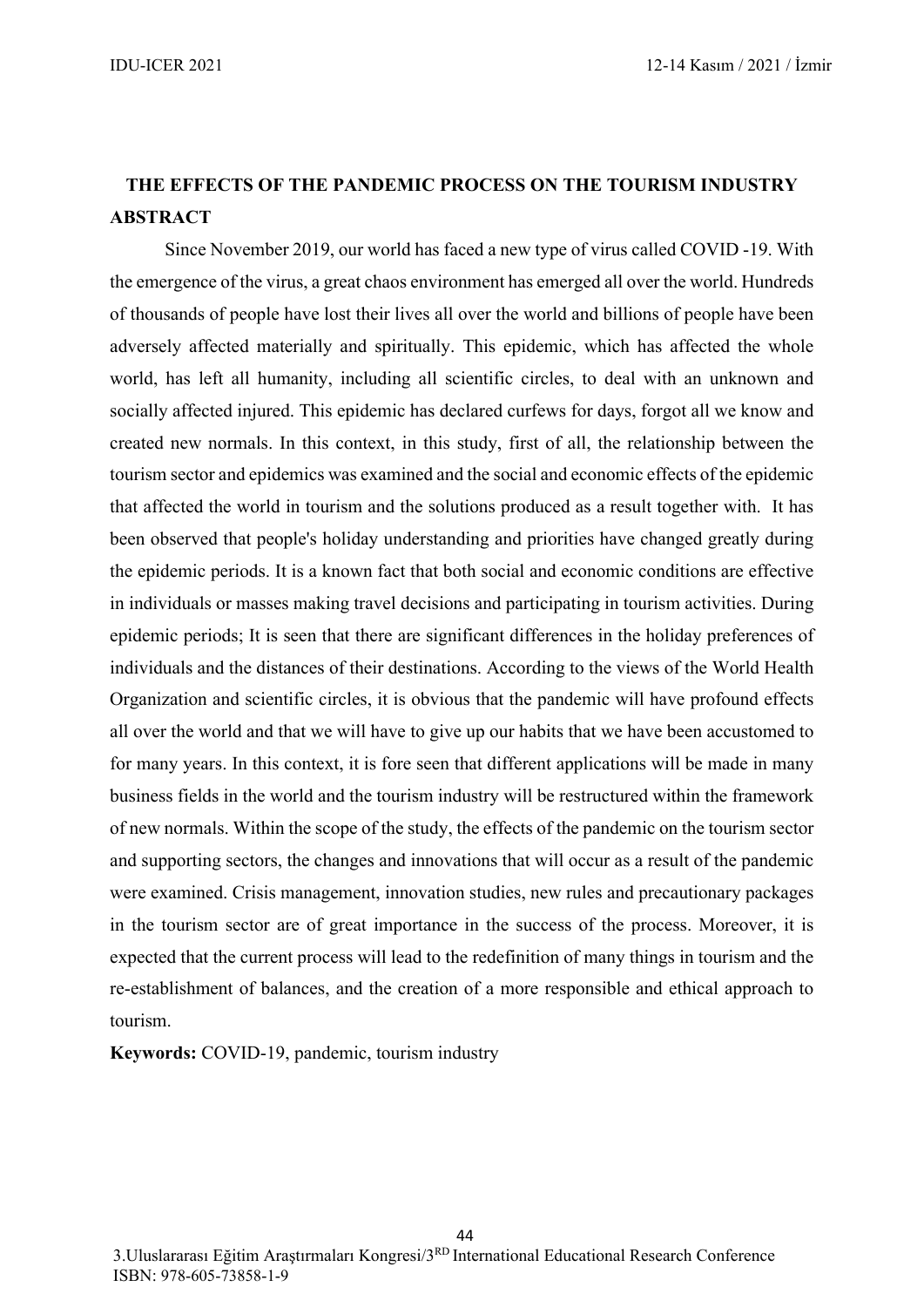# **MODELLEME TABANLI ARGÜMANTASYON ETKİNLİĞİNDE SINIF ÖĞRETMENİ ADAYLARININ YAZILI ARGÜMAN KALİTELERİNİN DEĞERLENDİRİLMESİ Dr. Ayşe BÜBER KILINÇ**

Dokuz Eylül Üniversitesi, Buca Eğitim Fakültesi, Fen Bilgisi Eğitimi Anabilim Dalı,

[buberayse@gmail.com](mailto:buberayse@gmail.com)

### **Prof. Dr. Gül ÜNAL ÇOBAN**

Dokuz Eylül Üniversitesi, Buca Eğitim Fakültesi, Fen Bilgisi Eğitimi Anabilim Dalı,

[gulunalcoban@gmail.com](mailto:gulunalcoban@gmail.com)

### **ÖZET**

Bu araştırmanın amacı modelleme tabanlı argümantasyon yöntemi temel alınarak hazırlanan "Kan Grubu Tayini" etkinliğinde sınıf öğretmeni adaylarının oluşturdukları yazılı argümanların kalitelerini değerlendirmektir. Bu kapsamda öncelikle modelleme ve argümantasyon süreçlerinin sentezine dayanan ve 'Kan Grupları' öğrenimini merkezine alan bir çalışma yaprağı geliştirilmiştir. Modelleme tabanlı argümantasyon yöntemi model oluşturma sürecinde izlenen modellerin tasarlanması ve açıklanması, modellerin değerlendirilmesi, modellerin sunulması ve modellerin tartışılması aşamalarının içerisinde öğrencilerin iddia oluşturmalarına olanak tanıyan, iddialarını desteklemek için veri/kanıt kullanımını destekleyen, iddialar ile kullanılan kanıtlar arasındaki ilişkilerin değerlendirilmesine olanak tanıyan kapsamlı bir yaklaşımdır. Araştırmanın çalışma grubunu 3.sınıfta okuyan ve "Fen ve Teknoloji Öğretimi" dersini alan 42 sınıf öğretmeni adayı oluşturmaktadır. Öğretim sürecinde öğretmen adayları 3 kişilik gruplar oluşturarak etkinliği tamamlamışlardır. Öğretmen adaylarının çalışma yaprağına verdikleri yanıtlarının analizinde "doküman analizi" kullanılmış ve grup olarak oluşturdukları argümanlar Toulmin Argüman Modeli esas alınarak değerlendirilmiştir. Bu kapsamda öncelikle "Argüman Yapısı Puanlama Anahtarı" ile grupların argüman ortalama puanları tespit edilmiştir sonrasında ise "Argümantasyon Değerlendirme Ölçeği" kullanılarak argüman düzeyleri belirlenmiştir. Öğretmen adaylarının argüman puanları değerlendirilirken iddia oluşturma, gerekçelerin bilimsel niteliği, destekleyicilerin varlığı, çürütücülerin oluşturulması puanlanmıştır. Argüman bileşenlerinde gösterdikleri yeterlikler değerlendirilerek argüman kaliteleri 5 farklı düzeyde sınıflandırılarak bu sınıflandırmalar düşük, orta ve yüksek olarak değerlendirilmiştir. Araştırmadan elde edilen sonuçlar, öğretmen adaylarının oluşturdukları argümanların genelinin Düzey 2 ve Düzey 3 sınıflarında yer alarak argüman kalitelerinin düşük ve orta düzeyde olduğu ayrıca net ve güçlü çürütücüler oluşturamadıklarını göstermiştir. Araştırma sürecinde elde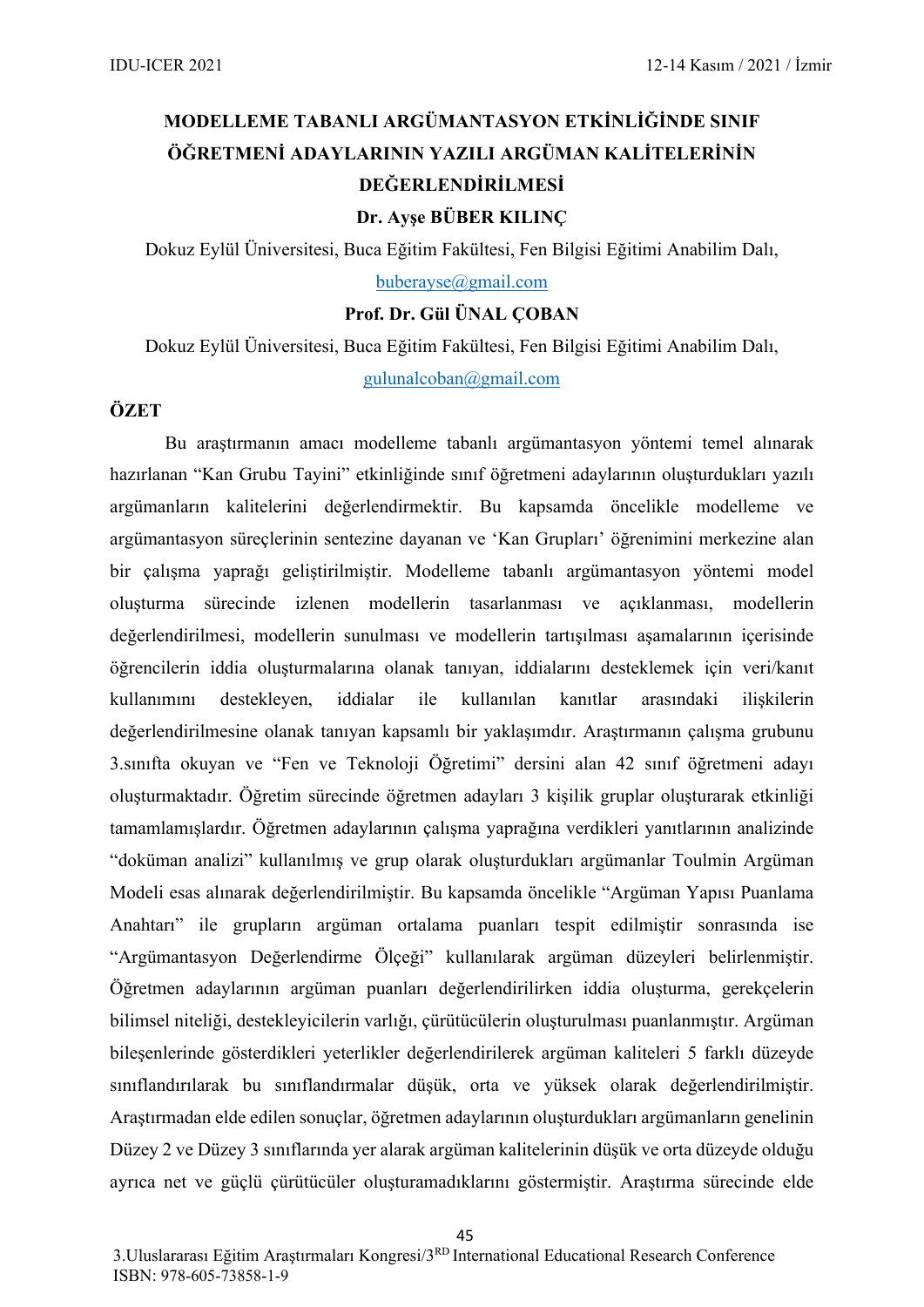edilen diğer bir önemli sonuç ise öğretmen adaylarının kan gruplarının çaprazlanmasına yönelik bilimsel olarak doğru modeller oluşturarak bu modellerini doğru veri ve kanıtlar ile destekleyebildiklerini göstermektedir. Öğretmen adaylarının daha yüksek düzeylerde argümanlar oluşturabilmeleri için benzer öğretim yöntemlerinin kullanılmasına, daha uzun süreli deneysel araştırmalar gerçekleştirilerek öğretim öncesi ve sonrası karşılaştırmaların yapılması önerilmiştir.

### **EVALUATION OF WRITTEN ARGUMENT QUALITY OF PRE-SERVICE CLASSROOM TEACHERS IN THE MODELING-BASED ARGUMENTATION ACTIVITY**

#### **ABSTRACT**

The purpose of this research is to investigate the quality of the written arguments created by the pre-service classroom teachers in the "Blood Group Determination" activity, which was prepared based on the modeling-based argumentation method. In this context, a worksheet has been designed that is based on the synthesis of modeling and argumentation processes and is oriented on 'Blood Groups' learning. The modeling-based argumentation method is a comprehensive approach that enables students to make claims, supports their use of data/evidence to support their claims, and enables the evaluation of the relationships between the claims and the evidence used in the stages of designing and explaining models, evaluating models, presenting and discussing models. The research group comprises of 42 primary school teacher candidates in the third grade who are enrolled in the "Science and Technology Teaching" course. The pre-service teachers completed the exercise by establishing groups of three people during the teaching process. The pre-service teachers' responses to the worksheet were analyzed using "document analysis," and the arguments they generated as a group were evaluated using the Toulmin Argument Model. In this context, first of all, the argument average scores of the groups were determined with the "Argument Structure Scoring Key" and then the argument levels were determined using the "Argumentation Evaluation Scale". While evaluating the argument scores of the pre-service teachers, the making of claims, the scientific nature of the justifications, the presence of supporters, and the creation of rebuttals were scored. By evaluating the competencies they show in the argument components, their argument quality was classified at 5 different levels, and these classifications were evaluated as low, medium and high. The results obtained from the research showed that the arguments formed by the preservice teachers were generally in Level 2 and Level 3 classes, and their argument quality was low or moderate, and they could not form clear and strong rebuttals. Another important result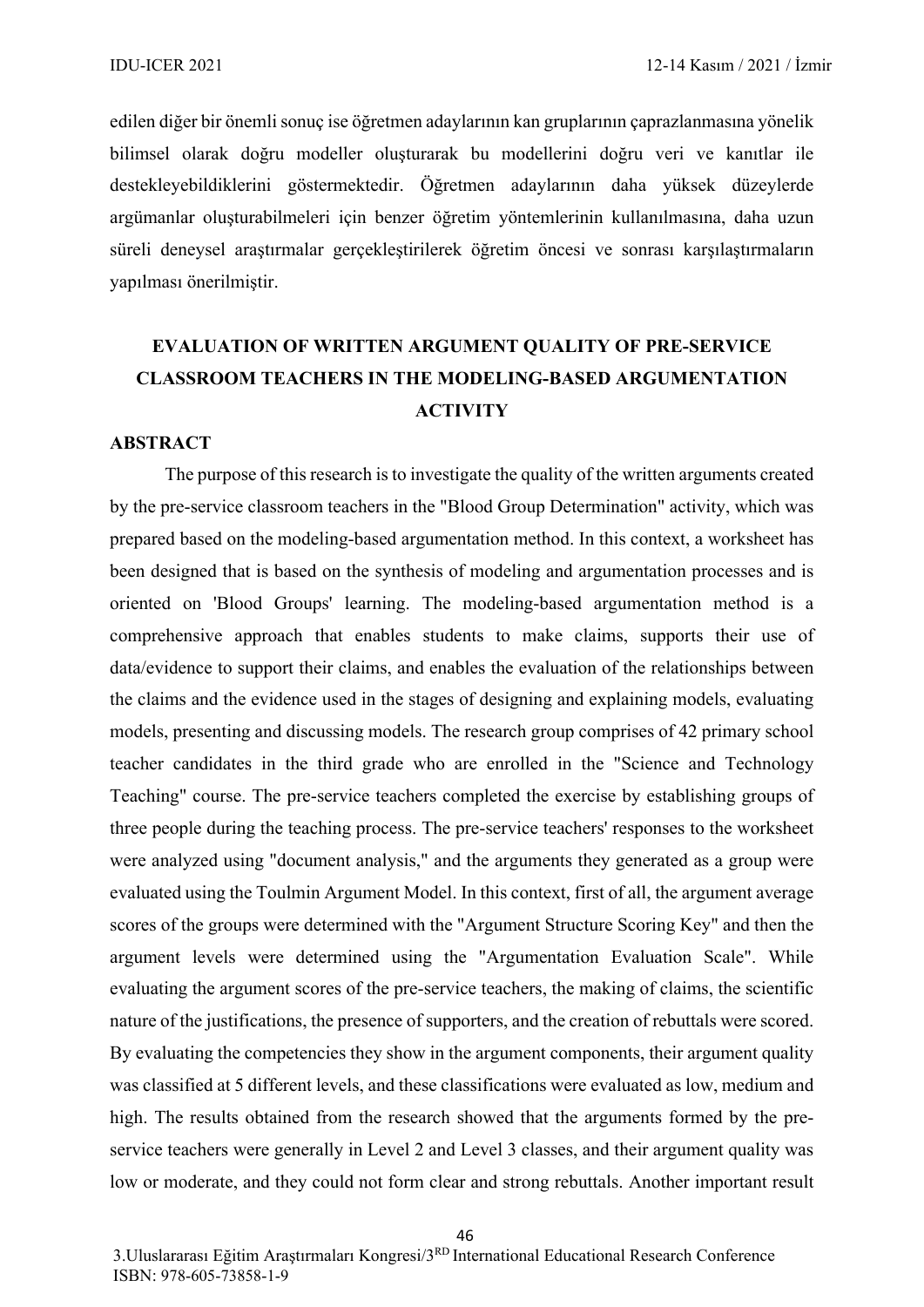obtained during the research process shows that pre-service teachers can create scientifically correct models for crossing blood groups and support these models with correct data and evidence. It has been suggested to use similar teaching methods in order for pre-service teachers to form arguments at higher levels, and to make comparisons before and after teaching by conducting longer-term experimental studies.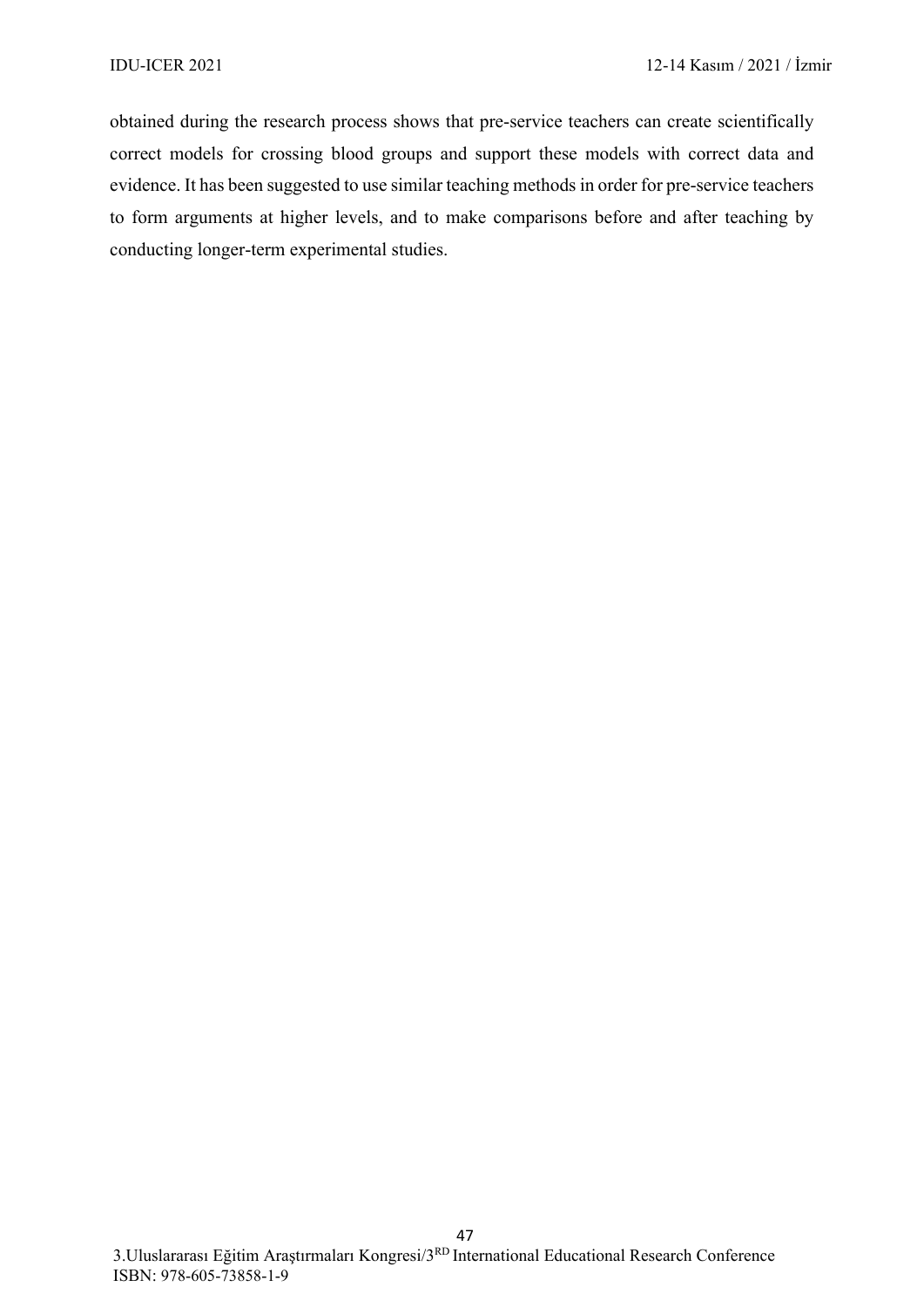# **SINIF ÖĞRETMENLERİNİN TEKNOLOJİ DESTEKLİ MODELLEME UYGULAMALARINA YÖNELİK GÖRÜŞLERİ: COVID-19 ÖRNEĞİ Dr. Ayşe BÜBER KILINÇ**

Dokuz Eylül Üniversitesi, Buca Eğitim Fakültesi, Fen Bilgisi Eğitimi Anabilim Dalı,

**[buberayse@gmail.com](mailto:buberayse@gmail.com)**

**Prof. Dr. Gül ÜNAL ÇOBAN**

Dokuz Eylül Üniversitesi, Buca Eğitim Fakültesi, Fen Bilgisi Eğitimi Anabilim Dalı, **[gulunalcoban@gmail.com](mailto:gulunalcoban@gmail.com)**

### **ÖZET**

Bu çalışmanın amacı teknoloji destekli modelleme uygulamalarının örneklerinden biri olan 'Scratch' programı aracılığıyla sınıf öğretmenlerinin basit düzeyde programlama deneyimi kazanmalarını sağlama ve bilgisayar programlanmasında kullanılan modeller ve modellemebilişim teknolojileri aralarındaki ilişkilere yönelik görüşlerini değerlendirmek amaçlanmıştır. Scratch uygulamaları öğretmenlerin kod yazma-çalıştırma, yazılan kodun çalışmaması durumunda kodu revize ederek tekrar denemelerine olanak sağlayan bir simülatör programıdır. Gerçekleştirilen bu çalışmada Scratch programı aracılığıyla günümüzde yaşantımızı derinden etkileyen ve sosyo-bilimsel bir konu olarak değerlendirilen COVID-19 virüsü konu edinilmiştir. Haberlerde "sosyal mesafe" ve "eğriyi düzleştirme" gibi ifadeler ile ne anlatılmak istendiği ve bu ifadelerin öneminin neler olduğu program aracılığı ile görselleştirilmeye çalışılmıştır. Etkinlik sürecinde sağlıklı ve hasta insanları temsil etmek için farklı renkte hareketli noktalar oluşturularak COVID-19 gibi bulaşıcı bir hastalığın hangi koşullar altında bulaştığı ve yayılmasını yavaşlatmak için ne tür önlemler alınabileceği tartışılmıştır. Çalışmanın katılımcıları teknoloji destekli modelleme uygulamalarına yönelik gerçekleştirilecek COVID-19 etkinliğine gönüllü olarak katılan 10 sınıf öğretmeninden oluşmaktadır. Nitel araştırma yöntemlerinden tek araçsal durum çalışması kullanılan bu çalışmada dört adet açık uçlu sorudan oluşan teknoloji destekli modelleme görüş ve demografik bilgi formları ile veriler Google Form platformu aracılığıyla çevrimiçi olarak toplanmıştır. Tek araçsal durum çalışmalarında araştırmacı bir duruma veya probleme odaklanarak sınırları belirli bir durumu veya olayı betimlemeye çalışır. Var olan durumu betimleme sürecinde teknoloji destekli modelleme görüş formunda dört adet açık uçlu soru sorulmuştur: (a) Gerçekleştirilen etkinlikte kullanılan modelleme uygulamalarının önemine ilişkin görüşleriniz nelerdir? (b) Teknoloji destekli öğretim etkinliklerinin sınıf öğretmenleri açısından yararları nelerdir? (c) Teknoloji destekli öğretim etkinliklerinin sınıf öğretmenleri açısından sınırlılıkları nelerdir? (d) Teknoloji destekli modelleme uygulamalarının sınıf ortamlarındaki uygulamalarına yönelik

3.Uluslararası Eğitim Araştırmaları Kongresi/3RD International Educational Research Conference ISBN: [978-605-73858-1-9](callto:978-605-73858-1-9)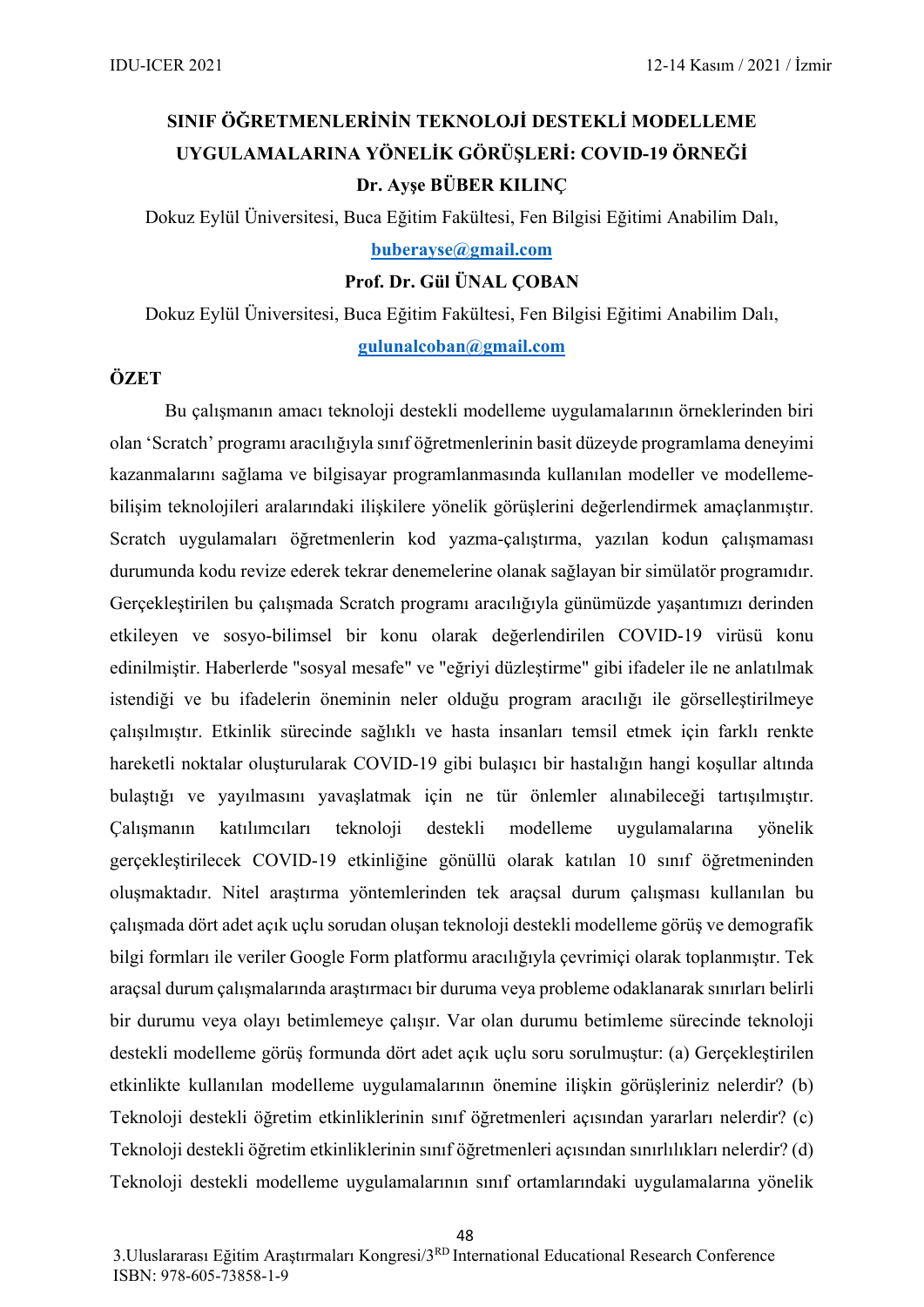görüşlerinizi gerekçeleriyle açıklayınız. Demografik bilgi formunda ise katılımcıların cinsiyet, görev yeri ve süresi, bilgisayar kullanma yeterliği ve mezuniyet ortalamalarına yönelik soruları içermektedir. Formlardan elde edilen verilerin analizlerinde betimsel ve içerik analizi yöntemleri kullanılmıştır. Verilerin analizi devam etmektedir, araştırmanın sonuçları ve sonuçlara yönelik öneriler konferansta paylaşılacaktır.

# **CLASSROOM TEACHERS' VIEWS ON TECHNOLOGY-ASSISTED MODELING APPLICATIONS: THE COVID-19 EXAMPLE**

#### **ABSTRACT**

The aim of this study is to enable classroom teachers to gain simple programming experience through the 'Scratch' program, which is one of the examples of technologysupported modeling applications, and to evaluate their views on the relationships between models used in computer programming and modeling-information technologies. Scratch apps are a simulation program that enables teachers to develop and execute code, revise it if necessary, and try again. The COVID-19 virus, which is considered a socioscientific concern and has a significant impact on our lives today, was discussed in this study using the Scratch programming language. It has been attempted to visualize what "social distance" and "flattening the curve" represent in the news, as well as the significance of these expressions throughout the program. Throughout the session, moving dots of various colors were used to depict healthy and sick people, and the conditions under which an infectious disease such as COVID-19 is transmitted were discussed, as well as possible strategies to slow its spread. The participants of the study were consisted of 10 classroom teachers who voluntarily participated in the COVID-19 event to be held for technology-supported modeling applications. In this study, single instrumental case study, one of the qualitative research methods, was used for to collect data related to technology-supported modeling opinion and demographic information forms consisting of four open-ended questions via the Google Form platform. In single instrumental case studies, the researcher focuses on a situation or problem and tries to describe a situation or event with certain boundaries. In the process of describing the current situation, four openended questions were asked in the technology supported modeling opinion form: (a) What are your views on the importance of modeling applications used in the activity? (b) What are the benefits of technology-supported teaching activities for classroom teachers? (c) What are the limitations of technology-supported teaching activities for classroom teachers? (d) Please explain your views on the applications of technology assisted modeling applications in classroom environments with their justifications. On the other hand, the demographic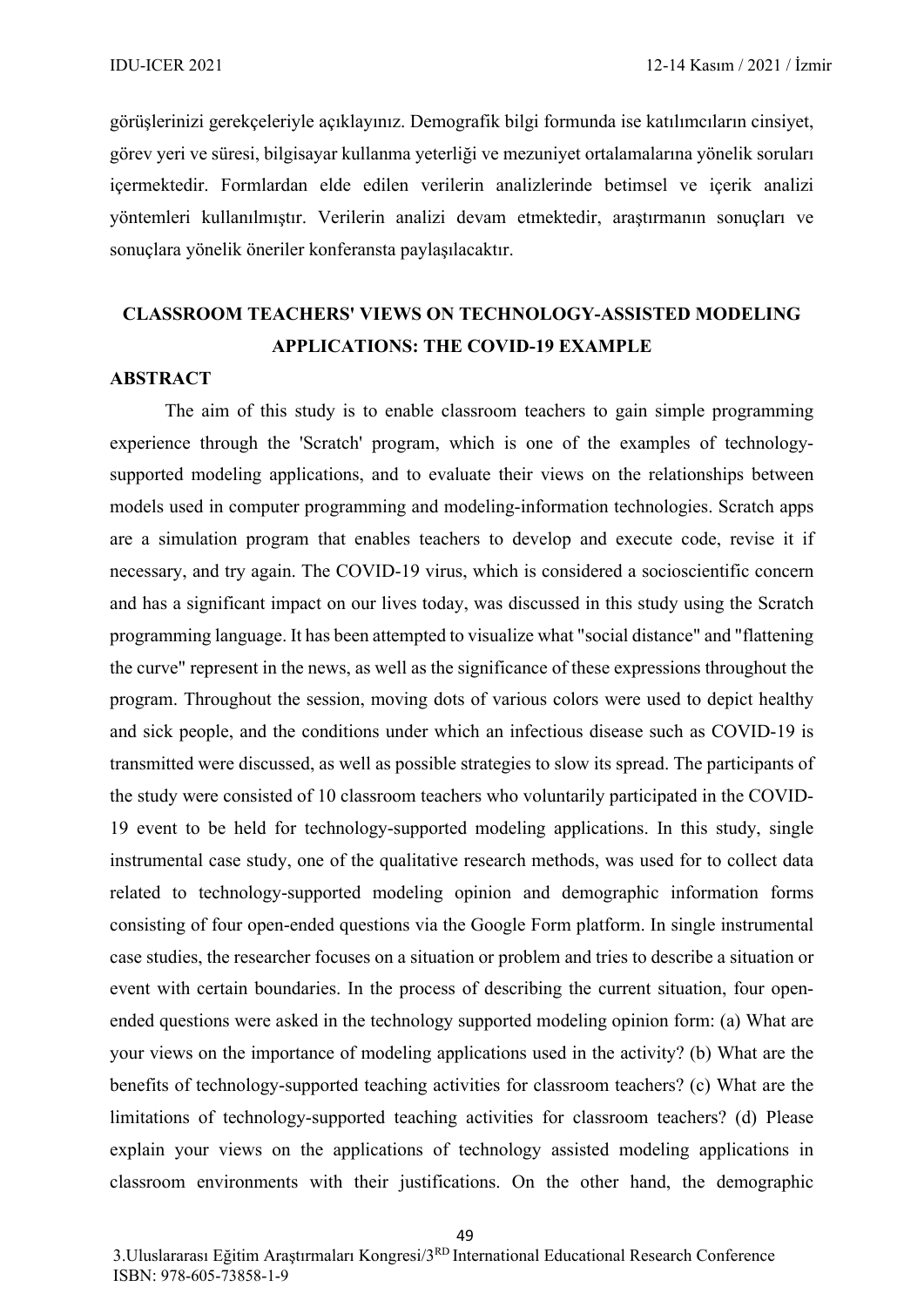information form includes questions about the participants' gender, place and duration of duty, computer proficiency and graduation averages. Descriptive and content analysis methods were used in the analysis of the data obtained from the forms. The data analysis continues, the results of the research and suggestions for the results will be shared at the conference.

# **MİNYATÜR SANATI EĞİTİMİNDE DİJİTAL KAYNAKLARIN KULLANIMI: LONDRA İNGİLİZ KÜTÜPHANESİ HÜSREV VE ŞİRİN MESNEVİSİ ÖRNEĞİ Dr. Seçil Sever DEMİR**

İzmir Demokrasi Üniversitesi, Güzel Sanatlar Fakültesi, İzmir, Türkiye, [sesevef@gmail.com](mailto:sesevef@gmail.com) **ÖZET**

En yalın tanımıyla kitap resmi olarak açıklanabilen minyatürler, el yazma kitaplardaki konuları daha anlaşılır hale getirmek amacıyla metnin içerisine yerleştirilen tasvirlerdir. Türk Minyatür sanatına ait günümüze ulaşan en eski örnekler 8. Yüzyıl Uygur Maniheist kitap resimlerine kadar dayanmaktadır. Minyatür sanatı örnekleri, sanat hamileri ve devlet yöneticileri tarafından sipariş edilen tarih, din, edebiyat, tıp, astroloji gibi çok farklı konulardaki el yazma kitaplarda yer almaktadır. Daha çok İslami resim, dini resim veya saray sanatı olarak tanımlanan bu tasvirler, İslam coğrafyasında belirli kurallar çerçevesinde yapılmış ve yüzyıllar içerisinde üslup özellikleri bakımından kendine has bir gelişim ve değişim göstermiştir. Ülkemizde minyatür sanatı, Güzel Sanatlar Fakülteleri, Geleneksel Türk Sanatı bölümlerinde, Tezhip Ana sanat Dalı müfredatında teorik ve uygulamalı zorunlu ders olarak okutulmaktadır. Minyatür sanatı eğitiminde temel desen, çizim ve renk bilgisinin yanında orijinal örneklerin incelenmesi ve analiz edilmesi çok büyük önem taşımaktadır. Minyatür sanatı kaynakları aynı zamanda nadir eserlerdir; bu nedenle dokunulması veya sayfalarının çevrilerek normal kitap gibi incelenmesi pek mümkün değildir. Aynı zamanda kompozisyonlar çok küçük desenlerden oluştukları için çıplak gözle yeterince ayrıntı görmek mümkün olmamaktadır. Bu kapsamda minyatür sanatı eğitiminde el yazma eser kütüphaneleri, müzeler, özel koleksiyonlar ve tıpkı basım kitaplar önemli kaynakları oluşturmaktadır. Günümüzde ise Almanya, Amerika, Fransa ve İngiltere gibi çok sayıdaki gelişmiş ülkede, Covid-19 pandemisinin de etkisiyle orijinal eserlerin pek çoğu dijital ortama aktarılmıştır. Dijital kaynakların araştırmacılar ile paylaşılması minyatür sanatı eğitiminde oldukça verimli bir öğrenme ve uygulama yöntemi sağlamıştır. Bu çalışmada dijital kaynaklara örnek olarak Londra'daki İngiliz Kütüphanesi Ornament 6810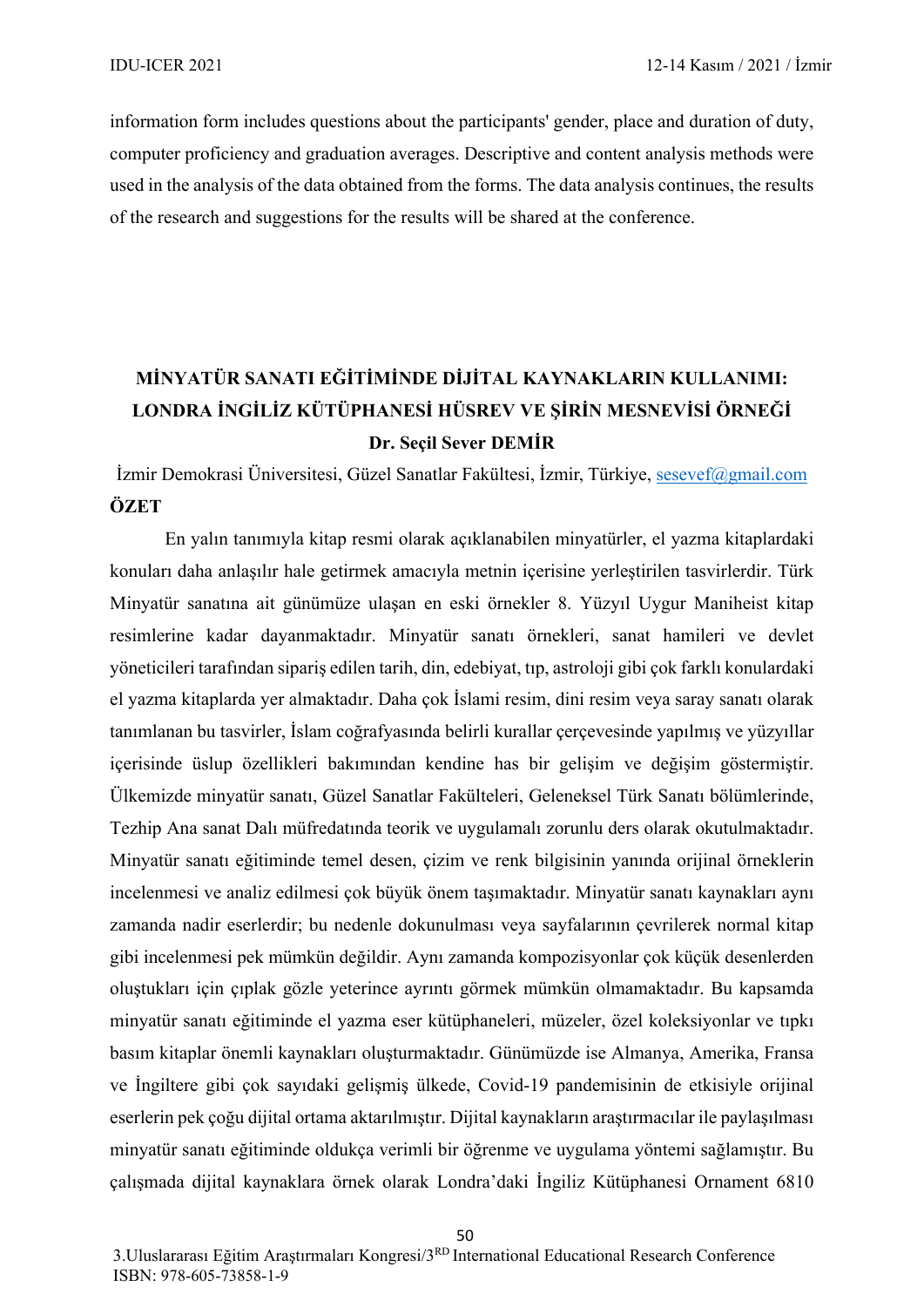numaralı Hamse adlı yazma eserin içerisinde bulunan Hüsrev ve Şirin Mesnevisi minyatürlerinden bir adedi ele alınmıştır. Çalışmada minyatür sanatı eğitiminde yüksek çözünürlükteki dijital kaynaklara dönüştürülmüş orijinal yazma eserlerin kullanılmasıyla araştırmacıların desen, tasarım, renk ve üslup bilgisinin pozitif yönde artacağını ortaya koymak amaçlanmıştır. Bildiride Londra İngiliz kütüphanesi yazma eser koleksiyonu tanıtılmış, Nizami-yi Gencevi'nin beş mesneviden oluşan Hamse adlı külliyatı hakkında kısaca bilgi verilerek, Hüsrev ve Şirin'in hikayesi anlatılmıştır. Hikâyenin metni içerisine yerleştirilmiş olan minyatürler kütüphanenin web sayfası aracılığı ile büyütülerek elde edilen detaylı görüntüler kesitler halinde analiz edilmiştir.

**Anahtar Kelimeler:** Minyatür Sanatı, Hüsrev ve Şirin, Hamse, Londra İngiliz Kütüphanesi

# **THE USE OF DIGITAL RESOURCES IN MINIATURE ART EDUCATION: THE EXAMPLE OF LONDON BRITISH LIBRARY KHUSRAW VA SHĪRĪN MASNAVI ABSTRACT**

The miniatures, which can be explained as book illustrations in the simplest definition, are the descriptions placed in the text in order to make the subjects in the manuscripts more understandable. The oldest surviving examples of Turkish Miniature art date back to the 8th century Uyghur Manichaean book illustrations. Examples of miniature art can be found in manuscripts on very different subjects such as history, religion, literature, medicine, and astrology, ordered by art benefactors and state administrators. These depictions, which are mostly defined as Islamic or religious painting or palace art, were made within the framework of certain rules in the Islamic geography and showed a unique development and change in terms of stylistic features over the centuries. In our country, miniature art is taught as a theoretical and applied compulsory course in the Fine Arts Faculties, Traditional Turkish Art departments, in the curriculum of the Illumination Department. In addition to basic pattern, drawing and color knowledge, it is very important to examine and analyze original examples in miniature art education. Sources of miniature art are also rare works, so it is unlikely that they will be touched or their pages will be turned and examined like a regular book. At the same time, since the compositions consist of very small patterns, it is not possible to see enough detail with the naked eye. In this context, libraries of hand-written works, museums, special collections and printed books constitute important resources in miniature art education. Nowadays, in many developed countries such as Germany, America, France and the United Kingdom, many of the original works have been digitized due to the Covid-19 pandemic. Sharing digital resources with researchers has provided a very efficient learning and application method in miniature art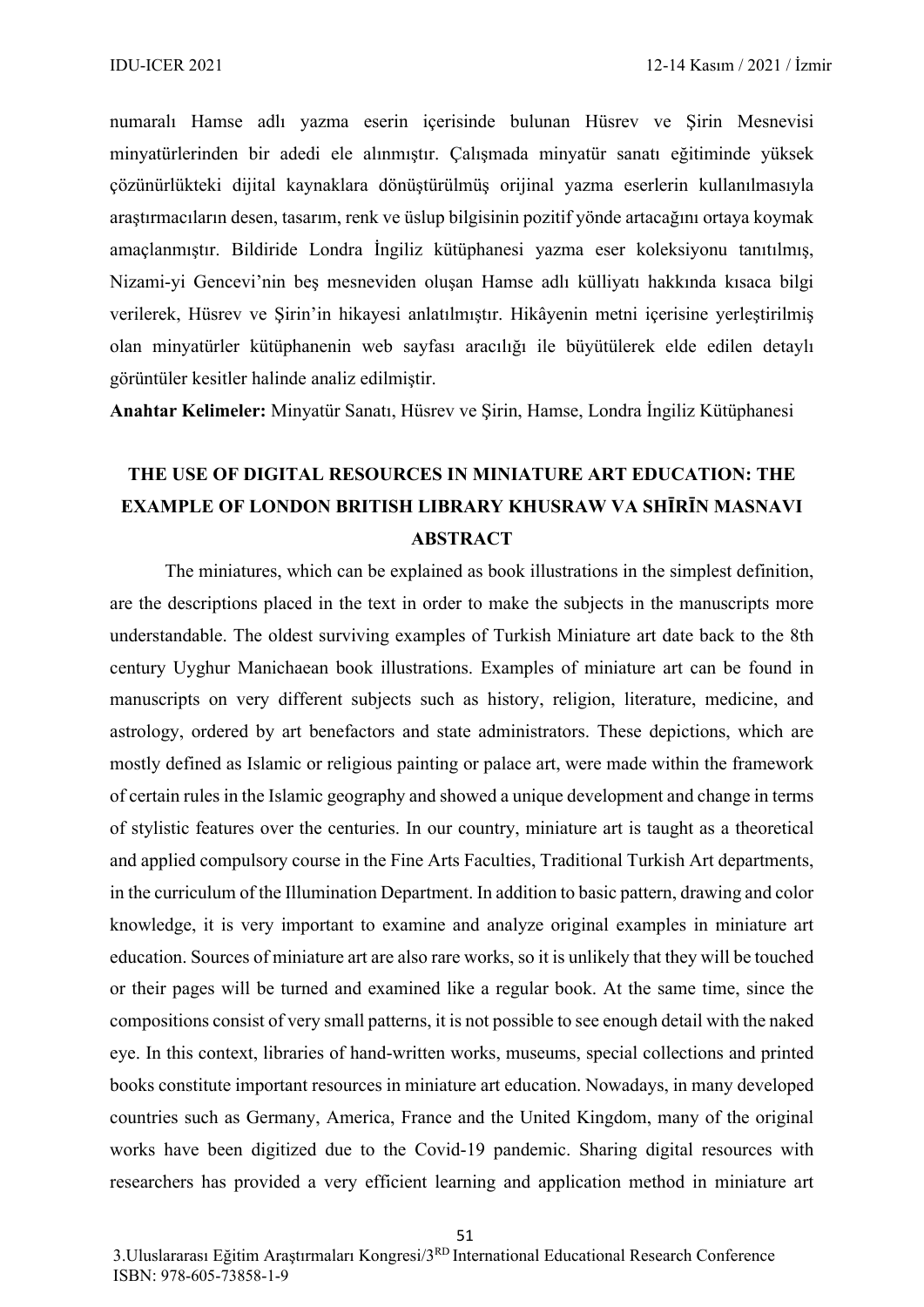education. In this study, as an example of digital resources, one of the masnavi of Khusraw va Shīrīn miniatures found in the Khamsah writing work numbered 6810 of the British Library in London were considered as an example of digital resources. In this study, it is aimed to reveal that the researchers' knowledge of pattern, design, color and style will increase positively by using original writing works converted into high-resolution digital resources in miniature art education. In the statement, the collection of writing works of the British Library of London was introduced, Nizami-yi Ganjavi's collection called Khamsah, consisting of five masnavis, was briefly briefed and the story of Khusraw va Shīrīn was told. The miniatures placed in the text of the story were enlarged via the library's web page and the detailed images obtained were analyzed in sections.

**Key Words:** Miniature Art, Khusraw va Shīrīn, Khamsah, British Library of London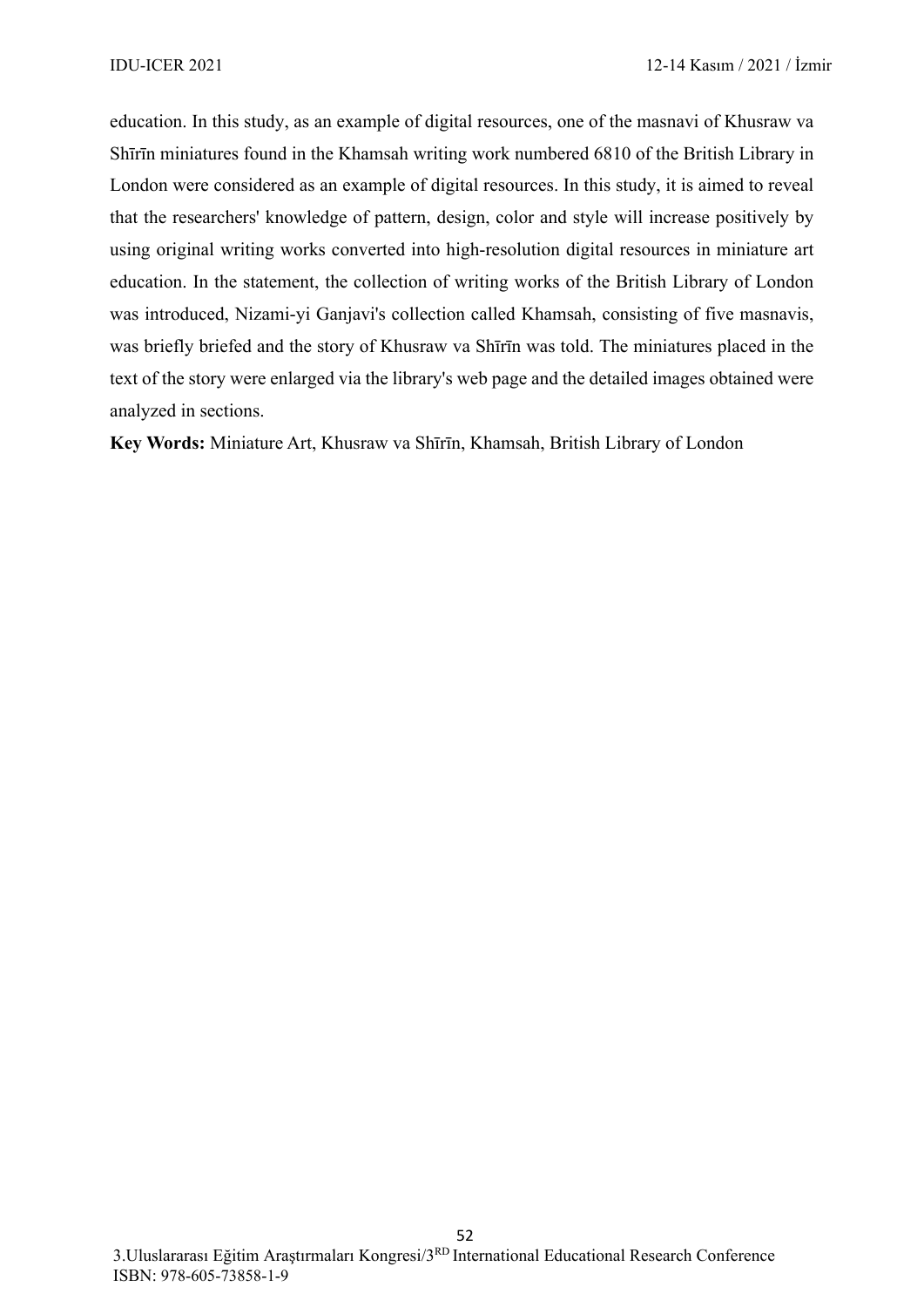# **SINIF ÖĞRETMENLERİNİN TERS YÜZ EDİLMİŞ ÖĞRETMEN EĞİTİMİNE YÖNELİK GÖRÜŞLERİ**

**Serkan AKBULUT**

Bayraklı Şehit Nazım Bey İlkokulu, İzmir, Türkiye, [projelerserkan@gmail.com](mailto:projelerserkan@gmail.com) **Prof. Dr. İlke EVİN GENCEL**

İzmir Demokrasi Üniversitesi, Eğitim Bilimleri Bölümü, İzmir, Türkiye,

[ilke.evingencel@idu.edu.tr](mailto:ilke.evingencel@idu.edu.tr)

### **ÖZET**

Yapılandırmacı eğitim anlayışının benimsenmesi ve dijital eğitim kaynaklarının her geçen gün artmasıyla, yüz yüze ve çevrimiçi öğrenmenin birlikte uygulandığı harmanlanmış öğrenme modelleri önem kazanmıştır (Graham, 2006). COVID 19 Küresel salgınıyla birlikte harmanlanmış öğrenme modelleri, eğitim sistemlerinin ayrılmaz bir parçası olmuştur. Ters yüz öğrenme, harmanlanmış öğrenme modelleri arasında öne çıkan bir uygulamadır. Öğrenenlerin kendilerine sağlanan dijital eğitim materyalleri aracılığıyla sınıf dışında, öğrenme sorumluluğunu alarak bilgi edindiği ve sınıf içinde ise öğrendiklerini uyguladığı etkinliklerin düzenlendiği bir süreçtir (Bergman ve Sams, 2012; Mason, Shuman ve Cook, 2013; Phillips ve Trainor, 2014). Türkiye'de ters yüz edilmiş öğrenme modelinin, öğretmen eğitiminde uygulanmalı olarak gerçekleştirildiği başka çalışmaya rastlanmamıştır. Bu araştırmada, öğretmenlerin mesleki gelişimini desteklemek üzere düzenlenen ters yüz edilmiş öğrenme modelinde tasarlanan eğitime katılan sınıf öğretmenlerinin, aldıkları eğitime yönelik görüşlerinin incelenmesi, böylelikle ters yüz öğrenme modelinin güçlü ve zayıf yönlerinin öğretmenler tarafından nasıl algılandığın ortaya konması amaçlanmıştır. Düzenlenen eğitimin teması deneyimsel öğrenme olarak belirlenmiş, Böylelikle çağdaş yaklaşımlardan biri olan ters yüz edilmiş öğrenmenin, yine çağdaş yaklaşımlardan deneyimsel öğrenme temasında uygulanması sağlanmıştır. Nitel araştırma yöntemine uygun olarak amaçlı örnekleme yöntemlerinden maksimum çeşitliliğe göre belirlenmiş olan 24 sınıf öğretmeni, araştırmanın katılımcı grubunu oluşturmuştur. Yarı yapılandırılmış görüşme ile elde edilen veriler, içerik analizi ile çözümlenmiştir. Katılımcıların çoğunluğu uygulamanın güçlü yönlerini vurgulamış, teknolojinin eğitimde kullanılması, bireysel öğrenme çabasının desteklenmesi, sorumluluk duygusunu geliştirmesi, özgüveni artırması, etkileşimli ve aktif katılımlı etkili ve verimli öğrenmelerin gerçekleşmesi, eğlenceli ve özgür öğrenme gibi pek çok olumlu yönü olduğunu ifade etmişlerdir. Öte yandan, her evde internet ve bilgisayarın olmaması, donanım yetersizliği gibi sorunlar ile uzun süreli hazırlık gerektirmesi, kısmen güçsüz yönler olarak değerlendirilmiştir.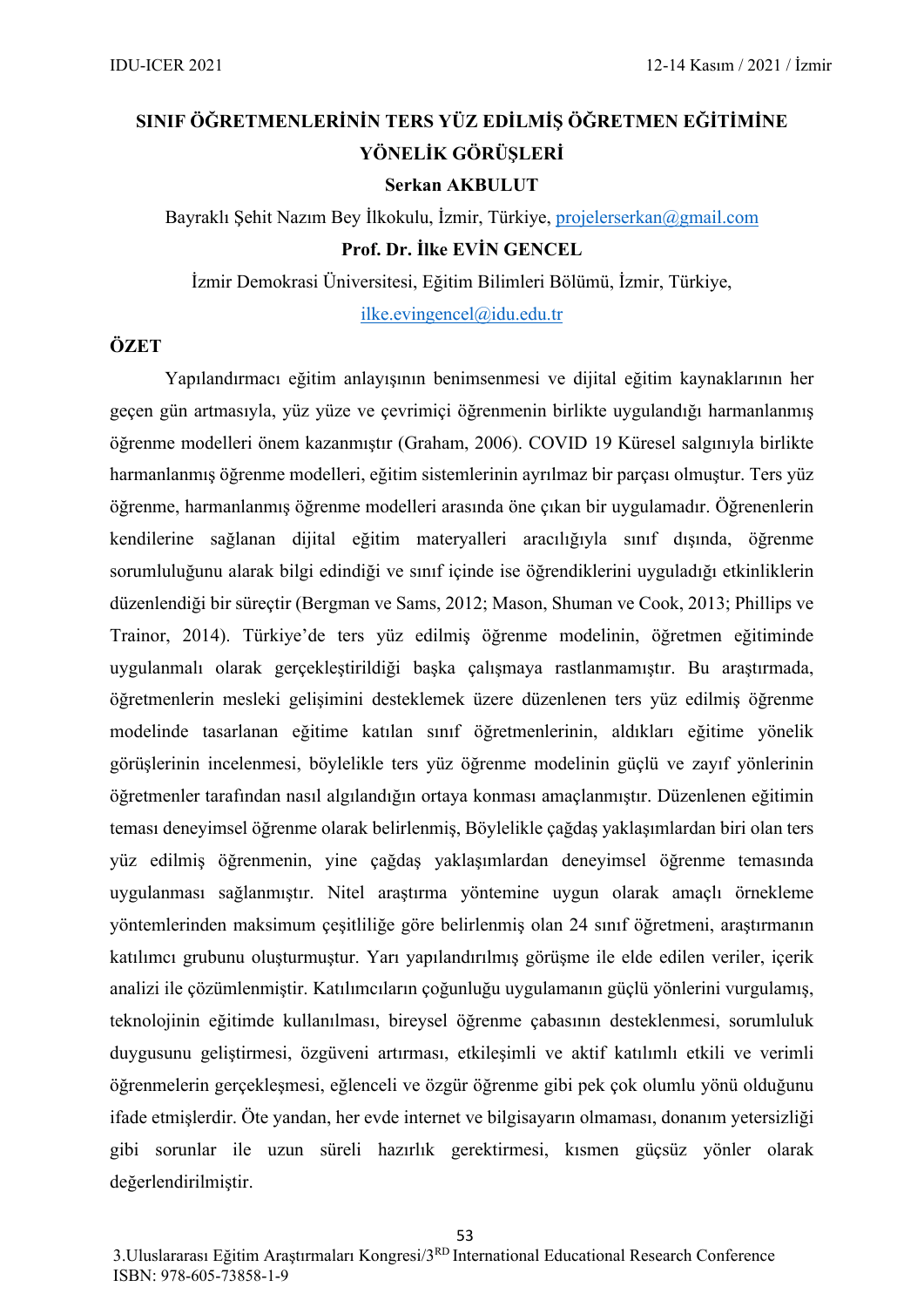#### **Anahtar sözcükler:** Tersyüz öğrenme, öğretmen eğitimi, sınıf öğretmeni

### **PRIMARY SCHOOL TEACHERS' OPINIONS ON FLIPPED LEARNING IN TEACHER EDUCATION**

### **ABSTRACT**

As a result of the adoption of constructivism and the increase in digital education resources day by day, blended learning models in which face-to-face and online learning are applied together have gained considerable importance in education (Graham, 2006). With the COVID-19 global pandemic, blended learning models have become an inseparable part of the education systems. Flipped Learning is an up-front practice among the blended learning models. It is a process where learners obtain information out of the classroom through digital educational materials by taking the responsibility of learning, and the in-class learning activities in which learners do are organised (Bergman and Sams, 2012; Mason, Shuman and Cook, 2013; Phillips and Trainor, 2014). According to the literature reviews, there have not been any other studies that applied flipped learning model in teacher education in Turkey so far. This study aims to examine the opinions of the class teachers who participated in the training designed in the flipped learning model and organised to support their professional development, and accordingly to find out how the teachers perceive strengths and weaknesses of flipped learning model. The theme of the training activity was determined as experiential learning. In this way, it became possible to apply flipped learning, one of the temporary approaches to learning, within the theme of experiential learning, again one of the temporary approaches. 24 class teachers determined according to the maximum variation, one of the purposive sampling methods in qualitative research method consisted of the participant group of the study. The data obtained through semi-structured interview form were analysed through content analysis. Most of the participants emphasised the strengths of the application and expressed that the application had positive aspects such as the use of technology in education, improvement of the sense of responsibility, increase in self-confidence, learning with interactive, effective, active, and fruitful participation, and learning by having fun and as freely. On the other hand, teachers indicated the weak points of flipped learning such as no Internet connection and computer at every home, problems such as lack of equipment, and requirement of long-term preparation. **Keywords:** Flipped learning, teacher education, primary school teacher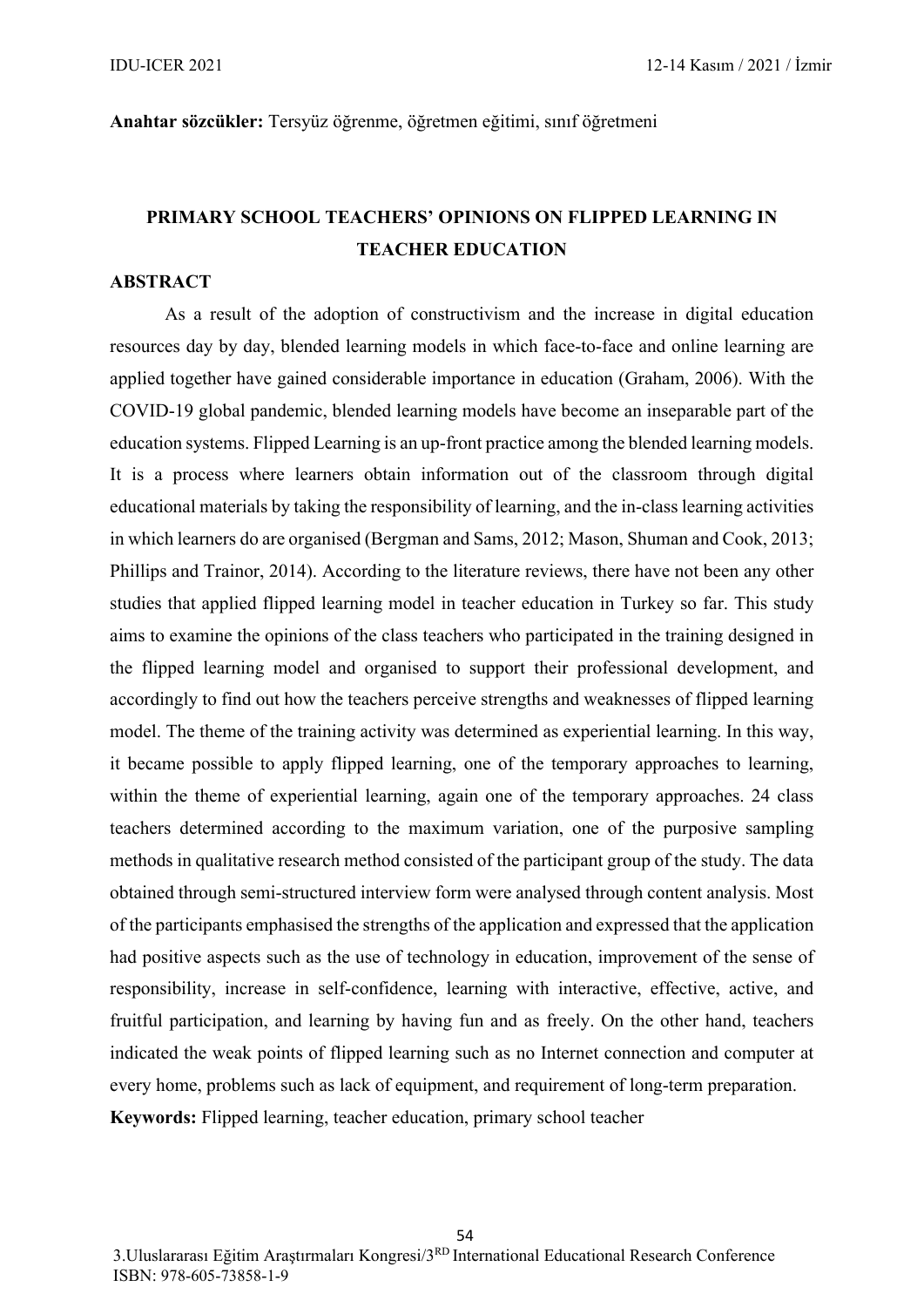# **TÜRKİYE'DE YÜRÜTÜCÜ İŞLEVLERE İLİŞKİN LİSANSÜSTÜ ÇALIŞMALARIN GÖZDEN GEÇİRİLMESİ**

**Dr. Öğr. Üyesi Bora GÖRGÜN**

İzmir Demokrasi Üniversitesi, Özel Eğitim Bölümü, İzmir, Türkiye, [bora.gorgun@idu.edu.tr](mailto:bora.gorgun@idu.edu.tr) **Doç. Dr. Emre ÜNLÜ**

İzmir Demokrasi Üniversitesi, Özel Eğitim Bölümü, İzmir, Türkiye, [emre.unlu@idu.edu.tr](mailto:emre.unlu@idu.edu.tr) **Arş. Gör. Bedirhan ÖZOĞUL**

İzmir Demokrasi Üniversitesi, Özel Eğitim Bölümü, İzmir, Türkiye,

[bedirhan.ozogul@idu.edu.tr](mailto:bedirhan.ozogul@idu.edu.tr)

### **ÖZET**

Bu çalışmanın amacı Türkiye'de eğitim ve öğretim konu alanında yürütücü işlevlere ilişkin gerçekleştirilen lisansüstü tez çalışmalarını gözden geçirmektir. Bu amaç doğrultusunda, alanyazında yer alan çalışmaların betimsel taraması gerçekleştirilmiştir. Taramada Yüksek Öğretim Kurulu Başkanlığı Tez Merkezinin internet sitesi kullanılmıştır. Tarama sürecinde "yürütücü işlevler" anahtar kelimesi kullanılmıştır. Araştırmaya dahil edilen tezlerde a) eğitim öğretim konu alanında gerçekleştirilmiş olması b) yürütücü işlevlerin değerlendirilmesi, geliştirilmesi üzerine gerçekleştirilmiş olması c) yüksek lisans veya doktora tezi olması özellikleri aranmıştır. Bu çalışma kapsamında belirlenen ölçütleri karşılayan toplam 10 tez çalışmasına ulaşılmıştır. Ulaşılan araştırmalar amaç, yöntem, katılımcılar, kullanılan araçlar ve sonuçlar açısından incelenmiş ve tezler karşılaştırmalı olarak sunulmuştur.

**Anahtar sözcükler:** Yürütücü işlev, lisansüstü tezler, gözden geçirme çalışması

### **A REVIEW OF MASTER AND DOCTORAL DISSERTATIONS ON EXECUTIVE FUNCTIONS IN TURKEY**

### **ABSTRACT**

The aim of this study is to review the graduate thesis studies on executive functions in the field of education and training in Turkey. In accordance with this aim, studies in the literature were reviewed by the descriptive method. The website of the Thesis Center of the Higher Education Council was used in the research. During the search procedure "executive functions" keyword was used. In the theses included in the research, a) education has been carried out in the subject area of education b) evaluation of executive functions, c) the characteristics of having a master's or doctoral thesis have been sought. A total of 7 master thesis and 4 dissertations that meet the criteria set out in the scope of this study his work have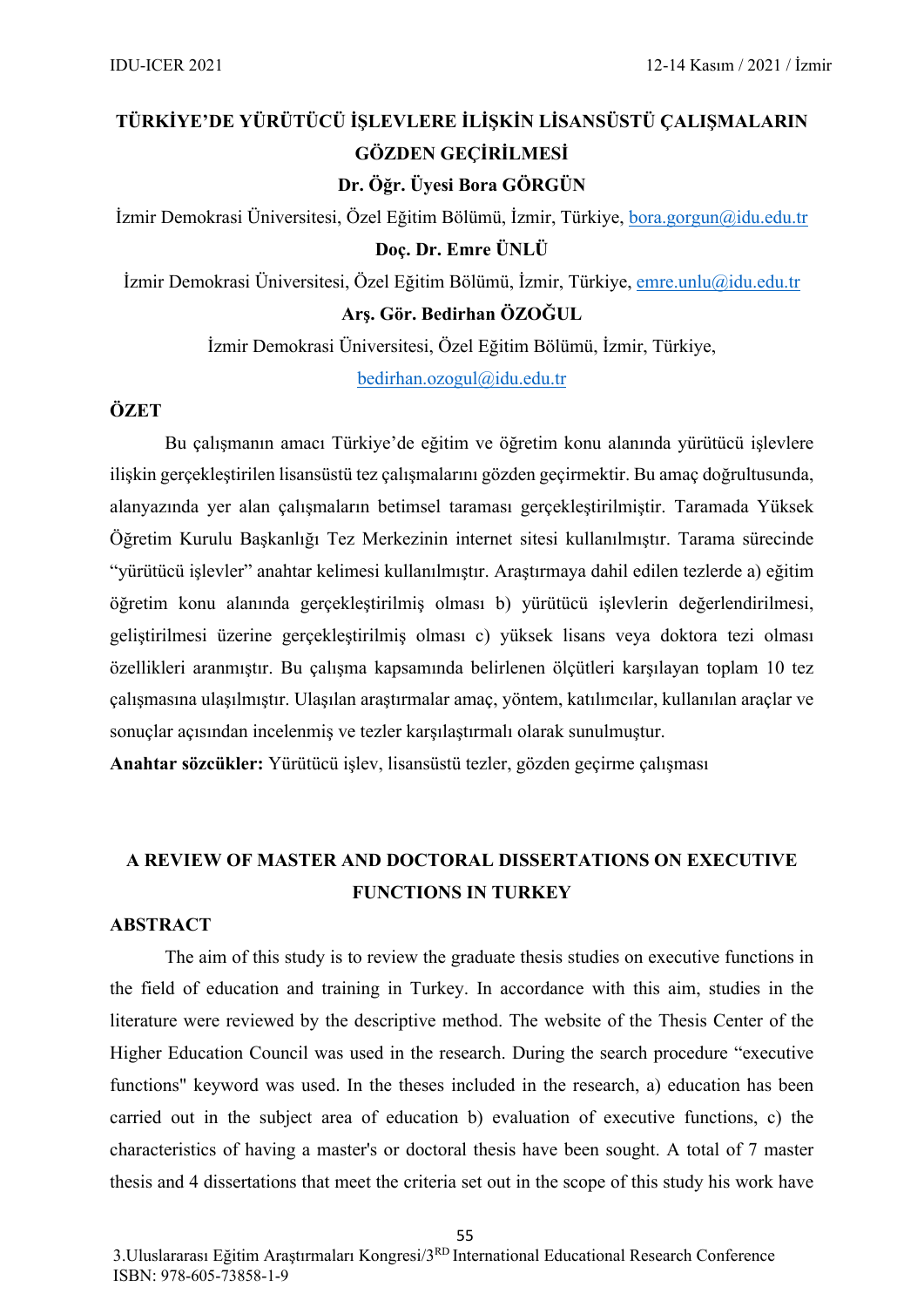been obtained. The researches were examined in terms of purpose, method, participants, tools used and results, and the theses were presented comparatively.

**Key words:** Executive function, master thesis, doctoral dissertations, review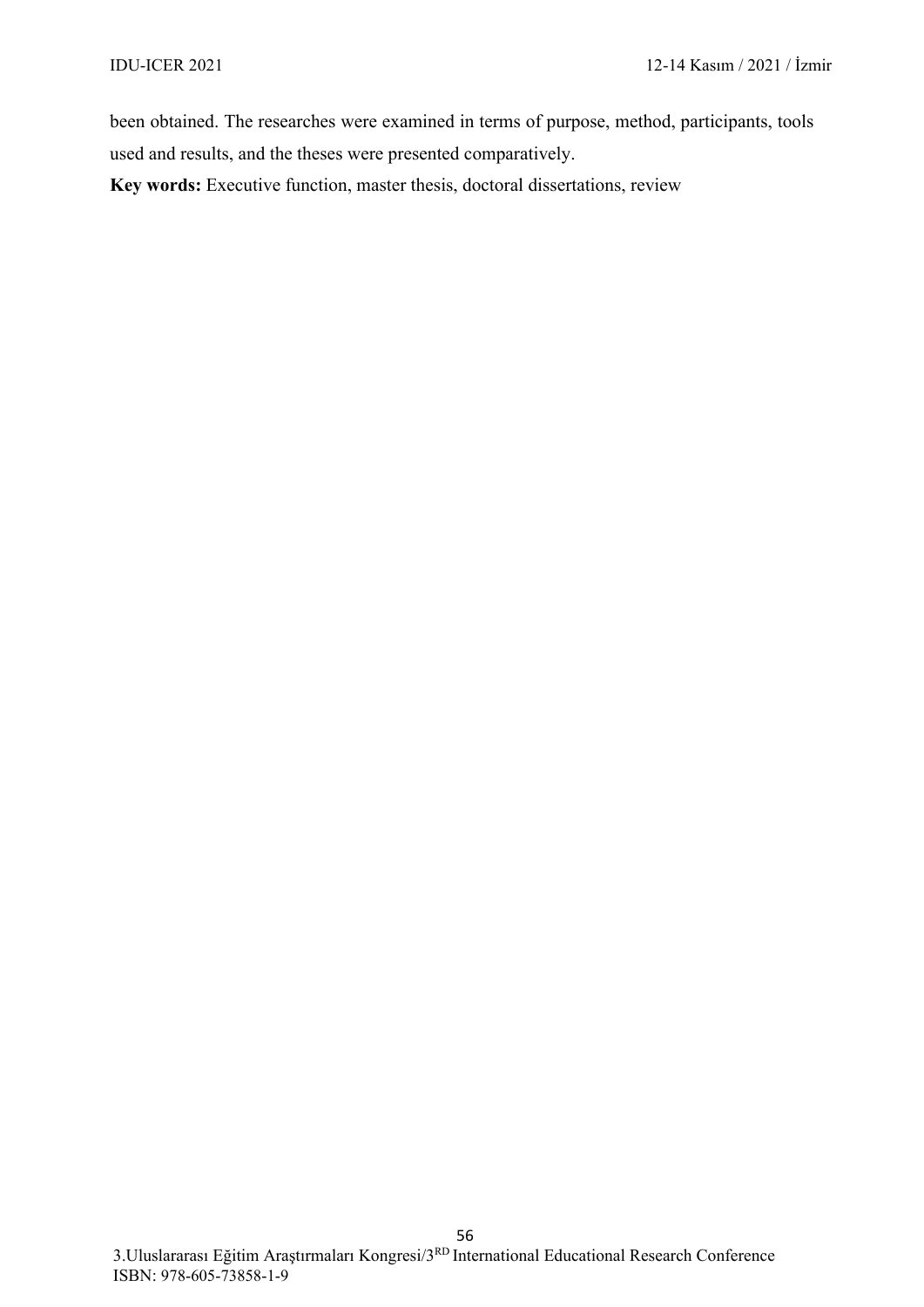# **OTİZM SPEKTRUM BOZUKLUĞU VE KOLAYLAŞTIRICI KİŞİ Arş. Gör. Bedirhan ÖZOĞUL**

İzmir Demokrasi Üniversitesi, Özel Eğitim Bölümü, İzmir, Türkiye, [bedirhan.ozogul@idu.edu.tr](mailto:bedirhan.ozogul@idu.edu.tr)

**Dr. Öğr. Üyesi Bora GÖRGÜN**

İzmir Demokrasi Üniversitesi, Özel Eğitim Bölümü, İzmir, Türkiye, [bora.gorgun@idu.edu.tr](mailto:bora.gorgun@idu.edu.tr) **Doç. Dr. Emre ÜNLÜ**

İzmir Demokrasi Üniversitesi, Özel Eğitim Bölümü, İzmir, Türkiye, [emre.unlu@idu.edu.tr](mailto:emre.unlu@idu.edu.tr) **ÖZET**

Kaynaştırma/bütünleştirme, özel gereksinimli öğrencilerin normal gelişim gösteren öğrencilerle bir arada eğitim alması için atılan en önemli adımdır. Bir yetersizliği olan öğrenci, rehberlik araştırma merkezi tarafından eğitsel tanılaması yapılan ve kaynaştırma eğitim ortamlarında eğitim alması uygun görülen özel gereksinimli bireyin eğitimi normal gelişim gösteren akranlarıyla birlikte sürdürülmektedir. eğitsel değerlendirme ve tanılamadan sonra eğer uygunsa bireyin en az kısıtlayıcı ortamda yani yetersizliği olmayan akranlarıyla aynı sınıfta eğitim alması gerekmektedir. Özel Eğitim ve Değerlendirme Kurulu Raporunca kaynaştırma/bütünleştirme uygulaması alınması kararı öğrencinin eğitim-öğretim hayatı için bazen yetersiz olabilmektedir. Bu noktada aileler destek personellerden yardım almaktadır. Daha önceleri ismi sınıf-içi destek hizmet uzmanı, daha sonraları alanda daha çok kullanılan adıyla gölge öğretmen ve en sonra olarak da T.C. Milli Eğitim Bakanlığı, Özel Eğitim ve Rehberlik Hizmetleri Genel Müdürlüğü tarafından 06.01.2020 tarihli 314903 sayılı yayınlanan makam oluruyla birlikte otizm spektrum bozukluğu (OSB) olan bireylerin yanında eğitim süreçlerine ve sosyal yaşamlarına yardımcı olan personeller, kolaylaştırıcı kişi adıyla anılmaya başlanmıştır. Bu çalışmada ülkemizde henüz kısa bir süredir kullanılan kolaylaştırıcı kişi kavramının dünyada ve ülkemizdeki değişimi incelenmiştir.

**Anahtar sözcükler:** otizm, kaynaştırma, gölge öğretmen, kolaylaştırıcı kişi

### **AUTISM AND PARAPROFESSIONAL**

#### **ABSTRACT**

Inclusion is one of the first steps taken for students with special needs to recieve education together with students who display normal development. After the educational evalution and diagnosis in the student guidance research centers with disabilities if appropriate, the individual should receive education in the least restrictive environment that is in the same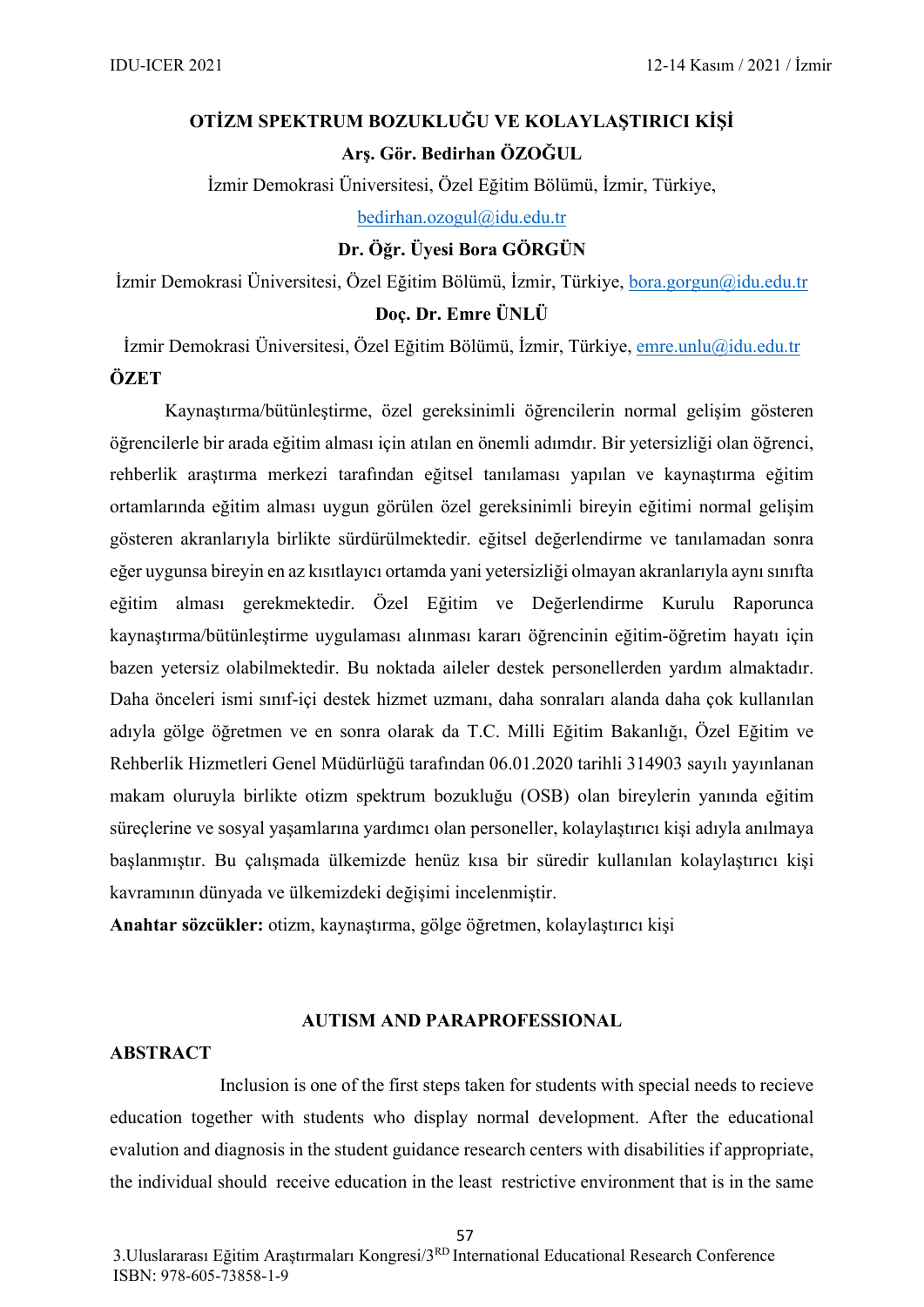class as his/her peers without disabilities. The decision to take the inclusion/integration application by the Special Education Evalution Board Report may sometimes be insufficient for the education life of the student. At this point, families get help from support personnel. Previously, their name was in-class support service specialist, later the shadow teacher, which is more commonly used in the field and finally personnel who assist individuals in their eduation processes and social lives have begun to be called para-professional T.C. Ministry of National Education, General Directorate of Special Education and Guidance Services with the authority number 314903 dated 06.01.2020. Although the concept of para-professional has been known in our country for more than one year, not much experience has been gained due to the effect of the global epidemic. In the study the change of the concept of para-professional in the world and in our country will be examined.

**Key words:** autism, inclusion, shadow teacher, para professional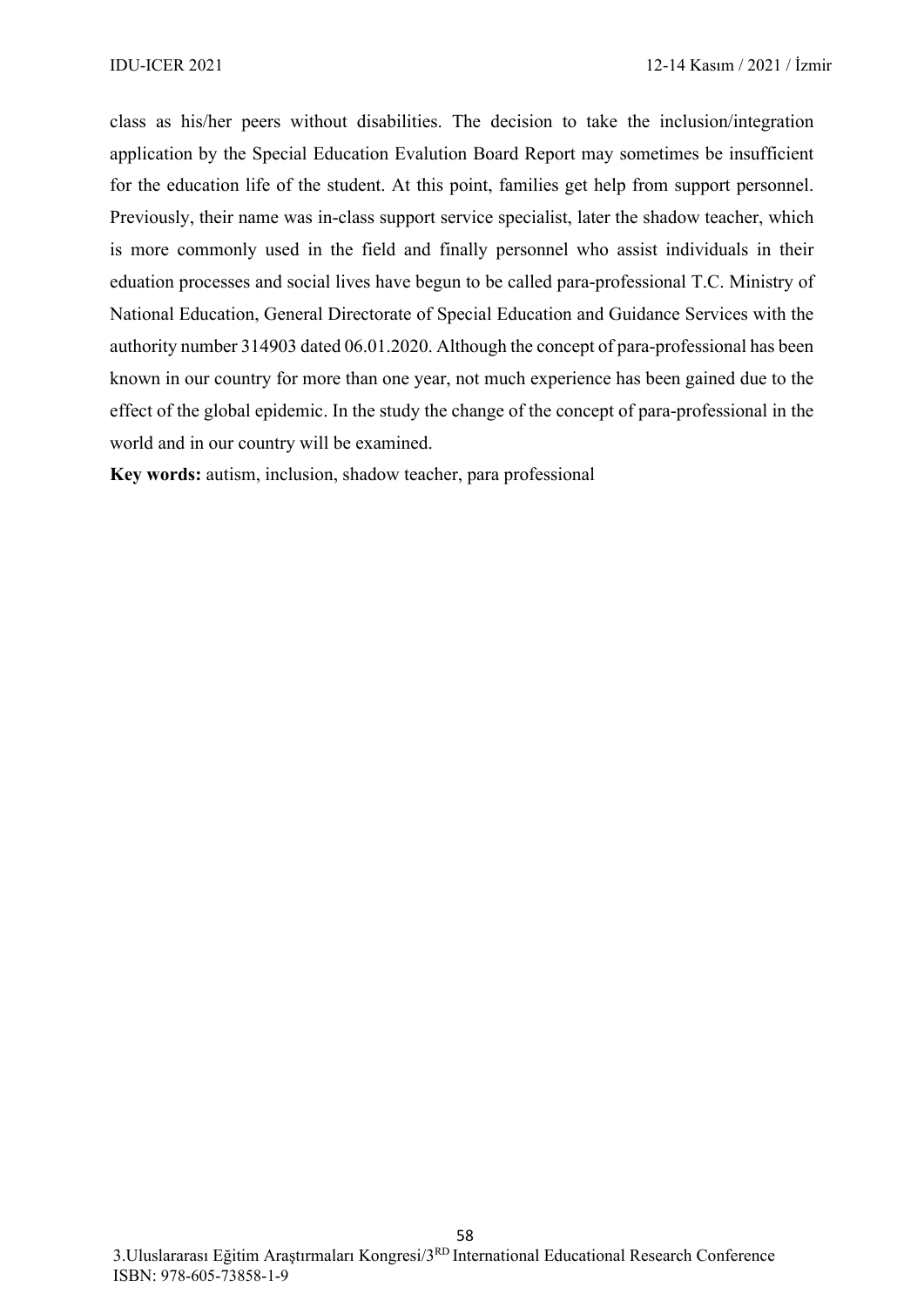# **KARİYER KARARI ÖZYETERLİK ÖLÇEĞİ KISA FORMUNUN (KKÖÖ-K) FAKTÖR YAPISININ TÜRK LİSE ÖĞRENCİLERİNDE İNCELENMESİ Doç. Dr. Orkide BAKALIM**

İzmir Demokrasi Üniversitesi, Eğitim Bilimleri Bölümü, İzmir, Türkiye,

[orkide.bakalim@idu.edu.tr](mailto:orkide.bakalim@idu.edu.tr)

**Doç. Dr. Arzu TAŞDELEN-KARÇKAY**

Akdeniz Üniversitesi, Eğitim Bilimleri Bölümü, Antalya, Türkiye,

[arzutasdelen@akdeniz.edu.tr](mailto:arzutasdelen@akdeniz.edu.tr)

### **ÖZET**

Kariyer kararı bireylerin ekonomik ve sosyal hayatını etkileyebilecek bir dönüm noktasıdır. Hatta bu kararın kişinin yaşamını uzun süre ve karmaşık şekillerde etkilemesi de olasıdır. Kariyer karar sürecini şekillendirebilecek birçok faktör vardır. Bu süreçteki içsel faktörlerin belirlenmesi kişinin karar verme sürecini kolaylaştırabilir. Öz-yeterlik bu içsel faktörlerden bir tanesidir. Kariyer alanı bağlamında öz-yeterlik kişinin kariyer kararı vermesini sağlayabilecek görevleri başarıyla tamamlayabileceğine dair kendisine olan inancını içermektedir. Lise dönemindeki gençlerin kariyer karar verme öz-yeterliğini inceleyen ölçüm araçlarının alan yazına kazandırılmasının gençlerin kariyer kararlarına katkıda bulunacağı düşünülmektedir. Bu araştırmanın amacı, Betz, Klein ve Taylor (1996) tarafından geliştirilmiş olan Kariyer Kararı Özyeterlik (KKÖÖ-K) ölçeğinin kısa formunun faktör yapısının Türkiye'de eğitim gören lise öğrencilerinde incelenmesidir. Araştırmanın verileri, Uşak ilinde bulunan 8 lisenin 9 ila 12. Sınıflarında eğitim öğretim gören 1059 öğrenciden elde edilmiştir. Bu öğrencilerin 597'si kız (%56.4) ve 462 erkektir ( % 43.6) ve yaş ortalamaları 14 ila 19 (Ort = 16.76, SS = .99)'dur. Veriler orijinal ölçek olan Kariyer Kararı Özyeterlik Ölçeği (Kısa Form) ve Kariyer Karar Verme Özyeterlik Ölçeği (KKVÖÖ) ile toplanmıştır. Ölçüm modeli, doğrulayıcı faktör analizi kullanılarak incelenmiştir. Farklı KKÖÖ-K modellerini karşılaştırmak için IBM SPSS AMOS programından yararlanılmıştır. Ölçeğin güvenirliği Cronbach alfa, bileşik güvenirlik (CRC) ve madde-toplam korelasyon hesaplamaları kullanılarak incelenmiştir. KKÖÖ-K'nun orijinal beş faktörlü, farklı ülkelerde uyarlanan tek faktörlü, üç faktörlü ve dört faktörlü farklı versiyonlarını içeren dokuz farklı model karşılaştırılmıştır. Hampton (2005) tarafından Çinli üniversite öğrencileriyle belirlenen üç faktörlü (karar verme, bilgi toplama, problem çözme) modelin Türk lise öğrencilerinden oluşan örneklem için en uygun model olduğu belirlenmiştir ( *χ2/df* = 3.55, *IFI* = .96, *SRMR*= .035, *RMSEA* = .05). Elde edilen bu değerlerin kabul edilebilir uyuma işaret ettiği ortaya konmuştur. Modelin iç tutarlılık katsayısı .90 olarak bulunmuştur. Üç faktörlü model ve kriter geçerliğini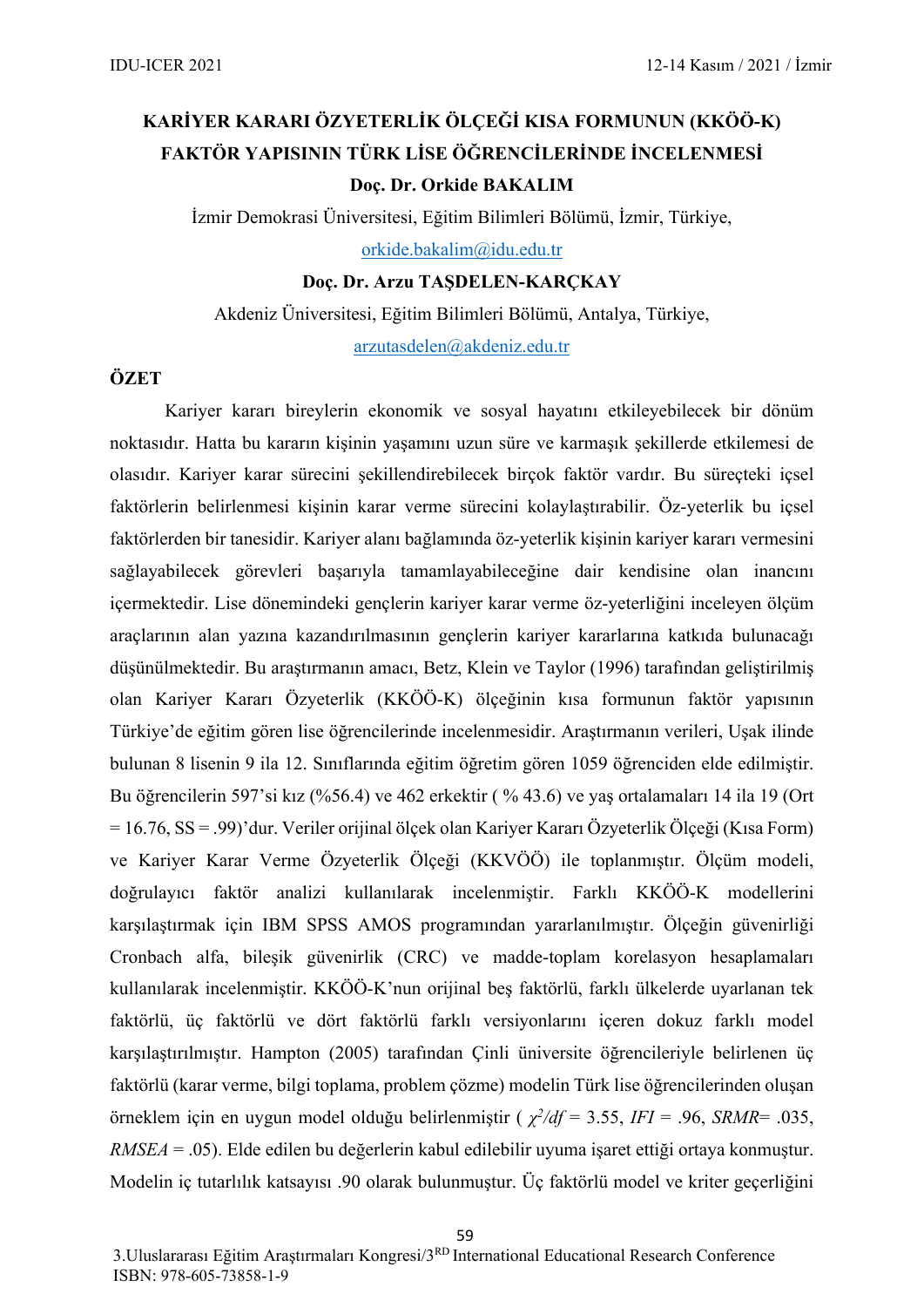test etmek için kullanılan KKVÖÖ arasında pozitif ve anlamlı ilişki ( $r = 0.76$ ,  $p < .001$ ) olduğu görülmüştür. Bu araştırmanın amacı KKÖÖ-K'nın faktör yapısının Türkiye'deki lise öğrencilerinde incelenmesidir. Bunun için ölçeğin dokuz farklı versiyonunu içeren modeller karşılaştırılmıştır. Sonuç olarak, Türk lise öğrencilerinde Çin'li üniversite öğrencileriyle benzer şekilde üç faktörlü modelin en uygunu olduğu belirlenmiştir. Bununla birlikte, ölçeğin Türk kültüründeki özelliklerine ilişkin daha kapsamlı bilgi elde edebilmek için farklı bölgelerde, farklı yaş gruplarıyla yeniden incelenmesi önerilmiştir.

**Anahtar sözcükler:** Kariyer, kariyer kararı, kariyer kararı özyeterliği, lise öğrencileri

# **EXAMINATION OF THE FACTOR STRUCTURE OF THE CAREER DECISION SELF-EFFICACY SCALE SHORT FORM (CDSES-SF) IN TURKISH HIGH SCHOOL STUDENTS**

### **ABSTRACT**

Career decision is a turning point that can affect the economic and social life of individuals. It is even possible that this decision will affect a person's life in long and complex ways. There are many factors that can shape the career decision process. Determining the internal factors in this process can facilitate the decision-making process of the person. Selfefficacy is one of these internal factors. In the context of the career field, self-efficacy includes the belief in oneself that one can successfully complete the tasks that will enable them to make a career decision. It is thought that bringing the measurement tools that examine the career decision-making self-efficacy of high school students to the literature will contribute to the career decisions of young people. The aim of this research is to examine the factor structure of the short form of the Career Decision Self-Efficacy Scale (CDSES-SF) developed by Betz, Klein, and Taylor (1996) in Turkish high school students. The data of the study were obtained from 1059 students studying in the 9th to 12th grades of 8 high schools in Uşak. 597 of the students were girls (56.4%) and 462 were boys (43.6%), and their mean age was 14 to 19 (Mean  $= 16.76$ , SD = .99). The data were collected with the original scale, the Career Decision Self-Efficacy Scale (Short Form) and the Career Decision-Making Self-Efficacy Scale (CDMSE). The measurement model was examined using confirmatory factor analysis. IBM SPSS AMOS program was used to compare the different CDSES-SF models. The reliability of the scale was examined using Cronbach's alpha, composite reliability (CRC), and item-total correlation calculations. Nine different models including the original five-factor, single-factor, three-factor and four-factor versions of the CDSES-SF, adapted in different countries, were compared. The three-factor (decision making, information gathering, problem solving) model determined by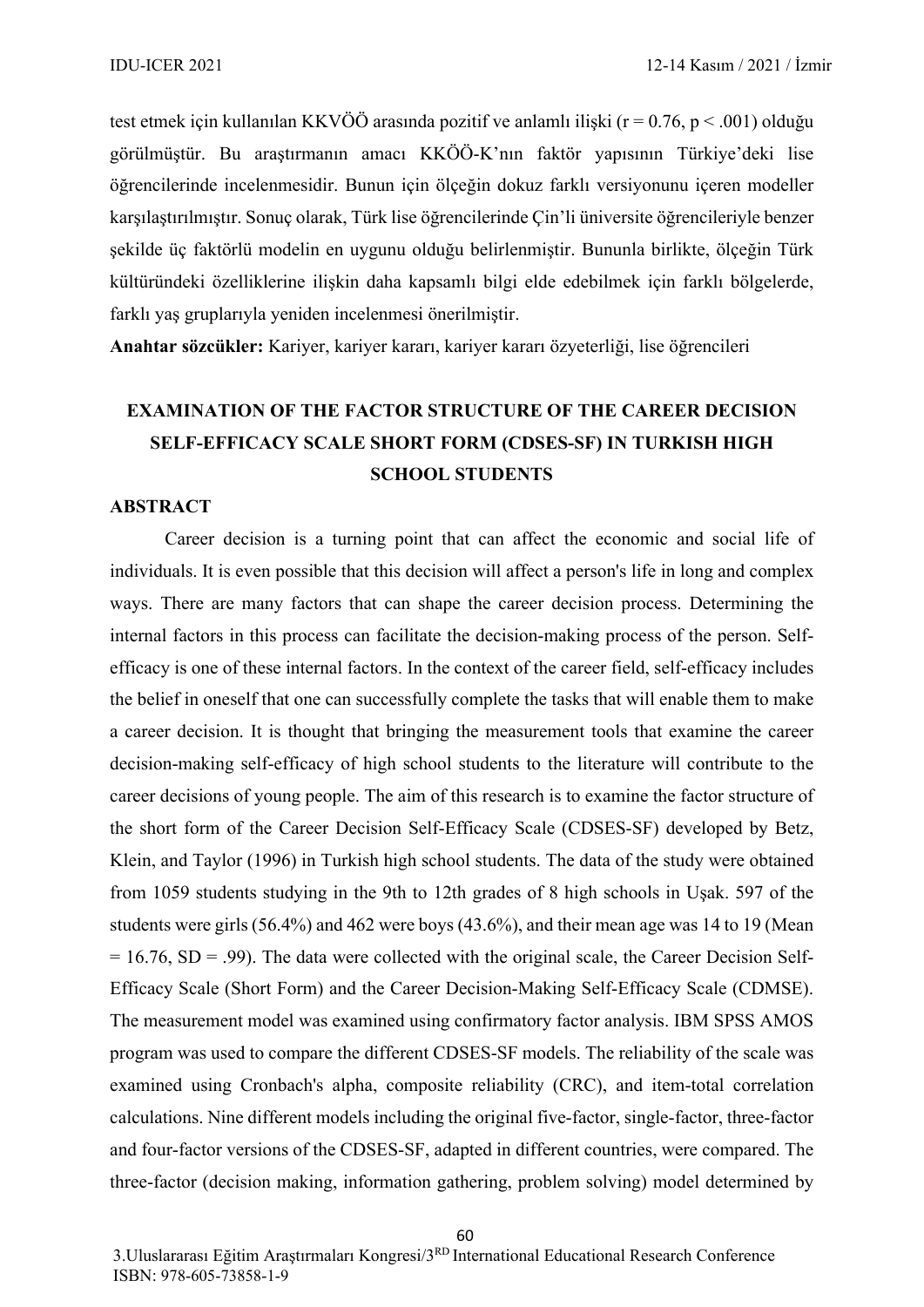Hampton (2005) with Chinese university students was determined to be the most appropriate model for the sample consisting of Turkish high school students ( $\gamma$ 2/df = 3.55, IFI = .96,  $SRMR =$  . 035, RMSEA = .05). It has been revealed that these obtained values indicate an acceptable fit. The internal consistency coefficient of the model was found to be .90. There was a positive and significant correlation ( $r = 0.76$ ,  $p < .001$ ) between the three-factor model and the CDMSE, which was used to test the criterion validity. The aim of this research was to examine the factor structure of CDSES-SF in high school students in Turkey. For this purpose, models including nine different versions of the scale were compared. As a result, it was determined that the three-factor model was the most appropriate for Turkish high school students, similar to Chinese university students. However, it has been suggested to re-examine the scale with different age groups in different regions in order to obtain more comprehensive information about the characteristics of Turkish culture.

**Keywords**: Career, career decision, career decision self-efficacy, high school students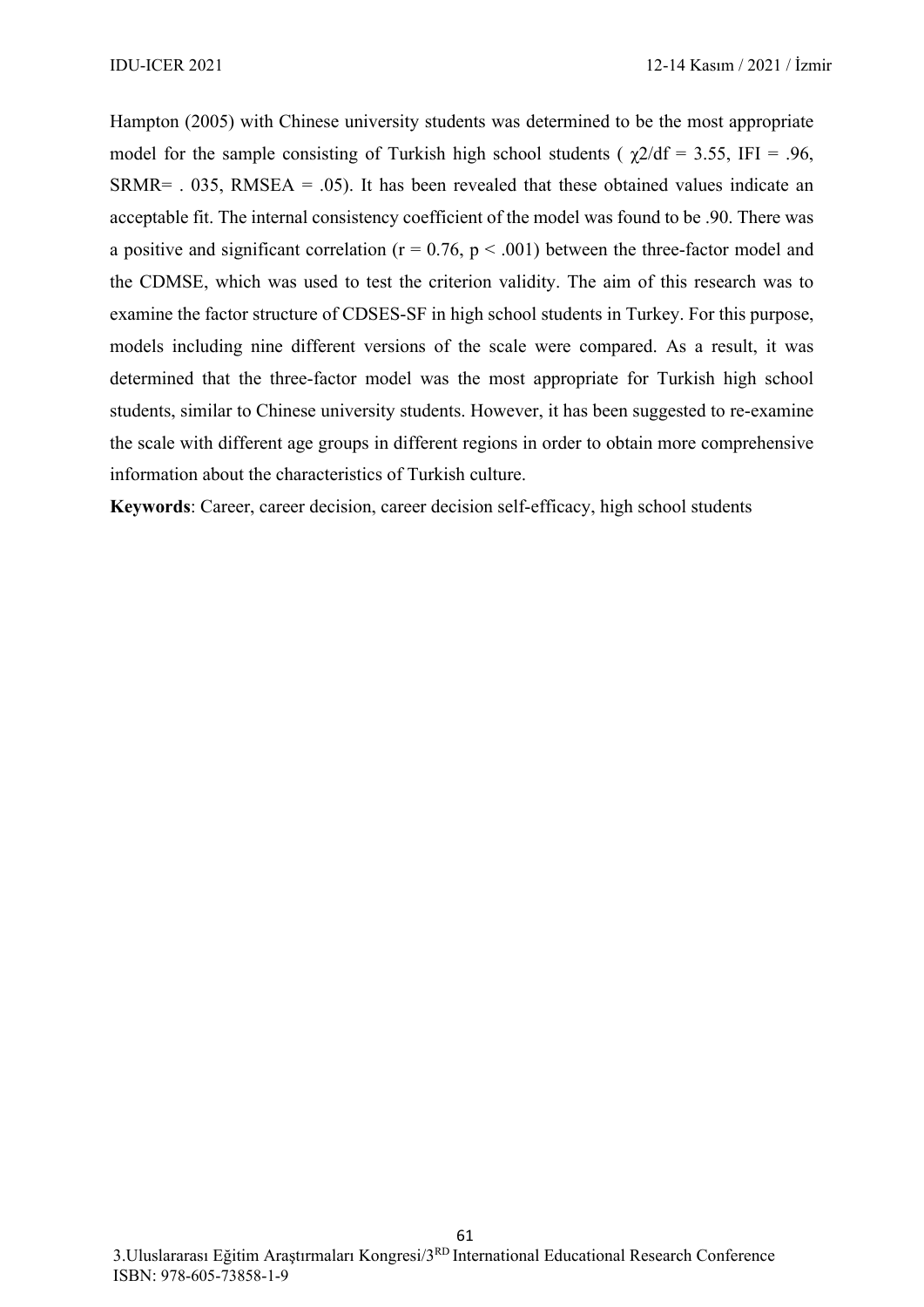# **COVID-19 PANDEMİ DÖNEMİNDE ONLINE GRUPLA PSİKOLOJİK DANIŞMANIN ÜNİVERSİTE ÖĞRENCİLERİNİN KARŞILIKLI MUTLULUK DÜZEYİNE ETKİSİ**

### **Doç. Dr. Orkide BAKALIM**

İzmir Demokrasi Üniversitesi, Eğitim Bilimleri Bölümü, İzmir, Türkiye, [orkide.bakalim@idu.edu.tr](mailto:orkide.bakalim@idu.edu.tr)

#### **Mustafa UZUNKAVAK**

İzmir Demokrasi Üniversitesi, Eğitim Bilimleri Bölümü, İzmir, Türkiye,

[mustafauzunkavakk@gmail.com](mailto:mustafauzunkavakk@gmail.com)

### **ÖZET**

Covid 19 pandemisi tüm ülkeleri fiziksel ve ekonomik olduğu kadar sosyal boyutta da etkilemiş ve etkilemeye devam etmektedir. Bu dönem çocuklar ve gençler eğitimin durması sebebiyle uzun süre okullarından uzak kalmışlardır. Böylece arkadaşlarından aldıkları sosyal destekten mahrum kalmışlardır. Sosyal destek eksikliği bazı gençlerin mutluluk düzeylerini negatif yönde etkilemiştir. Bu dönem, onların arkadaşlarından aldıkları sosyal destek ihtiyaçlarını karşılayarak mutluluk düzeylerine katkıda bulunabilecek müdahalelerin yapılmasının önemi artmıştır. Bu araştırmanın amacı pandemi döneminde üniversite öğrencileriyle yapılan online grupla psikolojik danışma uygulamasının grup üyelerinin karşılıklı mutluluk düzeyine etkisinin olup olmadığını incelemektir. Araştırmanın verileri, 2020-21 bahar döneminde bir devlet üniversitesinin lisans öğrencilerinden elde edilmiştir. Uygulama öncesi 8'er kişilik deney ve kontrol grubu oluşturulmuş ve ön test uygulanmıştır. Deney grubuna 8 haftalık online olarak grupla psikolojik danışma uygulanmış ve kontrol grubuyla herhangi bir işlem yapılmamıştır. 8 hafta sonunda iki gruba eş zamanlı olarak son test uygulanmıştır. Veriler, Karşılıklı Mutluluk Ölçeği kullanılarak online olarak toplanmıştır. Araştırmada nitel ve nicel yöntemlerin birlikte incelendiği karma desen kullanılmıştır. Nicel veriler, Wilcoxon İşaretli Sıralar ve Mann-Whitney U testi; nitel veriler ise grup yaşantısı değerlendirme raporlarından elde edilen içerik analizi ile incelenmiştir. Nicel analiz bulguları, online grupla psikolojik danışma sürecine katılan öğrencilerin karşılıklı mutluluk düzeylerinde anlamlı artış olduğunu göstermiştir. Nitel bulgular, grup sürecine katılan öğrencilerin başlangıçta kendini açma ile ilgili kaygı yaşadıklarını fakat benzer yaşantılara sahip olanları gördükçe rahatladıklarını ve diğerleri tarafından anlaşılmış olmanın kendilerini mutlu hissettirdiğini göstermiştir. Bu araştırmanın amacı, pandemi döneminde online yürütülen 8 oturumluk grupla psikolojik danışmanın üniversite öğrencilerinin karşılıklı mutluluk düzeylerine etkisini incelemektir. Nicel ve nitel bulgular grup yaşantısının öğrencilerin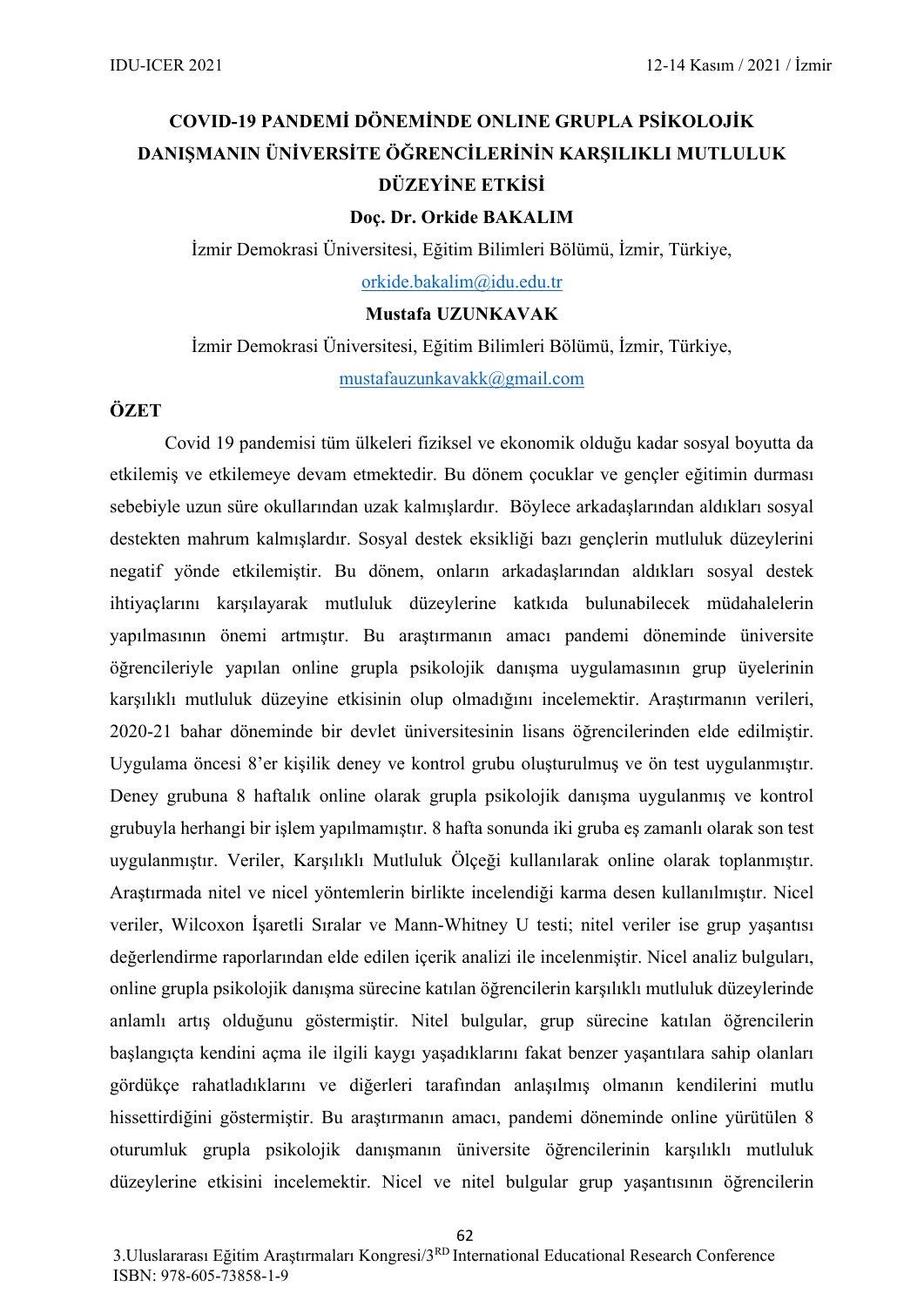karşılıklı mutluluk düzeyini artırmada etkili bulunmuştur. Bununla birlikte, online grupla psikoloji danışmanın farklı değişkenler üzerindeki etkisinin incelenmesi ve benzer araştırmaların farklı yaş grupları üzerinde yapılması önerilmektedir.

**Anahtar sözcükler:** Covid-19, karşılıklı mutluluk, online grupla psikolojik danışma, üniversite öğrencileri

# **THE EFFECT OF ONLINE GROUP COUNSELING ON THE LEVEL OF INTERDEPENDENT HAPPINESS OF UNIVERSITY STUDENTS DURING THE COVID-19 PANDEMIC PERIOD**

#### **ABSTRACT**

The Covid 19 pandemic has affected and continues to affect all countries physically and economically as well as socially. During this period, children and young people were away from their schools for a long time due to the cessation of education. Thus, they were deprived of the social support they received from their friends. Lack of social support negatively affected the happiness levels of some young people. In this period, the importance of making interventions that can contribute to their happiness levels by meeting their social support needs from their friends has increased. The purpose of this research is to examine whether group counseling practice during the pandemic period has an effect on the interdependent happiness level of group members. The data of the research were obtained from undergraduate students of a state university in the spring term of 2020-21. Before the application, 8 experimental and control groups were formed and a pre-test was applied. An 8-week online group counseling was applied to the experimental group and no process has been applied to the control group. At the end of 8 weeks, the posttest was applied to both groups simultaneously. Data were collected online using the Interdependent Happiness Scale. Mixed design, in which qualitative and quantitative methods were examined together, was used in the research. Quantitative data were analyzed by Wilcoxon Signed Ranks and Mann-Whitney U test, and qualitative data were analyzed by content analysis obtained from group life evaluation reports. The quantitative analysis findings showed that there was a significant increase in the interdependent happiness levels of the students who participated in the online group counseling process. Qualitative findings showed that students participating in the group process initially experienced anxiety about self-disclosure, but felt relieved when they saw others with similar experiences, and being understood by others made them feel happy. The purpose of this research was to examine the effect of psychological counseling on the mutual happiness levels of university students with an 8-session group conducted online during the pandemic period. Quantitative and qualitative findings showed that group life was effective in increasing the mutual happiness level of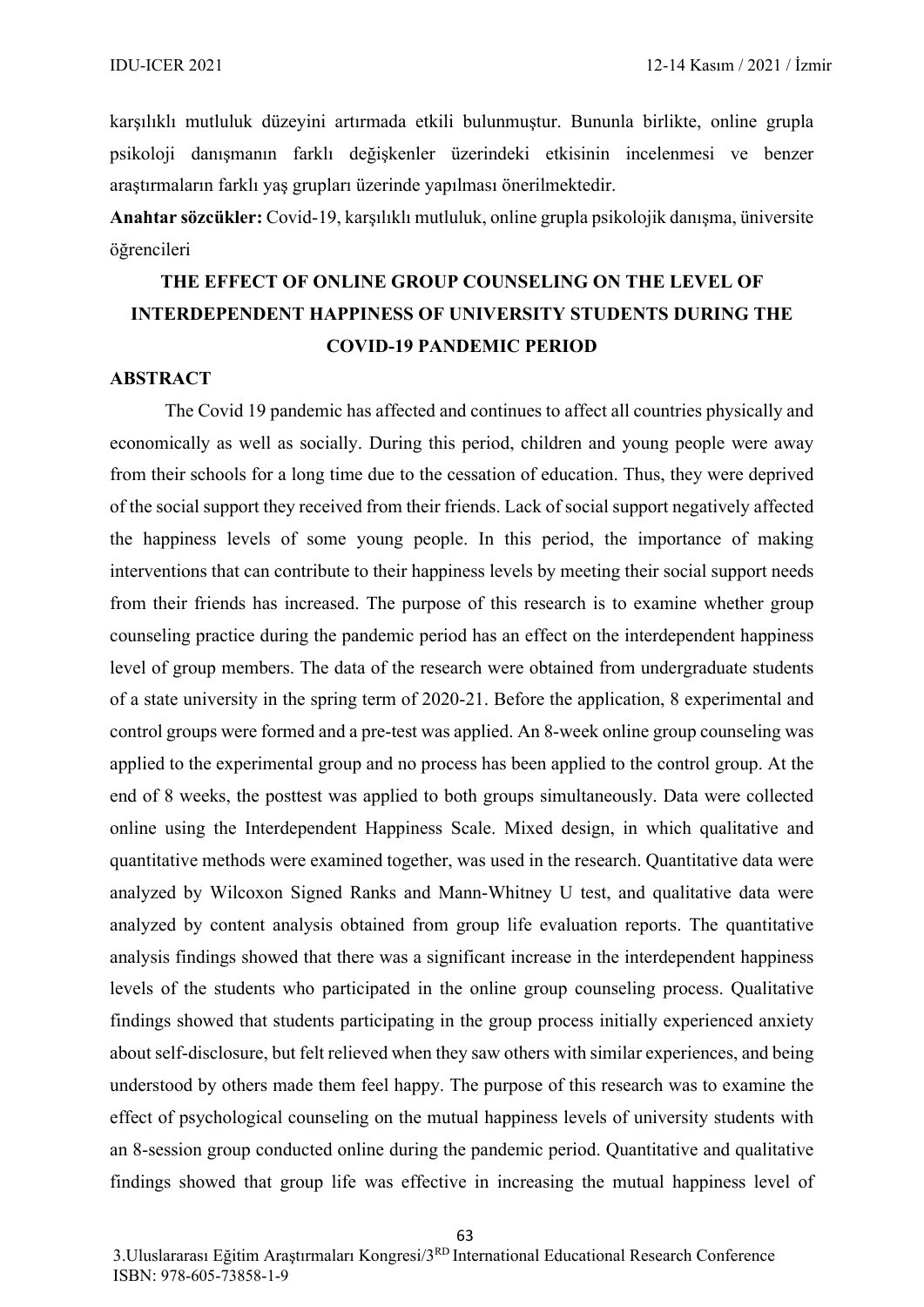students. However, it is recommended to examine the effect of online group counseling on different variables and to conduct similar studies on different age groups.

**Keywords:** COVID-19 pandemic, interdependent happiness, online group counseling, university students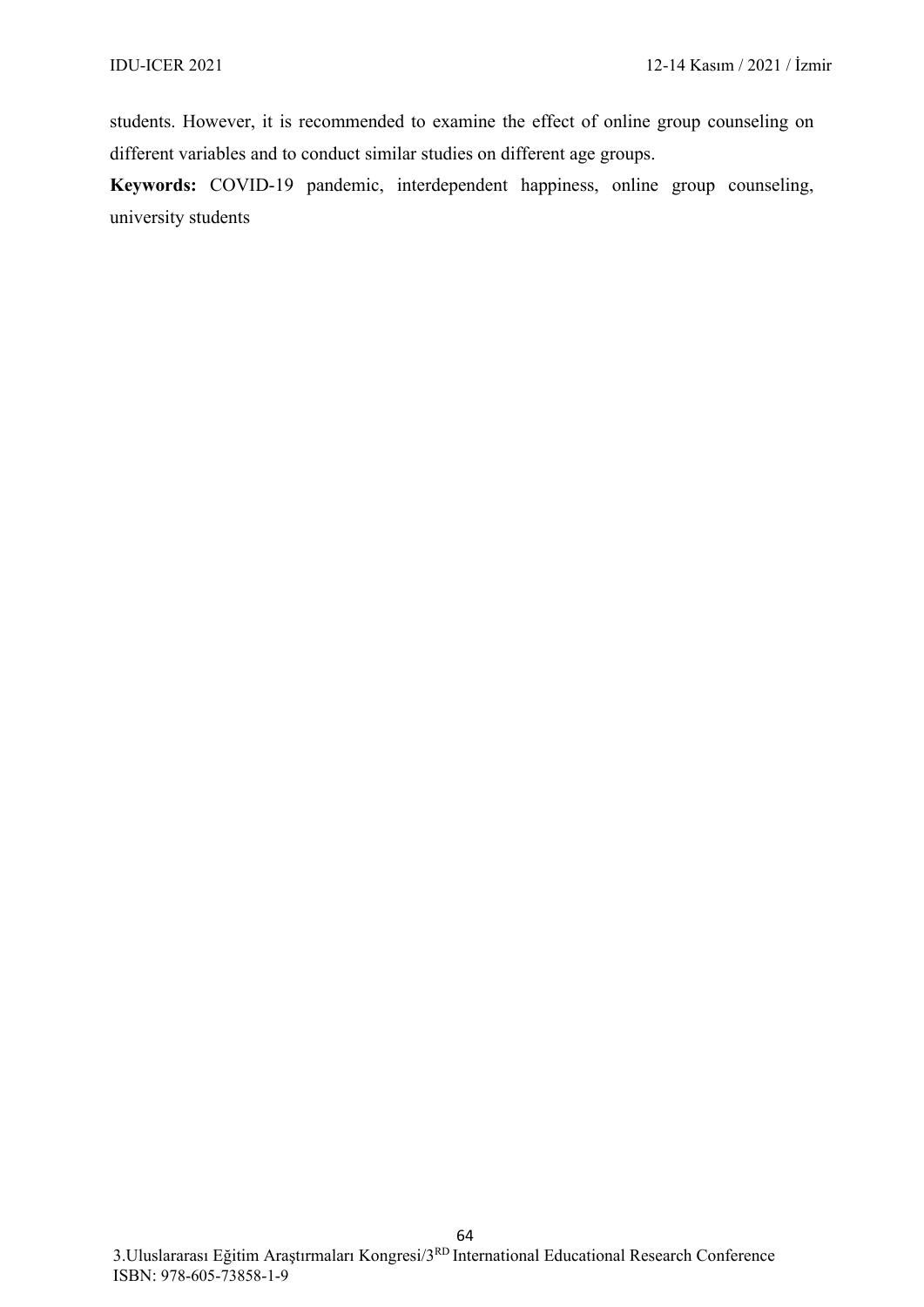# **İLKOKUL 4. SINIF ÖĞRENCİLERİNİN GİRİŞİMCİLİK EĞİLİMLERİ Doç. Dr. Nuray KURTDEDE FİDAN**

### Afyon Kocatepe Üniversitesi, Sınıf Eğitimi ABD, Afyonkarahisar, Türkiye, [nkurt@aku.edu.tr](mailto:nkurt@aku.edu.tr) **Tuğba ARGIÇ**

Afyon Kocatepe Üniversitesi, Sınıf Eğitimi ABD, Afyonkarahisar, Türkiye,

[tugbargic@hotmail.com](mailto:tugbargic@hotmail.com)

#### **ÖZET**

Bu araştırma ilkokul dördüncü sınıf öğrencilerinin girişimcilik eğilimlerini belirlemeyi amaçlamıştır. Araştırma, nicel araştırma yöntemlerinden olan tarama araştırma modeli ile desenlenmiştir. Araştırmanın örneklemini, 2020-2021 eğitim öğretim yılında İzmir ili, Karabağlar ve Menderes ilçelerindeki Millî Eğitim Bakanlığına bağlı ilkokul dördüncü sınıfa devam eden 505 öğrenci oluşturmaktadır. Veri toplama aracı olarak araştırmacı tarafından geliştirilen Kişisel Bilgi Formu ve Yurtseven ve Ergün (2018) tarafından geliştirilen Çocuklar İçin Girişimcilik Eğilimleri Envanteri (ÇGEE) kullanılmıştır. Araştırmadan elde edilen veriler istatistiki paket programı ile analiz edilmiştir. Araştırma sonucunda, girişimcilik eğilimleri envanteri faktörlerinin tümünde cinsiyet değişkeni açısından anlamlı farklılık tespit edilirken, sahip olunan kardeş sayısı değişkenine göre yalnızca "Yenilikçilik" faktöründe anlamlı bir farklılık tespit edilmiştir. Öğrencilerin katıldıkları sosyal faaliyet değişkenine göre "Kendine Güven" faktörü haricinde kalan "Başarılı Olma", "Problem Çözme" ve "Yenilikçilik" faktörlerinde anlamlı bir farklılık bulunmuştur. Anne eğitim durumu değişkenine göre anlamlı bir farklılık tespit edilmezken, baba eğitim durumuna göre "Başarılı Olma" ve "Problem Çözme" faktörlerinde anlamlı bir farklılık tespit edilmiştir.

**Anahtar sözcükler:** Girişimcilik, girişimcilik eğilimleri, ilkokul öğrencileri

### **ENTREPRENEURSHIP TENDENCIES OF PRIMARY SCHOOL 4TH GRADE STUDENTS**

#### **ABSTRACT**

This research aimed to determine the entrepreneurial tendencies of primary school fourth grade students. The research was designed with the survey research model, which is one of the quantitative research methods. The sample of the research consists of 505 students attending the fourth grade of primary school affiliated to the Ministry of National Education in İzmir province, Karabağlar and Menderes districts in the 2020-2021 academic year. The Personal Information Form developed by the researcher and the Entrepreneurial Tendency Inventory for Children (ÇGEE) developed by Yurtseven and Ergün (2018) were used as data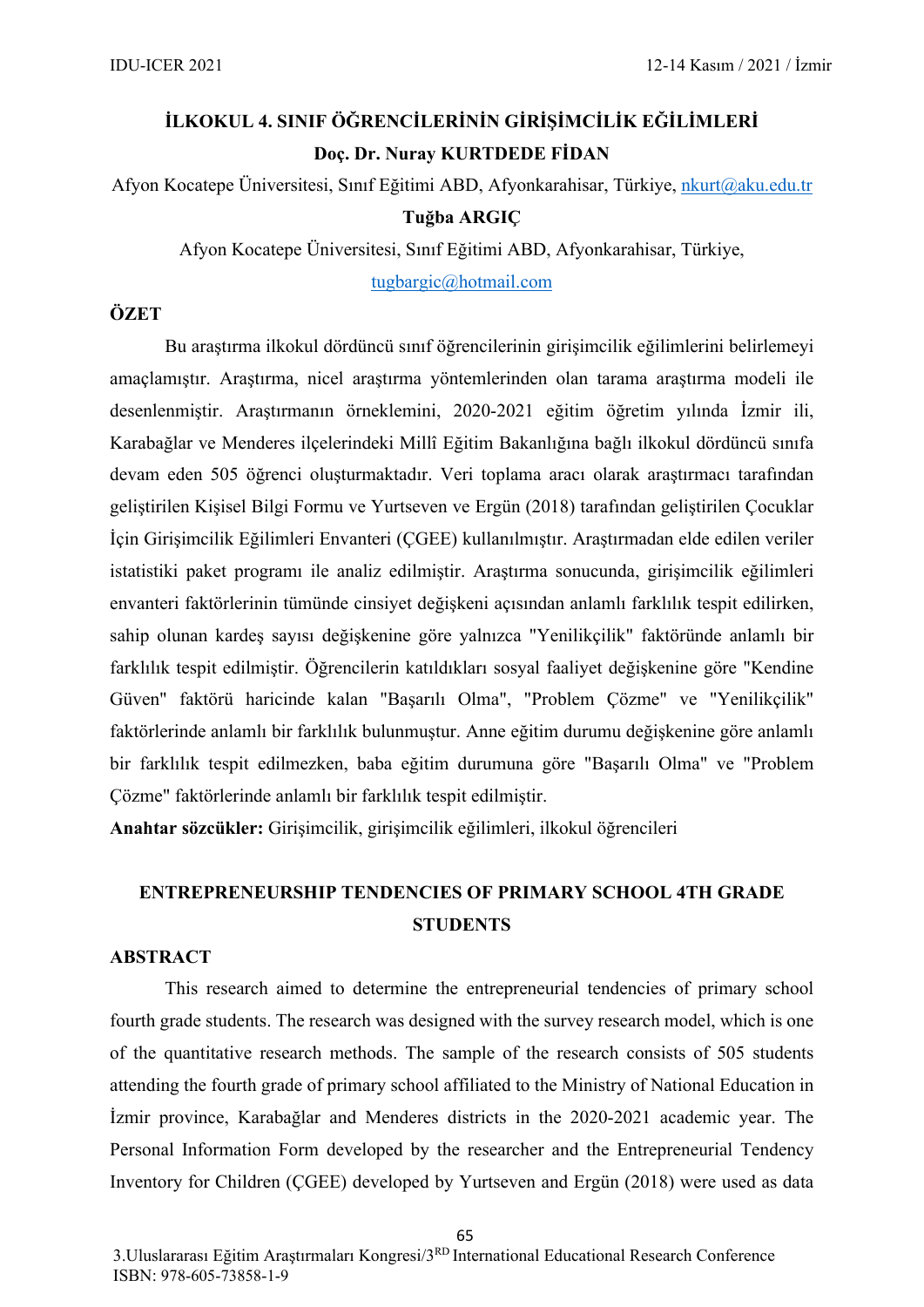collection tools. The data obtained from the research were analyzed with the statistical package program. As a result of the research, while a significant difference was found in all of the entrepreneurship tendencies inventory factors in terms of gender, a significant difference was found only in the "Innovation" factor according to the number of siblings. A significant difference was found in the "Successful", "Problem Solving" and "Innovation" factors, which were excluded from the "Self-Confidence" factor according to the social activity variable that the students participated in. While no significant difference was found according to the mother's education level, a significant difference was found in the "Successful" and "Problem Solving" factors according to the father's education level.

**Keywords:** Entrepreneurship, entrepreneurship tendency, primary school students.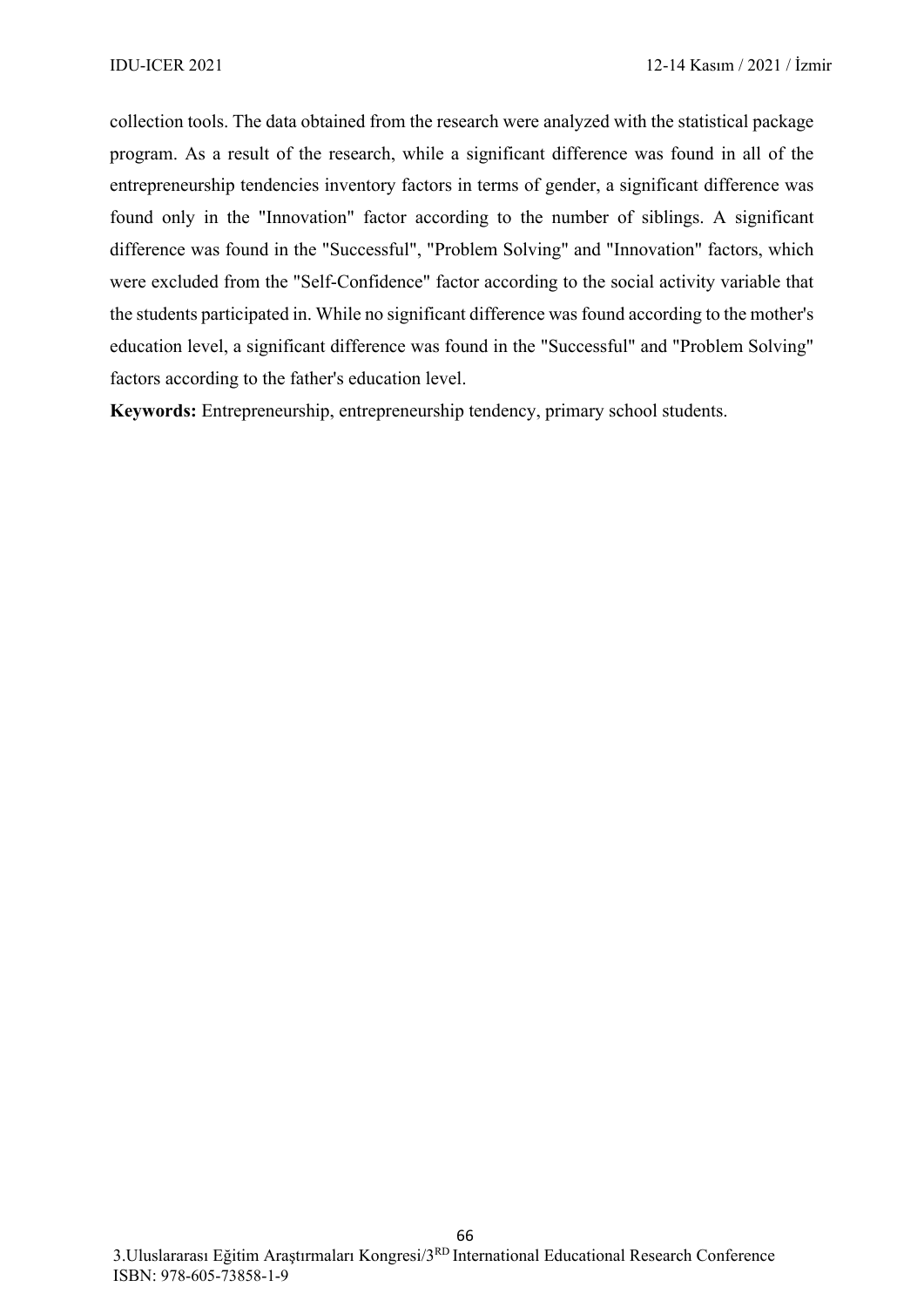# **TERS ORANTI KAVRAMININ ÖĞRETİMİ: BİR ÖĞRETİM DENEYİ Dr. Öğr. Üyesi Rukiye AYAN CİVAK**

İzmir Demokrasi Üniversitesi, Matematik ve Fen Bilimleri Eğitimi Bölümü, İzmir, Türkiye, [rukiye.ayancivak@idu.edu.tr](mailto:rukiye.ayancivak@idu.edu.tr)

### **ÖZET**

Ters orantı kavramı doğru orantı ve orantısal akıl yürütme kavramları ile ilişkili olan ve günlük hayatta birçok ilişkinin temelinde yatan bir kavramdır. Örneğin, bir grup arkadaşın bir araya gelerek belirli bir hediye alması bağlamında gruptaki kişi sayısı ile bir kişinin bu hediye için ödemesi gereken para miktarı arasında ters orantı vardır. Diğer bir deyişle, gruptaki kişi sayısı arttıkça bir kişinin ödemesi gereken para miktarı aynı oranda azalmaktadır. Ters orantı kavramı önemli ve matematik, fen bilgisi ve günlük hayattaki birçok ilişkinin temelinde yatan bir kavram olmasına rağmen tüm seviyelerdeki öğrencilerin en çok zorlandıkları kavramların arasında bulunmaktadır. Öyle ki ulusal ve uluslararası birçok sınavda öğrencilerin bu konudaki performanslarının çok düşük olduğu gözlemlenmektedir. Bu durumun temelinde okullarda gerçekleşen ve ders kitaplarında yer alan ters orantı öğretiminin kavramsal ilişkiler yerine işlemsel prosedür ve algoritmalara odaklanmasından kaynaklandığı öne sürülmektedir. Dolayısıyla, ters orantı kavramının kavramsal olarak öğretiminin desteklenmesi matematik eğitimi alanında üzerine odaklanılması gereken önemli çalışma alanlarındandır. Bu doğrultuda bu çalışmanın amacı ters orantı kavramı ile ilgili olan temel anahtar beceri ve kavramların kazandırılmasına yönelik bir yerel öğretim teorisinin önerilmesi ve bu öğretim teorisinin sahip olduğu potansiyelin gözler önüne serilmesi için sınıf içi uygulamadan yansımaların sunulmasıdır. Bu kapsamda çalışmanın deseni öğretim deneyi olarak belirlenmiştir. Öğretim deneylerinin en temel amacı bireylerin matematiksel bilgileri ve kavrayışları ile akıl yürütmelerinin incelenmesi ve uygulamalar süresince bunlarda görülen değişim ve gelişimin ortay konulmasıdır. Bu bağlamda bu araştırmanın amaçları ile öğretim deneyi yönteminin amaçları arasında önemli derecede örtüşme görülmektedir. Bir öğretim deneyi araştırması birbirini takip eden öğretim seanslarından oluşmaktadır. Bu öğretim seanslarında anlamlı öğrenmeyi destekleyecek ve birbiri üzerine inşa edilecek etkinlikleri içeren bir etkinlik dizisinin geliştirilmesi büyük önem taşımaktadır. Bu çalışmada öncelikli olarak ilgili alanyazın ve öğretim programları incelenerek ters orantının temel ve anahtar beceri/kavramları belirlenmiş ve bu kavram ve becerilerin geliştirilmesi için bir etkinlik dizisi geliştirilmiştir. Geliştirilen etkinlikler Ankara ili Altındağ ilçesinde bulunan bir devlet okulunda öğrenim gören, 14 kız ve 11 erkek öğrenciden oluşan bir yedinci sınıfta üç hafta içerisinde 15 saatlik ders saatinde uygulanmıştır. Sınıf içi uygulamaların video kayıtlarının transkriptleri Toulmin'in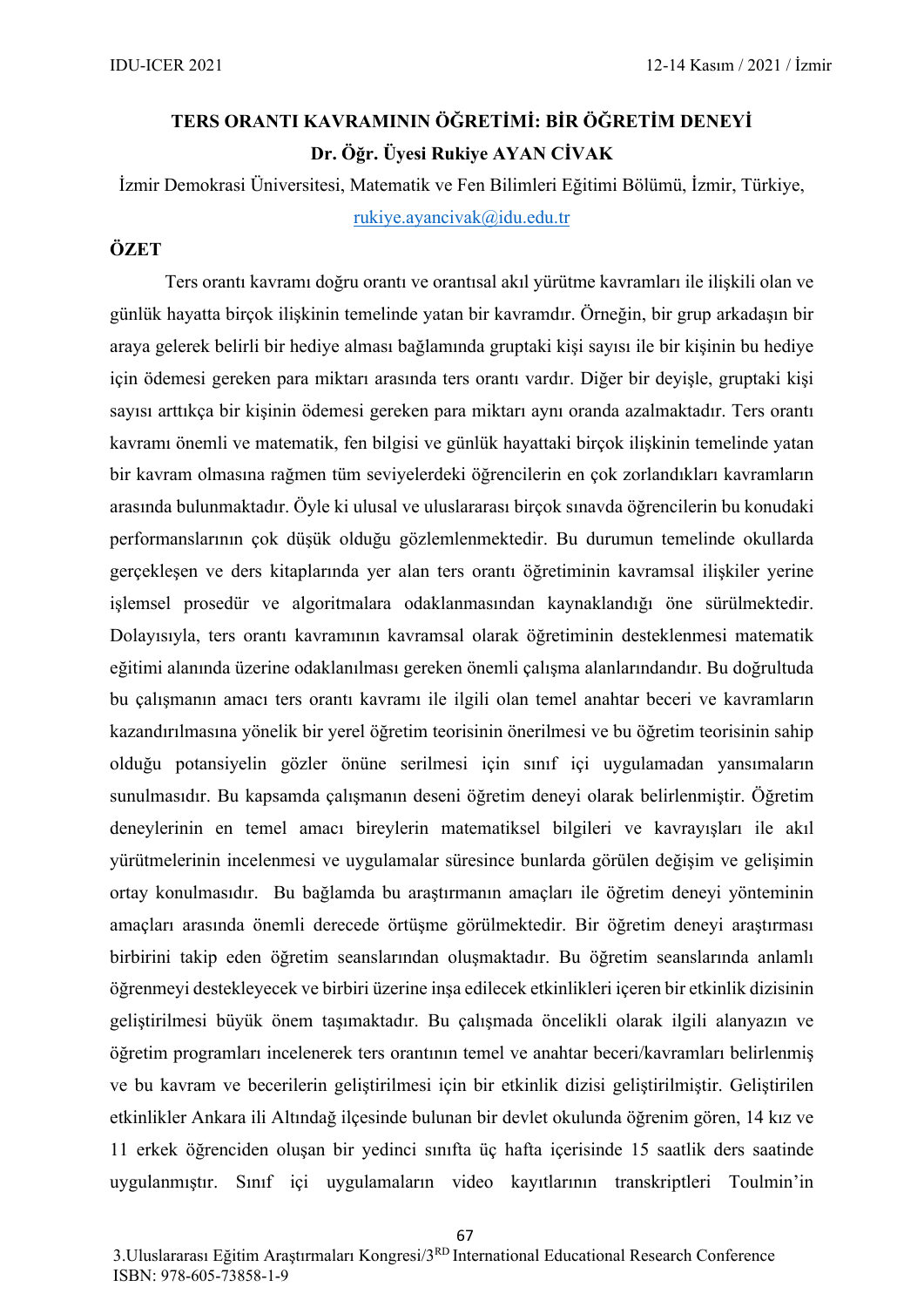argümantasyon modeli ile analiz edilmiştir. Analiz sonuçlarına göre öğrencilerin etkinlik dizisinin uygulanması süresince ters orantının temel anahtar kavram ve becerilerine yönelik argümanlarda bulundukları ve bunlara yönelik fikir ve ilişkileri ortaklaşa olarak ortaya koydukları görülmüştür. Oluşturulan argümantasyon şemaları incelendiğinde öğrencilerin ters orantı için temel olan anahtar kavram ve becerilere yönelik iddiaları savunmak için zengin veri ve gerekçeler kullandıkları görülmüştür. Ayrıca, önceki derslerde kullanılan iddiaların sonraki derslerde hedeflenen kavram ve becerilere yönelik iddialar için veri ve gerekçe olarak kullanıldığı izlenmiştir. Buradan yola çıkarak, önerilen yerel öğretim teorisinin ters orantı öğretiminin kavramsal olarak desteklenmesi için önemli potansiyele sahip olduğu çıkarılmaktadır. Dolayısıyla, çalışmanın bulgularının ters orantı kavramının öğretimine yönelik kuram ve uygulamaya önemli katkı sağlayacağı düşünülmektedir.

**Anahtar sözcükler:** Ters orantı, kavramsal öğretim, öğretim deneyi

### **TEACHING THE CONCEPT OF INVERSE PROPORTION: A TEACHING EXPERIMENT**

#### **ABSTRACT**

The concept of inverse proportion is related to direct proportion and proportional reasoning and is at the heart of several relations in daily life. For instance, in a context that includes several children coming together to buy a specific gift, there is an inverse proportional relationship between the number of children and the amount of money that a single person should pay. In other words, as the number of children increases the amount of money that a single person should pay decreases at the same rate. Even though inverse proportion is an essential concept and lies at the heart of many relationships in mathematics, science, and daily life it is also among the concepts that students from all levels struggle with. Indeed, results of several national and international exams report that students' performance in tasks including inverse proportion is low. It is argued that these difficulties and low performance stem from the instruction that take place in classrooms and textbooks, which put the most emphasis on procedural algorithms. Thus, there is a need to support the conceptual instruction of inverse proportion. In an attempt to contribute to the existing body of knowledge in this field, the purpose of this study is to suggest a local instruction theory for the teaching of basic concepts and fundamental skills regarding inverse proportion and present findings from classroom implementations, which would reveal the potential of the instructional theory for nurturing students' development of inverse proportion. To this purpose, the design of this study was determined as teaching experiment. The basic goal of teaching experiments includes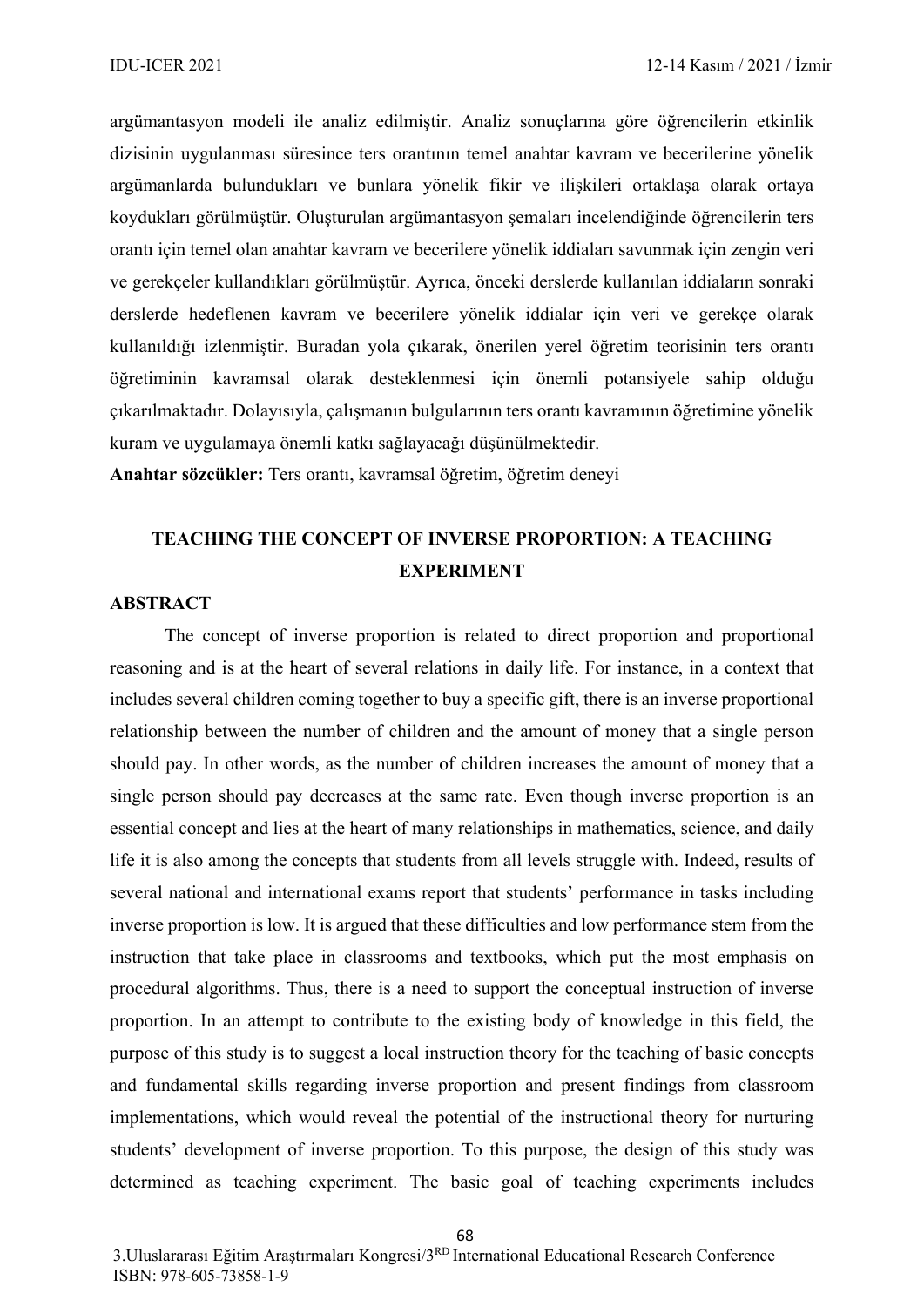investigating (groups of) individuals' mathematical knowledge, conceptions, and reasoning and documenting the changes and development in students' ways of thinking during the experimental sessions. Therefore, there is a match between the purposes of this study and the goals and methods of teaching experiment. A teaching experiment study entails consecutive teaching sessions in which it is important to develop an instructional sequence including successive activities built upon each other. In this study, the key concepts and skills of the concept of inverse proportion were determined, and an instructional sequence was developed based on an extensive review of related literature and several curricula. This instructional sequence was implemented in a seventh-grade classroom including 14 girls and 11 boys in a public school located in Altındağ District of Ankara in three weeks (15 hours). The transcripts of the video recordings of the classroom implementations were analyzed using Toulmin's argumentation model. The analysis of the argumentation schemes revealed that the students constructed claims related to the key concepts and skills of inverse proportional relations collectively and used rich data and warrants to support those claims. Moreover, it showed that they used their previous claims as data and warrants to come up with further claims on the ensuing days. It is inferred that the suggested local instruction theory has extensive potential for supporting the conceptual instruction of the concept of inverse proportion and for contributing to the theoretical and practical knowledge in this field.

**Keywords:** Inverse proportion, conceptual instruction, teaching experiment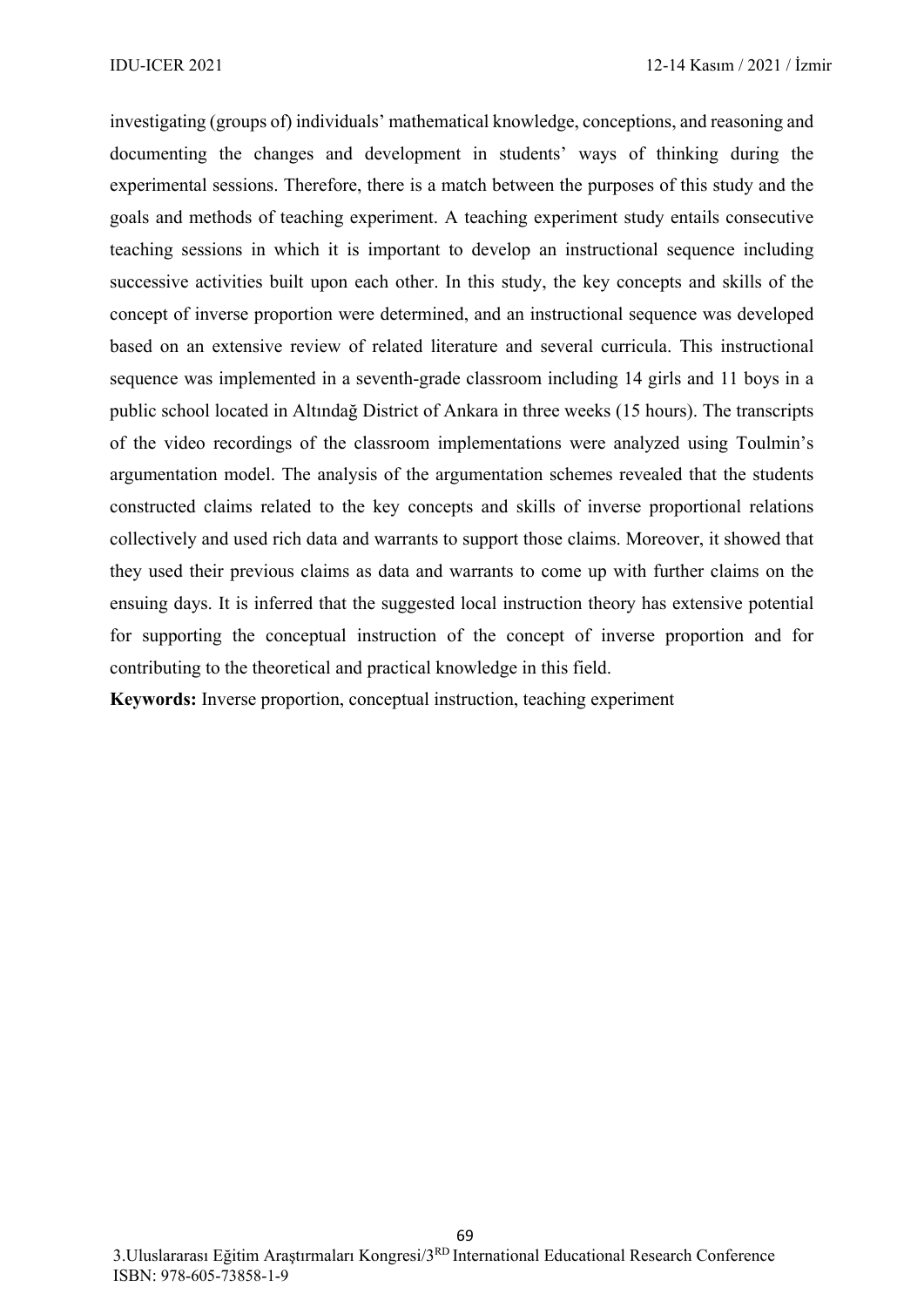# **MATEMATİK ÖĞRETMEN ADAYLARININ ÇOKGENLERDE DÜZGÜNLÜK VE İÇBÜKEYLİK KAVRAMLARINA YÖNELİK KAVRAYIŞLARI Dr. Öğr. Üyesi Rukiye AYAN CİVAK**

İzmir Demokrasi Üniversitesi, Matematik ve Fen Bilimleri Eğitimi Bölümü, İzmir, Türkiye ,

[rukiye.ayancivak@idu.edu.tr](mailto:rukiye.ayancivak@idu.edu.tr)

**Arş. Gör. Dr. Esra DEMİRAY** 

Hacettepe Üniversitesi, Matematik ve Fen Bilimleri Eğitimi Bölümü, Ankara, Türkiye, [esrademiray@hacettepe.edu.tr](mailto:esrademiray@hacettepe.edu.tr)

### **ÖZET**

Matematik eğitiminde Geometri öğrenme alanı önemli bir yer tutmaktadır. Bunun sebebi geometri ile ilgili konu ve kavramların matematiksel akıl yürütme ve uzamsal düşünme gibi beceriler ve günlük hayat ile yakından ilgili olmasına dayanmaktadır. Geometri öğrenme alanı içerisinde çokgenler konusu altındaki düzgünlük ve konvekslik (dışbükeylik)/konkavlık (içbükeylik) kavramları önemli kavramlar olarak öne çıkmaktadır. Dahası bu iki kavramın matematik eğitiminde az çalışılmış alanlardan olmasının ötesinde bu iki kavramın birlikte çalışıldığı çalışmaların çok nadir olduğu görülmektedir. Diğer yandan, matematik öğretmen adaylarının alan bilgilerinin incelenmesi onların matematiksel konu ve kavramlara yönelik sahip oldukları kavrayışların ortaya konması açısından önem taşımaktadır. Böylelikle matematik öğretmen adaylarının gelecekteki öğretimlerinde etkili olabilmeleri için güçlü ve zayıf yanlarının yanı sıra bu alandaki ihtiyaçları da ortaya konulabilmektedir. Bu çerçevede bu çalışmanın amacı matematik öğretmen adaylarının çokgenlerde düzgünlük ve konkavlık kavramlarına yönelik başarılarının ve kavrayışlarının incelenmesidir. Bu amaç için araştırmacıların görev yaptıkları, İzmir ve Ankara illerinde bulunan iki devlet üniversitesindeki İlköğretim Matematik Öğretmenliği birinci sınıf öğrencilerine (n = 110) şu açık uçlu soru sorulmuştur: "Düzgün bir konkav (içbükey) çokgen çiziniz. Cevabınızı ve gerekçenizi açıklayınız." Salgın koşullarında uzaktan eğitim yapılması sebebiyle katılımcılara soru çevrim içi ortamda yöneltilmiş ve onların cevapları da çevrim içi ortamda alınmıştır. Bu bağlamda bu çalışma betimleyici bir çalışma olup çalışmanın deseni tarama deseni (survey design) olarak belirlenmiştir. Katılımcıların açık uçlu soruya verdiği cevaplar nicel olarak ve içerik analizi yoluyla analiz edilmiştir. Bu bağlamda ilk olarak bir dereceli puanlama anahtarı (rubrik) geliştirilmiş ve katılımcıların cevapları bu anahtara göre puanlanmıştır. Daha sonra katılımcıların cevaplarının içeriği detaylı olarak incelenerek onların çokgenlerde düzgünlük ve konkavlık kavramlarına yönelik açıklamaları kodlanmıştır. Bu kodlar bir araya getirilerek katılımcıların kavrayışlarına yönelik kategoriler oluşturulmuştur. Çalışmanın sonuçlarına göre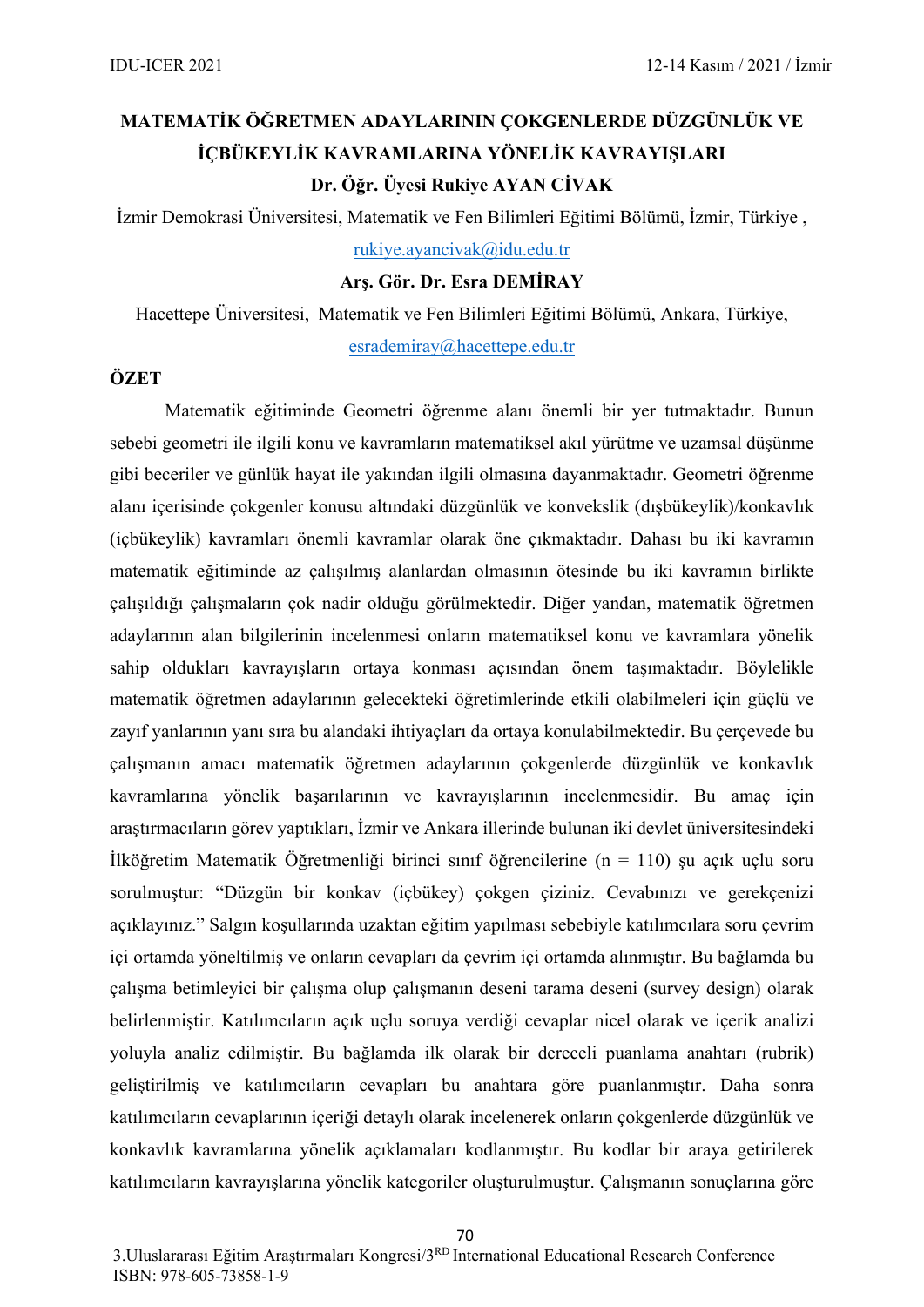katılımcıların çokgenlerde düzgünlük ve konkavlık kavramlarına yönelik soruya çoğunlukla doğru cevap verdikleri görülmüştür. Bunun yanı sıra, katılımcılarının kavrayışlarının temel olarak düzgün çokgen ve konkav çokgenlerin tanımları, özellikleri ve bunların örnek çizimlerine dayandıkları belirlenmiştir. Bu bağlamda analiz sonuçlarının desteklenmesi için örnek açıklama ve çizimlere yer verilmiştir. Çalışmanın sonuçlarının matematik öğretmen adaylarının profesyonel gelişimlerine yönelik olarak desteklenmesi ve öğretmen eğitimi programlarının çokgenlerde düzgünlük ve konkavlık kavramları ve bunların öğretimi açısından düzenlenmesi adına önemli olduğu düşünülmektedir.

**Anahtar sözcükler:** çokgenlerde konkavlık, çokgenlerde düzgünlük, matematik öğretmen adayları

### **PRESERVICE MATHEMATICS TEACHERS' CONCEPTIONS OF REGULARITY AND CONCAVITY OF POLYGONS**

#### **ABSTRACT**

Geometry, as a content area, has an important place in mathematics education. This is based on the fact that geometric concepts are at the heart of several skills such as mathematical thinking, spatial reasoning, and also many relations in daily life. In particular, the concepts of regularity and convexity/concavity of polygons are considered as essential concepts of study since these two concepts have been studied rarely. Moreover, it is even rarer to see studies in which the two concepts have been studied together. Additionally, it is essential to investigate preservice mathematics teachers' content knowledge in order to document their conceptions related to mathematical concepts. Such studies would be beneficial to understand strong and weak aspects of preservice mathematics teachers, as well as their needs. In this perspective, the purpose of this study is to investigate preservice mathematics teachers' performance and conceptions related to the regularity and concavity of polygons. To this purpose, the following question was asked to 110 freshman students who were enrolled in two universities in İzmir and Ankara, in which the two researchers have been working: "Draw a regular and concave polygon. Explain and justify your answer." This question was asked to the participants online since all educational activities were held distantly due to pandemic conditions. This study is a descriptive study that uses a survey design methodology. The responses gathered from the participants were analyzed quantitatively and by content analysis methods. The responses of the participants were analyzed using a scoring rubric that was developed by the researchers. Later on, the contents of their responses were examined in more detail, and a codebook regarding their conceptions related to regularity and concavity of polygons was developed.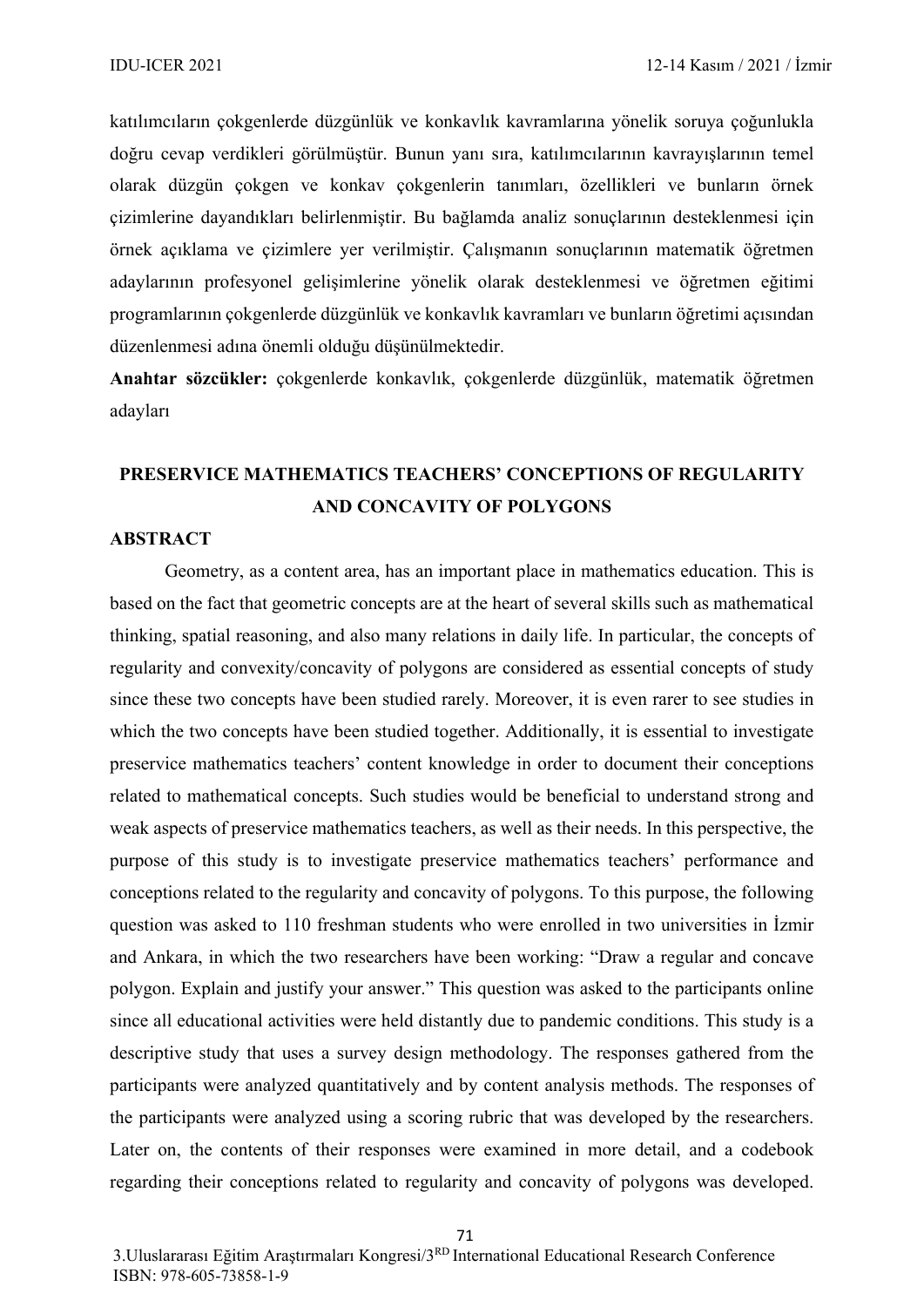These codes were then merged to form categories related to the conceptions of the participants. The results of the analysis revealed that the majority of the participants answered the question including the concepts of regularity and concavity of polygons correctly. In addition, it showed that their conceptions were mostly based on the definitions of regular polygons and concave polygons, their properties, and sample drawings. Several examples from responses and drawings of the participants were presented to support the analysis. It is considered that the findings of the study are significant in order to support the professional development of preservice mathematics teachers and for a consideration of revising teacher education programs in relation to the concepts of regularity and concavity of polygons.

**Keywords:** concavity of polygons, regularity of polygons, preservice mathematics teachers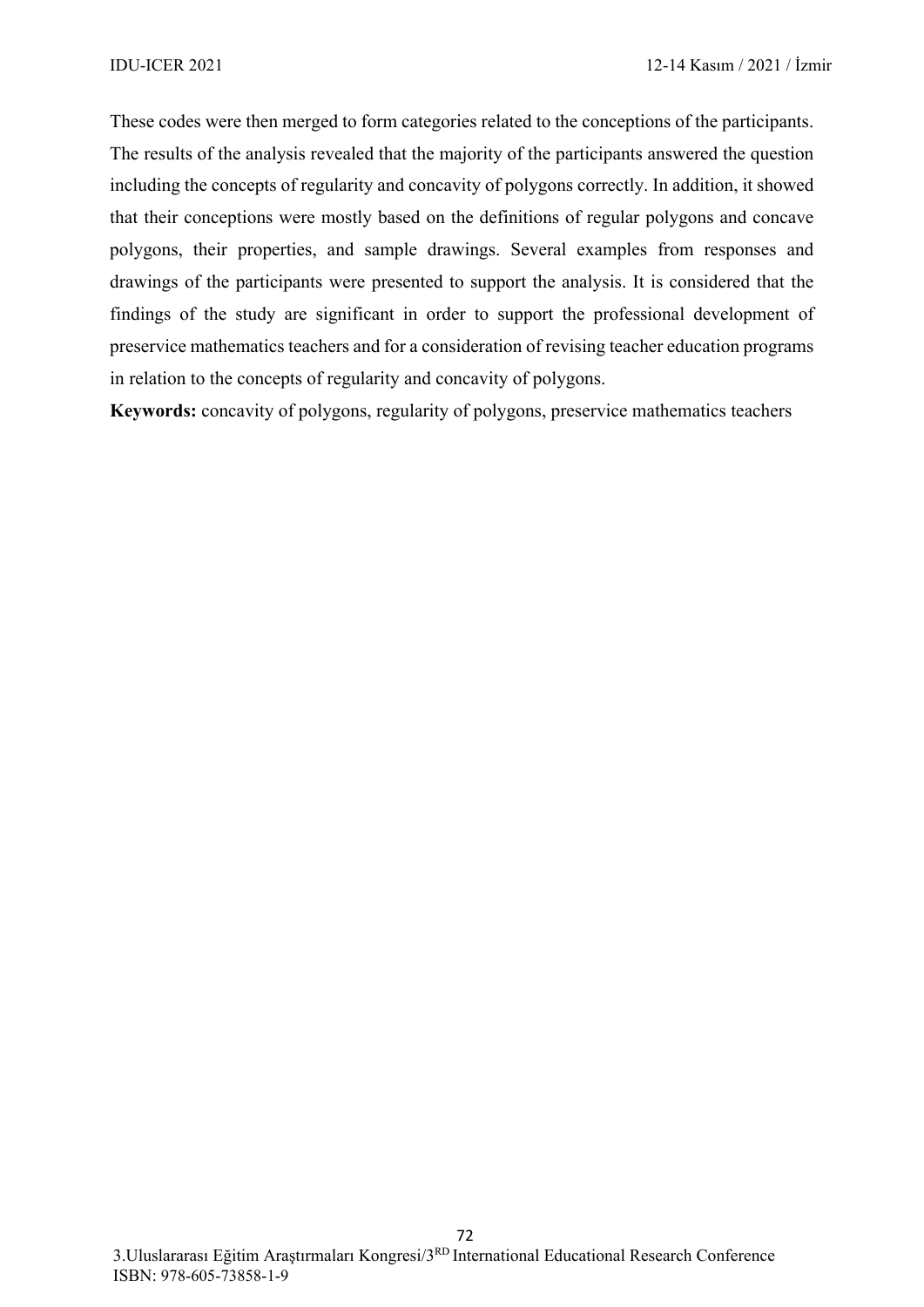# **JAMOVİ: 3. NESİL İSTATİSTİKSEL ELEKTRONİK TABLO Dr. Öğr. Üyesi Tuğba KARADAVUT**

İzmir Demokrasi Üniversitesi, Eğitim Bilimleri Bölümü, İzmir, Türkiye, [tugba](mailto:tugba-mat@hotmail.com)-

[mat@hotmail.com](mailto:tugba-mat@hotmail.com)

### **Prof. Dr. Neşe GÜLER**

İzmir Demokrasi Üniversitesi, Eğitim Bilimleri Bölümü, İzmir, Türkiye,

[nese.guler@idu.edu.tr](mailto:nese.guler@idu.edu.tr)

### **ÖZET**

Jamovi (2021) ücretsiz ve açık kaynaklı bir istatistiksel yazılımdır. Başka bir deyişle, Jamovi bütün araştırmacıların kullanımına ve katkısına açık bir programdır. Jamovinin amacı istatistiğin araştırmacılar tarafından ücretsiz ve kolay bir şekilde uygulanabilmesini sağlamaktır. Jamovi'nin ara yüzü elektronik tablo (yani, spreadsheet) şeklindedir ve istatistiksel analizlerin pek çoğu kodlama yapmadan gerçekleştirilebilmektedir. Jamovi R programlama dili üzerine kuruludur. Bu sayede bir diğer ücretsiz yazılım olan R programının kaynaklarından faydalanılmasını mümkün kılmaktadır. Jamovi ile t-test, ANOVA, korelasyon, regresyon vb. temel istatistik analizlerinin yanı sıra faktör analizi, aracılık ve düzenleyicilik analizi gibi sosyal bilimcilerin ihtiyaç duyduğu diğer analizler de yapılabilmektedir. Yazılımcıları Jamovi'nin daima ücretsiz kalacağını taahhüt etmektedir ve Jamovi'nin bir istatistik yazılımı olmaktan öte bir topluluk olduğunu dile getirmektedirler. Buna bağlı olarak, Jamovi dünya genelinden araştırmacıların katkılarıyla her geçen gün gelişmeye devam etmektedir. Bütün bu özellikleri ile Jamovi araştırmacılara çalışmalarında büyük kolaylık ve esneklik sağlamaktadır. Bu çalışmada, Jamovi programının özellikleri özetlenecek ve Jamovi programının araştırmacılara tanıtılması sağlanacaktır. Bu yolla Jamovi programının kullanımının yaygınlaşmasına katkı sağlanması amaçlanmaktadır.

**Anahtar sözcükler:** Jamovi, istatistiksel analiz

## **JAMOVI: THE 3RD GENERATION STATISTICAL SPREADSHEET ABSTRACT**

Jamovi (2021) is a free and open source statistical software. In other words, Jamovi is open to use and contribuitons of all researchers. The aim of Jamovi is to enable researchers to apply statistics free of charge and easily. Jamovi's interface is in the form of a spreadsheet, and most statistical analysis can be performed without coding. Jamovi is developed based on the R coding language. In this way, Jamovi makes it possible to benefit from the free resources of R. With Jamovi, the fundamental statistical analysis such as t-test, ANOVA, correlation,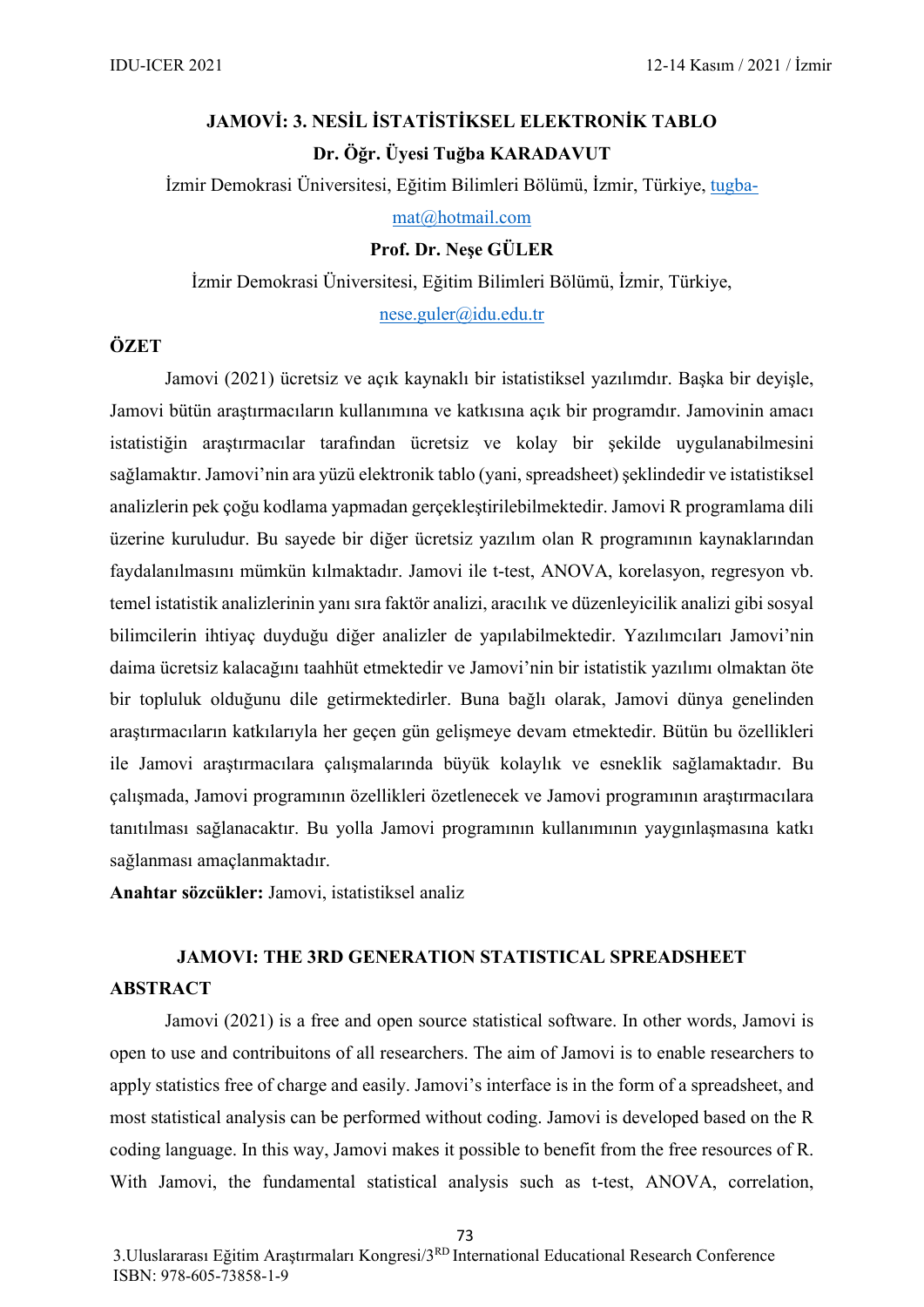regression as well as other analysis a social researcher may need such as factor, mediation and moderator analysis. The developers of Jamovi commit that the Jamovi will always remain to be free, and they state that beyond being a statistical software Jamovi is a community. Accordingly, Jamovi continues to develop day by day with the contributions of researchers from around the world. With all these features, Jamovi provides researchers with great convenience and flexibility in their studies. In this study, the features of the Jamovi program will be summarized and the Jamovi program will be introduced to the researchers. In this way, it is aimed to contribute to the widespread use of the Jamovi program.

**Keywords:** Jamovi, statistical analysis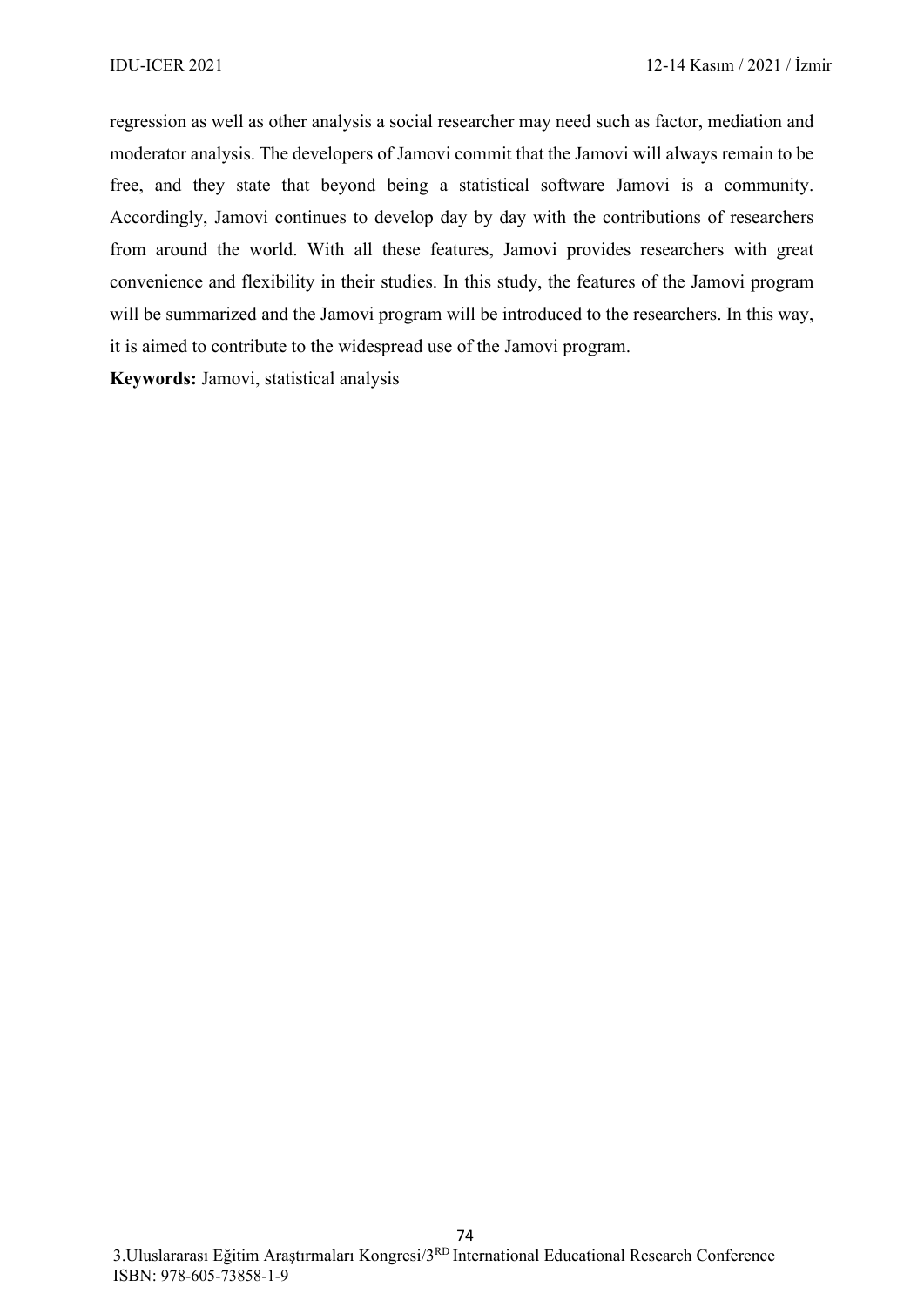# **EĞİTİMDE FIRSAT EŞİTLİĞİ AÇISINDAN İLLERİN YAŞAM VE EĞİTİM İNDEKSLERİNE GÖRE KÜMELENMESİ**

### **Alper TOSUN**

Akdeniz Üniversitesi, Eğitim Fakültesi, Eğitimde Ölçme ve Değerlendirme ABD, Antalya,

Türkiye, [alpertosun.003@gmail.com](mailto:alpertosun.003@gmail.com)

### **Doç. Dr. Alper SİNAN**

Akdeniz Üniversitesi, Eğitim Fakültesi, Eğitimde Ölçme ve Değerlendirme ABD, Antalya, Türkiye, [alpsin25@gmail.com](mailto:alpsin25@gmail.com)

#### **Prof. Dr. Bayram BIÇAK**

Akdeniz Üniversitesi, Eğitim Fakültesi, Eğitimde Ölçme ve Değerlendirme ABD, Antalya,

#### Türkiye,

[bayrambicak@yahoo.com](mailto:bayrambicak@yahoo.com)

### **ÖZET**

Eğitimde fırsat eşitliği eğitim sürecine dahil olan her bireyin eşit imkanlardan yararlanması temeline dayanmaktadır. Demokratik devletler, eğitim sürecine giren her bireye eşit şartlarda eğitim imkânları sağlamakla sorumlu yapılardır. Bu eşitlik bölgeler arası veya iller arası sağlanmalıdır. Bu çalışmada iller arasında eğitim seviyesinin ve yaşam indekslerinin birbirlerine benzerlik gösterip göstermediğini belirlemesi amaçlanmıştır. Bu amaçla iller kümeleme analizine tabi tutulmuştur. İllerin kümelenmesi ile eğitim yatırımlarının yapılmasında gerekli kurum ve kuruluşlara nitelikli veri sağlanması çalışmanın amacını oluşturmaktadır. Bu araştırma betimsel tarama modeliyle yürütülmüş olup araştırmada çözümleme yöntemi olarak kümeleme analizi kullanılmıştır. Kümeleme analizi için, ilköğretim ve ortaöğretim kademelerinde şube, derslik, öğretmen ve okul başına düşen öğrenci sayıları gibi eğitim göstergeleri ve GSMH, bebek ölüm hızı, bağımlı nüfus ve illerde kütüphane, sinema, tiyatro başına düşen kişi sayısı gibi yaşam indeksi göstergeleri kullanılmıştır. Kümeleme analizinde kullanılan veri kaynakları, eğitim istatistiklerinde Millî Eğitim Bakanlığı (MEB)'den yaşam indekslerinde ise Türkiye İstatistik Kurumu (TÜİK)'den alınmıştır. Veri setinde 2019- 2020 yıllarından elde edilen istatistiksel göstergeler kullanılmıştır. Aşamalı kümeleme analizi yöntemlerinden tam bağıntı yöntemi, ortalama bağıntı yöntemi ve ward yöntemi ile iller kümelenmiş. Aşamalı olmayan kümeleme analizlerinden k-ortalama yöntemi ile bu kümelerin oluşmasında katkı veren değişkenler incelenmiştir. Araştırmada bazı iller çeşitli değişkenlerden dolayı uç değer özelliği göstermiş ve bu sebepten dolayı analizden çıkartılmıştır. Bu çalışmalar sonucunda yoğun nüfuslu bölgelerde bazı eğitim ihtiyaçlarının karşılanması konusunda sıkıntılar olduğu ve bu illerin aynı kümelerde bulunduğu gözlemlenmiştir. Ekonomik ve sosyal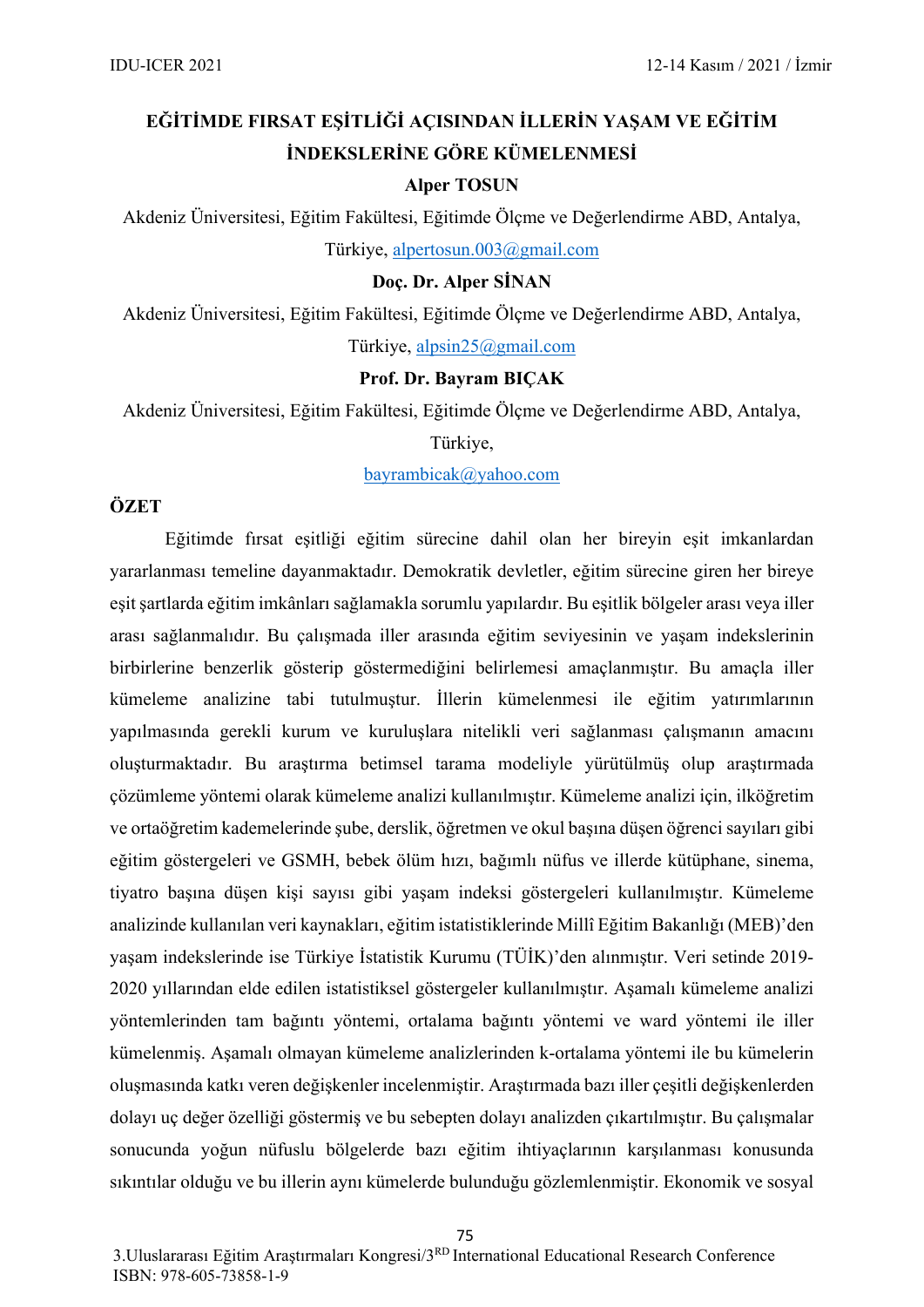açıdan yeterli imkânlara sahip olmayan illerin ise kendi içlerinde kümelendiği gözlemlenmiştir. Bu çalışma sonucunda eğitim eşitliği sağlamak için illere ekonomisine ve nüfusuna göre farklı eğitim planlamaları yapılması önem arz etmektedir.

**Anahtar sözcükler:** Eğitimde fırsat eşitliği, kümeleme analizi

# **CLUSTERING OF PROVINCES ACCORDING TO LIFE AND EDUCATION INDEX IN TERMS OF EQUAL OPPORTUNITY IN EDUCATION**

#### **ABSTRACT**

Equality of opportunity in education is based on the principle that every individual involved in the education process benefits from equal opportunities. Democratic states are the structures responsible for providing educational opportunities under equal conditions to every individual who enters the education process. This equality should be ensured between regions or between provinces. In this study, it was aimed to determine whether the education level and life indices among the provinces are similar to each other. For this purpose, provinces were subjected to cluster analysis. The aim of the study is to provide qualified data to the institutions and organizations that are necessary for the clustering of provinces and education investments. This research was carried out with a descriptive survey model and cluster analysis was used as an analysis method in the research. For cluster analysis, branches, classrooms, Education indicators such as the number of teachers and students per school, and life index indicators such as GNP, infant mortality rate, dependent population and the number of people per library, cinema and theater in provinces were used. The data sources used in cluster analysis were obtained from the Ministry of National Education in education statistics and from the Turkish Statistical in life indexes. Statistical indicators obtained from the years 2019-2020 were used in the data set. Provinces were clustered using the complate linkage method, the within groups linkage method and the ward method, which are among the stepwise clustering analysis methods. The variables that contributed to the formation of these clusters were examined with the k-means method, which is one of the non-staged clustering analyses. In the study, some provinces showed extreme value characteristics due to various variables and were excluded from the analysis for this reason. As a result of these studies, it has been observed that there are problems in meeting some educational needs in densely populated regions and these provinces are located in the same clusters. It has been observed that the provinces that do not have sufficient economic and social opportunities are clustered within themselves. As a result of this study, it is important to make different education plans according to the economy and population of the provinces in order to ensure education equality.

**Keywords:** Equal opportunity in education, cluster analysis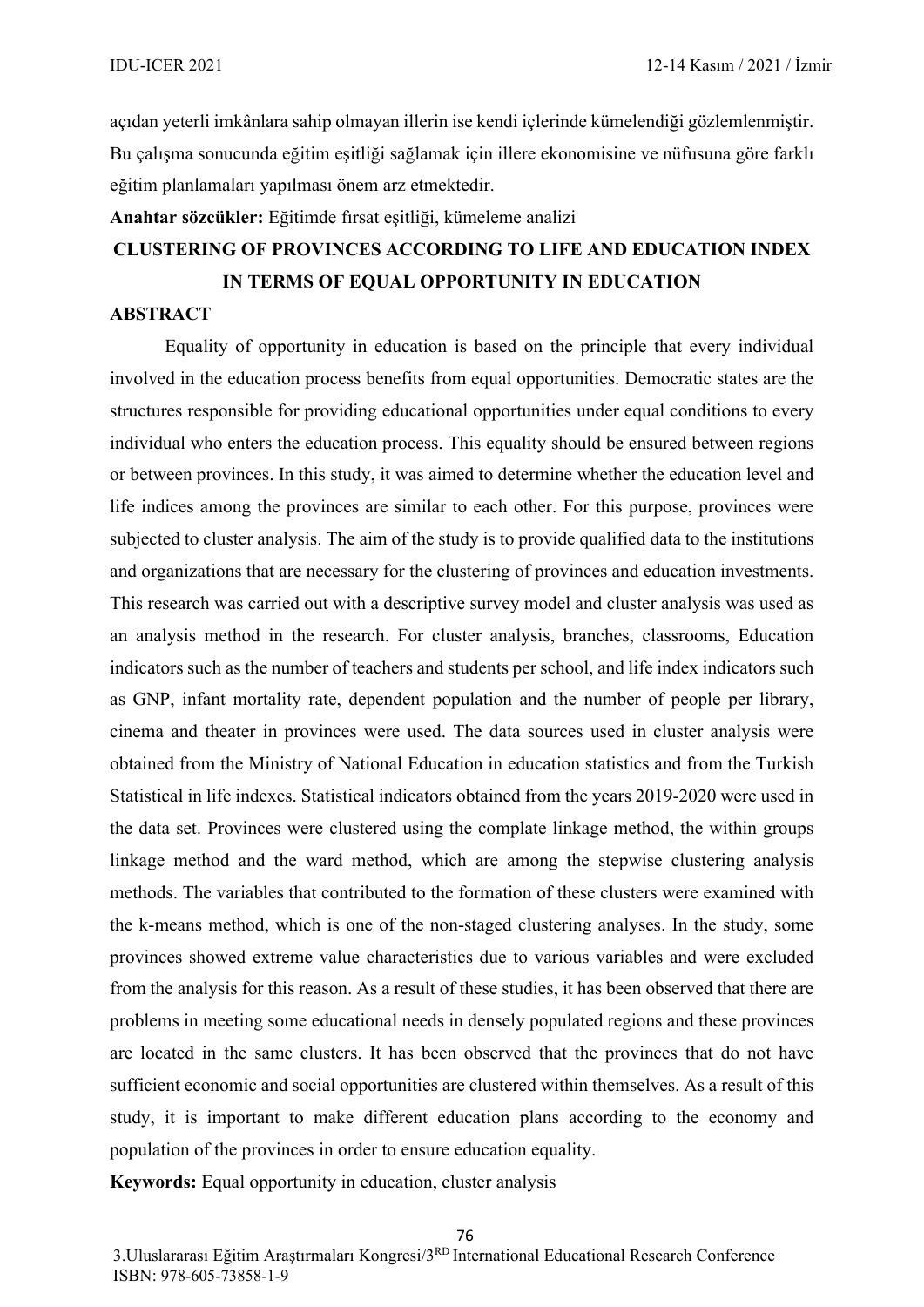# **YENİ ZELENDA VE TÜRKİYE OKUL ÖNCESİ EĞİTİM PROGRAMLARI KARŞILAŞTIRMASI**

**Zeynep Nur ANADOLU**

İzmir Demokrasi Üniversitesi, Sosyal Bilimler Enstitüsü, Okul Öncesi Eğitimi, İzmir, Türkiye, [zeynepanadolu35@gmail.com](mailto:zeynepanadolu35@gmail.com)

## **ÖZET**

Eğitim programı; öğrenene, okulda ve okul dışında planlanmış etkinlikler yoluyla sağlanan öğrenme yaşantıları düzeneğidir. Eğitim programları alanında uzman kişiler, daha kapsamlı ve betimleyici tanımlar yapmak için çeşitli araştırmalar yapmışlardır (Demirel, 2004). Eğitim programı, bireyde istenen yönde davranış değişikliği meydana getirmek amacıyla yapılan tüm etkinlikleri gösteren planlardır. Eğitim programları okulların temelini oluşturur (Erden, 2020) tanımlanmıştır. Okul öncesi çağındaki çocuklar beyin gelişimi açısından en hızlı, en yoğun geçtiği zamandadır ve bundan dolayı iyi hazırlanmış okul öncesi eğitim programı çocuklar için oldukça önem taşır. Alıcılarının en açık olduğu okul öncesi dönem çocuklarının maruz kaldıkları eğitim programlarının niteliğinin en üst seviyelerde olması özellikle günümüz şartlarına bakıldığında bir zorunluluk haline gelmektedir. Okul öncesi dönem çocuklarının yaratıcılık ve problem çözme becerilerinin desteklenmesi etkili bir okul öncesi eğitim programı ile mümkün olmaktadır. Eğitim programları ülkelerin ihtiyaçlarına göre oluşturulur. Okul öncesi eğitim ortamlarının tasarlanmasında ait olduğu ülkelerin eğitim programları etkili olmaktadır. Bundan kaynaklı okul öncesi eğitim programlarında sağlanan; program nitelikleri, eğitsel olanaklar, kabul şartları, okulda bulunma süresi, yaş grupları ayrımı, öğretmen kaynakları, okulların durumu farklı olmaktadır. Bu kapsamda çalışma okul öncesi eğitim programları açısından Türkiye (MEB 2013 Okul Öncesi Eğitim Programı) ve Yeni Zelanda (2017 Te Whàriki Programı) ülkelerinde uygulanan okul öncesi eğitim programını karşılaştırma amacını taşımaktadır. Çalışmada Türkiye (2013) ve Yeni Zelanda (2017) okul öncesi eğitim programları incelenmiş ve mevcut durum ortaya konmaya çalışılmıştır. Okul öncesi eğitime önem veren ve gelişmiş ülkeler arasında yer alan Yeni Zelanda okul öncesi eğitim programı olarak kullanılan Màori dilinde "dokuma halı" anlamına gelen Te Whàriki Programı ve ülkemizde kullanılan MEB 2013 Okul Öncesi Eğitim Programı tetkik edildiğinde benzerlik ve farklılıklar saptanmıştır.

**Anahtar sözcükler:** Eğitim programı, okul öncesi, karşılaştırma.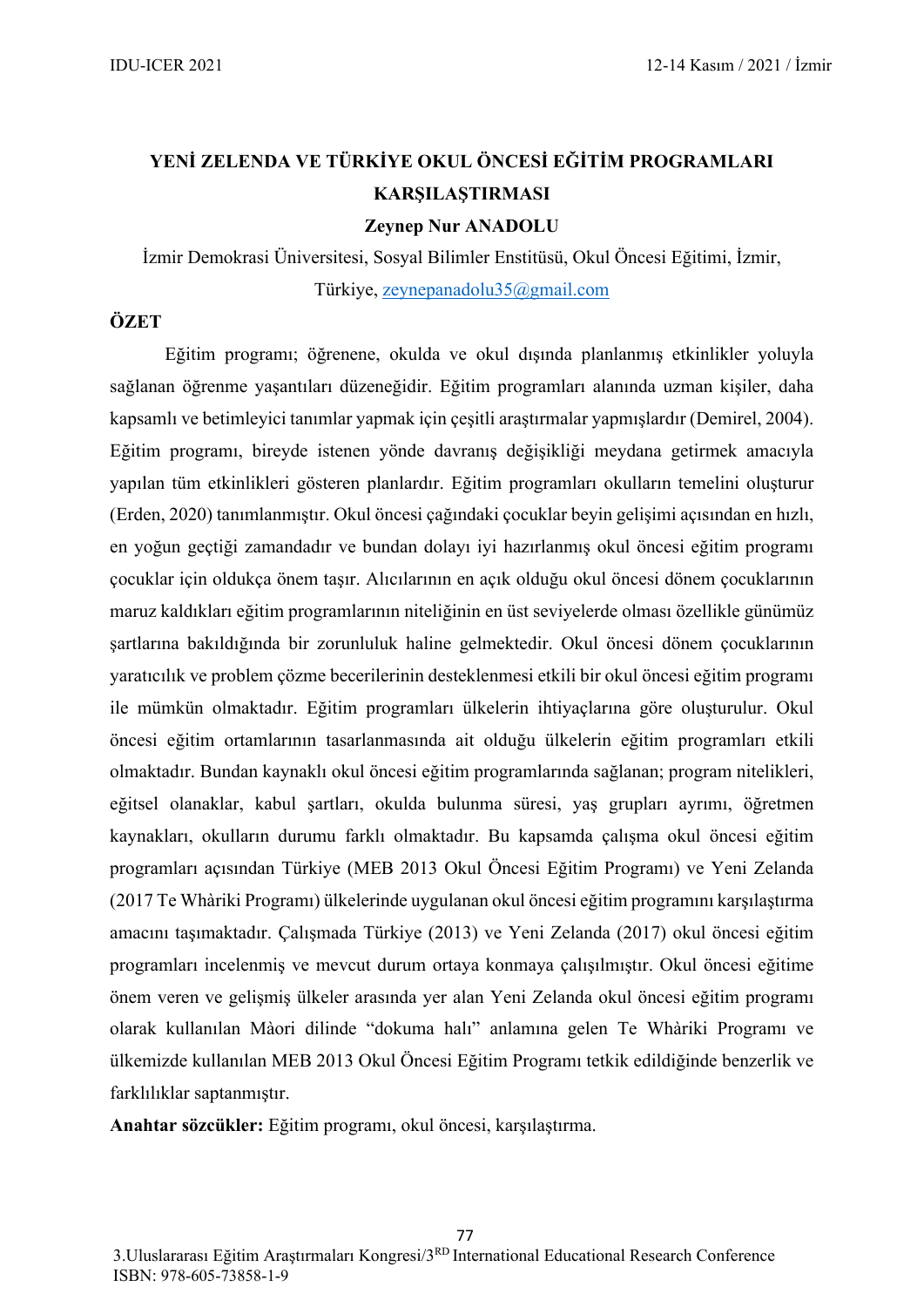# **THE COMPARISON OF PRE-SCHOOL EDUCATION PROGRAMS IN NEW ZEALAND AND TURKEY**

### **ABSTRACT**

The education program is a contrivance of the learning experience provided via planned activities in school and out of school to the learner. People who are experts in education programs have done various research to do more comprehensive and descriptive definitions (Demirel, 2004). The education program is a scheme which is shown all activities to generate behavioral change in the person in the desired direction. Education programs constitute the basis of schools (Erden, 2020), and are described in this way. The children in the pre-school era have the fastest and the most intensive brain improvement and that's why well-prepared preschool education program is so important for children. It becomes a necessity, especially when looking at today's conditions, that the quality of the education programs exposed to the preschool children, whose recipients are the most open, is at the highest level. Supporting the creativity and problem-solving abilities of pre-school children can be possible with the preschool education program. The education programs are formed according to the needs of countries. The education programs of the countries they belong to are effective in the design of pre-school education environments. That's why provided things such as qualification of the program, educational possibilities, acceptance conditions, timetable of occurrence in school, differentiation of age group, resources of teacher, the circumstance of schools can be different. In this sense, the study in terms of pre-school education programs, Turkey (MEB 2013 Preschool Education Program) and New Zealand (2017 Te Whàriki Program) has the aim of comparing the pre-school education program applied in their countries. In this research, Turkey (2013) and New Zealand (2017) Pre-school Education Program was examined, and their current station was tried to put forward. Similarities and differences were determined between the Te Whàriki Program, which means "woven carpet" in the Màori language, is used as a preschool education program in New Zealand, which gives importance to pre-school education and is among the developed countries, and MEB 2013 Pre-school Education Program used in our country.

**Keywords:** Education program, pre-school, comparison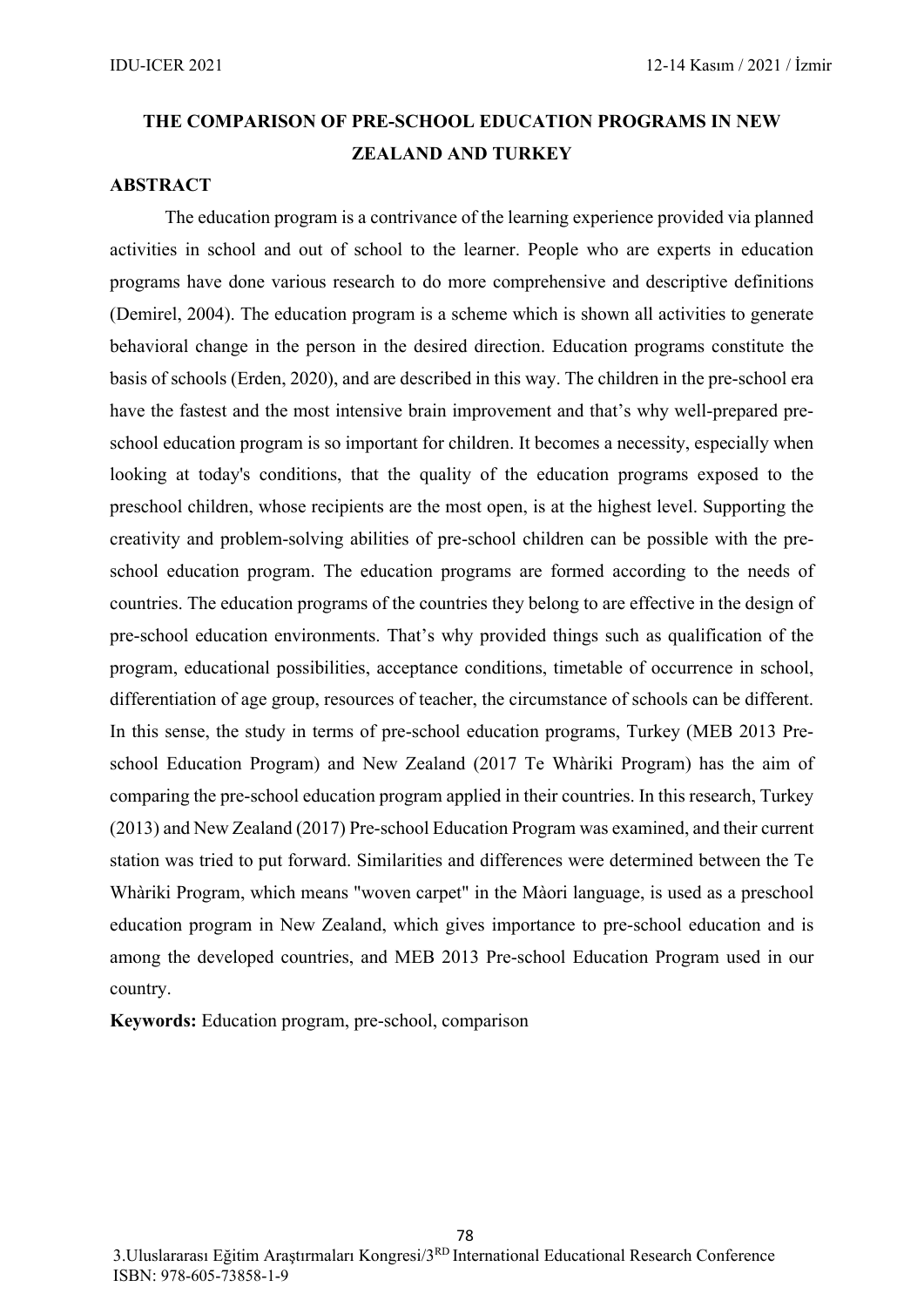# **ÜNİVERSİTE ÖĞRENCİLERİNİN İNGİLİZCE'YE YÖNELİK DİL ÖĞRENME İNANIŞLARI İlknur İLĞAR**

İzmir Demokrasi Üniversitesi, Eğitim Bilimleri Bölümü, İzmir, Türkiye,

[ilknurilgar@hotmail.com](mailto:ilknurilgar@hotmail.com)

#### **Prof. Dr. Şükran TOK**

İzmir Demokrasi Üniversitesi, Eğitim Bilimleri Bölümü, İzmir, Türkiye[,](mailto:sukran.tok@idu.edu.tr)

[sukran.tok@idu.edu.tr](mailto:sukran.tok@idu.edu.tr)

### **ÖZET**

Dil öğrenme inanışlarının, dil öğrenimi üzerinde etkili faktörlerden olduğu düşünülmektedir. Dil inanışlarının, varsayımlar, fikirler, problem çözme noktaları ve güdüleyici olduklarına dikkat çeken araştırmacılar, dil öğrenme inanışlarının öğrenme süreci üzerinde çok büyük etkisi olduğunu ileri sürmektedirler (Horwitz, 1988; Wenden, 1998). Ayrıca, dil öğrenme inanışlarının, öğretmenlerin öğrenci olarak geçmiş deneyimleri yüzünden eğitimcilerin üzerinde de öğrenenler kadar etkisi olduğu iddia edilmektedir. Bu deneyimlerin ve inanışların öğretme sürecine yansımaları tartışma konusudur. Bu araştırmanın amacı, yabancı dil öğrenen öğrencilerin dil öğrenme inanışlarını ve onların dil öğrenmeye yönelik deneyimlerini nasıl etkilediğini tespit etmektir. Nitel bir araştırma olan araştırma, 2021-2022 Güz döneminde dört gönüllü katılımcı ile yürütülecektir. Veriler, Horwitz'in Dil Öğrenme İnanışları Envanteri'nin beş boyutunu içeren yarı yapılandırılmış görüşme formu aracılığıyla toplanacaktır. Analizler için içerik analizi kullanılacaktır. Ek olarak, katılımcılara yabancı dile yönelik motivasyon ve öz-yeterlik ölçekleri uygulanması planlanmaktadır. Sonuçlar, bu çerçeve dikkate alınarak ele alınacaktır. **Anahtar sözcükler:** Dil öğrenme inanışları, dil öğrenme

# **LANGUAGE LEARNING BELIEFS OF UNIVERSITY STUDENTS TOWARDS ENGLISH**

#### **ABSTRACT**

Language learning beliefs are considered as one of the important factors on language learning. The researchers that have claimed language learning beliefs as assumptions, ideas, problem solving points, motivators about language learning have suggested that language beliefs have a great influence on the learning process (Horwitz, 1988; Wenden, 1998). Also, it's claimed that language learning beliefs have effects on educators as well as students because of their past experiences on language learning. The reflection of the experiences and beliefs on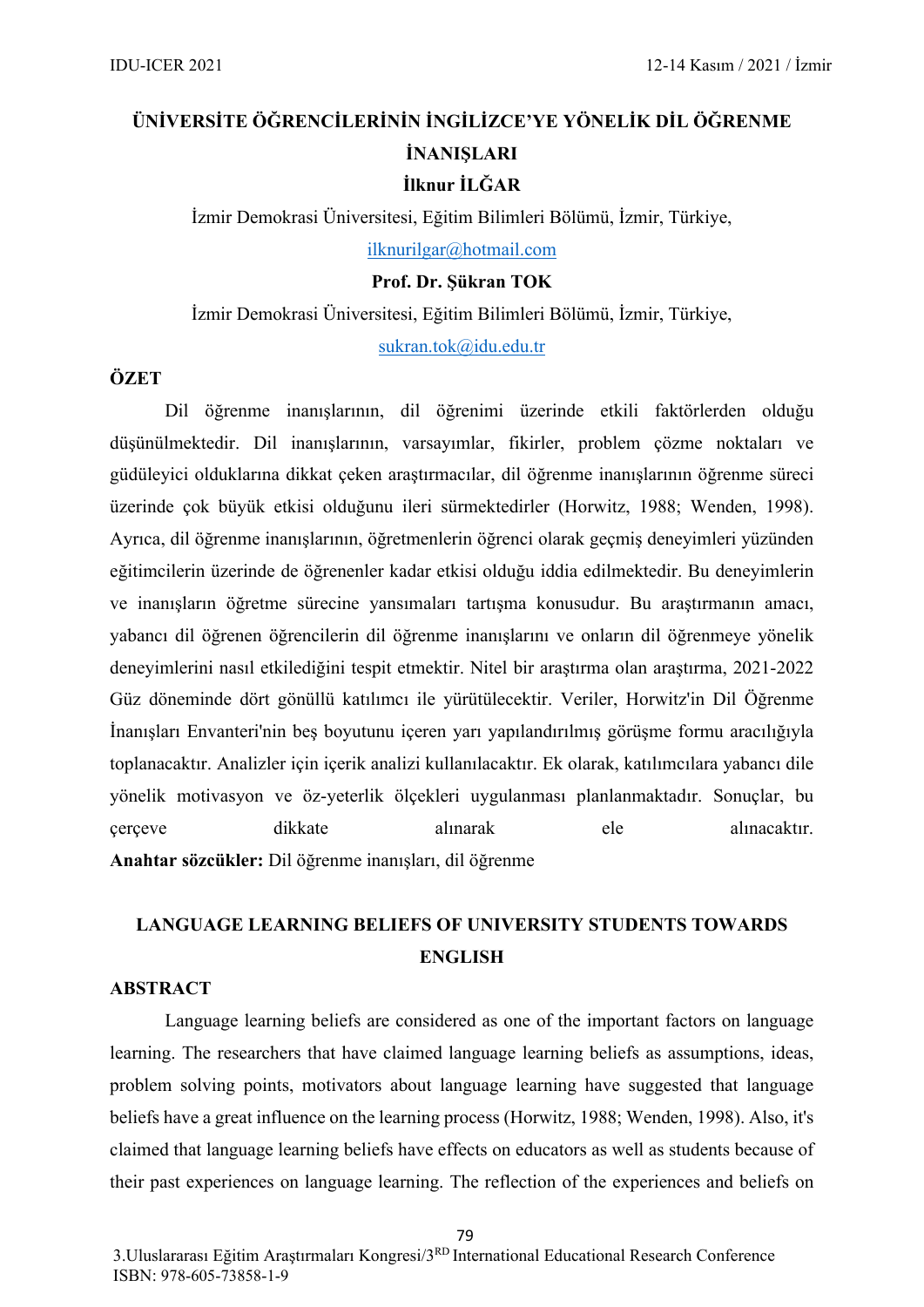students' learning process has been under debate. The aim of this study is to investigate the language learning beliefs of EFL learners, and how they affect learners' experiences towards language learning. The qualitative study will be conducted in 2021-2022 Fall semester with four volunteers. The data will be collected by using a semi-structured interview form that includes five dimensions of the Beliefs about Language Learning Inventory of Horwitz. The data will be analyzed by using content analysis. Additionally, motivation and self-efficacy scales towards foreign language learning will be given to the participants. The results will be discussed in this this framework. **Keywords:** Language learning beliefs, language learning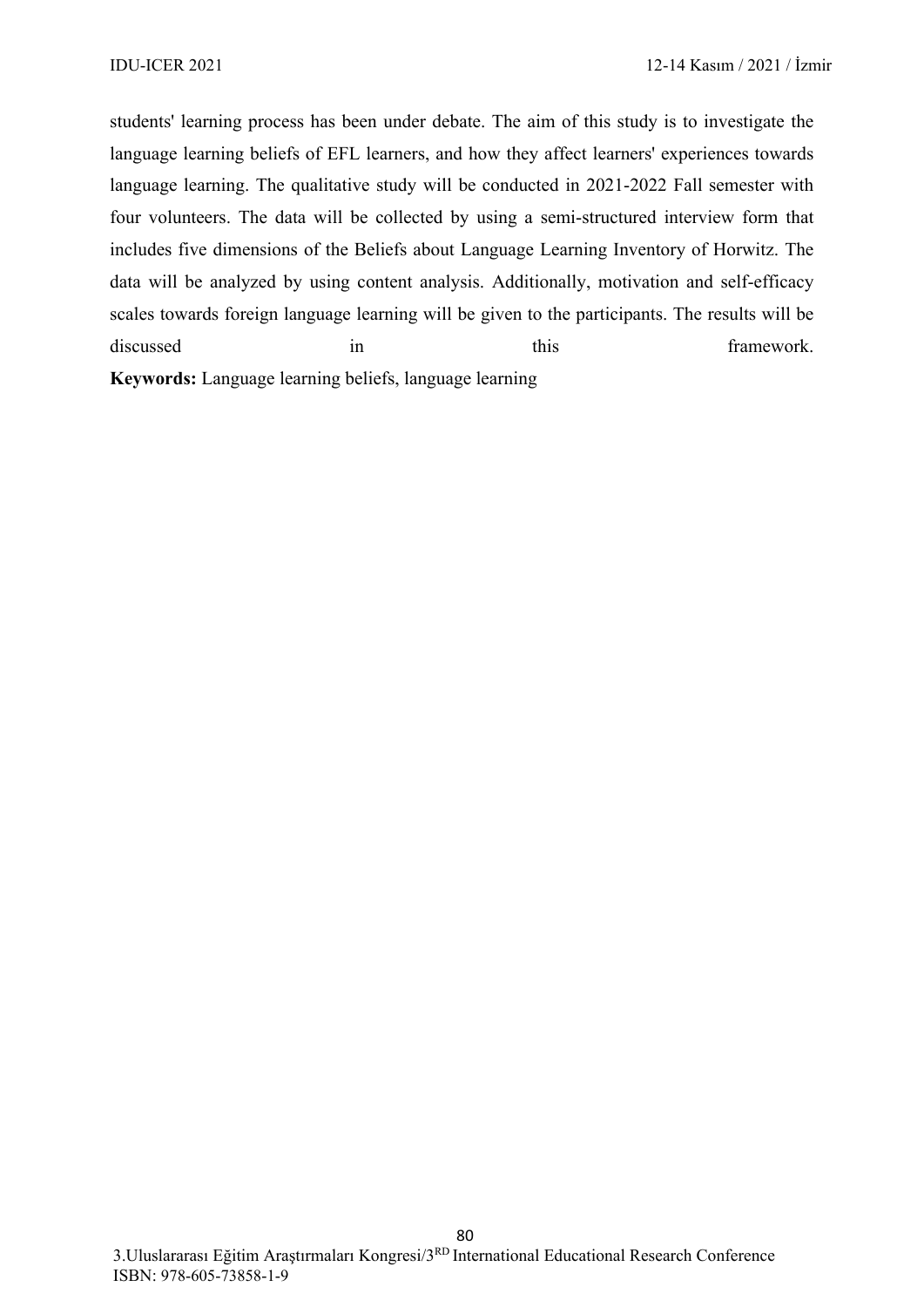# **ÖZ-ŞEFKAT, PSİKOLOJİK ŞİDDETE MARUZ KALMA VE KENDİNİ AFFETME ARASINDAKİ İLİŞKİDE NASIL BİR ARACI ROL ÜSTLENMEKTEDİR? Dr. Öğr. Üyesi Mine MUYAN-YILIK**

İzmir Demokrasi Üniversitesi, Eğitim Bilimleri Bölümü, Rehberlik ve Psikolojik Danışmanlık Anabilim Dalı, İzmir, Türkiye, [mine.muyan@idu.edu.tr](mailto:mine.muyan@idu.edu.tr)

### **Burcu BAYRAKTAR-UYAR**

İzmir Demokrasi Üniversitesi, Eğitim Bilimleri Bölümü, Rehberlik ve Psikolojik Danışmanlık Anabilim Dalı, İzmir, Türkiye, brcubayraktar $\omega$ gmail.com

#### **ÖZET**

Bu çalışmada Türkiye'deki üniversite öğrencileri arasında psikolojik şiddete maruz kalma ve kendini affetme arasındaki ilişkide öz-şefkatin ne ölçüde ve nasıl bir aracı rol üstlendiği incelenmiştir. Çalışmaya 203 üniversite öğrencisi katılmıştır. Veriler Heartland Affetme Ölçeği, Gözden Geçirilmiş Çatışma Taktikleri-2 Ölçeği ve Öz-Şefkat Ölçeği'nin Türkçe uyarlamaları ile kişisel bilgi formu aracılığı ile toplanmıştır. Yapılan boostrapped aracı analizi öz-şefkatin psikolojik şiddete maruz kalma ile kendini affetme arasındaki ilişkide anlamlı bir aracı olduğu sonucunu göstermiştir. Aracı analizi, öz-şefkatin tüm boyutlarının (özsevecenlik, ortak paylaşımların bilincinde olma, bilinçli farkındalık) bireysel katkılarını da ortaya çıkarmıştır. Bilinçli farkındalık anlamlı bir aracı olarak bulunmazken öz-sevecenlik ve ortak paylaşımların bilincinde olma psikolojik şiddete maruz kalma ve kendini affetme arasındaki ilişkide anlamlı aracılar olarak bulunmuşlardır. Araştırmanın bulgularına ilişkin çıkarımlar ve araştırmanın sınırlılıkları Türkiye'de üniversite öğrencilerinin deneyimledikleri yakın partner şiddeti kapsamında tartışılmıştır.

**Anahtar sözcükler:** Psikolojik şiddet, öz-şefkat, öz-sevecenlik, ortak paylaşımların bilincinde olma, bilinçli farkındalık, kendini affetme

# **HOW DOES SELF-COMPASSION WORK AS A MEDIATOR IN THE RELATIONSHIP BETWEEN PSYCHOLOGICAL VIOLENCE VICTIMIZATION AND SELF-FORGIVENESS?**

#### **ABSTRACT**

The current study investigated whether and how self-compassion served as a significant mediator in the relationship between psychological violence victimization and self-forgiveness among university students in Turkey. A total of 203 university students participated in the study. The data were collected through the Turkish adaptations of The Heartland Forgiveness Scale, The Revised Conflict Tactics-2 Scale and The Self-Compassion Scale, and a personal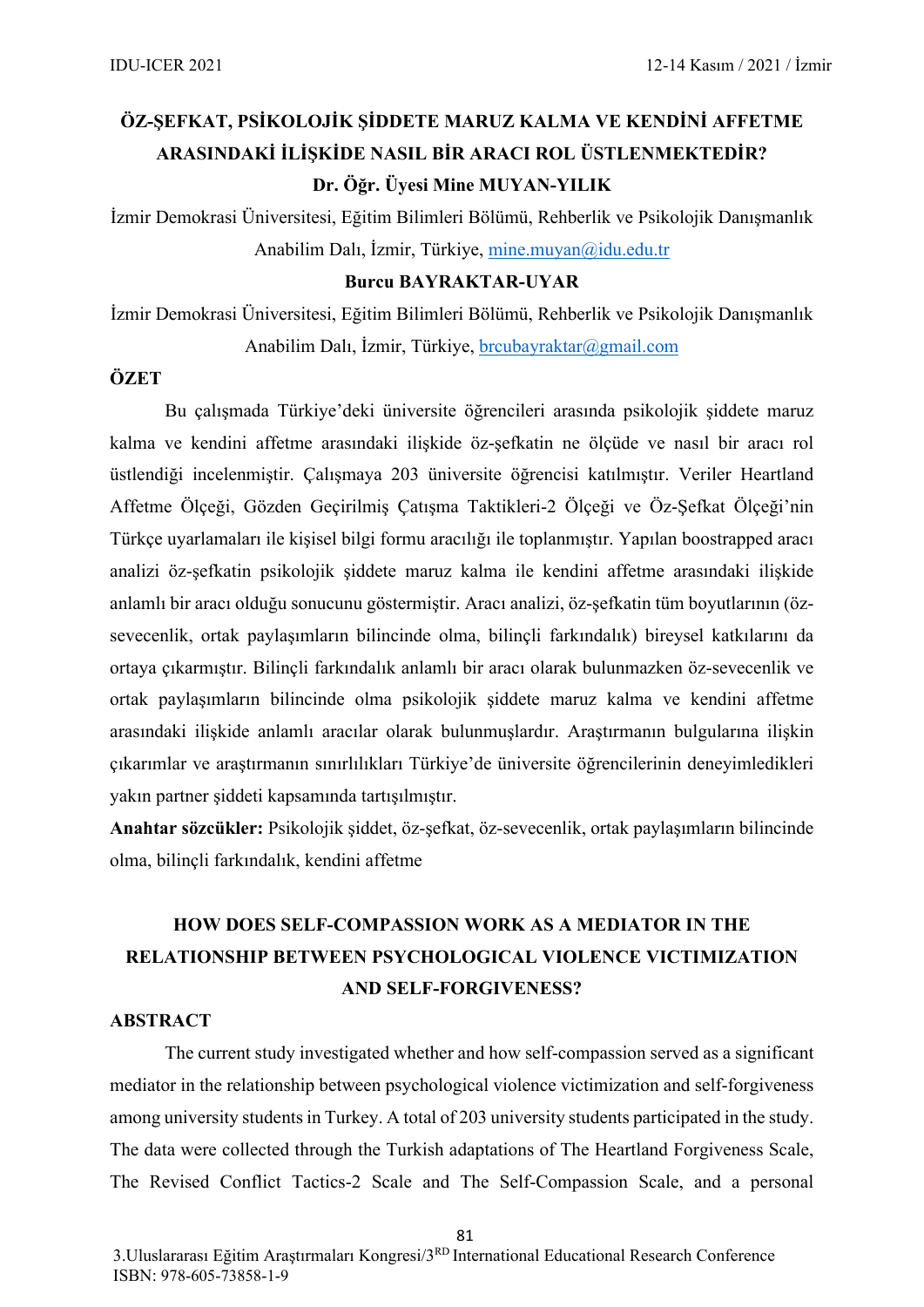information sheet. Conducting bootstrapped mediation analysis resulted in showing how selfcompassion served as a mediator in the link between psychological violence victimization and self-forgiveness. More specifically, mediation analysis revealed unique contributions of all components of self-compassion (i.e., self-kindness, common humanity, and mindfulness). Selfkindness and common humanity were found to be significant mediators while mindfulness failed to be a significant mediator in the relationship between psychological violence victimization and self-forgiveness. Some implications of the current findings and the limitations of the current study were discussed in the context of intimate partner violence victimization among university students in Turkey.

**Keywords:** Psychological violence, self-compassion, self-kindness, common humanity, mindfulness, self-forgiveness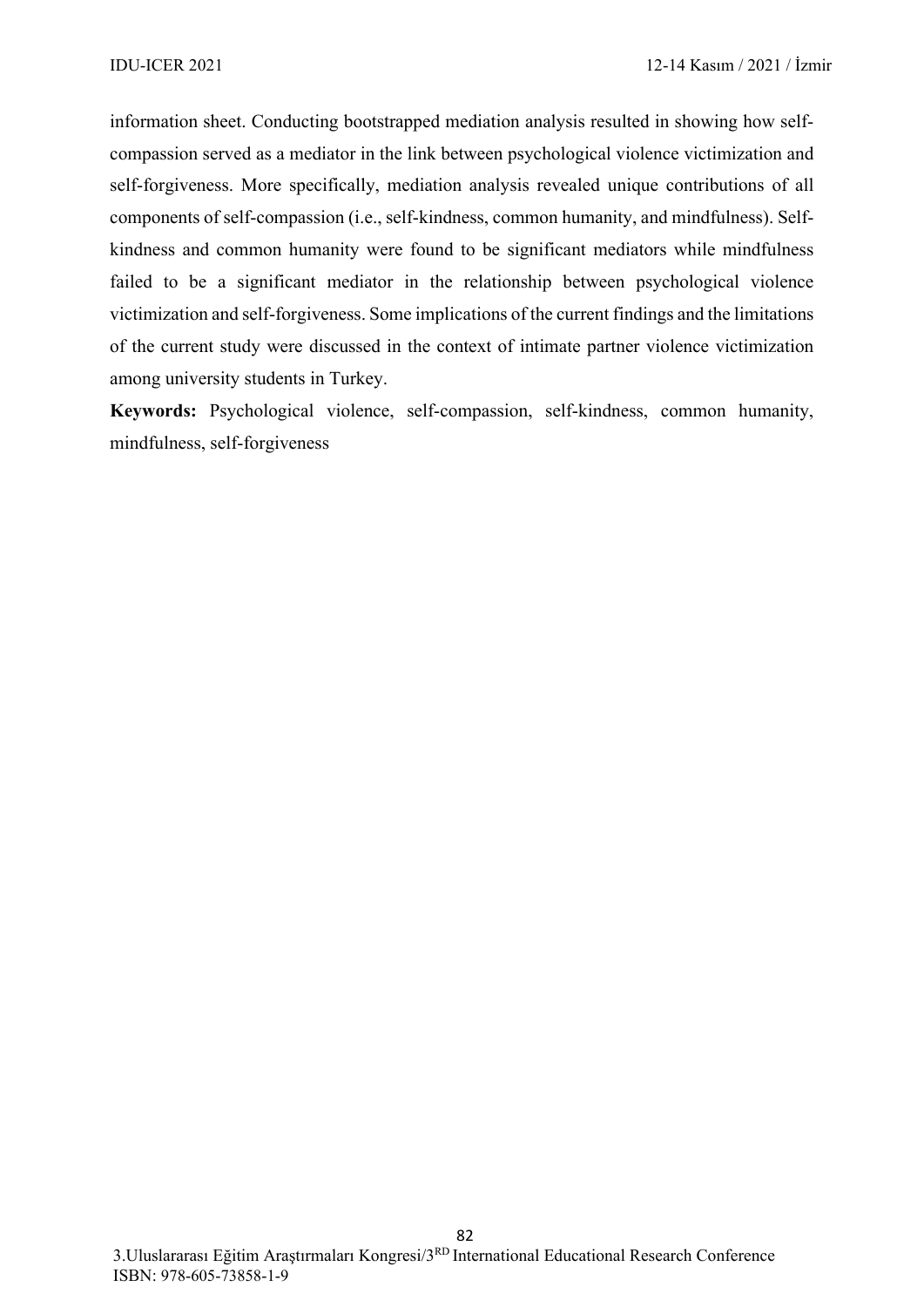# **GERÇEKÇİ MATEMATİK EĞİTİMİ TEMELLİ BİR ETKİNLİĞİN AKADEMİK BAŞARIYA ETKİSİ**

### **Dr. Öğr. Üyesi Bahar DİNÇER**

İzmir Demokrasi Üniversitesi, Matematik Eğitimi Anabilim Dalı, İzmir, Türkiye,

[bahar.dincer@idu.edu.tr](mailto:bahar.dincer@idu.edu.tr)

### **Duygu BEDİR**

Dokuz Eylül Üniversitesi, Matematik Eğitimi Anabilim Dalı, İzmir, Türkiye,

[duygumat35@gmail.com](mailto:duygumat35@gmail.com)

#### **Prof. Dr. Süha YILMAZ**

Dokuz Eylül Üniversitesi, Matematik Eğitimi Anabilim Dalı, İzmir, Türkiye,

[suha.yilmaz@deu.edu.tr](mailto:suha.yilmaz@deu.edu.tr)

#### **Kazım Çağlar ŞENGÜN**

Dokuz Eylül Üniversitesi, Matematik Eğitimi Anabilim Dalı, İzmir, Türkiye, [caglarsengun@gmail.com](mailto:caglarsengun@gmail.com)

#### **Dr. Yasin AKAY**

Millî Eğitim Bakanlığı, İzmir, Türkiye, [yasinakay35@hotmail.com](mailto:yasinakay35@hotmail.com)

### **ÖZET**

Bu çalışmada olasılık konusuna yönelik, Gerçekçi Matematik Eğitimi'nin teorik çatısı içerisinde yer alan matematikleştirme süreçlerinden biri olan yatay matematikleştirme sürecini içeren bir etkinliğin, ortaokul 8. Sınıf öğrencilerinin yatay matematikleştirme süreçlerindeki akademik başarılarına etkisini incelemek amaçlanmıştır. Çalışmada öğrencilerin ilgisini çekmek amacıyla olasılık konusundaki kavramlarla bağlantılı ve Gerçekçi Matematik Eğitimi yaklaşımına uygun olarak hazırlanmış bir etkinliğe yer verilmiştir. Araştırma deney- kontrol gruplu olarak deneme modelinde ön- test son- test uygulaması ile gerçekleştirilmiştir. Araştırmanın çalışma grubu, ülkemizin batı bölgesinde yer alan bir ortaokulun 8. Sınıf düzeyinde öğrenim gören 35 öğrenciden oluşmaktadır. Olasılık konusu, deney grubunda Gerçekçi Matematik Eğitimi temelli bir etkinlik uygulaması ile; kontrol grubunda ise geleneksel matematik öğretimi yaklaşımı ile ele alınmıştır. Araştırmada veri toplama aracı olarak olasılık konusu öğretim programı kazanımlarında yer alan kavram ve ifadelere yönelik olarak hazırlanmış 11 soruluk bir akademik başarı testi uygulanmıştır. Araştırmadaki verilerin analizinde Spss- 25 paket programından yararlanılmış olup, betimsel analizlerde frekans ve aritmetik ortalama değerlerine yer verilmiştir. Kolmogorov- Smirnov testi sonuçlarına göre, araştırmadan elde edilen veriler normal dağılım özelliği göstermediği için, verilerin ilişkisel analizinde parametrik olmayan analiz yöntemlerine yer verilmiştir. İstatistiksel olarak grup içi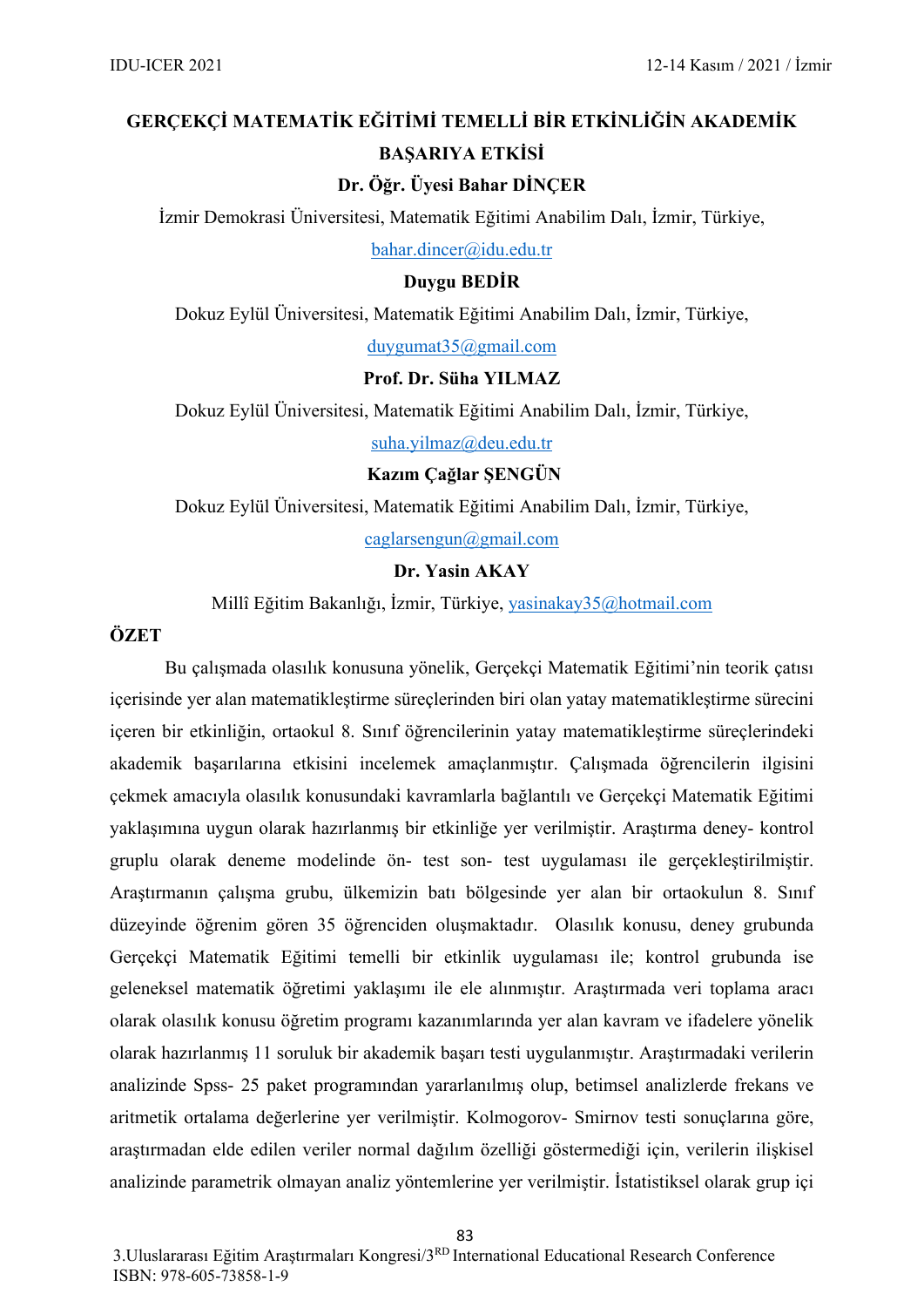test sonuçlarının analizi için Wilcoxon İşaretli Sıralar Testi, gruplar arası test sonuçlarının analizi için Mann - Whitney U Testi kullanılmıştır. Araştırmadan elde edilen sonuçlara göre deney ve kontrol grubunda yer alan öğrencilerin akademik başarı testi, ön test ve son test sonuçlarında son test lehine anlamlı bir farklılığın olduğu belirlenmiştir. Gruplar arası karşılaştırmada ise deney grubunda gerçekleştirilen Gerçekçi Matematik Eğitimi temelli etkinliğin olasılık konusuna yönelik kazanımların ediniminde, kontrol grubunda gerçekleştirilen geleneksel matematik eğitimi yaklaşımına göre istatistiksel olarak daha yüksek düzeyde başarı sağladığı saptanmıştır. Bu açıdan matematiksel kavramların öğretiminde Gerçekçi Matematik Eğitimi yaklaşımının etkili olduğu söylenebilir. Araştırma ile ilgili olarak daha çeşitli ve detaylı bilgi edinmek için, farklı ölçekler kullanılarak, daha geniş araştırma örneklemlerinde betimsel ve deneysel çalışmalar yapılabilir.

**Anahtar sözcükler:** Matematik Eğitimi, Gerçekçi Matematik Eğitimi, Olasılık Kavramı

# **THE EFFECT OF AN ACTIVITY BASED ON REALISTIC MATHEMATICS EDUCATION ON ACADEMIC SUCCESS**

#### **ABSTRACT**

In this study, an activity on probability, which includes horizontal mathematization, which is one of the mathematization processes within the theoretical framework of Realistic Mathematics Education, was included and it was aimed to examine the effect of this activity on the academic achievement of 8th grade secondary school students in horizontal mathematization processes. In order to attract the attention of the students, an activity based on the Realistic Mathematics Education approach and related to the concepts of probability was included in the study. The research was carried out with experimental and control groups in the experimental model with pre-test and post-test application. The study group of the research was consisted of 35 students studying at the 8th grade level of a secondary school located in the western region of our country. The subject of probability was taught with a Realistic Mathematics Education-based activity in the experimental group and with the traditional mathematics teaching approach in the control group. As a data collection tool in the research, an 11-question academic achievement test for the concepts and expressions in the curriculum acquisitions of the subject of probability was applied. Spss-25 package program was used in the analysis of the data in the research and frequency and arithmetic mean values were also included in the descriptive analysis. According to the Kolmogorov-Smirnov test results, since the data obtained from the study did not show normal distribution, non-parametric analysis methods were used in the relational analysis of the data. Wilcoxon Signed Ranks Test was used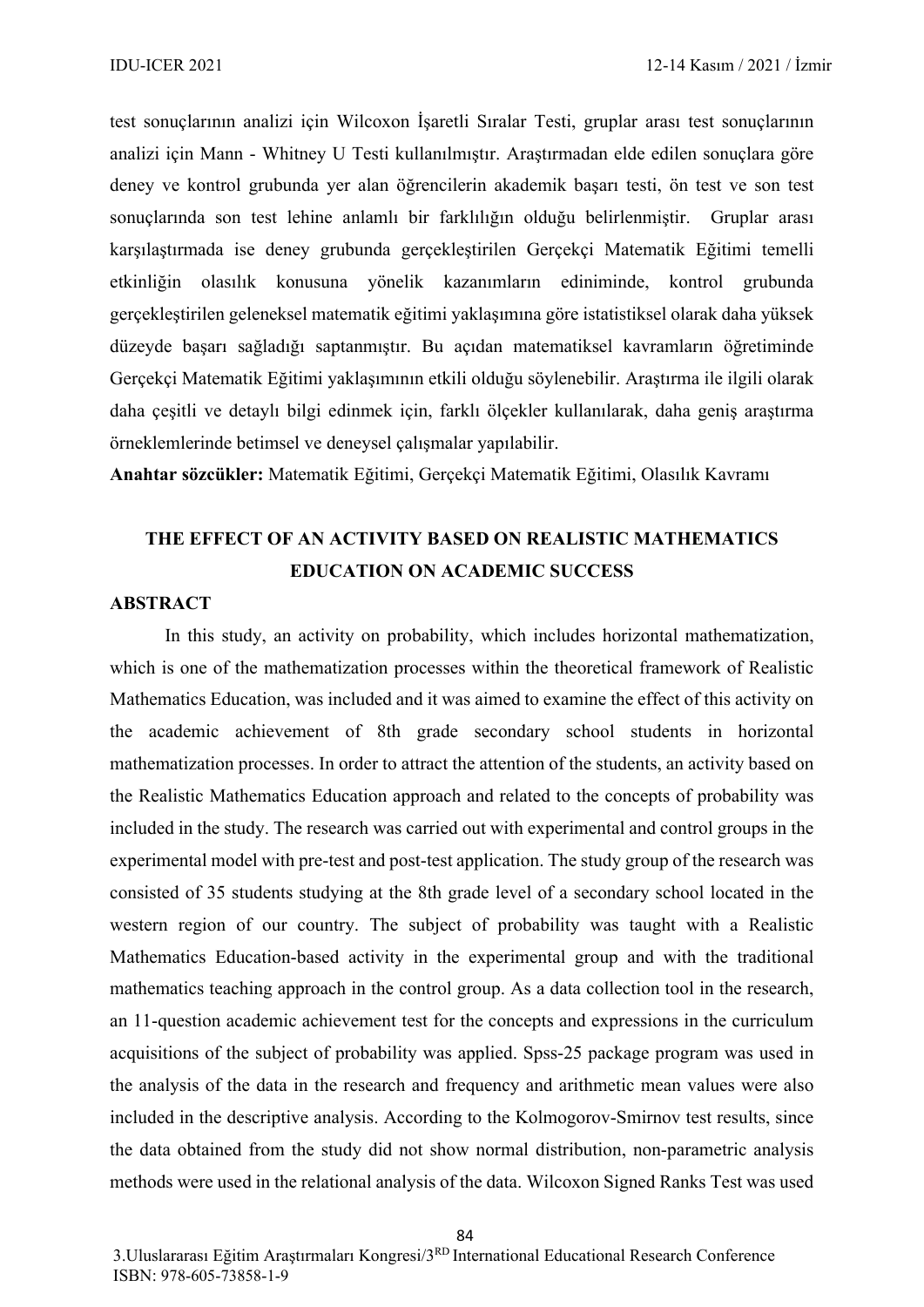for statistical analysis of intragroup test results and Mann - Whitney U Test was used for analysis of intergroup test results. According to the results obtained from the research, it was seen that there was a significant difference in favor of the post-test in the academic achievement test pre-test and post-test results of the students in both the experimental and control groups. In the comparison between the groups, it was determined that the activity based on Realistic Mathematics Education in the experimental group achieved a higher level of success in the acquisitions of the subject of probability than the traditional mathematics education in the control group. In this respect, it can be said that the Realistic Mathematics Education approach is effective in teaching mathematics. In order to obtain more and detailed information about the research, descriptive and experimental studies can be done on larger research samples using different scales.

**Key words:** Mathematics Education, Realistic Mathematics Education, The Concept of Probablity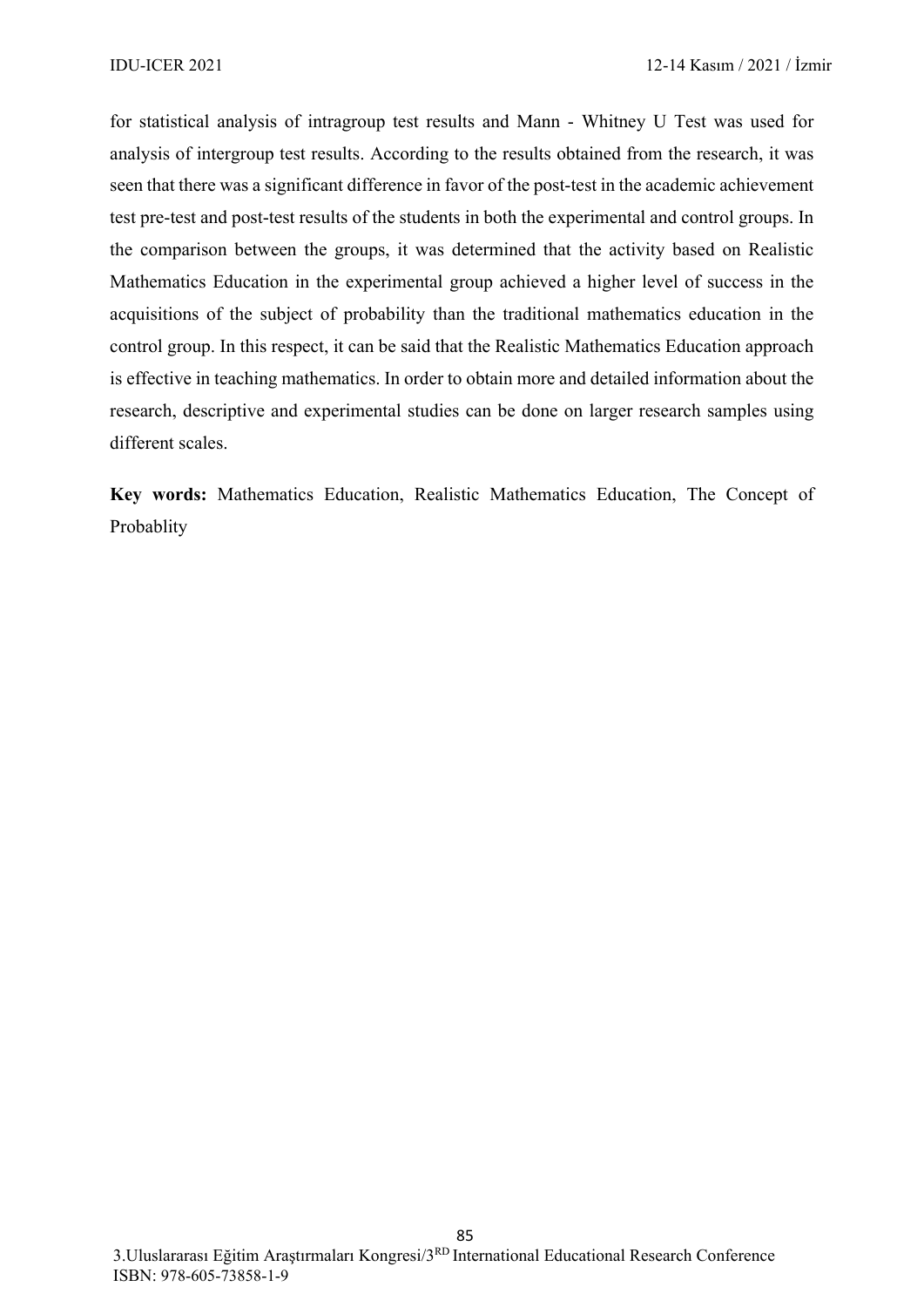# **OTİZM SPEKTRUM BOZUKLUĞU TANISI KONULMUŞ ÇOCUKLARDA FEN EĞİTİMİ: BİR LİTERATÜR TARAMASI Dr. Öğr. Üyesi Güliz KAYMAKCI**

Tokat Gaziosmanpaşa Üniversitesi, Eğitim Fakültesi, Özel Eğitim Bölümü, Tokat, Türkiye,

[gulizkaymakci@gmail.com](mailto:gulizkaymakci@gmail.com)

**Doç. Dr. Emre ÜNLÜ**

İzmir Demokrasi Üniversitesi, Eğitim Fakültesi, Özel Eğitim Bölümü, İzmir, Türkiye,

[emre.unlu@idu.edu.tr](mailto:emre.unlu@idu.edu.tr)

### **ÖZET**

Fen eğitimi ile öğrencilerde yaratıcılık, analitik düşünme, sorgulama ve problem çözme gibi becerilerin kazandırılmasının sağlanabiliyor olması nedeniyle fen eğitimi tüm öğrenciler için temel teşkil etmektedir. Bu bağlamda; özel eğitime ihtiyaç duyan öğrenciler de dahil olmak üzere tüm öğrenciler fen eğitimine ulaşabilir olmalıdır. Ancak özel gereksinimli öğrencilerden özellikle öğrenme güçlüğü, zihinsel engeli ve otizm spektrum bozukluğu olan öğrenciler fen bilgisi derslerini öğrenmede oldukça zorlanmaktadırlar. Özellikle günümüzde her 54 yenidoğandan birine otizm spektrum bozukluğu tanısı konulduğu düşünüldüğünde, gitgide artmakta olan otizm spektrum bozukluğu olan öğrencilerin, fen öğrenmeleri üzerine birçok çalışma gerçekleştirilmiştir. Bu çalışmada otizm tanısı konulmuş öğrencilerde fen eğitimine dair, ERIC veri tabanında 2010-2021 yılları arasında yayımlanan dergilerde yer alan çalışmalara yönelik literatür taraması yapılmıştır. Tarama sonucunda; otizm spektrum bozukluğu olan öğrencilerde genel olarak bilgisayar tabanlı ile laboratuvar uygulamaları yoluyla gerçekleştirilen fen öğretiminin etkili olduğu sonucuna ulaşılmıştır. Özellikle otizm spektrum bozukluğu olan öğrencilerin uyaranların özelliklerine dikkat etmede, soyut bilgileri anlamada, bilgiyi işleme süreçlerinde ve bilgiyi kullanmada güçlük çekmeleri, birden fazla seçenek arasından ilgili olanı tanımada sınırlı kalmaları, işitsel yolla öğrenmekten ziyade daha çok görsel yollarla öğrenen öğrenciler olmaları nedeniyle fen bilgisini öğrenmelerinde sorunların yaşanmasına neden olmaktadır. Bu nedenle argümantasyon yöntemi ile problem tabanlı öğrenme yoluyla gerçekleştirilen eğitimlerin de fen eğitiminde etkili olduğu belirlenmiştir. Literatür incelendiğinde bu alanda yapılan çalışmaların yetersiz olduğu görülmektedir. Bu bağlamda; çalışma sonucunda özellikle simülasyon yoluyla ya da sanal gerçeklik yöntemleri kullanılarak otizm spektrum bozukluğu tanısı konulmuş öğrencilerde fen eğitiminin etkililiği konularında çalışmalar yapılması önerilebilir.

**Anahtar sözcükler:** Özel eğitim, Fen eğitimi, Otizm spektrum bozukluğu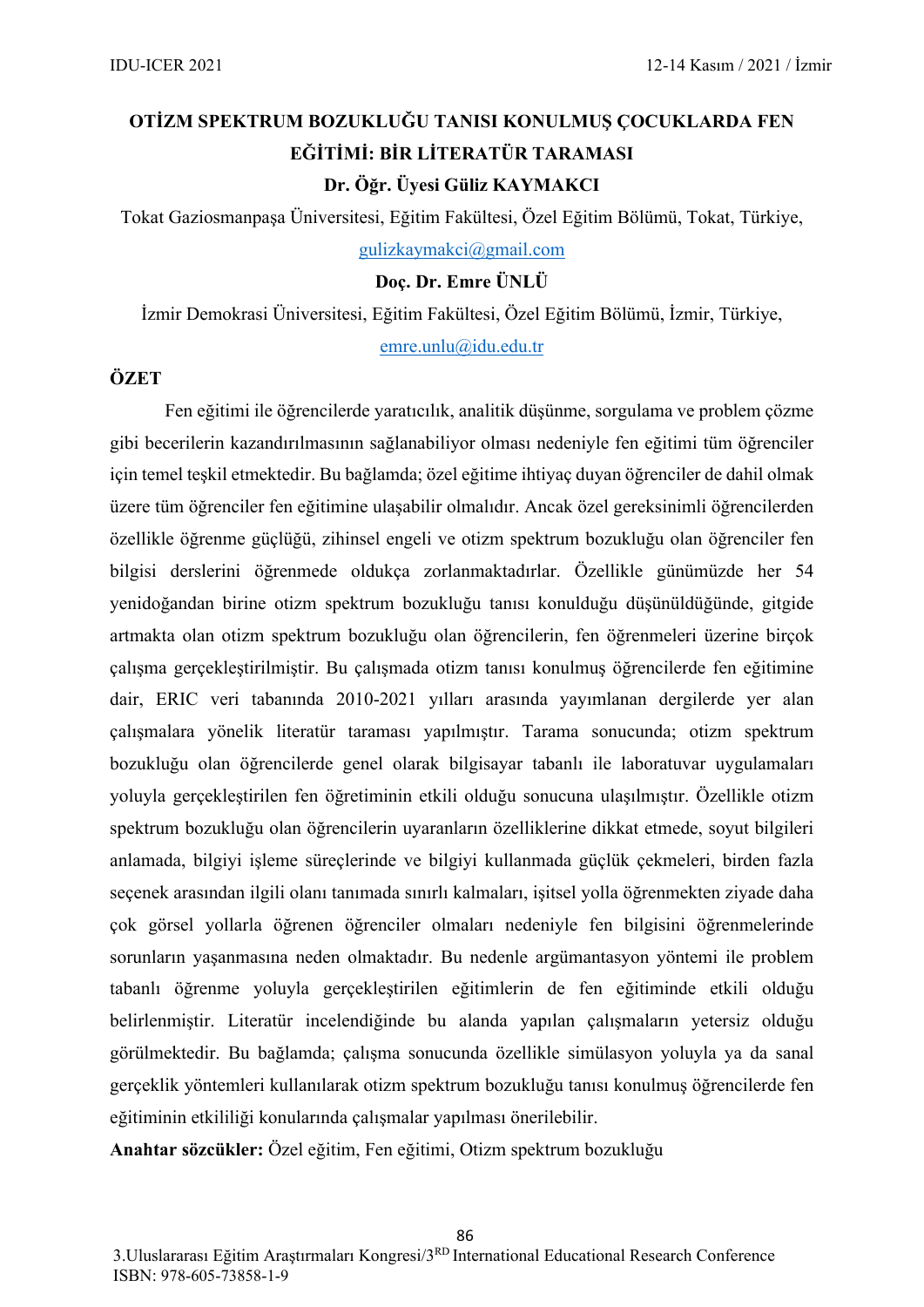# **SCIENCE EDUCATION FOR STUDENTS WITH AUTISM SPECTRUM DISORDER: A LITERATURE REVIEW**

#### **ABSTRACT**

Science education is the basis for all students, since it is possible to provide students with skills such as creativity, analytical thinking, questioning, and problem solving through science education. In this context; All students, including students with special needs, should have access to science education. However, students with special needs, especially those with learning difficulties, intellectual disabilities and autism spectrum disorders, have a hard time learning science lessons. Especially considering that one out of every 54 newborns is diagnosed with autism spectrum disorder, many studies have been carried out on the science learning of students with autism spectrum disorder, which is increasing day by day. In this study, a literature review was conducted regarding the studies published in the journals published between 2010-2021 in the ERIC database on science education in students diagnosed with autism. As a result of scanning; It has been concluded that science teaching, which is carried out through computer-based and laboratory applications, is effective in students with autism spectrum disorder. Particularly, students with autism spectrum disorder have difficulties in paying attention to the characteristics of stimuli, understanding abstract information, processing information and using information, being limited in recognizing the relevant one among more than one option, and being students who learn more visually rather than audibly, so there are problems in learning science. causing it to happen. For this reason, it has been determined that the trainings carried out through the argumentation method and problem-based learning are also effective in science education. When the literature is examined, it is seen that the studies in this field are insufficient. In this context; As a result of the study, it can be recommended to conduct studies on the effectiveness of science education in students diagnosed with autism spectrum disorder, especially through simulation or using virtual reality methods.

**Keywords:** Special education, Science education, Autism spectrum disorder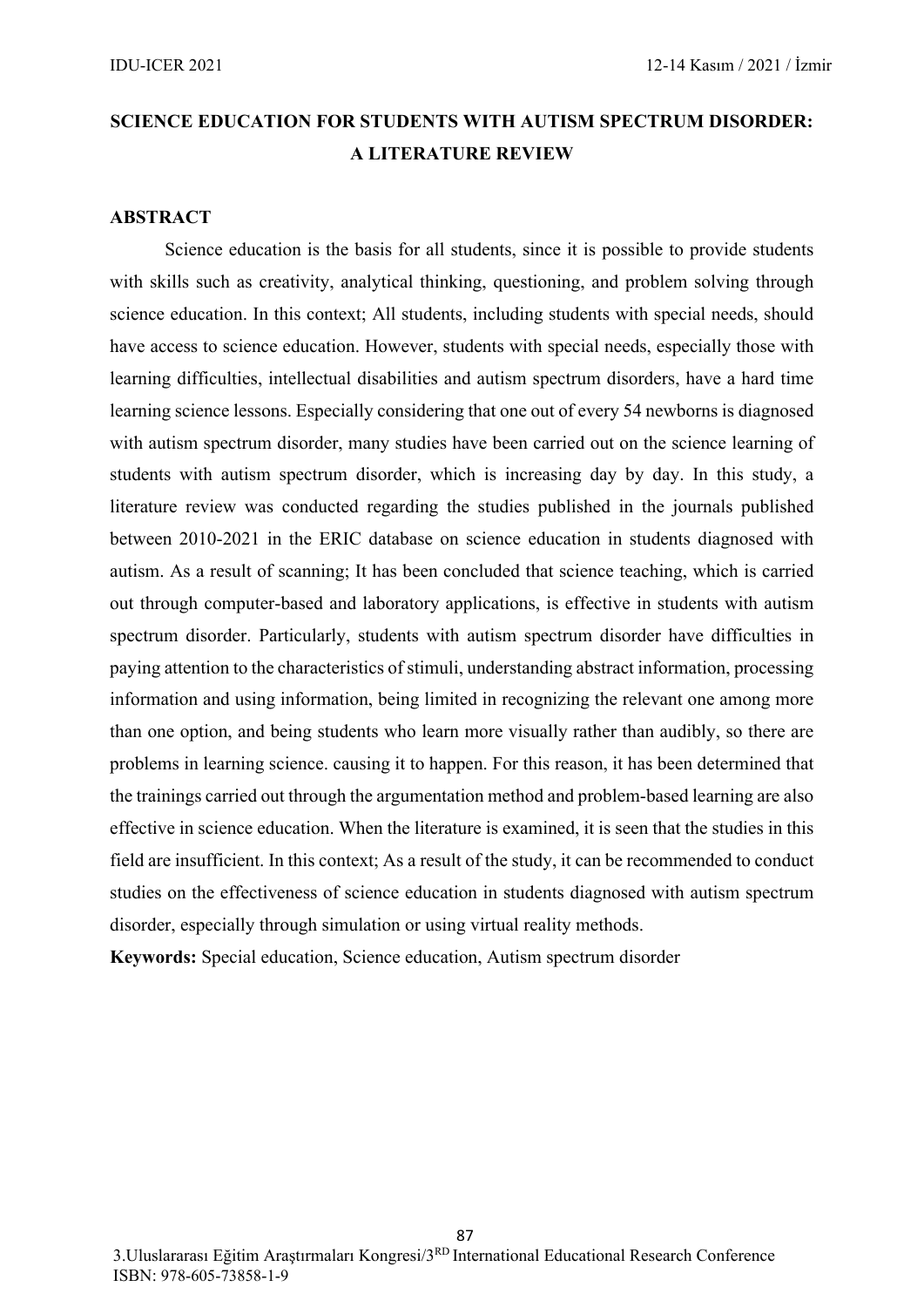# **TEACHING PRACTICUM DURING THE COVID-19 PANDEMIC: TEACHER AND STUDENT TEACHER EXPERIENCES FROM BIOLOGY AND EARLY CHILDHOOD EDUCATION FIELDS**

#### **Dr. Nazlı Ruya TAŞKIN BEDİZEL**

Balıkesir Üniversitesi, Necatibey Eğitim Fakültesi, Biyoloji Eğitimi Anabilim Dalı, [nazliruya@balikesir.edu.tr](mailto:nazliruya@balikesir.edu.tr)

### **Dr. Sinem GÜÇHAN ÖZGÜL**

Balıkesir Üniversitesi, Necatibey Eğitim Fakültesi, Biyoloji Eğitimi Anabilim Dalı, [sinem@balikesir.edu.tr](mailto:sinem@balikesir.edu.tr)

#### **ÖZET**

Son 50 yılda, eğitim açısından tüm dünyada gerçekleşen muazzam büyümenin yanı sıra, Covid-19 pandemisi ulusal eğitim sistemlerinin karşılaştığı en büyük zorluk olarak karşımıza çıkmaktadır. Covid-19 salgını, sadece seviyelerine ve ders çalışma sürelerine değil, programlarında ulaştıkları noktaya da bağlı olarak öğrencilerin, öğretmenlerin ve diğer eğitimcilerin hayatlarını farklı şekillerde alt üst etmiştir. Tüm eğitim kurumlarında, öğretmenler ve eğitimciler kendilerini yeni teknolojilere ve öğretme ve öğrenmenin yeni modellerine uyarlamak zorunda kalmış ve çevrimiçi öğrenmeye geçiş, birtakım zorlukları da beraberinde getirmiştir. Bu anlamda, Covid-19 salgını sırasında öğretmen eğitimi kurumlarının karşılaştığı temel zorluklardan biri, eğitim kurumlarındaki pratik deneyim ya da bunların eksikliği olmuştur. Bu bağlamda bu çalışmada, Covid-19 salgını sırasında biyoloji ve okul öncesi öğretmenlik uygulaması dersinin ayrıntılı olarak incelenmesidir. Biyoloji ve okul öncesi öğretmenlerinin ve öğretmen adaylarının öğretmenlik uygulaması dersine yönelik deneyimlerini, beklentilerini ve önerilerini tanımlamak için nitel bir yaklaşım kullanılmıştır. Araştırmanın katılımcıları 16 öğretmen adayı ve sekiz öğretmendir. Araştırmanın veri toplama aracı, 2020-2021 bahar yarıyılı sonunda öğretmenlik uygulama dersleri hakkında bilgi toplamak için oluşturulmuş çevrimiçi bir ankettir. Araştırmanın bulguları dokuz farklı bölüm altında incelenmiştir. Bu bölümler (1) avantajlar, (2) sınıftaki öğrenciler ve çocuklar, (3) uzaktan öğrenmeye ilişkin hazırbulunuşluk ve öz-yeterlik inançları, (4) öğrenci katılımı ve değerlendirme, (5) katılımı artırmak için kullanılan stratejiler, (6) dezavantajlar, sorunlar ve zorluklar, (7) daha iyi bir uygulama deneyimi için öneriler, (8) beklentiler ve (9) öğretmenlik mesleğine katkılardır. Çalışma sonuçları, öğretmen adaylarının neredeyse tamamının bu deneyimi zorlu ve zahmetli olarak tanımladığını göstermiştir. Zaman yönetimi, ekonomik olma, sanal öğrenme ortamlarında deneyim kazanma gibi faydalarına rağmen yüz yüze öğretmenlik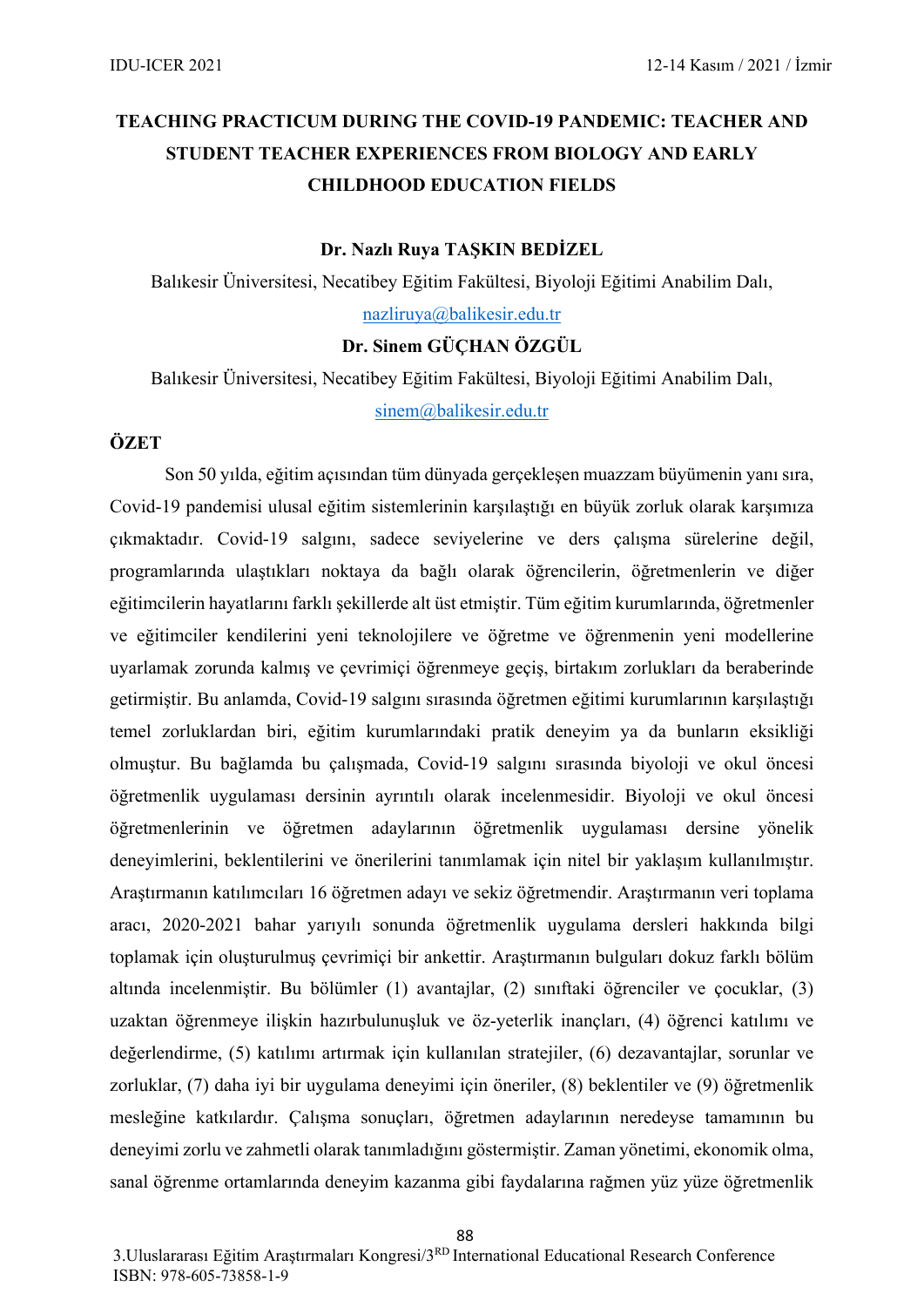uygulaması deneyimini tercih ettiklerini belirtmişlerdir. Dikkat süresinin kısalığı, sınıf yönetimi sorunları, teknik sıkıntılar, öğrencileri motive etme, öğrenci ve çocuk katılımının azlığı öğretmen adayları tarafından en çok dile getirilen sorunlardır. Öğretmen adayları, bu zorlukların üstesinden gelmek için hizmet öncesi öğretmen eğitimleri sırasında çevrimiçi uygulamalar ve öğrenme stratejileri hakkında daha fazla bilgi edinmeyi çözüm önerisi olarak sunmuşlardır. Her iki alandan öğretmenler de süreci zorlu olarak tanımlamışlardır. Öğretmenler, zaman yönetimi, tam karantinada bile iletişimi sürdürme ve sanal öğrenme ortamlarıyla deneyim sahibi olma gibi avantajlardan bahsetmişlerdir. Sınıf içi etkinliklerin farklılaşması, ilgili kişilerle sosyal iletişimin sağlanması ve teknik sıkıntılar en çok dile getirilen zorluklar olmuştur. Öğretmenler, öğretmen adaylarının zorlukların üstesinden gelmeleri için okul ortamında biraz zaman geçirmeyi, ders gözlemi sırasında daha fazla not almayı, teknolojiyi daha verimli kullanma becerisi kazanmayı, derslerde daha aktif olmayı ve daha fazla ders anlatmayı önermişlerdir. Çalışmadan elde edilen sonuçlar Covid-19 pandemisi gibi eğitimi kökünden etkileyen bir dönemde öğretmenlik uygulamalarında yer alan paydaşların deneyimlerini ve beklentilerini anlamak ve öğretmenlik uygulamalarının iyileştirilmesi ve geliştirilmesi açısından önem arz etmektedir. Çalışmanın farklı öğretmenlik alanlarında tekrarlanması ve elde edilen sonuçların birlikte değerlendirilmesi önerilmektedir.

**Anahtar sözcükler:** öğretmenlik uygulaması, Covid-19 pandemisi, biyoloji eğitimi, okul öncesi eğitimi

# **TEACHING PRACTICUM DURING THE COVID-19 PANDEMIC: TEACHER AND STUDENT TEACHER EXPERIENCES FROM BIOLOGY AND EARLY CHILDHOOD EDUCATION FIELDS**

### **ABSTRACT**

The last 50 years have seen tremendous growth worldwide in providing education at all levels, and Covid-19 seems to be the most significant challenge that the national education systems have ever faced. This pandemic has affected students' lives in different ways, depending not only on their level and the course of study but also on the point they have reached in their programs. Teachers and instructors in all educational institutions had to cope with the new technologies and innovative teaching and learning models. This move to distant learning has come with its share of challenges. During the Covid-19 epidemic, one of the most significant obstacles for teacher education colleges was the absence of practical experience in educational institutions. institutions or lack thereof. This study aimed to examine the biology and early childhood school practicum course during the Covid-19 pandemic. A qualitative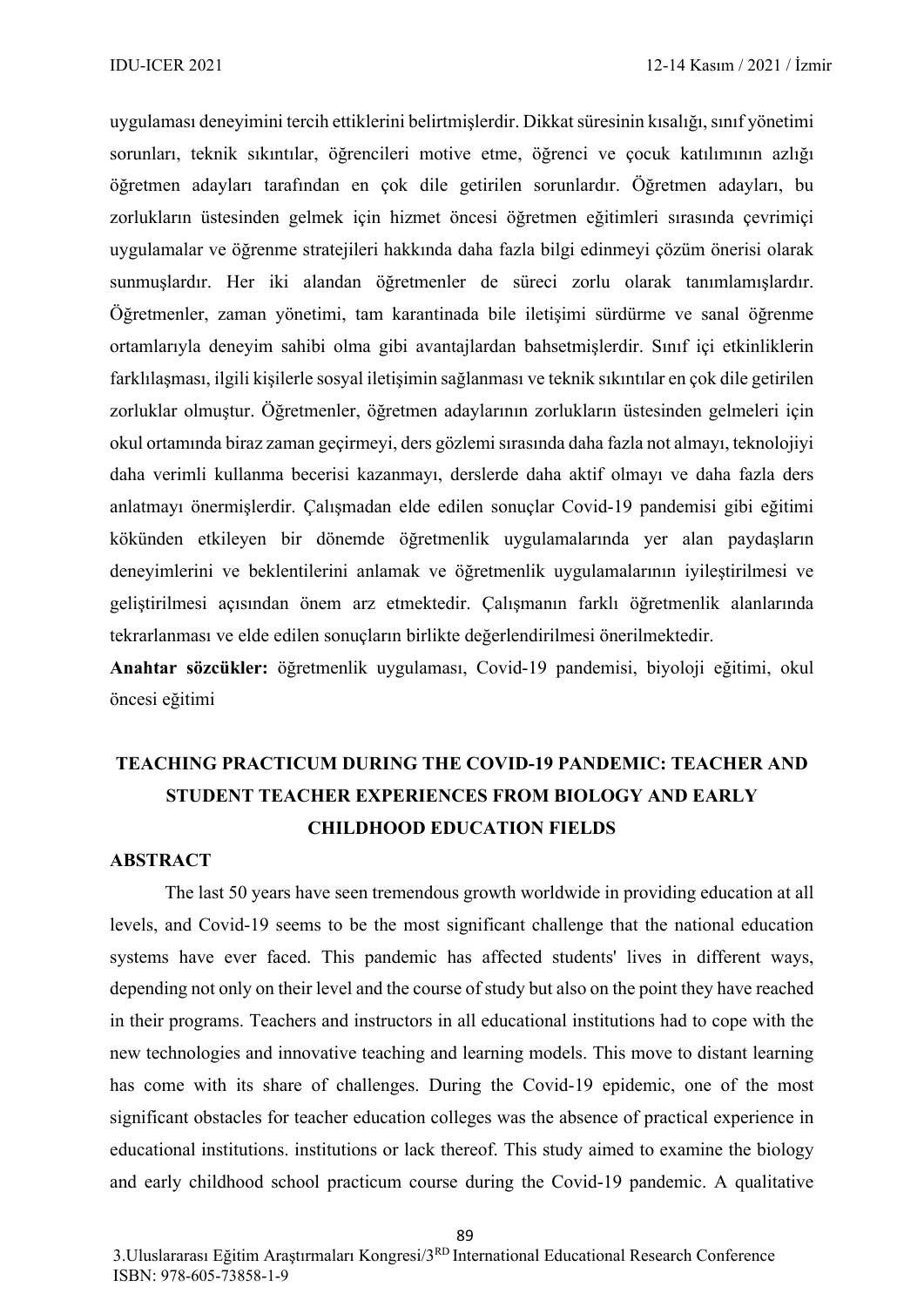approach was used to describe the biology and early childhood teachers' and student teachers' experiences, expectations and suggestions to enhance the school practicum course. Participants of the study were 16 student teachers and eight teachers. The data collection tool of the study was an online survey to collect information about teaching practicum courses at the end of the 2020-2021 spring term. The findings of the study were examined under nine different sections. These sections were (1) advantages, (2) students and children in the classrooms, (3) readiness and self-efficacy beliefs about distance learning, (4) student participation and assessment, (5) strategies used to increase participation, (6) disadvantages, problems and challenges, (7) suggestions for a better practicum experience, (8) expectations and, (9) contributions to the teaching profession. The study results indicated that nearly all of the student teachers defined this experience as challenging and demanding. Besides some benefits such as time management, economic savings, and gaining experience in virtual learning environments, they stated they preferred face-to-face teaching practice experience. Shortage of attention span, classroom management issues, technical troubles, motivating students, lack of student and children participation were the most mentioned struggles by the student teachers. Student teachers suggested learning more about applications and online learning strategies during their pre-service teacher training to overcome these challenges. Teachers from both fields also defined the process as challenging. Teachers mentioned advantages such as time management, maintaining communication even at full lockdown, and having experience with virtual learning environments. Differentiating classroom activities, maintaining social communication with related persons, and technical troubles were the most mentioned struggles. Teachers suggested spending some time in the school environment, taking more notes during observing lessons, gaining skills to use technology more efficiently, being more active during the lessons and teaching more classes for student teachers to overcome struggles. The results obtained from the study are important in terms of understanding the experiences and expectations of stakeholders involved in teaching practices and the improvement and development of teaching practices in a period such as the Covid-19 pandemic that deeply affects education. It is recommended that the study be repeated in different teaching areas, and the results obtained should be evaluated together.

**Keywords:** teaching practicum, COVID-19 pandemic, biology education, early childhood education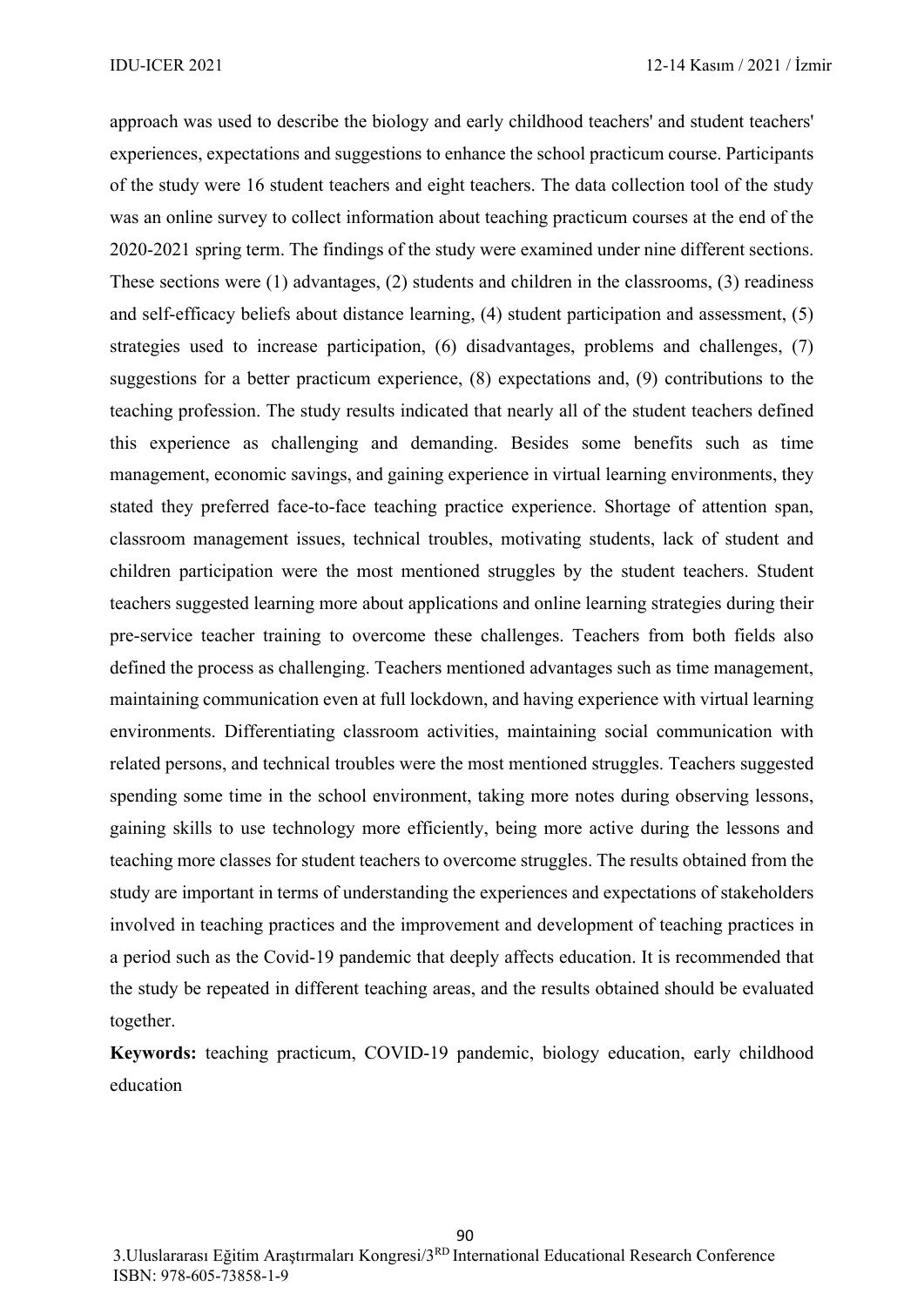# **GÖRME YETERSİZLİĞİNDEN ETKİLENMİŞ BRAİLLE OKUYUCULARININ OKUMA HATALARININ HATA ANALİZİ İLE İNCELENMESİ Dr. Öğr. Üyesi Fatih Emrah DEMİR**

Gaziantep Üniversitesi, Eğitim Fakültesi, Özel Eğitim Bölümü, Gaziantep, Türkiye, [drfatihemrahdemir@gmail.com](mailto:drfatihemrahdemir@gmail.com)

## **ÖZET**

Alanyazın incelendiğinde okuma hatalarının, salt bir hata olarak ele alınmasından çok bir ipucu olarak incelendiği görülmektedir. Bu noktada, okuma hatalarının hata analizi ile incelenmesinin gerekliliği ön plana çıkmaktadır. Bu araştırmanın amacı görme yetersizliğinden etkilenmiş ve okuma yazma aracı olarak kabartma yazı (Braille alfabesi) kullanan görme yetersizliğinden etkilenmiş öğrencilerin okuma hatalarının hata analizi ile incelenmesidir. Araştırma, betimsel araştırma modeli kullanılarak desenlenmiştir. Araştırmaya, Gaziantep ilinden 20 görme yetersizinden etkilenmiş birincil okuma yazma aracı olarak kabartma yazı kullanan öğrenci ile 20 tipik gelişim gösteren öğrenci katılmıştır. Veri toplama aracı olarak araştırmacı tarafından geliştirilen Bilgi Formu ile Karasu, Girgin ve Uzuner (2013) tarafından geliştirilmiş Formel Olmayan Okuma Envanteri kapsamındaki öykülerden ve değerlendirme araçlarından faydalanılmıştır. Okuma hata tiplerinin belirlenmesinde Davenport'un (2007) okuma hata türleri temel alınmıştır. Araştırma sonucunda, kabartma yazı okuyan görme yetersizliğinden etkilenmiş öğrenciler ile tipik gelişim gösteren öğrencilerin sergiledikleri bazı okuma hata türlerini sergilemede benzeştikleri ve bazı hata türlerinde farklılaştıkları bulunmuştur. Araştırmada, kabartma yazı okuyan görme yetersizliğinden etkilenmiş öğrencilerin toplam okuma hatalarının gören akranlarından daha yüksek olduğu bulunmuştur. Araştırmada ayrıca, kabartma yazı kullanan öğrencilerin okuduğunu anlama sürecinde dilin ipucu sistemlerini gören akranlarınınkine yakın şekilde kullandıkları bulunmuştur. Bu araştırma Türkiye'de kabartma yazı kullanan görme engelli öğrencilerin okuma becerilerine ilişkin oldukça sınırlı olan alanyazına katkıda bulunması açısından önemlidir. Araştırma bulguları tartışılarak, ileri uygulama ve araştırmalara yönelik önerilerde bulunulmuştur.

**Anahtar kelimeler:** Görme yetersizliği, Braille, Hata analizi

# **EXAMINING OF READING ERRORS OF BRAILLE READERS BY MISCUE ANALYSIS**

#### **ABSTRACT**

When the literature is examined, it can be concluded that reading errors are examined as clues rather than mere errors. At this point, the necessity of examining reading errors with

3.Uluslararası Eğitim Araştırmaları Kongresi/3RD International Educational Research Conference ISBN: [978-605-73858-1-9](callto:978-605-73858-1-9)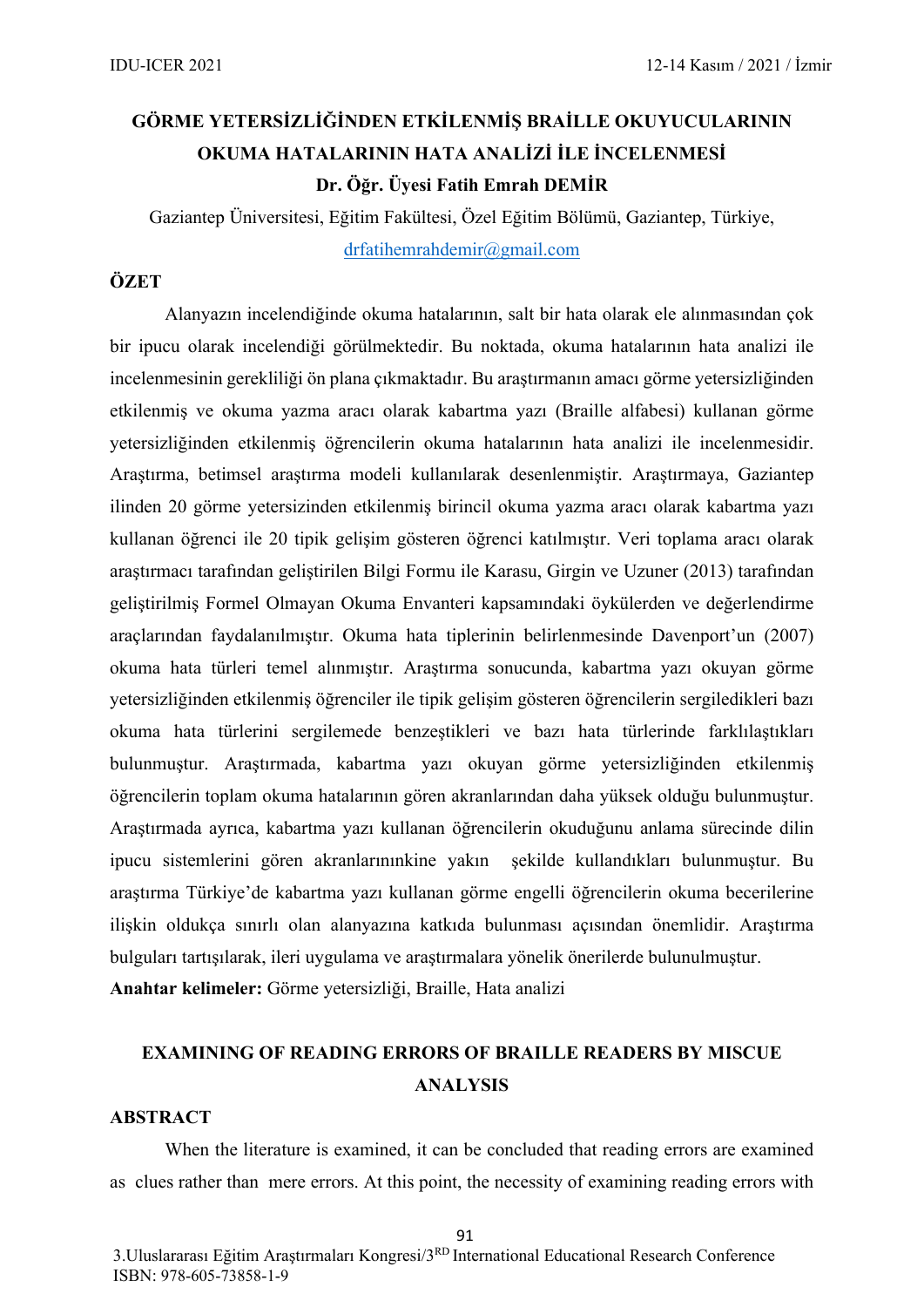miscue analysis comes to the fore. This study aimed to examine the reading errors of blind students who use Braille as a literacy tool by error analysis. The research was designed using the descriptive research model. Twenty visually impaired students using braille as the primary literacy tool and 20 typically developing students from Gaziantep province participated in the study. As data collection tools, the Information Form developed by the researcher and the stories and evaluation tools within the Informal Reading Inventory developed by Karasu, Girgin, and Uzuner (2013) were used. Davenport's (2007) reading error types were used to determine the reading error types. As a result of the research, it was found that students with visual impairment and typically developing students were similar in exhibiting some types of reading errors. However, they differed in few types of reading errors. In the study, it was found that the total reading errors of the visually impaired students who were higher than their sighted peers. In the study, it was also found that students with visual impairments use language clue systems in the process of reading comprehension similar to those of their sighted peers. This study is significant in terms of contributing to the very limited literature on the reading skills of visually impaired students using braille in Turkey. The research findings were discussed, and suggestions were made for further implementations and studies.

**Keywords:** Visual disability, Braille, Error analysis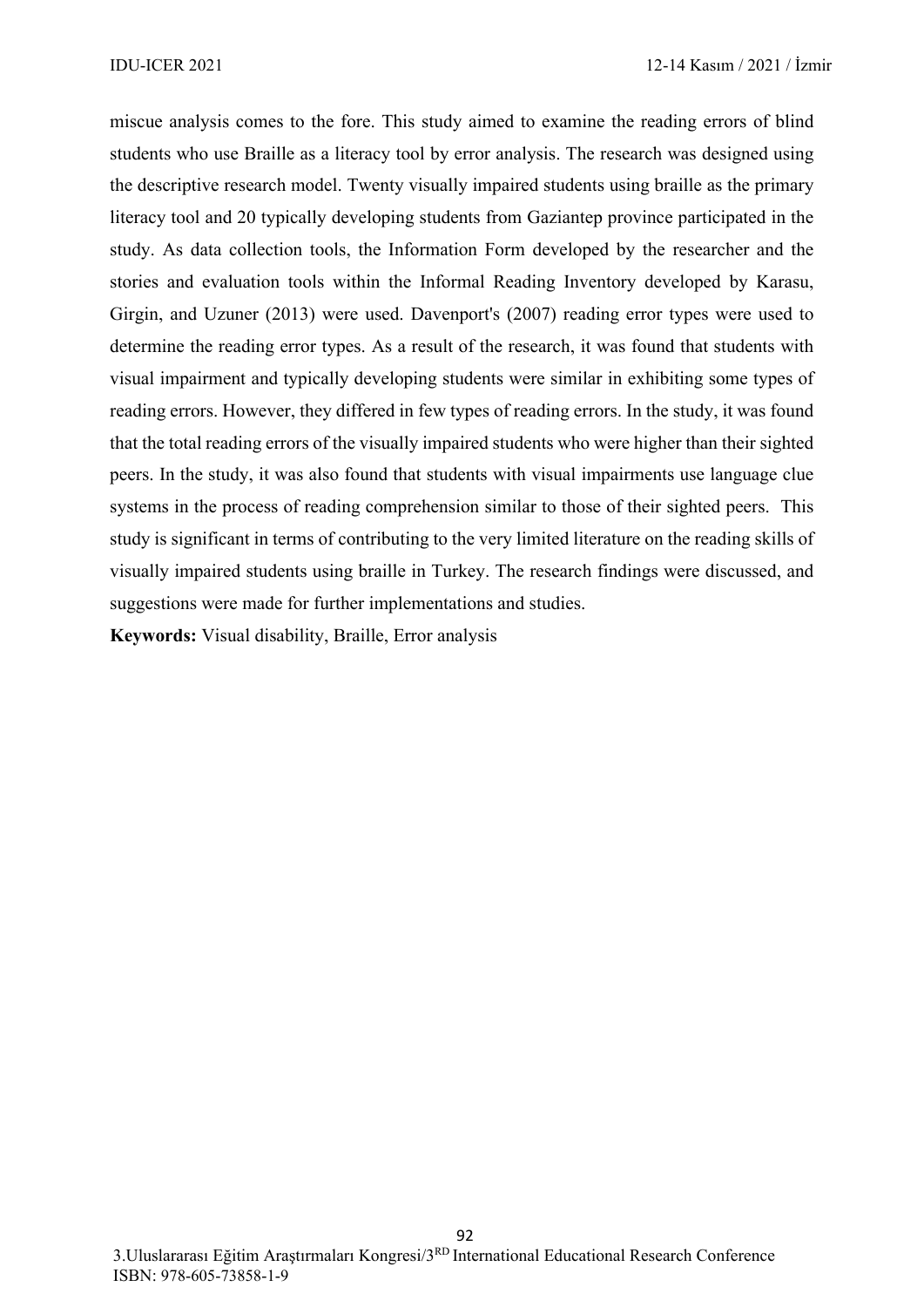# **OKUL ÖNCESİ DÖNEM (3-6 YAŞ) RESİMLİ HİKÂYE KİTAPLARININ İÇERİK VE RESİMLEME ÖZELLİKLERİ AÇISINDAN İNCELENMESİ\***

**Özben SEMERCİ** 

Poyrazdamları İlkokulu, Manisa, Türkiye, [ben\\_egome@hotmail.com](mailto:ben_egome@hotmail.com)

**Doç. Dr. Ümüt ARSLAN**

İzmir Demokrasi Üniversitesi, Eğitim Fakültesi, Eğitim Bilimleri Bölümü, Rehberlik ve Psikolojik Danışmanlık Anabilim Dalı, İzmir, Türkiye, [umut.arslan@idu.edu.tr](mailto:umut.arslan@idu.edu.tr)

### **ÖZET**

Okul Öncesi Dönem (3-6 Yaş) Resimli Hikâye Kitaplarının İçerik ve Resimleme Yönünden İncelenmesi başlıklı bu araştırmada, 2015-2020 yılları arasında yayınlanan okul öncesi çocuklara yönelik hikâye kitaplarının içerik ve resimleme bakımından incelenmesi amaçlanmıştır. Araştırmanın evrenini 2015-2020 yılları arasında yayınlanan okul öncesi resimli hikâye kitapları oluşturmaktadır. Dilbilgisi, resimleme, tür ve içerik, yazar ve kitap bilgileri, hikâyedeki karakter özellikleri yönünden farklı içerik özelliklerine sahip, farklı yayınevlerinden rastgele örnekleme yöntemiyle seçilmiş toplam 20 adet resimli hikâye kitabı araştırmanın örnekleminin oluşturmaktadır. Verilerin toplanması amacıyla doküman incelemesi yapılmıştır. Verilerin çözümlenmesinde betimsel analiz kullanılmıştır. Araştırma sonucunda okul öncesi dönem resimli hikâye kitaplarının içerik ve resimleme özellikleri bakımından yaş grubuna uygunluğu sonucuna ulaşılmaya çalışılmıştır. Araştırma sonucunda incelenen resimli hikâye kitaplarından yalnızca bir tanesinin sayfa sayısının yaş grubuna göre fazla olduğu belirlenmiştir. Bunun yanı sıra incelenen tüm kitaplarda noktalama işaretlerine dikkat edilmiş olup, kitapların 17 tanesinde kurallı cümle yapıları göze çarparken, 3 tanesinde devrik cümle yapıları kullanıldığı belirlenmiştir. Ayrıca 15 kitapta anlatım, üslup sade ve akıcı olurken, 5 kitapta anlatımın karmaşık olduğu belirlenmiştir. İncelenen kitapların tümünde resim/metin ilişkisine dikkat edildiği görülmektedir. 19 kitapta resimlemelerin renkli olduğu görülürken, yalnızca 1 kitapta resimlemenin siyah-beyaz yapıldığı görülmektedir. Resim özelliği açısından bakıldığında 8 kitapta resimlemeler gerçekçi yapılırken, 12 kitapta gerçek olmayan, hayali resimlemelerin yapıldığı görülmektedir. Kitaplardaki ana karakterlerin daha çok insan ve hayvan oldukları belirlenmiştir. Karakterler 12 kitapta hayal ürünü olurken, 8 kitapta gerçek hayattan olduğu görülmüştür. Yönlendirme 16 kitapta olumlu yönde olurken, sadece 1 kitapta olumsuz yönlendirme yapıldığı görülmüştür, 3 kitapta da hiçbir yönlendirme yapılmamıştır. **Anahtar sözcükler:** Okul öncesi dönem, resimli hikâye kitabı, resimli hikâye kitabı özellikleri

\* İzmir Demokrasi Üniversitesi, Eğitim Yönetimi tezsiz yüksek lisans proje ödevinden üretilmiştir.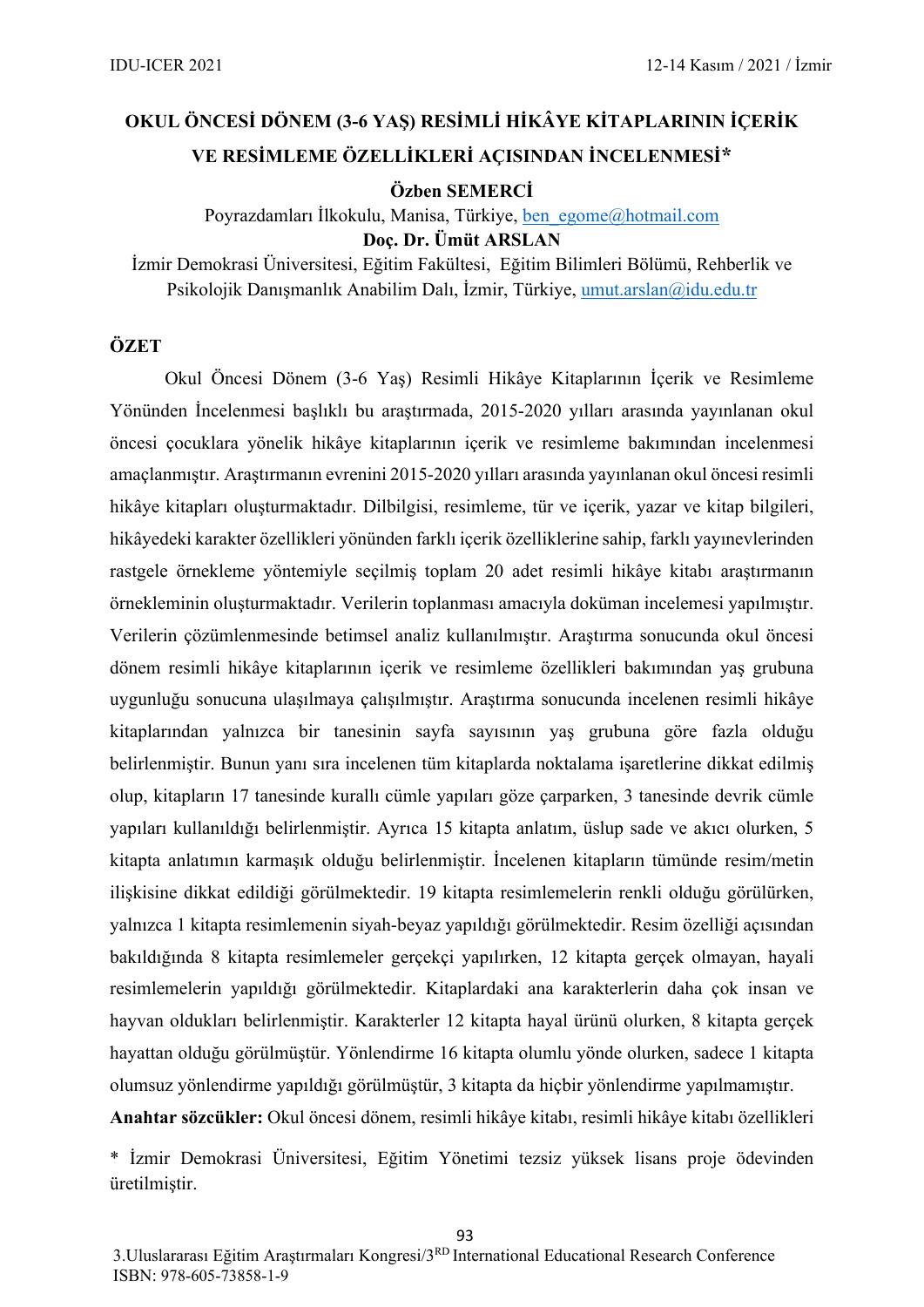# **EXAMINATION OF PRESCHOOL PERIOD (3-6 YEARS) PICTURE STORYBOOKS IN TERMS OF CONTENT AND ILLUSTRATION FEATURES\***

### **ABSTRACT**

This research, it is aimed to examine the storybooks for preschool children published between 2015-2020 in terms of content and illustration. The universe of the research consists of preschool picture storybooks published between 2015-2020. The sample of the research consists of 20 illustrated storybooks selected by random sampling method from different publishers, which have different content features in terms of grammar, illustration, genre, and content, author and book information, and character traits in the story. Document analysis was carried out to collect data. Descriptive analysis was used to analyze the data. As a result of the research, first, it has been tried to reach the conclusion that the preschool picture storybooks are suitable for the age group in terms of content and illustration features. Second, it was determined that only one of the illustrated storybooks examined had more pages than the age group. Third, punctuation marks were paid attention to in all the books examined, and it was determined that while 17 of the books had regular sentence structures, inverted sentence structures were used in 3 of them. Fourth, while the narration and style were simple and fluent in 15 books, it was determined that the narration was complex in 5 books. It was found that attention was paid to the picture/text relationship in all the examined books. Illustrations in 19 books are colored, only in 1 book are black and white illustrations. From the point of view of a painting, there are realistic illustrations in 8 books and unreal and imaginary illustrations in 12 books. It has been determined that the main characters in the books are mostly humans and animals. While the characters were imaginary in 12 books, it was seen that they were from real life in 8 books. 16 books have positive directions, only 1 book has negative directions, and no direction has been made in 3 books.

**Keywords:** Preschool, picture story book, picture story book features

\* Part of the non-thesis master's project from Izmir Democracy University, Educational Administration Graduate Program.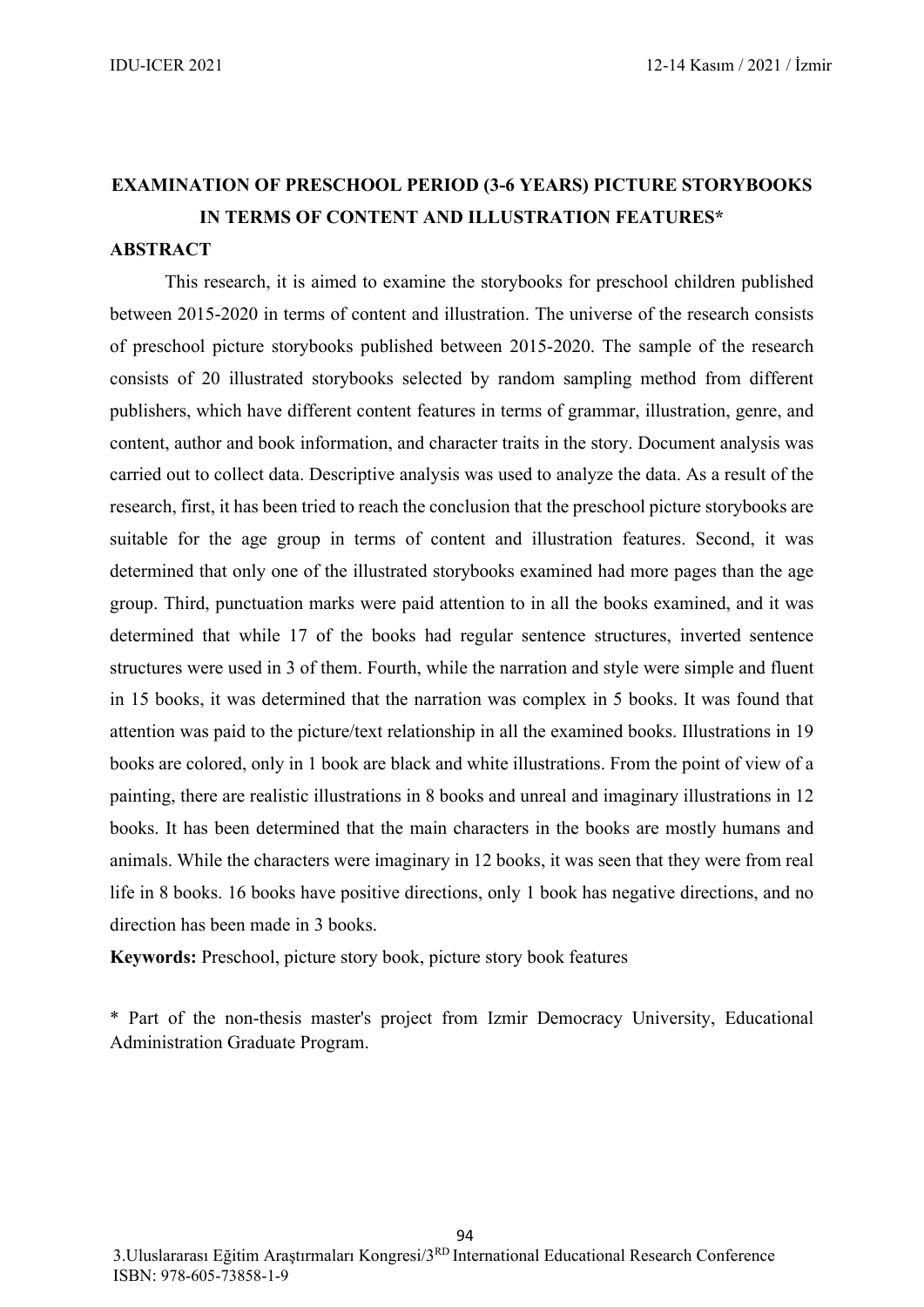# **KİŞİLERARASI DAİRE: ANLAMI VE EĞİTİM ARAŞTIRMALARINDA KULLANIMI**

**Dr. Öğr. Üyesi Gülçin MUTLU**

İzmir Demokrasi Üniversitesi, Eğitim Fakültesi, Eğitim Bilimleri Bölümü, İzmir, Türkiye,

[gulcin.mutlu@idu.edu.tr](mailto:gulcin.mutlu@idu.edu.tr)

### **ÖZET**

Eğitim araştırmaları çatısı altında, kişilerarası insan davranışları ya da özellikle kişilerarası öğretmen davranışları üzerine yürütülmüş geniş bir alan yazın ve çalışma alanı mevcuttur ve bu kavram kuramsal olarak psikolojideki kişilerarası daire ya da dairesel modeller ile ilişkilendirilmiştir. Kişilerarası daire en kısa haliyle insan kişiliğini ya da sosyal davranışlarını kavramsallaştırmak ve değerlendirmek amacıyla geliştirilmiş kuramsal bir model anlamına gelmektedir. Bu sunum öncelikle dairesel modellere ilişkin kuramsal altyapıyı ve kişilerarası dairenin ne anlama geldiğini tartışmayı amaçlamaktadır. Ayrıca, bu sunum kapsamında, dairesel modellerin dayandığı gonimetrik daire formülü ve bu formüle ilişkin özellikler detaylı bir şekilde tartışılacaktır. Sunumun diğer bir temel amacı da kişilerarası dairesel modellerin eğitim ve öğretim açısından önemini özellikle alan yazında bu yapıya yönelik olarak gerçekleştirilmiş olan eğitim araştırmalarına vurgu yapmak suretiyle tartışmak olacaktır.

# **Anahtar sözcükler:** Kişilerarası daire, Kişilerarası insan davranışları, Dairesel modeller **INTERPERSONAL CIRCUMPLEX: ITS MEANING AND USE IN EDUCATIONAL RESEARCH**

### **ABSTRACT**

There is extensive work and literature on interpersonal human behavior or more specifically on interpersonal teacher behavior within the agenda of educational research, and this content was theoretically related to interpersonal circle or interpersonal circumplex in psychology. The interpersonal circle briefly refers to a theoretical model developed to conceptualize and evaluate human personality and social behavior. This presentation first aims to discuss the theoretical background to the Circumplex Models and the meaning of interpersonal circumplex. Moreover, the goniometric circle function behind Circumplex Models and the characteristics related to this function will be discussed in detail within the presentation. Part of the main aim for this presentation will be to discuss the importance of interpersonal circumplex for education and teaching with a deliberate focus upon educational research conducted as to this construct in the literature.

**Keywords:** Interpersonal circumplex, Interpersonal human behaviors, Circumplex models

3.Uluslararası Eğitim Araştırmaları Kongresi/3RD International Educational Research Conference ISBN: [978-605-73858-1-9](callto:978-605-73858-1-9)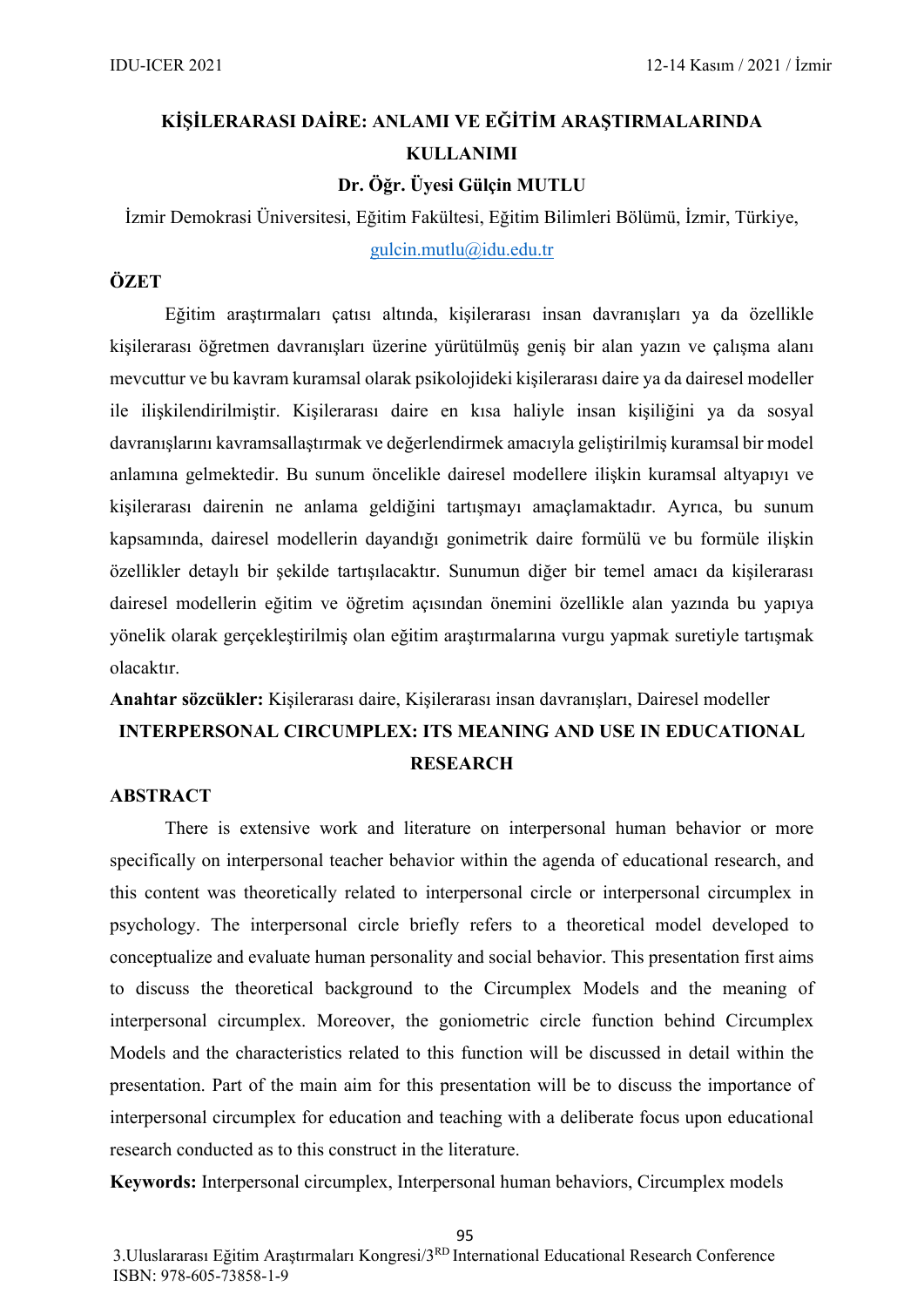# **OTİSTİK ÇOCUK AİLELERİNE YÖNELİK ÇEVRİMİÇİ AİLE EĞİTİMİNİN ETKİLERİ**

**DoçDr. Emre ÜNLÜ**

Izmir Demokrasi Üniversitesi, eskemre@gmail.com

**Dr. Öğr. Üyesi Bora Görgün**

Izmir Demokrasi Üniversitesi, [bora.gorgun@idu.edu.tr](mailto:bora.gorgun@idu.edu.tr)

**Özge ÜNLÜ**

Milli Eğitim Bakanlığı, [ozgeaybk@gmail.com](mailto:ozgeaybk@gmail.com)

### **Bedirhan ÖZOĞUL**

Izmir Demokrasi Üniversitesi, [bedirhan.ozogul.96@gmail.com](mailto:bedirhan.ozogul.96@gmail.com)

### **ÖZET**

Tüm dünyayı etkisi altına almış olan pandemi süreci, eğitim öğretim sürecini de doğrudan etkilemiştir. Bu süreçten en olumsuz etkilenen gruplardan birisini otistik bireyler ve onların aileleri oluşturmaktadır. Eğitim öğretim hizmetlerinin pandemi sürecinin büyük kısmında çevrimiçi ve uzaktan olacak şekilde verilmesinin otistik çocukların performansını olumsuz etkilediği görülmüştür. Bununla birlikte pandemi sürecinde aileler çocukları ile daha fazla vakit geçirmek durumunda kalmışlar ve ailelerin desteği çocuklar için çok daha önemli hale gelmiştir. Ailelerin çevrimiçi ve uzaktan desteklenerek çocukları ile yüz yüze etkinlikler gerçekleştirmeleri pandemi sürecinin olumsuz etkilerini ortadan kaldırmada önemli bir araç olduğu görülmüştür. Gerçekleştirilmiş olan bu çalışmada otistik çocuk ebeveynlerine yönelik olarak sekiz farklı etkinlikten oluşan bir çevrimiçi aile eğitimi uygulaması hazırlanmış ve iki hafta boyunca ailelere uygulanmıştır. Hazırlanmış olan programın içeriğinde; problem davranışlar ile mücadele etme, spor ve hareket eğitimi, stresle başa çıkma, dil ve iletişim, kaynaştırma, sosyal beceriler, müzik becerileri ve oyun becerileri konusunda yaklaşık ikişer saatlik eğitimler yer almıştır. Çalışmaya katılan ailelerin gerçekleştirilmiş olan çalışmadan ve içeriğinden memnun oldukları ve benzer çalışmaların yapılmasını talep ettikleri görülmüştür. Ailelerin çalışmaya ilişkin görüş ve önerilerine ilişkin detaylar dinleyiciler ile paylaşılacaktır. **Anahtar sözcükler:** otizm, aile eğitimi, çevrimiçi eğitim, korona virüs, özel eğitim.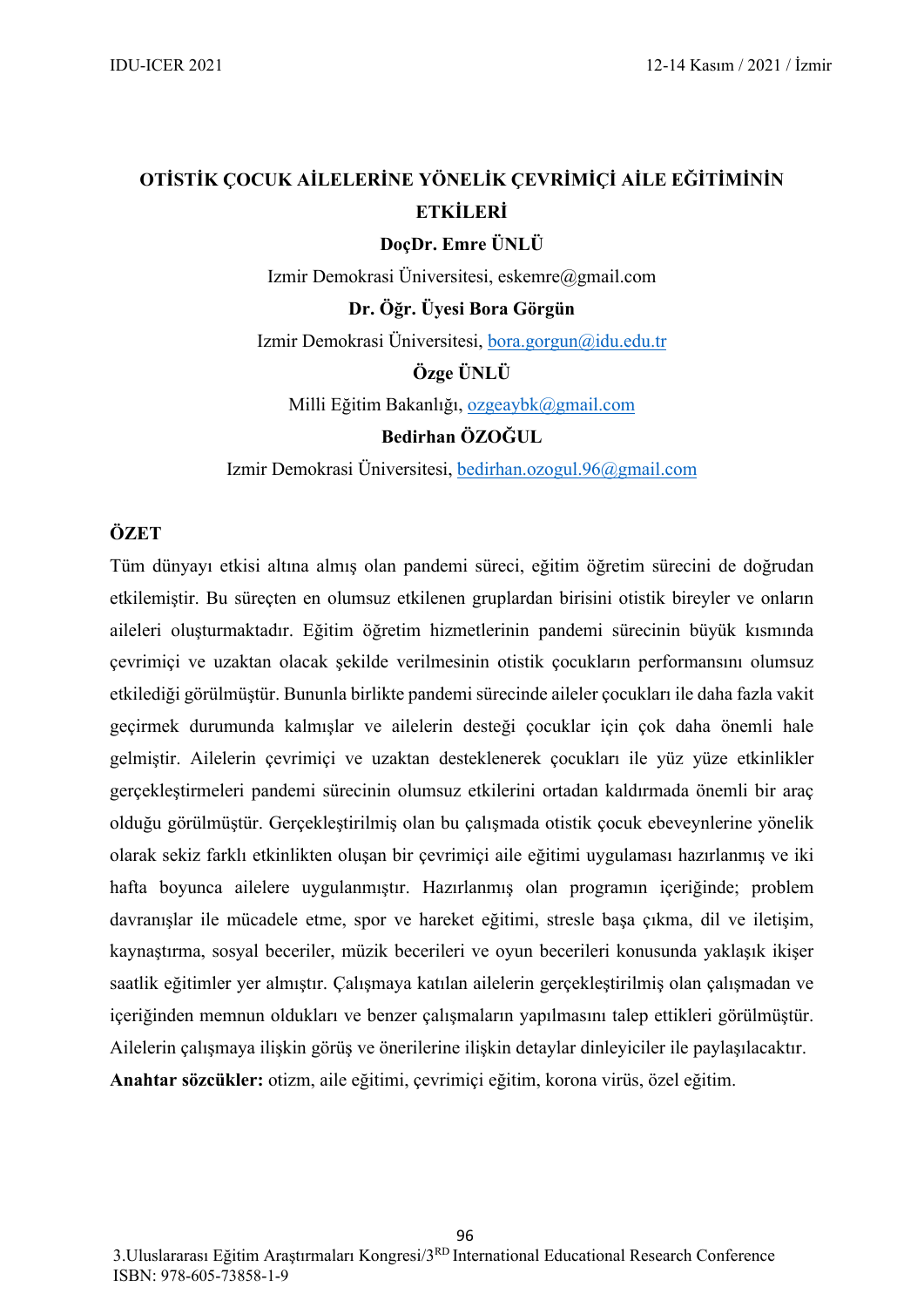# **THE EFFECTIVENESS OF PARENT TRAINING FOR PARENTS OF CHILDREN WITH AUTISM**

### **ABSTRACT**

The Coronavirus pandemic which affected all the world also affected the education and elearning system. Children with autism and their parents were affected negatively from this process. The educational services were presented online so it had a negative effect on children performance. Also the parents began to spend more time with their children with autism and parent support has come into prominence for their children. Parents were supported via online programs so they could work with their children face to face at home and this face to face support of families helped their children overcome disadvantages of online teaching. In this study a parent education program consists of eight different sessions was planned and presented online to parents of children with autism. The education program lasted two weeks. The content of the program consisted of dealing with problem behaviors, sport and movement training, struggling with stress, communication and language, inclusion, social skills, musical skills, play skills and all lessons took for two hours. The parents who joined the study expressed their satisfactions about the study and the content. Also they requested more similar studies. The detailed information about parents of view on education programs was shared with audiences.

**Key words:** autism, parent training, coronavirus, online education, special education.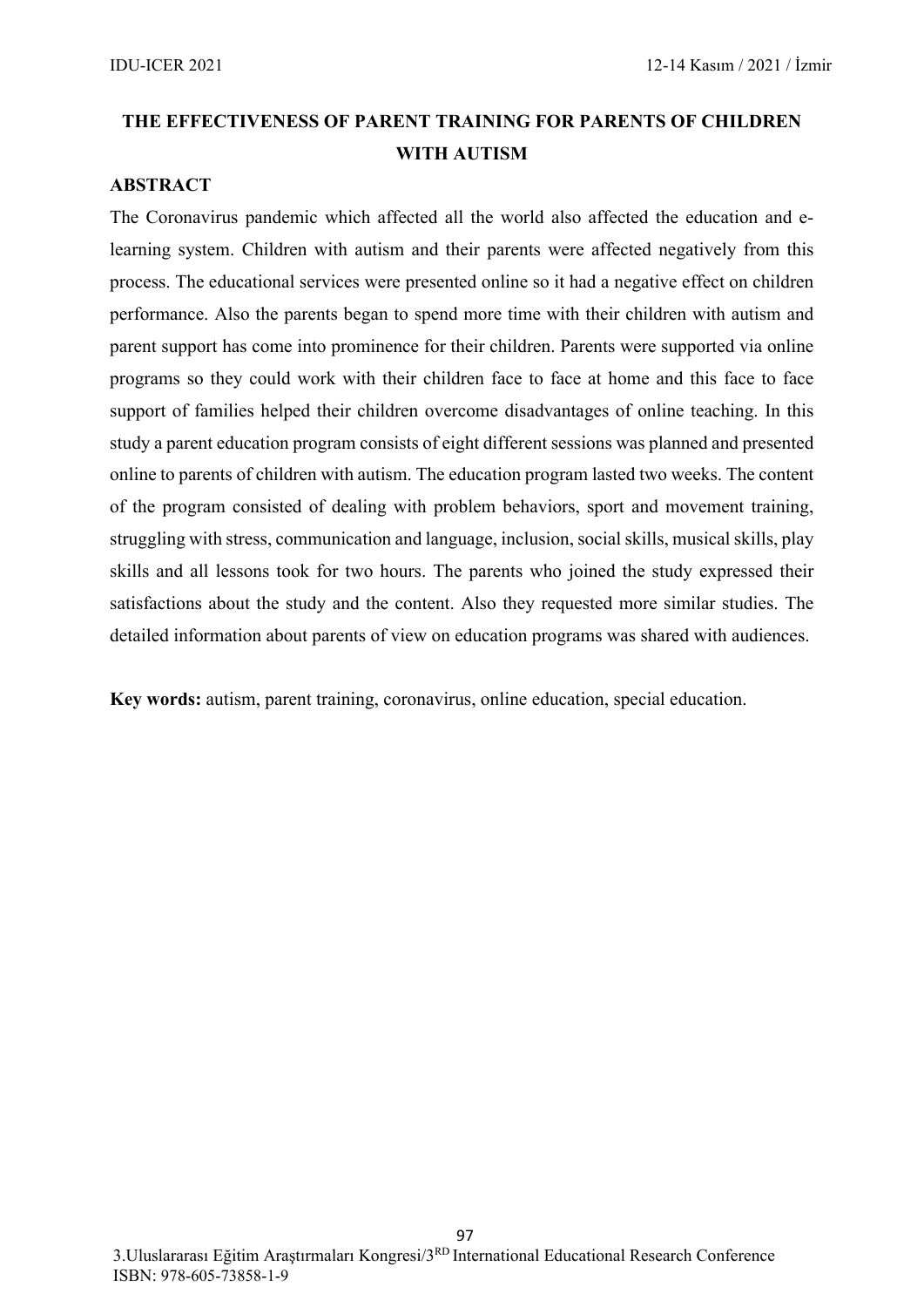# **EBA VE TRT OKULDA BULUNAN ÖZEL EĞİTİM İÇERİKLERİNİN İNCELENMESİ**

#### **Umut KOLKIRAN**

Bergama Rehberlik ve Araştırma Merkezi, umutkolkiran@gmail.com

### **Yafes ADİL**

Bayraklı Nuri Atik Özel Eğitim Meslek Okulu yafeshaylaz13@gmail.com

### **Özge ŞAHİN**

İzmir Demokrasi Üniversitesi, Sosyal Bilimler Enstitüsü, sahinozge965@gmail.com

#### **Metin BAKAR**

İzmir Demokrasi Üniversitesi, Sosyal Bilimler Enstitüsü, metinbakar.330@gmail.com

### **Doç. Dr. Emre ÜNLÜ**

İzmir Demokrasi Üniversitesi, Eğitim Fakültesi, Özel Eğitim Bölümü, [emre.unlu@idu.edu.tr](mailto:emre.unlu@idu.edu.tr)

### **Dr. Öğretim Üyesi Bora GÖRGÜN**

İzmir Demokrasi Üniversitesi, Eğitim Fakültesi, Özel Eğitim Bölümü, [bora.gorgun@idu.edu.tr](mailto:bora.gorgun@idu.edu.tr)

**ÖZET**

İçinde bulunduğumuz salgın sürecinde pek çok ülke eğitim sistemini uzun aralıklar boyunca çevrimiçi olacak şekilde düzenlemek durumunda kalmıştır. Türkiye'de de eğitim özellikle 2020-2021 eğitim öğretim döneminde sıkça çevrimiçi olarak yürütülmüştür. Eğitim öğretim sürecinin çevrimiçi olması ülkelerin eğitim sistemlerini de teknolojik açıdan gözden geçirmelerine ve yenilemelerine neden olmuştur. Ülkemizde salgın sürecinin başlaması ile Eğitim Bilişim Ağı (EBA) ve TRT Okul hızlı bir şekilde aktif edilerek güncellenmiş ve öğrenci ve ailelerin hizmetine sunulmuştur. Türkiye Radyo ve Televizyon Kurumu ve Millî Eğitim Bakanlığı iş birliğiyle 19-20 Mart 2020 tarihinde TRT EBA TV İlkokul, TRT EBA TV Ortaokul ve TRT EBA TV Lise şeklinde 3 ayrı kanal olarak test yayınına başlayıp daha sonra 23 Mart 2020'de normal yayına başlamıştır. EBA ve TRT Okul bünyesinde özel eğitim konusunda da görsel ve dijital içerikler yer aldığı görülmektedir. Bu çalışmanın amacını EBA ve TRT Okul bünyesinde bulunan özel eğitime ilişkin içeriklerin incelenmesi ve analiz edilmesi oluşturmaktadır. Nitel doküman analizi yöntemi ile uzman görüşleri doğrultusunda geliştirilmiş olan veri toplama formu ile dijital içerikler, ilgili konu, süre, kullanılan yöntem, yetersizlik türü, kullanılan materyaller, görüş ve öneriler başlıkları altında incelenmiştir. Elde edilen bulgular